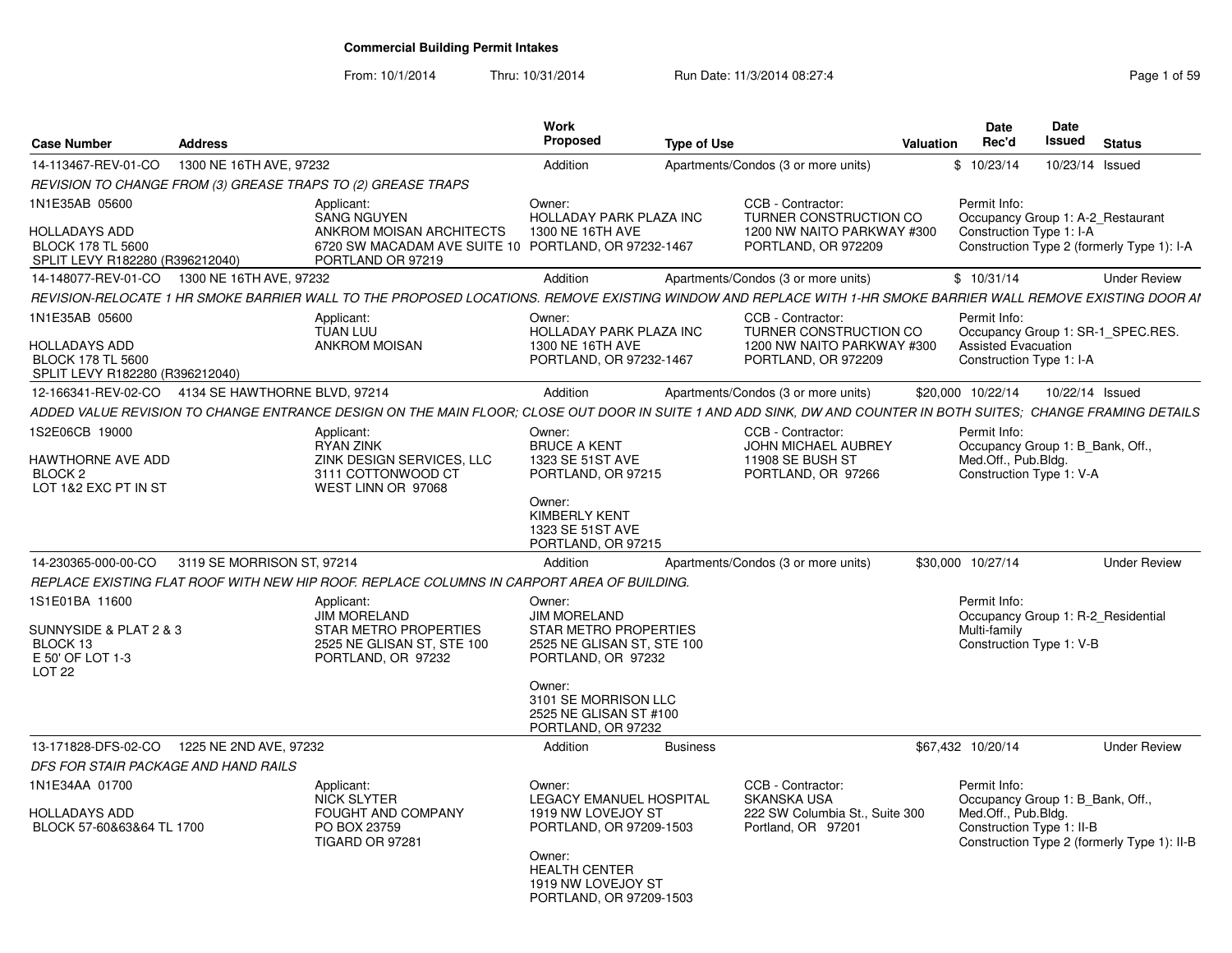From: 10/1/2014

Thru: 10/31/2014 Run Date: 11/3/2014 08:27:4<br> **Thru: 10/31/2014** Page 2 of 59

| <b>Case Number</b>                                                                                                                                              | <b>Address</b>                                                                   |                                                                                                                                                              | Work<br>Proposed                                                                                                                                                        | <b>Type of Use</b> |                                                                                                                          | Valuation        | <b>Date</b><br>Rec'd                                                                             | <b>Date</b><br>Issued | <b>Status</b>                                                                    |
|-----------------------------------------------------------------------------------------------------------------------------------------------------------------|----------------------------------------------------------------------------------|--------------------------------------------------------------------------------------------------------------------------------------------------------------|-------------------------------------------------------------------------------------------------------------------------------------------------------------------------|--------------------|--------------------------------------------------------------------------------------------------------------------------|------------------|--------------------------------------------------------------------------------------------------|-----------------------|----------------------------------------------------------------------------------|
| 14-211490-000-00-CO                                                                                                                                             | 7124 N MARINE DR, 97203                                                          |                                                                                                                                                              | Addition                                                                                                                                                                | <b>Business</b>    |                                                                                                                          |                  | \$85,000 10/10/14                                                                                |                       | <b>Under Review</b>                                                              |
|                                                                                                                                                                 |                                                                                  | INSTALLATION OF 22.000 GALLON WASTEWATER BUFFER TANK WITH 324 SF FOUNDATION AT WEST OF EXISTING WASTEWATER TREATMENT SYSTEM BUILDING FOR THE PLANT           |                                                                                                                                                                         |                    |                                                                                                                          |                  |                                                                                                  |                       |                                                                                  |
| 2N1W25A 00200<br><b>RIVERGATE INDUSTRIAL DIS</b><br>BLOCK 27<br>LOT 3-6 TL 200<br><b>LAND &amp; IMPS</b><br>IMPS; R646093 (R708888588) FOR MACH &<br>EQUIP; DEF | ENTERPRISE ZONE; POTENTIAL ADDITIONAL<br>TAX; SEE R660328 (R708888589) FOR OTHER | Applicant:<br><b>JOE KURTH</b><br>LIVERMORE ARCH AND<br><b>ENGINEERING</b><br>140 SW ARTHUR ST SUITE 200<br>PORTLAND OR 97201                                | Owner:<br>AJINOMOTO FROZEN FOODS USA NICK LETTIN<br><b>INC</b><br>7124 N MARINE DR<br>PORTLAND, OR 97203                                                                |                    | CCB - Contractor:<br>INSPEC INTERNATIONAL LLC<br>140 SW ARTHUR ST<br>PORTLAND, OR 97201                                  |                  | Permit Info:<br>Occupancy Group 1: U_Private<br>Garage\Utility Misc.<br>Construction Type 1: V-B |                       |                                                                                  |
|                                                                                                                                                                 | 13-241903-REV-01-CO  1355 NW EVERETT ST, 97209                                   |                                                                                                                                                              | Addition                                                                                                                                                                | <b>Business</b>    |                                                                                                                          | \$95,000 10/7/14 |                                                                                                  |                       | <b>Under Review</b>                                                              |
|                                                                                                                                                                 |                                                                                  | REVISION-VALUE ADDED REVISION TO ADD INTERIOR PARTITION WALLS(8'-4") TO CREATE UN-ENCLOSED PRIVATE OFFICES NEW PANTRY AREA                                   |                                                                                                                                                                         |                    |                                                                                                                          |                  |                                                                                                  |                       |                                                                                  |
| 1N1E33DA 02100                                                                                                                                                  |                                                                                  | Applicant:<br>ROB HUMPHREY<br><b>FASTER PERMITS</b><br>14334 NW EAGLERIDGE LANE<br>PORTLAND, OR 97229                                                        | Owner:<br>300 PARTNERS LLC<br>2855 SW RUTLAND TER<br>PORTLAND, OR 97205-5855                                                                                            |                    | CCB - Contractor:<br>PATH CONSTRUCTION<br>5331 SW MACADAM AVE #258-110 Med.Off., Pub.Bldg.<br>PORTLAND, OR 97239         |                  | Permit Info:<br>Construction Type 1: III-B                                                       |                       | Occupancy Group 1: B_Bank, Off.,                                                 |
| 14-152149-DFS-02-CO                                                                                                                                             | 4030 NE HALSEY ST, 97232                                                         |                                                                                                                                                              | Addition                                                                                                                                                                | <b>Business</b>    |                                                                                                                          |                  | \$24,692 10/28/14                                                                                |                       | <b>Under Review</b>                                                              |
| DFS FOR NURSERY SCREEN FENCING                                                                                                                                  |                                                                                  |                                                                                                                                                              |                                                                                                                                                                         |                    |                                                                                                                          |                  |                                                                                                  |                       |                                                                                  |
| 1N1E36AA 00200<br><b>LAURELHURST</b><br>BLOCK 44<br>LOT 1-8 TL 200                                                                                              |                                                                                  | Applicant:<br>DOUG WARD<br>ROYAL OAK METAL CRAFT<br>2135 NW 29TH AVE<br>PORTLAND, OR 97210                                                                   | Owner:<br><b>KTJ 232 LLC</b><br>5125 COUNTY ROAD 101 #100<br>MINNETONKA, MN 55345-4158                                                                                  |                    | CCB - Contractor:<br><b>LCG PENCE</b><br>2720 SW CORBETT<br>PORTLAND OR 97201                                            |                  | Permit Info:<br>Station<br>Construction Type 1: III-B                                            |                       | Occupancy Group 1: M Store, Service                                              |
| 13-167594-DFS-01-CO                                                                                                                                             | 107 SE GRAND AVE, 97214                                                          |                                                                                                                                                              | Addition                                                                                                                                                                | <b>Business</b>    |                                                                                                                          |                  | \$70,000 10/30/14                                                                                |                       | <b>Under Review</b>                                                              |
| <b>DFS-FOR STOREFRONT</b>                                                                                                                                       |                                                                                  |                                                                                                                                                              |                                                                                                                                                                         |                    |                                                                                                                          |                  |                                                                                                  |                       |                                                                                  |
| 1N1E35CC 03300<br><b>EAST PORTLAND</b><br>BLOCK 105<br>LOT 1-4<br>LOT 5-8 EXC PT IN ST                                                                          |                                                                                  | Applicant:<br><b>STEVEN MAGUIRE</b><br>AXIS DESIGN GROUP<br><b>11104 SE STARK</b><br>PORTLAND OR 97216                                                       | Owner:<br>WENTWORTH LAND CO<br>107 SE GRAND AVE<br>PORTLAND, OR 97214-1113                                                                                              |                    | CCB - Contractor:<br><b>R &amp; H CONSTRUCTION</b><br>1530 SW TAYLOR STREET<br>PORTLAND, OR 97205                        |                  | Permit Info:<br>Moderate Hazard, Warehouse<br>Construction Type 1: III-B                         |                       | Occupancy Group 1: S-1_Storage -<br>Construction Type 2 (formerly Type 1): III-B |
| 14-219170-000-00-CO                                                                                                                                             | 1937 NW 23RD PL, 97210                                                           |                                                                                                                                                              | Addition                                                                                                                                                                | <b>Business</b>    |                                                                                                                          |                  | \$77,800 10/10/14                                                                                |                       | <b>Under Review</b>                                                              |
|                                                                                                                                                                 |                                                                                  | TENANT IMPROVEMENT FOR NEW RESTAURANT TENANT; ENCLOSE EXISTING COVERED SEATING AREA, MOVE WALL TO ENLARGE EXISTING RESTROOM, ADD GREASE INTERCEPTOR, mt requ |                                                                                                                                                                         |                    |                                                                                                                          |                  |                                                                                                  |                       |                                                                                  |
| 1N1E28CC 05600<br><b>WILSONS ADD</b><br>BLOCK 4<br>TL 5600 LOT 17                                                                                               |                                                                                  | Applicant:<br>ANNETTE YANG<br><b>LE VIEUX</b><br>4117 N ALBINA AVE<br>PORTLAND, OR 97217                                                                     | Owner:<br><b>ANTHONY C DEMES</b><br>1315 SW RIVINGTON DR<br>PORTLAND, OR 97201-3152<br>Owner:<br><b>DEBRAK DEMES</b><br>1315 SW RIVINGTON DR<br>PORTLAND, OR 97201-3152 |                    | CCB - Contractor:<br><b>DON TROTTER</b><br>OREGON RESTAURANT<br><b>EQUIPMENT</b><br>PO BOX 2560<br>OREGON CITY, OR 97045 |                  | Permit Info:<br>Med.Off., Pub.Bldg.<br>Construction Type 1: V-B                                  |                       | Occupancy Group 1: B_Bank, Off.,<br>Total Square Footage - Display Only: 220     |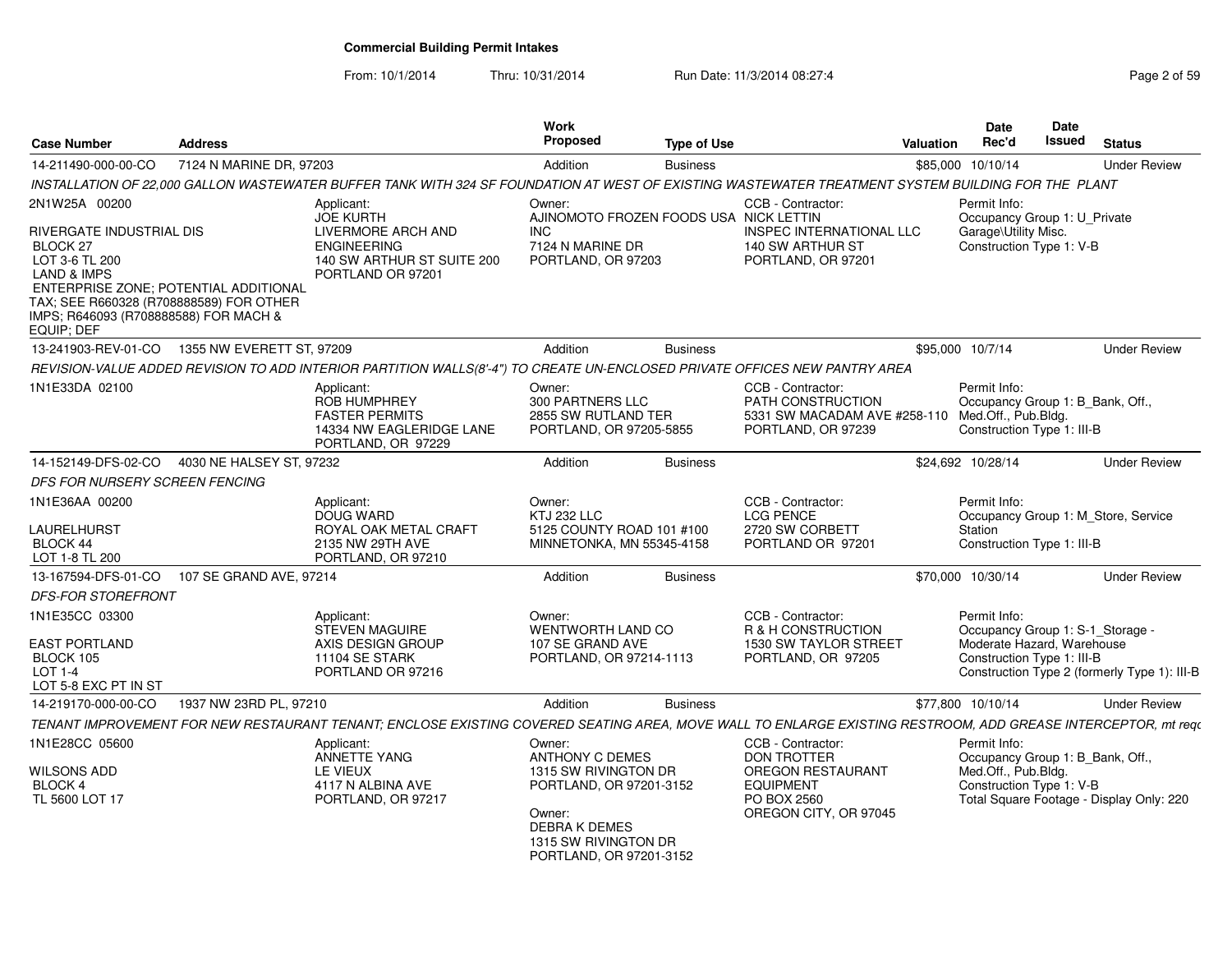From: 10/1/2014

| <b>Case Number</b>                                                                        | <b>Address</b>                 |                                                                                                                                                               | <b>Work</b><br>Proposed                                                                                                                                                      | <b>Type of Use</b> |                                                                                                               | <b>Valuation</b>   | Date<br>Rec'd                                                                                       | Date<br><b>Issued</b> | <b>Status</b>                                                                           |
|-------------------------------------------------------------------------------------------|--------------------------------|---------------------------------------------------------------------------------------------------------------------------------------------------------------|------------------------------------------------------------------------------------------------------------------------------------------------------------------------------|--------------------|---------------------------------------------------------------------------------------------------------------|--------------------|-----------------------------------------------------------------------------------------------------|-----------------------|-----------------------------------------------------------------------------------------|
| 14-219735-000-00-CO                                                                       | 8014 N LOMBARD ST, 97203       |                                                                                                                                                               | Addition                                                                                                                                                                     | <b>Business</b>    |                                                                                                               | \$200,000 10/1/14  |                                                                                                     |                       | <b>Under Review</b>                                                                     |
|                                                                                           |                                | CHANGE OF USE FROM (M) TO (B) FOR NEW SPA TENANT, RENOVATE EXISTING PORTION OF BUILDING INCLUDES RESTROOMS/SAUNA/STEAMROOM/SHOWERS; SINGLE LEVEL ADDITION FOR |                                                                                                                                                                              |                    |                                                                                                               |                    |                                                                                                     |                       |                                                                                         |
| 1N1W12AA 15500<br>ELIZABETH CAPLES ADD<br><b>BLOCK A</b><br>LOT <sub>3</sub>              |                                | Applicant:<br>SIMONE GOLDFEDER<br><b>CONSTRUCTIVE FORM</b><br>ARCHITECTURE AND DESIGN LLC PORTLAND, OR 97217-6207<br>1337 SE 15TH AVE<br>PORTLAND OR 97214    | Owner:<br>8014 NORTH LOMBARD LLC<br>2515 N BALDWIN ST                                                                                                                        |                    | <b>Primary Contractor:</b><br>TO BID                                                                          |                    |                                                                                                     |                       |                                                                                         |
| 14-152149-DFS-01-CO                                                                       | 4030 NE HALSEY ST, 97232       |                                                                                                                                                               | Addition                                                                                                                                                                     | <b>Business</b>    |                                                                                                               | \$73,000 10/15/14  |                                                                                                     |                       | <b>Under Review</b>                                                                     |
| DFS - ALUMINUM STOREFRONT                                                                 |                                |                                                                                                                                                               |                                                                                                                                                                              |                    |                                                                                                               |                    |                                                                                                     |                       |                                                                                         |
| 1N1E36AA 00200<br>LAURELHURST<br><b>BLOCK 44</b><br>LOT 1-8 TL 200                        |                                | Applicant:<br><b>MATT WOODKE</b><br><b>RIVER CITY GLASS</b><br>12432 SE CAPPS RD<br>CLACKAMAS, OR 97015                                                       | Owner:<br><b>KTJ 232 LLC</b><br>5125 COUNTY ROAD 101 #100<br>MINNETONKA, MN 55345-4158                                                                                       |                    | CCB - Contractor:<br><b>LCG PENCE</b><br>2720 SW CORBETT<br>PORTLAND OR 97201                                 |                    | Permit Info:<br>Station<br>Construction Type 1: III-B                                               |                       | Occupancy Group 1: M Store, Service                                                     |
| 13-224793-REV-04-CO                                                                       | 1033 SE MAIN ST, 97214         |                                                                                                                                                               | Addition                                                                                                                                                                     | <b>Business</b>    |                                                                                                               | \$31,000 10/22/14  |                                                                                                     |                       | <b>Under Review</b>                                                                     |
|                                                                                           |                                | REVISION-VALUE ADDED REVISION TO NON CONFORMING UPGRADES AS PROPOSED UNDER OPTION #2 SITE WORK                                                                |                                                                                                                                                                              |                    |                                                                                                               |                    |                                                                                                     |                       |                                                                                         |
| 1S1E02BD 06200<br><b>HAWTHORNE PK</b><br>BLOCK 214<br>LOT 3-6                             |                                | Applicant:<br><b>AMY TALLENT</b><br>3933 SW KELLY AVE<br>PORTLAND OR 97239                                                                                    | Owner:<br><b>MAIN VENTURE LLC</b><br><b>PO BOX 513</b><br>WILSONVILLE, OR 97070-0513<br>Owner:<br>SUMPTER HOLDINGS LLC<br>PO BOX 513<br>WILSONVILLE, OR 97070-0513           |                    | CCB - Contractor:<br><b>JOHN BEAL</b><br>J BEALS CONSTRUCTION LLC<br>1635 NE 53RD<br>PORTLAND, OR 97213       |                    | Permit Info:<br>Factory, Mod.Hazard<br>Construction Type 1: V-B                                     |                       | Occupancy Group 1: F-1_Industrial Plant -<br>Construction Type 2 (formerly Type 1): V-B |
| 14-228794-000-00-CO                                                                       | 4550 N ALBINA AVE, 97217       |                                                                                                                                                               | Addition                                                                                                                                                                     | <b>Business</b>    |                                                                                                               | \$428,127 10/22/14 |                                                                                                     |                       | <b>Under Review</b>                                                                     |
|                                                                                           |                                | TI FOR NEW DENTAL - COMPLETE REMODEL OF 1ST AND 2ND FLOORS: ADDITION FOR ELEVATOR AND TRASH ENCLOSURE: SEISMIC UPGRADE                                        |                                                                                                                                                                              |                    |                                                                                                               |                    |                                                                                                     |                       |                                                                                         |
| 1N1E22BD 09700<br><b>CLIFFORD ADD</b><br>LOT I                                            |                                | Applicant:<br><b>FRANCIS DARDIS</b><br><b>STACK ARCHITECTURE</b><br>32 NE 7TH AVE<br>PORTLAND, OR 97232                                                       | Owner:<br>PETERFORD PROPERTIES LLC<br>516 NW 18TH AVE<br>PORTLAND, OR 97209                                                                                                  |                    | CCB - Contractor:<br><b>RICK SHANDY</b><br><b>BNK CONSTRUCTION</b><br>10730 SE HWY 212<br>CLACKAMAS, OR 97015 |                    |                                                                                                     |                       |                                                                                         |
| 14-204140-REV-01-CO                                                                       | 8265 SE MCLOUGHLIN BLVD, 97202 |                                                                                                                                                               | Addition                                                                                                                                                                     | <b>Business</b>    |                                                                                                               |                    | \$10/15/14                                                                                          | 10/15/14 Issued       |                                                                                         |
|                                                                                           |                                | REVISION TO REMOVE TWO STORAGE CLOSETS; ADD WALL IN EMPLOYEE AREA; CHANGE CONSTRUCTION OF ADA RAMP FROM METAL TO WOOD                                         |                                                                                                                                                                              |                    |                                                                                                               |                    |                                                                                                     |                       |                                                                                         |
| 1S1E24CC 01700<br>ROSS ADD<br>BLOCK <sub>2</sub><br>W OF STATE HWY LOT 1<br><b>LOT 12</b> |                                | Applicant:<br><b>KEN WEST</b><br>8265 SE MCLOUGHLIN<br>PORTLAND OR 97202                                                                                      | Owner:<br>HARALAMBOS A POLIZOS<br>8325 SE MCLOUGHLIN BLVD<br>PORTLAND, OR 97202-7434<br>Owner:<br><b>DIANE POLIZOS</b><br>8325 SE MCLOUGHLIN BLVD<br>PORTLAND, OR 97202-7434 |                    |                                                                                                               |                    | Permit Info:<br>Occupancy Group 1: B_Bank, Off.,<br>Med.Off., Pub.Bldg.<br>Construction Type 1: V-B |                       | Construction Type 2 (formerly Type 1): V-B                                              |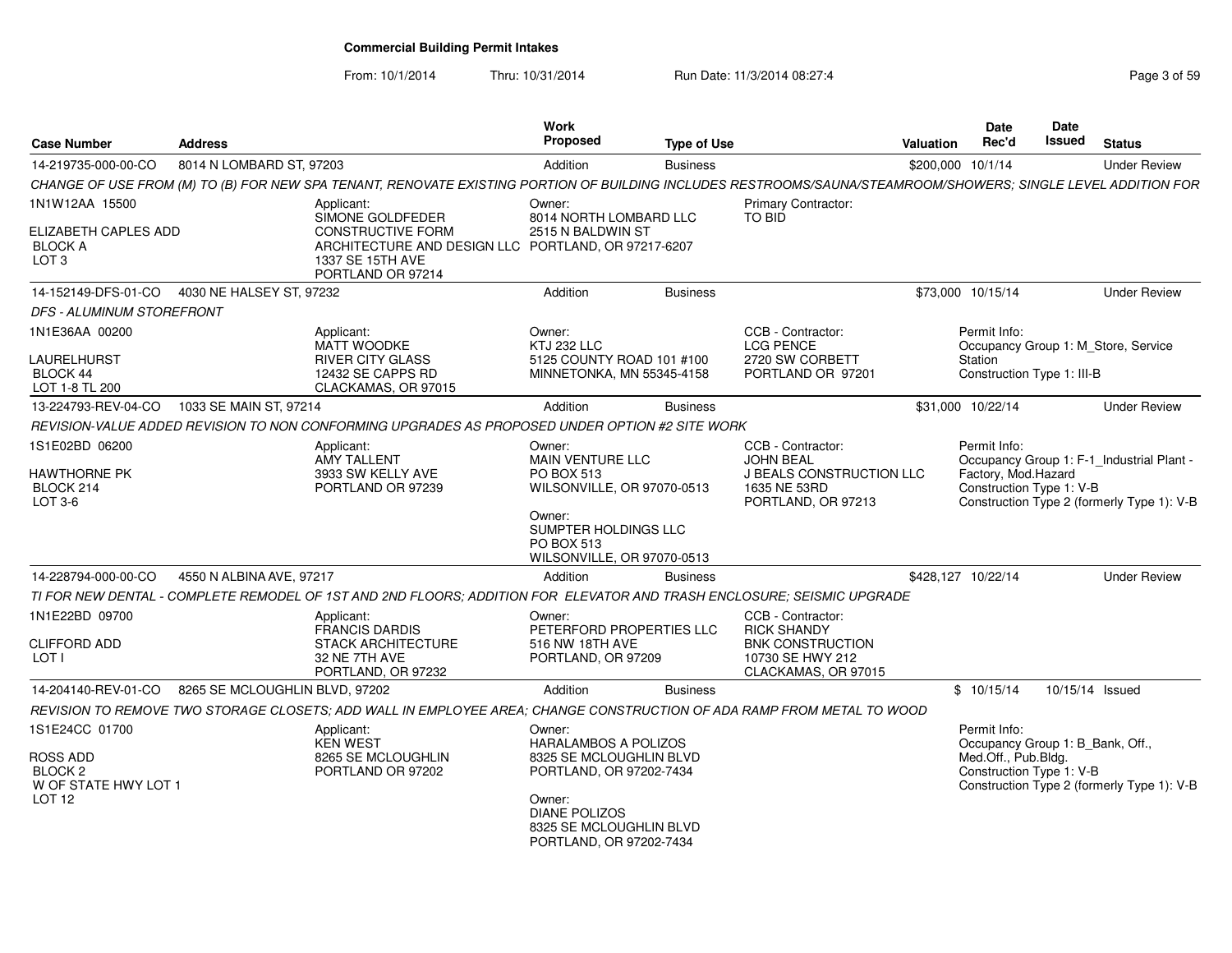| <b>Case Number</b>                                                                                                                                      | <b>Address</b>               |                                                                                                                                         | <b>Work</b><br><b>Proposed</b>                                                                 | <b>Type of Use</b> |                                                                                                                                 | <b>Valuation</b> | <b>Date</b><br>Rec'd                                                                             | <b>Date</b><br>Issued | <b>Status</b>                              |
|---------------------------------------------------------------------------------------------------------------------------------------------------------|------------------------------|-----------------------------------------------------------------------------------------------------------------------------------------|------------------------------------------------------------------------------------------------|--------------------|---------------------------------------------------------------------------------------------------------------------------------|------------------|--------------------------------------------------------------------------------------------------|-----------------------|--------------------------------------------|
| 14-157019-DFS-02-CO                                                                                                                                     | 12000 SW 49TH AVE, 97219     |                                                                                                                                         | Addition                                                                                       | Educational        |                                                                                                                                 |                  | \$80,000 10/21/14                                                                                |                       | <b>Under Review</b>                        |
| DFS FOR METAL FRAMED SKYLIGHT                                                                                                                           |                              |                                                                                                                                         |                                                                                                |                    |                                                                                                                                 |                  |                                                                                                  |                       |                                            |
| 1S1E31D 00200                                                                                                                                           |                              | Applicant:<br><b>CRAIG ROBINS</b><br><b>DEAMOR ASSOCIATES INC</b><br>14010-A NE 3RD COURT, SUITE 10: PO BOX 19000<br>VANCOUVER WA 98685 | Owner:<br>PORTLAND COMMUNITY<br><b>COLLEGE DIST</b><br>PORTLAND, OR 97280-0990                 |                    | CCB - Contractor:<br><b>HOWARD S WRIGHT</b><br><b>CONSTRUCTORS LP</b><br>P.O. BOX 3764<br>SEATTLE, WA 98124                     |                  | Permit Info:<br>General<br>Construction Type 1: I-B                                              |                       | Occupancy Group 1: A-3_Assembly -          |
| 14-157019-DFS-01-CO                                                                                                                                     | 12000 SW 49TH AVE, 97219     |                                                                                                                                         | Addition                                                                                       | Educational        |                                                                                                                                 |                  | \$22,000 10/21/14                                                                                |                       | <b>Under Review</b>                        |
| DFS FOR INTUMESCENT FIREPROOFING                                                                                                                        |                              |                                                                                                                                         |                                                                                                |                    |                                                                                                                                 |                  |                                                                                                  |                       |                                            |
| 1S1E31D 00200                                                                                                                                           |                              | Applicant:<br><b>KAIRY PARK</b><br><b>HOWARD S WRIGHT</b><br>425 NW 10TH, STE 200A<br>PORTLAND, OR 97209                                | Owner:<br>PORTLAND COMMUNITY<br><b>COLLEGE DIST</b><br>PO BOX 19000<br>PORTLAND, OR 97280-0990 |                    | CCB - Contractor:<br><b>HOWARD S WRIGHT</b><br><b>CONSTRUCTORS LP</b><br>P. O. BOX 3764<br>SEATTLE, WA 98124                    |                  | Permit Info:<br>General<br>Construction Type 1: I-B                                              |                       | Occupancy Group 1: A-3_Assembly -          |
| 14-103083-DFS-01-CO                                                                                                                                     | 12839 SE HOLGATE BLVD, 97236 |                                                                                                                                         | Addition                                                                                       | Educational        |                                                                                                                                 |                  | \$40,000 10/6/14                                                                                 |                       | <b>Under Review</b>                        |
| <b>DFS - BREEZEWAY ENCLOSURE</b>                                                                                                                        |                              |                                                                                                                                         |                                                                                                |                    |                                                                                                                                 |                  |                                                                                                  |                       |                                            |
| 1S2E11CD 07100                                                                                                                                          |                              | Applicant:<br>Andy Turner                                                                                                               | Owner:<br><b>SCHOOL DISTRICT #40</b>                                                           |                    | CCB - Contractor:<br><b>LARRY KENNEBECK</b>                                                                                     |                  | Permit Info:<br>Occupancy Group 1: E_School                                                      |                       |                                            |
| SECTION 11 1S 2E<br>TL 7100 7.16 ACRES                                                                                                                  |                              | Todd Construction, Inc.<br><b>PO BOX 949</b><br>TUALATIN, OR 97067                                                                      | 1500 SE 130TH AVE<br>PORTLAND, OR 97233-1719                                                   |                    | TODD CONSTRUCTION INC<br><b>PO BOX 949</b><br>TUALATIN, OR 970620949                                                            |                  | Construction Type 1: III-B                                                                       |                       | Construction Type 2 (formerly Type 1): V-B |
| 14-131182-REV-01-CO                                                                                                                                     | 14321 NE WHITAKER WAY, 97230 |                                                                                                                                         | Addition                                                                                       | Factory/Industrial |                                                                                                                                 |                  | \$50,000 10/31/14                                                                                |                       | <b>Under Review</b>                        |
|                                                                                                                                                         |                              | VALUE ADDED REVISION TO SITE TO PROVIDE A NEW PROPERTY EAST ACCESS DRIVE NEAR THE TRASH ENCLOSURE, CHANGES TO STORM DRAIN SYSTEM        |                                                                                                |                    |                                                                                                                                 |                  |                                                                                                  |                       |                                            |
| 1N2E24 02600<br>SECTION 24 1N 2E<br>TL 2600 5.31 ACRES<br><b>LAND &amp; IMPS</b><br>SEE R646415 (R942241321) & R665115<br>(R942241322) FOR MACH & EQUIP |                              | Applicant:<br>ROBERT BROWN ARCHITECTS<br>549 S 49TH STREET, #108<br>TEMPE, AZ 85281                                                     | Owner:<br>UNIFIRST CORP<br>68 JONSPIN RD<br>WILMINGTON, MA 01887                               |                    | CCB - Contractor:<br>JAMES E JOHN CONSTRUCTION<br>CO INC<br>1701 SE COLUMBIA RIVER DR<br>VANCOUVER, WA 98661                    |                  | Permit Info:<br>Occupancy Group 1: U_Private<br>Garage\Utility Misc.<br>Construction Type 1: V-B |                       |                                            |
| 14-227046-000-00-CO                                                                                                                                     | 3226 SE DIVISION ST, 97202   |                                                                                                                                         | Addition                                                                                       | Factory/Industrial |                                                                                                                                 |                  | \$20,000 10/17/14                                                                                |                       | <b>Under Review</b>                        |
| ADDITION TO EXISTING BUILDING: BUILD OUTDOOR GRILLING AREA                                                                                              |                              |                                                                                                                                         |                                                                                                |                    |                                                                                                                                 |                  |                                                                                                  |                       |                                            |
| 1S1E12BA 02900<br><b>EAST PORTLAND HTS</b><br>BLOCK <sub>8</sub><br>LOT <sub>2</sub>                                                                    |                              | Applicant:<br><b>TOBY ROBERTS</b><br>POK POK<br>3220 SE MILWAUKIE AVE<br>PORTLAND OR 97202                                              | Owner:<br>ANDREW H RICKER<br>3226 SE DIVISION ST<br>PORTLAND, OR 97202                         |                    | CCB - Contractor:<br><b>DON TROTTER</b><br><b>OREGON RESTAURANT</b><br><b>EQUIPMENT</b><br>PO BOX 2560<br>OREGON CITY, OR 97045 |                  | Permit Info:<br>Occupancy Group 1: A-2_Restaurant<br>Construction Type 1: V-B                    |                       | Total Square Footage - Display Only: 140   |
| 14-156126-REV-01-CO                                                                                                                                     | 1021 NE GRAND AVE, 97232     |                                                                                                                                         | Addition                                                                                       | Hotel/Motel        |                                                                                                                                 |                  | \$10/1/14                                                                                        |                       | 10/1/14 Issued                             |
|                                                                                                                                                         |                              | REVISION TO ELECTRICAL VAULT, VAULT TO BECOME LARGER AND DEEPER, REVISE ACCESS TO VAULT, LOCATION TO REMAIN THE SAME                    |                                                                                                |                    |                                                                                                                                 |                  |                                                                                                  |                       |                                            |
| 1N1E35BB 03800                                                                                                                                          |                              | Applicant:<br>RACHEL BRAND                                                                                                              | Owner:<br><b>GRAND VENTURES HOTEL LLC</b>                                                      |                    | CCB - Contractor:<br>SD DEACON CORP OF OREGON                                                                                   |                  | Permit Info:                                                                                     |                       | Occupancy Group 1: R-1_Hotel or Motel      |
| <b>HOLLADAYS ADD</b><br>BLOCK 46<br>LOT 1-4 EXC PT IN ST<br>LOT 5-8                                                                                     |                              | <b>HOLST ARCHITECTURE</b><br><b>110 SE 8TH AVE</b><br>PORTLAND, OR 97214                                                                | 1021 NE GRAND AVE<br>PORTLAND, OR 97232-2060                                                   |                    | 901 NE GLISAN ST STE 100<br>PORTLAND OR 97232                                                                                   |                  | Construction Type 1: I-B                                                                         |                       | Construction Type 2 (formerly Type 1): I-B |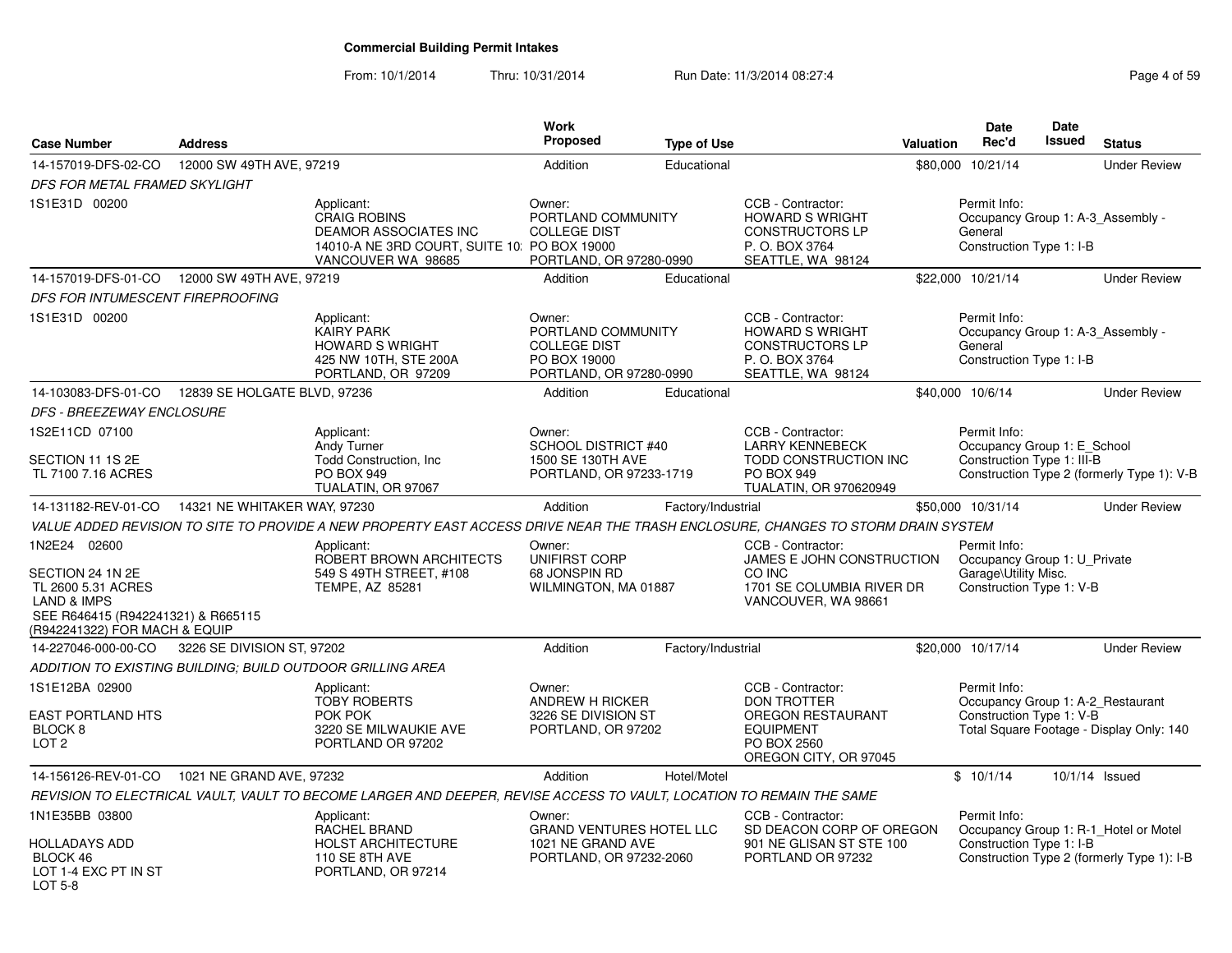From: 10/1/2014Thru: 10/31/2014 Run Date: 11/3/2014 08:27:4<br> **Thru: 10/31/2014** Page 5 of 59

| <b>Case Number</b>                                              | <b>Address</b>                |                                                                                                                                                                    | <b>Work</b><br>Propose                                                                      | <b>Type of Use</b> |                                                                                              | Date<br>Rec'd<br>Valuation                                      | Date<br><b>Issued</b><br><b>Status</b>                                             |
|-----------------------------------------------------------------|-------------------------------|--------------------------------------------------------------------------------------------------------------------------------------------------------------------|---------------------------------------------------------------------------------------------|--------------------|----------------------------------------------------------------------------------------------|-----------------------------------------------------------------|------------------------------------------------------------------------------------|
| 14-227545-000-00-CO                                             | 6000 NE 80TH AVE, 97220       |                                                                                                                                                                    | Addition                                                                                    | Institutional      |                                                                                              | \$3,300,000 10/20/14                                            | <b>Under Review</b>                                                                |
|                                                                 |                               | ADDITION-EXPANSION OF EXISTING HALFWAY HOUSE FACILITY. ADDITION INCLUDES (2) TWO-STORY WINGS. NEW ENTRY, RELOCATION OF ON-SITE PARKING, NEW PARKING AND RECREATIOI |                                                                                             |                    |                                                                                              |                                                                 |                                                                                    |
| 1N2E17DA 01200                                                  |                               | Applicant:<br>Karen Lange                                                                                                                                          | Owner:<br>NORTHWEST REGIONAL                                                                |                    | CCB - Contractor:<br><b>RON HANSON</b>                                                       | Permit Info:                                                    | Occupancy Group 1: I-1_Convalescent                                                |
| PROPCO INDUSTRIAL PARK<br>LOT 3 TL 1200                         |                               | <b>Waterleaf Architecture</b><br>419 SW 11TH AVENUE, STE, 200<br>PORTLAND OR                                                                                       | <b>RE-ENTRY</b><br>6000 NE 80TH AVE<br>PORTLAND, OR 97218-2898                              |                    | <b>SCHOMMER &amp; SON</b><br>6421 NE COLWOOD WY.<br>PORTLAND OR 97218                        | Hospital<br>Construction Type 1: V-A<br>10867                   | Total Square Footage - Display Only:                                               |
|                                                                 |                               |                                                                                                                                                                    | Owner:<br>CENTER<br>6000 NE 80TH AVE<br>PORTLAND, OR 97218-2898                             |                    |                                                                                              |                                                                 |                                                                                    |
| 14-230029-000-00-CO                                             | 4455 SE 52ND AVE, 97206       |                                                                                                                                                                    | Addition                                                                                    | Mercantile         |                                                                                              | \$99,000 10/24/14                                               | <b>Under Review</b>                                                                |
|                                                                 |                               | ADDITION TO NORTH SIDE OF EXISTING BUILDING; EXTERIOR RENOVATION OF                                                                                                |                                                                                             |                    | THE BUILDING INCLUDING NEW STOREFRONT, ADD CANOPIES AND NEW ENTRIES; NEW ADDITION TO BE USED |                                                                 |                                                                                    |
| 1S2E07DC 17500                                                  |                               | Applicant:<br>PHIL KRUEGER                                                                                                                                         | Owner:<br><b>LENOX ADDITION LLC</b>                                                         |                    | CCB - Contractor:<br><b>DON TANKERSLEY</b>                                                   |                                                                 |                                                                                    |
| LENOX<br><b>BLOCK</b><br>LOT 1&2&21&22                          |                               | ORANGEWALL STUDIOS<br>240 N BROADWAY SUITE 202<br>PORTLAND OR 97227                                                                                                | 2037 NW LOVEJOY ST<br>PORTLAND, OR 97209-1515                                               |                    | <b>DON TANKERSLEY</b><br><b>CONSTRUCTION</b><br>1503 SE HARRISION ST<br>PORTLAND OR 97218    |                                                                 |                                                                                    |
| 14-205554-000-00-CO                                             | 4638 SE HAWTHORNE BLVD, 97215 |                                                                                                                                                                    | Addition                                                                                    | Mercantile         |                                                                                              | \$52,896 10/7/14                                                | <b>Under Review</b>                                                                |
|                                                                 |                               | ADDITION OF 436 SF TO EXISTING BUILDING TO EXPAND EXISTING TENANT SPACE. MECH, ELEC ON SEPARATE PERMITS                                                            |                                                                                             |                    |                                                                                              |                                                                 |                                                                                    |
| 1S2E06CA 23300<br>HAWTHORNE AVE ADD<br><b>BLOCK7</b><br>LOT 1-4 |                               | Applicant:<br><b>BOB SCHATZ</b><br>ALLUSA ARCHICTECTURE<br>2118 SE DIVISION ST<br>PORTLAND, OR 97202                                                               | Owner:<br><b>RICHARD E KNOLIN</b><br>4638 SE HAWTHORNE BLVD<br>PORTLAND, OR 97215<br>Owner: |                    | Primary Contractor:<br>TO BID                                                                | Permit Info:<br>Med.Off., Pub.Bldg.<br>Construction Type 1: V-B | Occupancy Group 1: B_Bank, Off.,<br>Total Square Footage - Display Only: 436       |
|                                                                 |                               |                                                                                                                                                                    | <b>LYNDA L KNOLIN</b><br>4638 SE HAWTHORNE BLVD<br>PORTLAND, OR 97215                       |                    |                                                                                              |                                                                 |                                                                                    |
| 14-227838-000-00-CO                                             | 1825 NW 19TH AVE, 97209       |                                                                                                                                                                    | Addition                                                                                    | Mercantile         |                                                                                              | \$824,242 10/20/14                                              | <b>Under Review</b>                                                                |
|                                                                 |                               | TI AND CHANGE OF OCCUPANCY FOR NEW TENANT: NEW INTERIOR BUILDOUT                                                                                                   |                                                                                             |                    | TO INCLUDE NEW SALES AREA, NEW RESTROOMS, OFFICES, BREAKROOM, IT ROOM, MECHANICAL ROOM; NEW  |                                                                 |                                                                                    |
| 1N1E28DC 03400                                                  |                               | Applicant:<br>KIRA MILLER                                                                                                                                          | Owner:<br>1958 NW UPSHUR LLC                                                                |                    | <b>Primary Contractor:</b><br>TO BID                                                         | Permit Info:                                                    | Occupancy Group 1: M_Store, Service                                                |
| SECTION 28 1N 1E<br>TL 3400 1.30 ACRES                          |                               | <b>BRUCE A. MILLER &amp;</b><br>ASSOCIATES, INC<br>533 S. FREMONT AVE STE 803<br>PORTLAND OREGON 90071                                                             | PO BOX 10386<br>PORTLAND, OR 97296-0386                                                     |                    |                                                                                              | Station<br>Construction Type 1: V-B<br>34764                    | Construction Type 2 (formerly Type 1): V-B<br>Total Square Footage - Display Only: |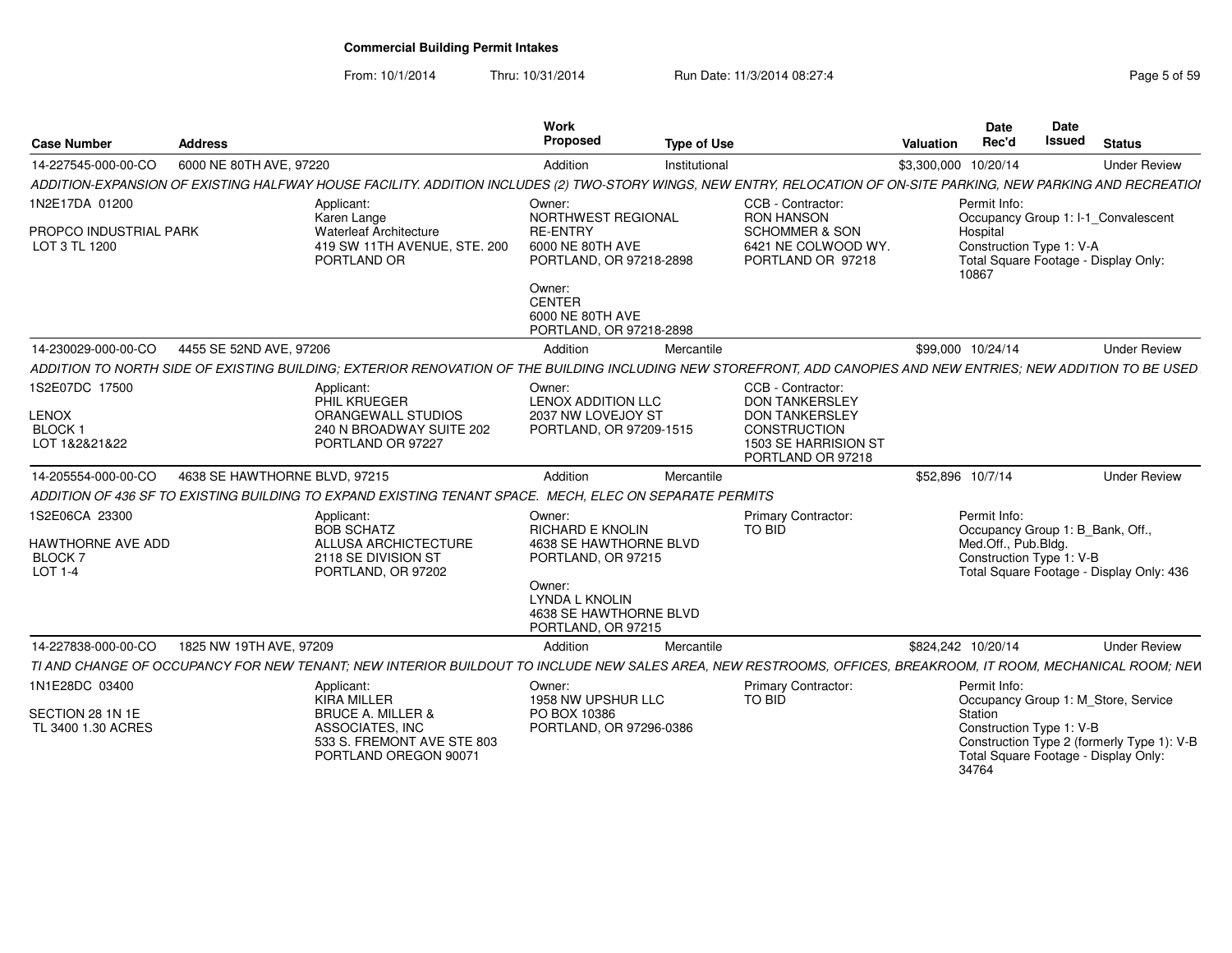|                                                           |                             |                                                                                                                                                    | Work                                                                                                                                                                         |                    |                                                                                                       |                  | <b>Date</b>                                                                                                  | Date           |                                            |
|-----------------------------------------------------------|-----------------------------|----------------------------------------------------------------------------------------------------------------------------------------------------|------------------------------------------------------------------------------------------------------------------------------------------------------------------------------|--------------------|-------------------------------------------------------------------------------------------------------|------------------|--------------------------------------------------------------------------------------------------------------|----------------|--------------------------------------------|
| <b>Case Number</b>                                        | <b>Address</b>              |                                                                                                                                                    | Proposed                                                                                                                                                                     | <b>Type of Use</b> |                                                                                                       | <b>Valuation</b> | Rec'd                                                                                                        | Issued         | <b>Status</b>                              |
| 13-234372-REV-05-CO                                       | 5950 NE 122ND AVE, 97230    |                                                                                                                                                    | Addition                                                                                                                                                                     | Mercantile         |                                                                                                       |                  | \$19,644 10/10/14                                                                                            | 10/10/14 Final |                                            |
|                                                           |                             | ADDED VALUE REVISION TO INSTALL NEW 8' CHAIN LINK FENCING AND GATES ON PROPERTY                                                                    |                                                                                                                                                                              |                    |                                                                                                       |                  |                                                                                                              |                |                                            |
| 1N2E14C 00200<br>SECTION 14 1N 2E<br>TL 200 14.86 ACRES   |                             | Applicant:<br><b>BRENT DEYO</b><br>LCG PENCE<br>2720 SW CORBETT AVE<br>PORTLAND OR 97201                                                           | Owner:<br><b>GOODWILL INDUSTRIES OF THE</b><br>1943 SE 6TH AVE<br>PORTLAND, OR 97214-4508<br>Owner:<br>COLUMBIA WILLAMETTE INC<br>1943 SE 6TH AVE<br>PORTLAND, OR 97214-4508 |                    | CCB - Contractor:<br><b>LCG PENCE</b><br>2720 SW CORBETT<br>PORTLAND OR 97201                         |                  | Permit Info:<br>Occupancy Group 1: S-1_Storage -<br>Moderate Hazard, Warehouse<br>Construction Type 1: V-B   |                | Construction Type 2 (formerly Type 1): V-B |
| 14-222946-000-00-CO                                       | 5001 N LAGOON AVE, 97217    |                                                                                                                                                    | Addition                                                                                                                                                                     | Storage            |                                                                                                       |                  | \$60,000 10/13/14                                                                                            |                | <b>Under Review</b>                        |
|                                                           |                             | CONSTRUCT A LOADING DOCK AT NORTH SIDE OF BUILDING, CUT OVERHEAD DOOR OPENINGS                                                                     |                                                                                                                                                                              |                    |                                                                                                       |                  |                                                                                                              |                |                                            |
| 1N1E20A 00700<br>SECTION 20 1N 1E<br>TL 700 2.60 ACRES    |                             | Applicant:<br><b>KEITH CHRISTENSEN</b><br>CEDARLAKE<br>9120 NE VANCOUVER MALL LOOP PORTLAND, OR 97217-7634<br><b>STE 220</b><br>VANCOUVER WA 98662 | Owner:<br><b>JOHN R ESTEY</b><br>5001 N LAGOON AVE                                                                                                                           |                    | CCB - Contractor:<br>RICHARD L YOUNG<br>CEDARLAKE CO INC<br>1331 WASHINGTON ST<br>VANCOUVER, WA 98660 |                  | Permit Info:<br>Occupancy Group 1: S-1_Storage -<br>Moderate Hazard, Warehouse<br>Construction Type 1: III-B |                | Total Square Footage - Display Only: 2000  |
| 14-226955-000-00-CO                                       | 4009 N MISSOURI AVE, 97227  |                                                                                                                                                    | Addition                                                                                                                                                                     | Utility            |                                                                                                       |                  | \$15,000 10/17/14                                                                                            |                | <b>Under Review</b>                        |
|                                                           |                             | REMOVE AND REPLACE 3 ANTENNAS, INSTALL 3 NEW PANELS ON EXISTING MONOPOLE. INSTALL CONRETE PAD AND DIESEL GENERATOR.                                |                                                                                                                                                                              |                    |                                                                                                       |                  |                                                                                                              |                |                                            |
| 1N1E22CB 02000<br>MULTNOMAH<br>BLOCK 16<br>LOT 13&15      |                             | Applicant:<br><b>GEORGE PIERCE</b><br>RYKA CONSULTING<br>918 SOUTH HORTON ST, SUITE<br>1002<br>SEATTLE WA 98134                                    | Owner:<br>FELLOWSHIP MISSIONARY<br><b>BAPTIST CHURCH</b><br>PO BOX 12380<br>PORTLAND, OR 97212-0380                                                                          |                    | CCB - Contractor:<br><b>VELOCITEL INC</b><br>2415 CAMPUS DR SUITE 200<br><b>IRVINE, CA 92612</b>      |                  |                                                                                                              |                |                                            |
| 14-220459-000-00-CO                                       | 6432 SE 82ND AVE, 97266     |                                                                                                                                                    | Addition                                                                                                                                                                     | Utility            |                                                                                                       | \$20,000 10/2/14 |                                                                                                              |                | <b>Under Review</b>                        |
|                                                           |                             | ADD 6 NEW PANEL ANTENNAS TO EXISTING MONOPOLE AND ASSOCIATED GROUND EQUIPMENT IN EXISTING SHELTER                                                  |                                                                                                                                                                              |                    |                                                                                                       |                  |                                                                                                              |                |                                            |
|                                                           |                             | Applicant:<br><b>GEORGE PIERCE</b><br>RYKA CONSULTING<br>918 SOUTH HORTON ST, SUITE<br>1002<br>SEATTLE WA 98134                                    | Owner:<br>YUNG H KIM<br>1261 35TH AVE<br>FOREST GROVE, OR 97116-3056<br>Owner:<br><b>ANNA KIM</b><br>1261 35TH AVE<br>FOREST GROVE, OR 97116-3056                            |                    | Primary Contractor:<br><b>TO BID</b>                                                                  |                  |                                                                                                              |                |                                            |
| 14-220466-000-00-CO                                       | 12239 SE POWELL BLVD, 97236 |                                                                                                                                                    | Addition                                                                                                                                                                     | Utility            |                                                                                                       | \$20,000 10/2/14 |                                                                                                              |                | <b>Under Review</b>                        |
|                                                           |                             | REMOVE AND REPLACE 6 PANEL ANTENNAS ON EXISTING MONOPOLE                                                                                           |                                                                                                                                                                              |                    |                                                                                                       |                  |                                                                                                              |                |                                            |
| 1S2E11BC 10900<br>SECTION 11 1S 2E<br>TL 10900 0.44 ACRES |                             | Applicant:<br><b>GEORGE PIERCE</b><br>RYKA CONSULTING<br>918 SOUTH HORTON ST, SUITE<br>1002<br>SEATTLE WA 98134                                    | Owner:<br><b>GREEN LEAVES HEALTHCARE</b><br>PO BOX 1159<br>DEERFIELD, IL 60015<br>Owner:<br>PHARMACY INC<br>PO BOX 1159<br>DEERFIELD, IL 60015                               |                    | Primary Contractor:<br><b>TO BID</b>                                                                  |                  |                                                                                                              |                |                                            |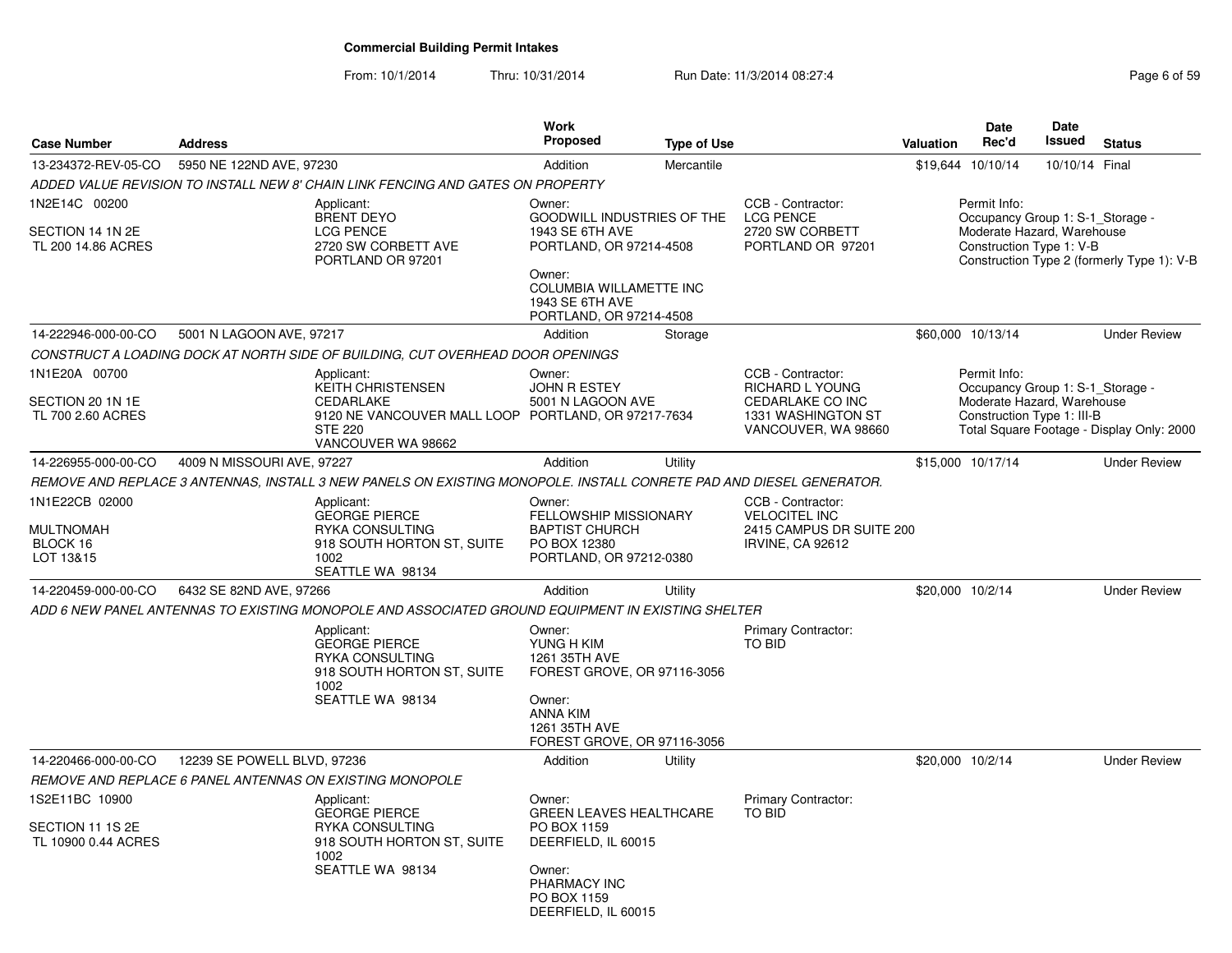|                                                   |                            |                                                                                                                                                                | Work<br><b>Proposed</b>                                                 |                    |                                                                       |                  | Date<br>Rec'd                                    | Date<br>Issued | <b>Status</b>                                              |
|---------------------------------------------------|----------------------------|----------------------------------------------------------------------------------------------------------------------------------------------------------------|-------------------------------------------------------------------------|--------------------|-----------------------------------------------------------------------|------------------|--------------------------------------------------|----------------|------------------------------------------------------------|
| <b>Case Number</b>                                | <b>Address</b>             |                                                                                                                                                                |                                                                         | <b>Type of Use</b> |                                                                       | <b>Valuation</b> |                                                  |                |                                                            |
| 14-225115-000-00-CO                               | 1839 NE 14TH AVE, 97212    |                                                                                                                                                                | Addition                                                                | Utility            |                                                                       |                  | \$8,000 10/14/14                                 |                | <b>Under Review</b>                                        |
|                                                   |                            | ADD 6 RRU'S, 3 TMA'S AND 2 SURGE SUPPRESSORS TO EXISTING ROOFTOP ANTENNA FACILITY, NO CHANGES TO EXISTING ANTENNAS                                             |                                                                         |                    |                                                                       |                  |                                                  |                |                                                            |
| 1N1E26CD 09200                                    |                            | Applicant:<br>SHANIN PRUSIA                                                                                                                                    | Owner:<br><b>HOUSING AUTHORITY OF</b>                                   |                    | <b>Primary Contractor:</b><br><b>TO BID</b>                           |                  | Permit Info:<br>Occupancy Group 1: S-1_Storage - |                |                                                            |
| HOLLADAYS ADD                                     |                            | <b>URBAN WIRELESS</b>                                                                                                                                          | 135 SW ASH ST                                                           |                    |                                                                       |                  | Moderate Hazard, Warehouse                       |                |                                                            |
| BLOCK 258                                         |                            | 10376 SE SUNBURST WAY                                                                                                                                          | PORTLAND, OR 97204-3540                                                 |                    |                                                                       |                  | Construction Type 1: I-A                         |                |                                                            |
| LOT <sub>5</sub>                                  |                            | PORTLAND OR 97086                                                                                                                                              |                                                                         |                    |                                                                       |                  |                                                  |                |                                                            |
| S 40' OF LOT 6                                    |                            |                                                                                                                                                                | Owner:<br>PORTLAND OREGON                                               |                    |                                                                       |                  |                                                  |                |                                                            |
|                                                   |                            |                                                                                                                                                                | 135 SW ASH ST                                                           |                    |                                                                       |                  |                                                  |                |                                                            |
|                                                   |                            |                                                                                                                                                                | PORTLAND, OR 97204-3540                                                 |                    |                                                                       |                  |                                                  |                |                                                            |
| Total # of CO Addition permit intakes: 31         |                            |                                                                                                                                                                |                                                                         |                    |                                                                       |                  |                                                  |                | Total valuation of CO Addition permit intakes: \$5,832,833 |
| 14-219808-000-00-CO                               | 2170 NE HANCOCK ST, 97212  |                                                                                                                                                                | Alteration                                                              |                    | Apartments/Condos (3 or more units)                                   |                  | \$128,000 10/2/14                                |                | <b>Under Review</b>                                        |
|                                                   |                            | MASONRY REINFORCEMENT AT INTERIOR PERIMETER OF APARTMENT BUILDING                                                                                              |                                                                         |                    |                                                                       |                  |                                                  |                |                                                            |
| 1N1E26DD 09800                                    |                            | Applicant:<br>PIONEER WATERPROOFING CO                                                                                                                         | Owner:<br><b>LEONETTI GROUP LLC</b>                                     |                    | CCB - Contractor:<br>PIONEER WATERPROOFING CO                         |                  | Permit Info:                                     |                | Occupancy Group 1: R-2_Residential                         |
| JOHN IRVINGS 1ST ADD                              |                            | <b>INC</b>                                                                                                                                                     | 2107 NW 23RD AVE                                                        |                    | INC.                                                                  |                  | Multi-family                                     |                |                                                            |
| BLOCK 15<br>LOT 15&16                             |                            | 1800 SE WATER AVE.<br>PORTLAND, OR 97214                                                                                                                       | PORTLAND, OR 97210-2336                                                 |                    | 1800 SE WATER AVE.<br>PORTLAND, OR 97214                              |                  | Construction Type 1: V-A                         |                |                                                            |
| 14-219639-000-00-CO                               | 6341 NE GLISAN ST          |                                                                                                                                                                | Alteration                                                              |                    | Apartments/Condos (3 or more units)                                   |                  | \$5,500 10/3/14                                  |                | 10/3/14 Issued                                             |
|                                                   |                            | REPLACE STRUCTURAL BEAM AND COLUMN UNDER EXISTING BUILDING. OTHER WORK LISTED IN HS CASE NOT INCLUDED AND WILL REQUIRE A SEPERATE PERMT ***SEE 14-181613-HS*** |                                                                         |                    |                                                                       |                  |                                                  |                |                                                            |
| 1N2E32BC 09000                                    |                            | Applicant:                                                                                                                                                     | Owner:                                                                  |                    | CCB - Contractor:                                                     |                  | Permit Info:                                     |                |                                                            |
|                                                   |                            | JEFFREY BRADY                                                                                                                                                  | <b>JEFFREY BRADY</b>                                                    |                    | ERNEST GUNNER COOK JR                                                 |                  |                                                  |                | Occupancy Group 1: R-2 Residential                         |
| PARKHURST ADD & SUB                               |                            | 10060 E BURNSIDE ST                                                                                                                                            | 10060 E BURNSIDE ST                                                     |                    | 746 SW 4TH ST                                                         |                  | Multi-family                                     |                |                                                            |
| BLOCK 10<br>LOT 8-10 TL 9000                      |                            | PORTLAND, OR 97216-2334                                                                                                                                        | PORTLAND, OR 97216-2334                                                 |                    | GRESHAM, OR 97080-9377                                                |                  | Construction Type 1: V-B                         |                |                                                            |
| 14-220376-000-00-CO                               | 685 N TOMAHAWK ISLAND DR   |                                                                                                                                                                | Alteration                                                              |                    | Apartments/Condos (3 or more units)                                   |                  | \$11.000 10/3/14                                 |                | 10/3/14 Issued                                             |
|                                                   |                            | REMOVE AND REPLACE 6 DOORS ON EXISTING POOL HOUSE BUILDING, 4 SLIDERS AND 2 MAN DOORS                                                                          |                                                                         |                    |                                                                       |                  |                                                  |                |                                                            |
| 2N1E34CD 90000                                    |                            | Applicant:                                                                                                                                                     | Owner:                                                                  |                    | CCB - Contractor:                                                     |                  | Permit Info:                                     |                |                                                            |
| RIVERHOUSE CONDOMINIUM<br>GENERAL COMMON ELEMENTS |                            | BARKLEYS GENERAL<br><b>CONTRACTING LLC</b><br>4705 N GANTEBEIN                                                                                                 | ASSOCIATION OF UNIT OWNERS<br>438 N HAYDEN BAY DR<br>PORTLAND, OR 97217 |                    | <b>BARKLEYS GENERAL</b><br><b>CONTRACTING LLC</b><br>4705 N GANTEBEIN |                  | General<br>Construction Type 1: V-B              |                | Occupancy Group 1: A-3_Assembly -                          |
|                                                   |                            | PORTLAND, OR 97217                                                                                                                                             |                                                                         |                    | PORTLAND, OR 97217                                                    |                  |                                                  |                |                                                            |
|                                                   |                            |                                                                                                                                                                | Owner:<br>OF RIVERHOUSE<br>438 N HAYDEN BAY DR<br>PORTLAND, OR 97217    |                    |                                                                       |                  |                                                  |                |                                                            |
| 14-221114-000-00-CO                               | 2805 NW UPSHUR ST - Unit I |                                                                                                                                                                | Alteration                                                              |                    | Apartments/Condos (3 or more units)                                   |                  | \$11,200 10/3/14                                 |                | 10/3/14 Issued                                             |
|                                                   |                            | BATHROOM REMODEL, REPLACE TUB SHOWER WITH TILE SHOWER ONLY, ADD FLOOR HEAT, REPLACE FIXTURES AND CABINETS                                                      |                                                                         |                    |                                                                       |                  |                                                  |                |                                                            |
| 1N1E29DC 90015                                    |                            | Applicant:                                                                                                                                                     | Owner:                                                                  |                    | CCB - Contractor:                                                     |                  | Permit Info:                                     |                |                                                            |
| OLD FORESTRY COMMONS CONDOMINIUM<br><b>LOT 15</b> |                            | BOYD BROWN & SONS INC<br>1431 LARCH ST<br>LAKE OSWEGO, OR 97034-6023                                                                                           | <b>VALERIE EVANS</b><br>2805 NW UPSHUR ST #I<br>PORTLAND, OR 97210      |                    | BOYD BROWN & SONS INC<br>1431 LARCH ST<br>LAKE OSWEGO, OR 97034-6023  |                  | Multi-family<br>Construction Type 1: V-B         |                | Occupancy Group 1: R-2_Residential                         |
|                                                   |                            |                                                                                                                                                                |                                                                         |                    |                                                                       |                  |                                                  |                |                                                            |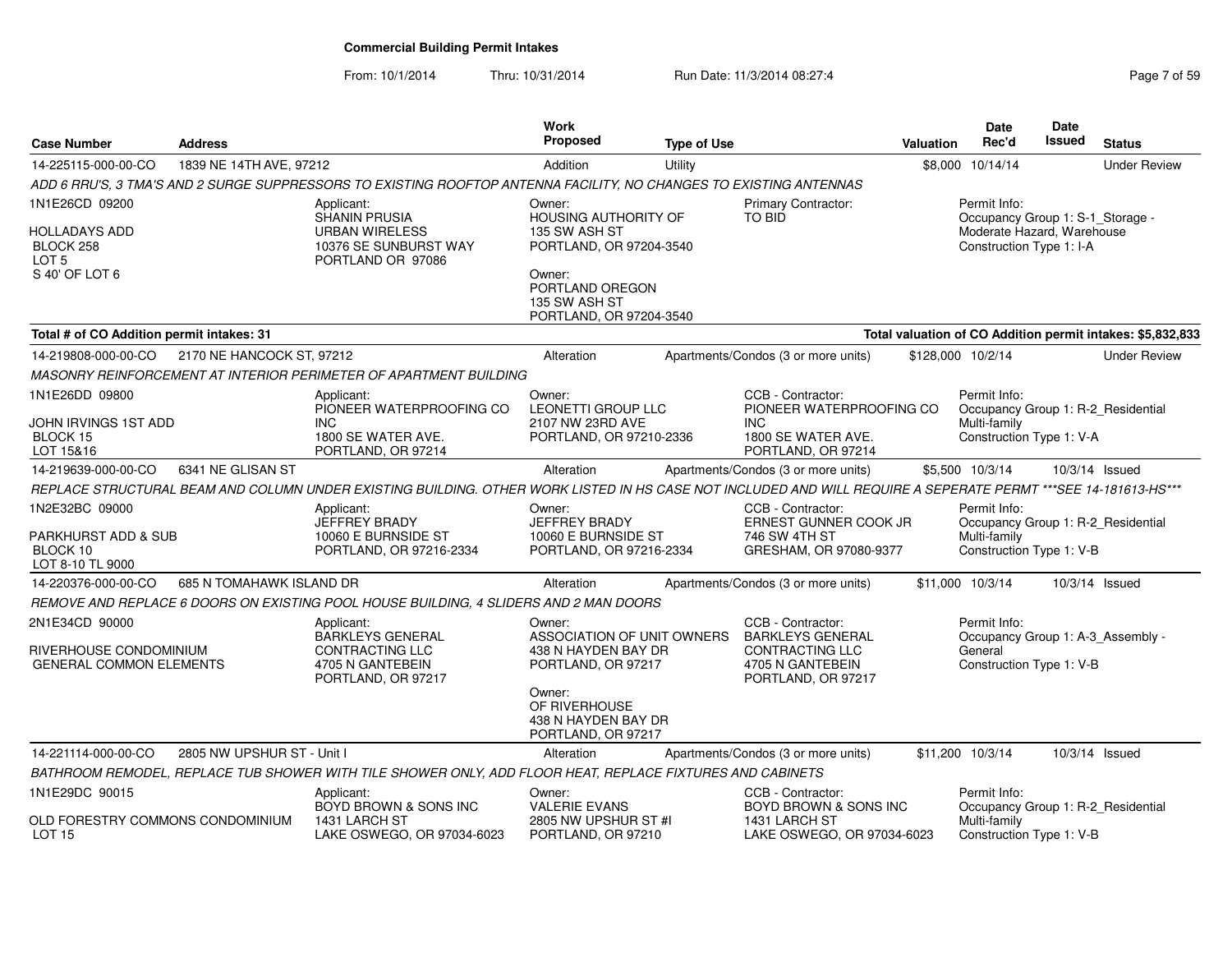From: 10/1/2014Thru: 10/31/2014 Run Date: 11/3/2014 08:27:4<br>
Page 8 of 59

|                                                                            |                               |                                                                                                                                                                 | Work                                                                           |                    |                                                                                                  |                  | Date                                                     | <b>Date</b> |                                    |
|----------------------------------------------------------------------------|-------------------------------|-----------------------------------------------------------------------------------------------------------------------------------------------------------------|--------------------------------------------------------------------------------|--------------------|--------------------------------------------------------------------------------------------------|------------------|----------------------------------------------------------|-------------|------------------------------------|
| <b>Case Number</b>                                                         | <b>Address</b>                |                                                                                                                                                                 | <b>Proposed</b>                                                                | <b>Type of Use</b> |                                                                                                  | <b>Valuation</b> | Rec'd                                                    | Issued      | <b>Status</b>                      |
| 14-217029-000-00-CO                                                        | 6830 N COLUMBIA WAY, 97203    |                                                                                                                                                                 | Alteration                                                                     |                    | Apartments/Condos (3 or more units)                                                              |                  | \$19,700 10/6/14                                         |             | 10/6/14 Issued                     |
|                                                                            |                               | REBUILD JOIST SYSTEM UNDER ELEVATED CONCRETE WALKWAY, REMOVE CONCRETE PATIO AT UNIT #7 AND REBUILD A WOOD DECK AND RAIL SYSTEM*RESPONSE TO HS CASE 14-208290H;  |                                                                                |                    |                                                                                                  |                  |                                                          |             |                                    |
| 1N1E06DC 12800<br><b>EAST ST JOHNS</b><br><b>BLOCK G</b>                   |                               | Applicant:<br><b>CLEAR WATER CONSTRUCTION</b><br><b>SERVICES LLC</b><br><b>PO BOX 576</b>                                                                       | Owner:<br><b>BRUCE CLARK</b><br>17476 NW SHADY FIR LOOP<br>BEAVERTON, OR 97006 |                    | CCB - Contractor:<br><b>CLEAR WATER CONSTRUCTION</b><br><b>SERVICES LLC</b><br><b>PO BOX 576</b> |                  | Permit Info:<br>Multi-family                             |             | Occupancy Group 1: R-2 Residential |
| LOT 1-6                                                                    |                               | SHERWOOD, OR 97140                                                                                                                                              | Owner:<br><b>R BRUCE CLARK</b>                                                 |                    | SHERWOOD, OR 97140                                                                               |                  |                                                          |             |                                    |
|                                                                            |                               |                                                                                                                                                                 | 17476 NW SHADY FIR LOOP<br>BEAVERTON, OR 97006                                 |                    |                                                                                                  |                  |                                                          |             |                                    |
| 14-222081-000-00-CO                                                        | 2211 SW 1ST AVE - Unit 806    |                                                                                                                                                                 | Alteration                                                                     |                    | Apartments/Condos (3 or more units)                                                              |                  | \$15,000 10/7/14                                         |             | 10/7/14 Issued                     |
|                                                                            |                               | REMODEL KITCHEN AND BATHROOM; ADD NEW WALLS TO CREATE CLOSET SPACE IN BEDROOM                                                                                   |                                                                                |                    |                                                                                                  |                  |                                                          |             |                                    |
| 1S1E03CC 90045<br>AMERICAN PLAZA TOWERS CONDOMINIUM<br>FAMILY UNIT LOT 806 |                               | Applicant:<br><b>REMODELING &amp; MAINTENANCE</b><br><b>SERVICES I</b><br>PO BOX 231061                                                                         | Owner:<br>DANIEL E OAKS<br>701 S HOWARD AVE #106<br><b>TAMPA, FL 33606</b>     |                    | CCB - Contractor:<br>REMODELING & MAINTENANCE<br><b>SERVICES I</b><br>PO BOX 231061              |                  | Permit Info:<br>Multi-family<br>Construction Type 1: I-A |             | Occupancy Group 1: R-2 Residential |
|                                                                            |                               | TIGARD, OR 972811061                                                                                                                                            |                                                                                |                    | TIGARD, OR 972811061                                                                             |                  |                                                          |             |                                    |
| 14-222353-000-00-CO                                                        | 2631 N MISSISSIPPI AVE, 97227 |                                                                                                                                                                 | Alteration                                                                     |                    | Apartments/Condos (3 or more units)                                                              |                  | \$196,000 10/7/14                                        |             | <b>Under Review</b>                |
|                                                                            |                               | INTERIOR ALTERATIONS TO AN EXISTING TWO STORY PLUS BASEMENT, WOOD FRAME APARTMENT BUILDING. ADD 5 STUDIOS IN BASEMENT, 2 UNITS AND NEW LAUNDRY ROOM ON MAIN FLC |                                                                                |                    |                                                                                                  |                  |                                                          |             |                                    |
| 1N1E27BD 08400<br>PROEBSTELS ADD                                           |                               | Applicant:<br><b>DAVID RODEBACK</b><br>DAVID RODEBACK ARCHITECT LL( PO BOX 14955                                                                                | Owner:<br>REHAM4LLC                                                            |                    | CCB - Contractor:<br>ASCENT DESIGN/BUILD INC<br>2989 SW MONTGOMERY DR                            |                  | Permit Info:<br>Multi-family                             |             | Occupancy Group 1: R-2 Residential |
| BLOCK 1<br>LOT 11-13                                                       |                               | 1711 SE 10TH AVE #201<br>PORTLAND, OR 97214                                                                                                                     | PORTLAND, OR 97293-0955                                                        |                    | PORTLAND OR 97201                                                                                |                  | Construction Type 1: V-B                                 |             |                                    |
| 14-222375-000-00-CO                                                        | 16400 NE LAS BRISAS CT. 97230 |                                                                                                                                                                 | Alteration                                                                     |                    | Apartments/Condos (3 or more units)                                                              |                  | \$2,873 10/7/14                                          |             | 10/7/14 Issued                     |
|                                                                            |                               | WEATHERPROOF EXISTING DECKS: INSTALL FLASHING AT EXTERIOR ENVELOPE AT LEDGER AND RAIL BLOCKS, REINSTALL EXISTING DECK LEDGER AND RE-ATTACH JOISTS: RECONNECT RA |                                                                                |                    |                                                                                                  |                  |                                                          |             |                                    |
|                                                                            |                               | Applicant:                                                                                                                                                      | Owner:                                                                         |                    | CCB - Contractor:                                                                                |                  | Permit Info:                                             |             |                                    |
|                                                                            |                               | <b>JIM CAREY</b>                                                                                                                                                | LAS BRISAS BROADWAY LLC                                                        |                    | <b>JIM CAREY</b>                                                                                 |                  |                                                          |             | Occupancy Group 1: R-2 Residential |
|                                                                            |                               | JR JOHNSON INC<br>PO BOX 17196<br>PORTLAND, OR 97217                                                                                                            | 12600 SE 38TH ST #103<br>BELLEVUE, WA 98006-5286                               |                    | JR JOHNSON INC<br>PO BOX 17196<br>PORTLAND, OR 97217                                             |                  | Multi-family<br>Construction Type 1: V-B                 |             |                                    |
| 14-222379-000-00-CO                                                        | 16400 NE LAS BRISAS CT, 97230 |                                                                                                                                                                 | Alteration                                                                     |                    | Apartments/Condos (3 or more units)                                                              |                  | \$2,873 10/7/14                                          |             | 10/7/14 Issued                     |
|                                                                            |                               | WEATHERPROOF EXISTING DECKS: INSTALL FLASHING AT EXTERIOR ENVELOPE AT LEDGER AND RAIL BLOCKS, REINSTALL EXISTING DECK LEDGER AND RE-ATTACH JOISTS: RECONNECT RA |                                                                                |                    |                                                                                                  |                  |                                                          |             |                                    |
|                                                                            |                               | Applicant:<br><b>JIM CAREY</b>                                                                                                                                  | Owner:<br>LAS BRISAS BROADWAY LLC                                              |                    | CCB - Contractor:<br><b>JIM CAREY</b>                                                            |                  | Permit Info:                                             |             | Occupancy Group 1: R-2 Residential |
|                                                                            |                               | JR JOHNSON INC<br>PO BOX 17196                                                                                                                                  | 12600 SE 38TH ST #103<br>BELLEVUE, WA 98006-5286                               |                    | JR JOHNSON INC<br>PO BOX 17196                                                                   |                  | Multi-family<br>Construction Type 1: V-B                 |             |                                    |
|                                                                            |                               | PORTLAND, OR 97217                                                                                                                                              |                                                                                |                    | PORTLAND, OR 97217                                                                               |                  |                                                          |             |                                    |
| 14-222381-000-00-CO                                                        | 16400 NE LAS BRISAS CT, 97230 |                                                                                                                                                                 | Alteration                                                                     |                    | Apartments/Condos (3 or more units)                                                              |                  | \$2,873 10/7/14                                          |             | 10/7/14 Issued                     |
|                                                                            |                               | WEATHERPROOF EXISTING DECKS: INSTALL FLASHING AT EXTERIOR ENVELOPE AT LEDGER AND RAIL BLOCKS. REINSTALL EXISTING DECK LEDGER AND RE-ATTACH JOISTS: RECONNECT RA |                                                                                |                    |                                                                                                  |                  |                                                          |             |                                    |
|                                                                            |                               | Applicant:<br><b>JIM CAREY</b>                                                                                                                                  | Owner:<br>LAS BRISAS BROADWAY LLC                                              |                    | CCB - Contractor:<br><b>JIM CAREY</b>                                                            |                  | Permit Info:                                             |             | Occupancy Group 1: R-2 Residential |
|                                                                            |                               | <b>JR JOHNSON INC</b><br>PO BOX 17196                                                                                                                           | 12600 SE 38TH ST #103<br>BELLEVUE, WA 98006-5286                               |                    | JR JOHNSON INC<br>PO BOX 17196                                                                   |                  | Multi-family<br>Construction Type 1: V-B                 |             |                                    |
|                                                                            |                               | PORTLAND, OR 97217                                                                                                                                              |                                                                                |                    | PORTLAND, OR 97217                                                                               |                  |                                                          |             |                                    |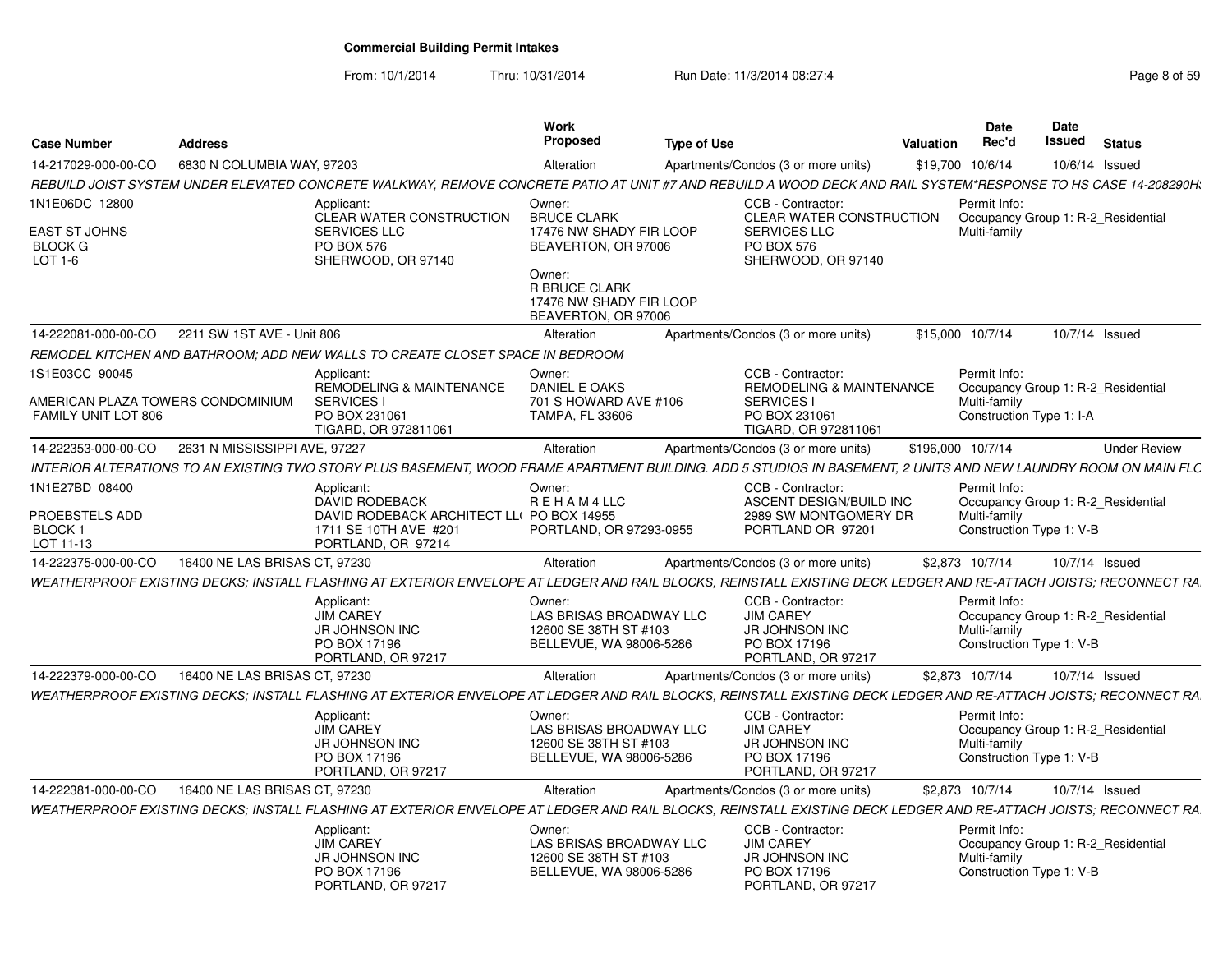From: 10/1/2014Thru: 10/31/2014 Run Date: 11/3/2014 08:27:4<br> **Thru: 10/31/2014** Page 9 of 59

| <b>Case Number</b>                                                                                                                         | Address                        |                                                                                                                                                                 | <b>Work</b><br><b>Proposed</b>                                                        | <b>Type of Use</b> |                                                                                                         | <b>Valuation</b> | <b>Date</b><br>Rec'd         | <b>Date</b><br>Issued      | <b>Status</b>                      |
|--------------------------------------------------------------------------------------------------------------------------------------------|--------------------------------|-----------------------------------------------------------------------------------------------------------------------------------------------------------------|---------------------------------------------------------------------------------------|--------------------|---------------------------------------------------------------------------------------------------------|------------------|------------------------------|----------------------------|------------------------------------|
| 14-222383-000-00-CO                                                                                                                        | 16400 NE LAS BRISAS CT, 97230  |                                                                                                                                                                 | Alteration                                                                            |                    | Apartments/Condos (3 or more units)                                                                     |                  | \$2,873 10/7/14              |                            | 10/7/14 Issued                     |
|                                                                                                                                            |                                | WEATHERPROOF EXISTING DECKS; INSTALL FLASHING AT EXTERIOR ENVELOPE AT LEDGER AND RAIL BLOCKS, REINSTALL EXISTING DECK LEDGER AND RE-ATTACH JOISTS; RECONNECT RA |                                                                                       |                    |                                                                                                         |                  |                              |                            |                                    |
|                                                                                                                                            |                                | Applicant:<br><b>JIM CAREY</b><br>JR JOHNSON INC<br>PO BOX 17196<br>PORTLAND, OR 97217                                                                          | Owner:<br>LAS BRISAS BROADWAY LLC<br>12600 SE 38TH ST #103<br>BELLEVUE, WA 98006-5286 |                    | CCB - Contractor:<br><b>JIM CAREY</b><br>JR JOHNSON INC<br>PO BOX 17196<br>PORTLAND, OR 97217           |                  | Permit Info:<br>Multi-family | Construction Type 1: V-B   | Occupancy Group 1: R-2_Residential |
| 14-222386-000-00-CO                                                                                                                        | 16400 NE LAS BRISAS CT, 97230  |                                                                                                                                                                 | Alteration                                                                            |                    | Apartments/Condos (3 or more units)                                                                     |                  | \$2,873 10/7/14              |                            | 10/7/14 Issued                     |
|                                                                                                                                            |                                | WEATHERPROOF EXISTING DECKS: INSTALL FLASHING AT EXTERIOR ENVELOPE AT LEDGER AND RAIL BLOCKS, REINSTALL EXISTING DECK LEDGER AND RE-ATTACH JOISTS: RECONNECT RA |                                                                                       |                    |                                                                                                         |                  |                              |                            |                                    |
|                                                                                                                                            |                                | Applicant:<br><b>JIM CAREY</b><br>JR JOHNSON INC<br>PO BOX 17196<br>PORTLAND, OR 97217                                                                          | Owner:<br>LAS BRISAS BROADWAY LLC<br>12600 SE 38TH ST #103<br>BELLEVUE, WA 98006-5286 |                    | CCB - Contractor:<br><b>JIM CAREY</b><br><b>JR JOHNSON INC</b><br>PO BOX 17196<br>PORTLAND, OR 97217    |                  | Permit Info:<br>Multi-family | Construction Type 1: V-B   | Occupancy Group 1: R-2_Residential |
| 14-222565-000-00-CO                                                                                                                        | 2445 NW WESTOVER RD - Unit 215 |                                                                                                                                                                 | Alteration                                                                            |                    | Apartments/Condos (3 or more units)                                                                     |                  | \$40,000 10/7/14             |                            | 10/7/14 Issued                     |
| MINOR REMODEL OF KITCHEN AND 2 BATHROOMS                                                                                                   |                                |                                                                                                                                                                 |                                                                                       |                    |                                                                                                         |                  |                              |                            |                                    |
| 1N1E33C 90039<br><b>WESTOVER CONDOMINIUM</b><br>LOT 215                                                                                    |                                | Applicant:<br><b>MATT RAPHAEL</b><br>RAPHAEL DESIGN INC<br>1333 SE 45TH AVE<br>PORTLAND OR 97215                                                                | Owner:<br>DANIEL E SHIFFMAN<br>1560 WINDING WAY<br>BELMONT, CA 94002-1953             |                    | CCB - Contractor:<br><b>MATT RAPHAEL</b><br>RAPHAEL DESIGN INC<br>1333 SE 45TH AVE<br>PORTLAND OR 97215 |                  | Permit Info:<br>Multi-family |                            | Occupancy Group 1: R-2_Residential |
|                                                                                                                                            |                                |                                                                                                                                                                 | Owner:<br>LEILA H JERE<br><b>1560 WINDING WAY</b><br>BELMONT, CA 94002-1953           |                    |                                                                                                         |                  |                              |                            |                                    |
| 14-206020-REV-02-CO                                                                                                                        | 1834 SW 5TH AVE, 97201         |                                                                                                                                                                 | Alteration                                                                            |                    | Apartments/Condos (3 or more units)                                                                     |                  | \$10/8/14                    |                            | 10/8/14 Issued                     |
|                                                                                                                                            |                                | REVISION TO SHOW STRUCTURAL CONNECTION DETAILS FOR FALL PROTECTION TIE-OFF POSTS                                                                                |                                                                                       |                    |                                                                                                         |                  |                              |                            |                                    |
| 1S1E03CB 02700<br>PORTLAND<br>BLOCK 153<br>LOT <sub>5</sub><br>S 15' OF LOT 6<br>HISTORIC PROPERTY 15 YR 2006;<br>POTENTIAL ADDITIONAL TAX |                                | Applicant:<br>KATHY JOHNSON<br>HENNEBERY EDDY ARCHITECTS.<br>INC.<br>921 SW WASHINGTON ST, SUITE<br>250<br>PORTLAND OR 97205                                    | Owner:<br>HARRISON COURT LLC<br>333 S STATE ST STE V-249<br>LAKE OSWEGO, OR 97034     |                    | CCB - Contractor:<br>R & H CONSTRUCTION<br>1530 SW TAYLOR STREET<br>PORTLAND, OR 97205                  |                  | Permit Info:<br>Multi-family | Construction Type 1: V-B   | Occupancy Group 1: R-2_Residential |
| 14-220058-000-00-CO                                                                                                                        | 630 SE YAMHILL ST, 97214       |                                                                                                                                                                 | Alteration                                                                            |                    | Apartments/Condos (3 or more units)                                                                     |                  | \$93.656 10/10/14            | 10/10/14 Issued            |                                    |
|                                                                                                                                            |                                | REMOVE AND REPLACE ALL EXISTING WINDOWS AND INTERIOR WINDOW TRIM THROUGHOUT APARTMENT BUILDING.                                                                 |                                                                                       |                    |                                                                                                         |                  |                              |                            |                                    |
| 1S1E02BC 00600                                                                                                                             |                                | Applicant:<br>LEE CONTRACTORS LLC                                                                                                                               | Owner:<br>630 S E YAMHILL L L C                                                       |                    | CCB - Contractor:<br>LEE CONTRACTORS LLC                                                                |                  | Permit Info:                 |                            | Occupancy Group 1: R-2_Residential |
| PARK ADD TO E P<br>BLOCK 136<br><b>LOT 7&amp;8</b>                                                                                         |                                | <b>PO BOX 869</b><br>BATTLE GROUND, WA 98604                                                                                                                    | 721 SW OAK ST #100<br>PORTLAND, OR 97205                                              |                    | <b>PO BOX 869</b><br>BATTLE GROUND, WA 98604                                                            |                  | Multi-family                 | Construction Type 1: III-B |                                    |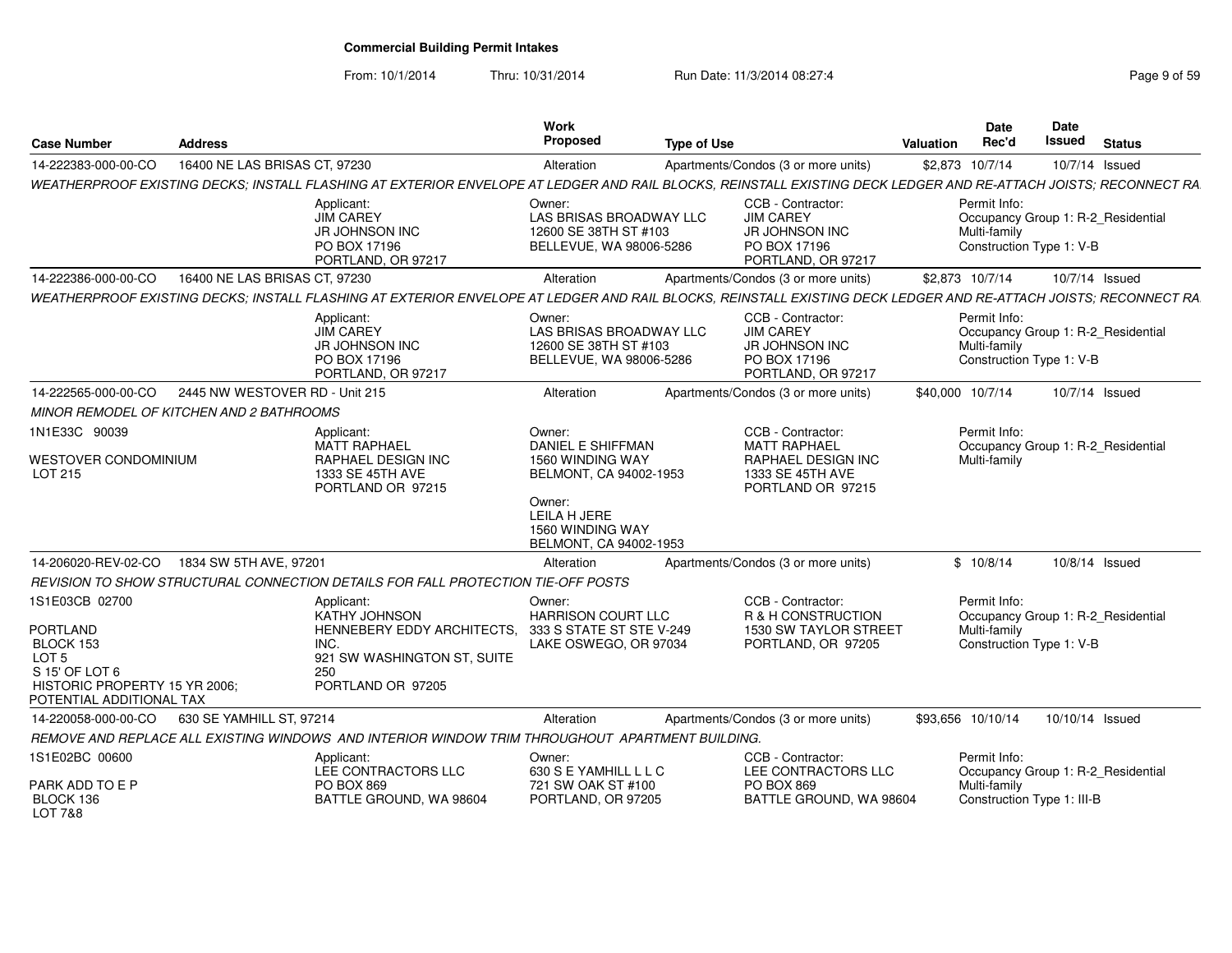| <b>Case Number</b>                        | <b>Address</b>                                                                    | Work<br>Proposed                                                                 | <b>Type of Use</b> |                                              | <b>Valuation</b>  | <b>Date</b><br>Rec'd         | Date<br><b>Issued</b>    | <b>Status</b>                      |
|-------------------------------------------|-----------------------------------------------------------------------------------|----------------------------------------------------------------------------------|--------------------|----------------------------------------------|-------------------|------------------------------|--------------------------|------------------------------------|
| 14-223608-000-00-CO                       | 5856 SW BEAVERTON HILLSDALE HWY, 97221                                            | Alteration                                                                       |                    | Apartments/Condos (3 or more units)          | \$10,000 10/10/14 |                              | 10/10/14                 | Issued                             |
|                                           | BUILDING A - REMOVE AND REPLACE ALL WINDOWS AND SLIDING GLASS DOORS LIKE FOR LIKE |                                                                                  |                    |                                              |                   |                              |                          |                                    |
| 1S1E18BD 01100                            | Applicant:<br><b>JOHN ALLEN</b>                                                   | Owner:<br>TEMPO WEST APARTMENTS LLC                                              |                    | CCB - Contractor:<br>PORTLAND REAL ESTATE    |                   | Permit Info:                 |                          | Occupancy Group 1: R-2_Residential |
| <b>WETMORES SUB TR</b><br>LOT 1&2 TL 1100 | 14915 SW 72ND AVE<br>PORTLAND, OR 97224                                           | 8417 SW BEAVERTON HILLSDALE SOLUTIONS LLC<br><b>HWY</b><br>PORTLAND, OR 97225    |                    | 1662 WORTHINGTON ST<br>LAKE OSWEGO, OR 97034 |                   | Multi-family                 | Construction Type 1: V-B |                                    |
| 14-223611-000-00-CO                       | 5856 SW BEAVERTON HILLSDALE HWY, 97221                                            | Alteration                                                                       |                    | Apartments/Condos (3 or more units)          | \$10,000 10/10/14 |                              | 10/10/14 Issued          |                                    |
|                                           | BUILDING B - REMOVE AND REPLACE ALL WINDOWS AND SLIDING GLASS DOORS LIKE FOR LIKE |                                                                                  |                    |                                              |                   |                              |                          |                                    |
| 1S1E18BD 01100<br><b>WETMORES SUB TR</b>  | Applicant:<br><b>JOHN ALLEN</b><br>14915 SW 72ND AVE                              | Owner:<br>TEMPO WEST APARTMENTS LLC<br>8417 SW BEAVERTON HILLSDALE SOLUTIONS LLC |                    | CCB - Contractor:<br>PORTLAND REAL ESTATE    |                   | Permit Info:<br>Multi-family |                          | Occupancy Group 1: R-2_Residential |
| LOT 1&2 TL 1100                           | PORTLAND, OR 97224                                                                | <b>HWY</b><br>PORTLAND, OR 97225                                                 |                    | 1662 WORTHINGTON ST<br>LAKE OSWEGO, OR 97034 |                   |                              | Construction Type 1: V-B |                                    |
| 14-223612-000-00-CO                       | 5856 SW BEAVERTON HILLSDALE HWY, 97221                                            | Alteration                                                                       |                    | Apartments/Condos (3 or more units)          | \$10,000 10/10/14 |                              | 10/10/14 Issued          |                                    |
|                                           | BUILDING C - REMOVE AND REPLACE ALL WINDOWS AND SLIDING GLASS DOORS LIKE FOR LIKE |                                                                                  |                    |                                              |                   |                              |                          |                                    |
| 1S1E18BD 01100                            | Applicant:<br><b>JOHN ALLEN</b>                                                   | Owner:<br>TEMPO WEST APARTMENTS LLC                                              |                    | CCB - Contractor:<br>PORTLAND REAL ESTATE    |                   | Permit Info:                 |                          | Occupancy Group 1: R-2_Residential |
| <b>WETMORES SUB TR</b><br>LOT 1&2 TL 1100 | 14915 SW 72ND AVE<br>PORTLAND, OR 97224                                           | 8417 SW BEAVERTON HILLSDALE SOLUTIONS LLC<br><b>HWY</b><br>PORTLAND, OR 97225    |                    | 1662 WORTHINGTON ST<br>LAKE OSWEGO, OR 97034 |                   | Multi-family                 | Construction Type 1: V-B |                                    |
| 14-223615-000-00-CO                       | 5856 SW BEAVERTON HILLSDALE HWY, 97221                                            | Alteration                                                                       |                    | Apartments/Condos (3 or more units)          | \$10,000 10/10/14 |                              | 10/10/14 Issued          |                                    |
|                                           | BUILDING D - REMOVE AND REPLACE ALL WINDOWS AND SLIDING GLASS DOORS LIKE FOR LIKE |                                                                                  |                    |                                              |                   |                              |                          |                                    |
| 1S1E18BD 01100                            | Applicant:<br><b>JOHN ALLEN</b>                                                   | Owner:<br>TEMPO WEST APARTMENTS LLC                                              |                    | CCB - Contractor:<br>PORTLAND REAL ESTATE    |                   | Permit Info:                 |                          | Occupancy Group 1: R-2_Residential |
| WETMORES SUB TR<br>LOT 1&2 TL 1100        | 14915 SW 72ND AVE<br>PORTLAND, OR 97224                                           | 8417 SW BEAVERTON HILLSDALE SOLUTIONS LLC<br><b>HWY</b><br>PORTLAND, OR 97225    |                    | 1662 WORTHINGTON ST<br>LAKE OSWEGO, OR 97034 |                   | Multi-family                 | Construction Type 1: V-B |                                    |
| 14-223617-000-00-CO                       | 5856 SW BEAVERTON HILLSDALE HWY, 97221                                            | Alteration                                                                       |                    | Apartments/Condos (3 or more units)          | \$10,000 10/10/14 |                              | 10/10/14 Issued          |                                    |
|                                           | BUILDING E - REMOVE AND REPLACE ALL WINDOWS AND SLIDING GLASS DOORS LIKE FOR LIKE |                                                                                  |                    |                                              |                   |                              |                          |                                    |
| 1S1E18BD 01100                            | Applicant:<br><b>JOHN ALLEN</b>                                                   | Owner:<br>TEMPO WEST APARTMENTS LLC                                              |                    | CCB - Contractor:<br>PORTLAND REAL ESTATE    |                   | Permit Info:                 |                          | Occupancy Group 1: R-2 Residential |
| <b>WETMORES SUB TR</b><br>LOT 1&2 TL 1100 | 14915 SW 72ND AVE<br>PORTLAND, OR 97224                                           | 8417 SW BEAVERTON HILLSDALE SOLUTIONS LLC<br><b>HWY</b><br>PORTLAND, OR 97225    |                    | 1662 WORTHINGTON ST<br>LAKE OSWEGO, OR 97034 |                   | Multi-family                 | Construction Type 1: V-B |                                    |
| 14-223619-000-00-CO                       | 5856 SW BEAVERTON HILLSDALE HWY, 97221                                            | Alteration                                                                       |                    | Apartments/Condos (3 or more units)          | \$10,000 10/10/14 |                              | 10/10/14 Issued          |                                    |
|                                           | BUILDING F - REMOVE AND REPLACE ALL WINDOWS AND SLIDING GLASS DOORS LIKE FOR LIKE |                                                                                  |                    |                                              |                   |                              |                          |                                    |
| 1S1E18BD 01100                            | Applicant:<br><b>JOHN ALLEN</b>                                                   | Owner:<br>TEMPO WEST APARTMENTS LLC                                              |                    | CCB - Contractor:<br>PORTLAND REAL ESTATE    |                   | Permit Info:                 |                          | Occupancy Group 1: R-2_Residential |
| WETMORES SUB TR<br>LOT 1&2 TL 1100        | 14915 SW 72ND AVE<br>PORTLAND, OR 97224                                           | 8417 SW BEAVERTON HILLSDALE SOLUTIONS LLC<br><b>HWY</b><br>PORTLAND, OR 97225    |                    | 1662 WORTHINGTON ST<br>LAKE OSWEGO, OR 97034 |                   | Multi-family                 | Construction Type 1: V-B |                                    |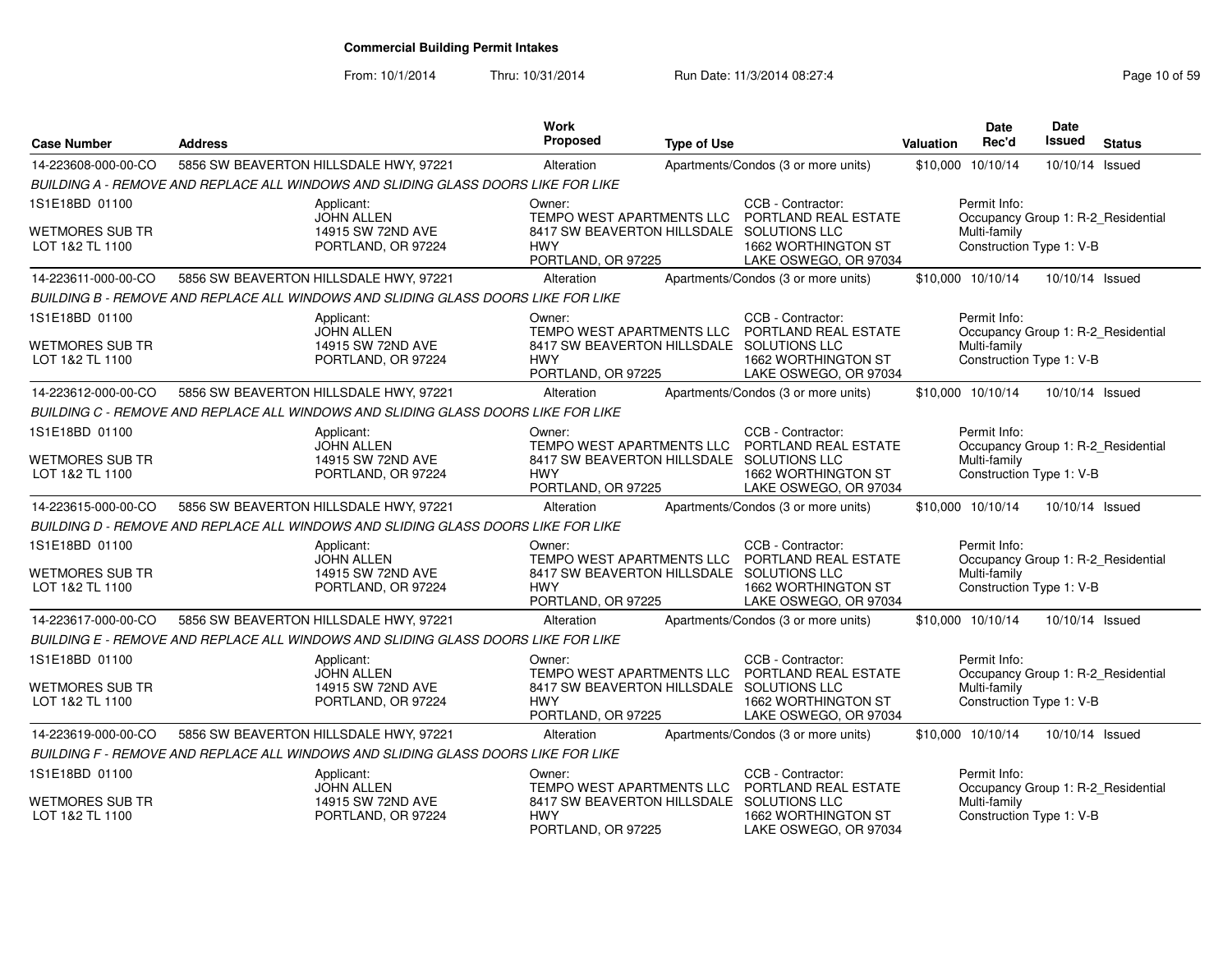From: 10/1/2014

| <b>Case Number</b>                            | <b>Address</b>            |                                                                                                                                                               | <b>Work</b><br>Proposed                                                                 | <b>Type of Use</b> |                                                                                                           | <b>Valuation</b> | <b>Date</b><br>Rec'd         | <b>Date</b><br>Issued    | <b>Status</b>                          |
|-----------------------------------------------|---------------------------|---------------------------------------------------------------------------------------------------------------------------------------------------------------|-----------------------------------------------------------------------------------------|--------------------|-----------------------------------------------------------------------------------------------------------|------------------|------------------------------|--------------------------|----------------------------------------|
| 14-223620-000-00-CO                           |                           | 5856 SW BEAVERTON HILLSDALE HWY, 97221                                                                                                                        | Alteration                                                                              |                    | Apartments/Condos (3 or more units)                                                                       |                  | \$10,000 10/10/14            | 10/10/14 Issued          |                                        |
|                                               |                           | BUILDING G - REMOVE AND REPLACE ALL WINDOWS AND SLIDING GLASS DOORS LIKE FOR LIKE                                                                             |                                                                                         |                    |                                                                                                           |                  |                              |                          |                                        |
| 1S1E18BD 01100                                |                           | Applicant:                                                                                                                                                    | Owner:                                                                                  |                    | CCB - Contractor:                                                                                         |                  | Permit Info:                 |                          |                                        |
| <b>WETMORES SUB TR</b><br>LOT 1&2 TL 1100     |                           | <b>JOHN ALLEN</b><br>14915 SW 72ND AVE<br>PORTLAND, OR 97224                                                                                                  | 8417 SW BEAVERTON HILLSDALE SOLUTIONS LLC<br><b>HWY</b><br>PORTLAND, OR 97225           |                    | TEMPO WEST APARTMENTS LLC PORTLAND REAL ESTATE<br>1662 WORTHINGTON ST<br>LAKE OSWEGO, OR 97034            |                  | Multi-family                 | Construction Type 1: V-B | Occupancy Group 1: R-2_Residential     |
| 14-196023-REV-01-CO                           | 9457 N BRISTOL AVE, 97203 |                                                                                                                                                               | Alteration                                                                              |                    | Apartments/Condos (3 or more units)                                                                       |                  | \$2,000 10/10/14             | 10/10/14 Issued          |                                        |
|                                               |                           | ADDED VALUE REVISION TO CHANGE CONCRETE WALLS TO WOODEN POST & BEAM, REPLACE WALLS FOR LAUNDRY ROOM (was demo'ed), REPLACE REAR DECKS WITH NEW, AND ADD MISSI |                                                                                         |                    |                                                                                                           |                  |                              |                          |                                        |
| 1N1W01AC 07000                                |                           | Applicant:                                                                                                                                                    | Owner:                                                                                  |                    | CCB - Contractor:                                                                                         |                  | Permit Info:                 |                          |                                        |
|                                               |                           | RAHIM ABBASI                                                                                                                                                  | 9457 N BRISTOL AVENUE LLC                                                               |                    | <b>TERRAFIRMA FOUNDATION</b>                                                                              |                  |                              |                          | Occupancy Group 1: R-3 Residential One |
| OAK PARK ADD<br>BLOCK 9<br>LOT <sub>2</sub>   |                           | ABBASI DESIGN WORKS<br>510 SW 5TH AVE SUITE 200<br>PORTLAND, OR 97204                                                                                         | 3129 NE BRYCE ST<br>PORTLAND, OR 97212-1721                                             |                    | <b>SYSTEMS</b><br>1308 NW PARK ST<br>ROSEBURG, OR 97470                                                   |                  | and Two Family               | Construction Type 1: V-B |                                        |
| 14-224545-000-00-CO                           | 1856 SW RIVER DR          |                                                                                                                                                               | Alteration                                                                              |                    | Apartments/Condos (3 or more units)                                                                       |                  | \$20,000 10/13/14            | 10/13/14 Issued          |                                        |
|                                               |                           | CHANGE OF OCCUPANCY TO CREATE CURRENT RETAIL TO LIVE/WORK                                                                                                     |                                                                                         |                    |                                                                                                           |                  |                              |                          |                                        |
| 1S1E03CD 00101                                |                           | Applicant:<br>Jonathan Cross<br>J Cafe<br>533 NE Holladay Street, #101<br>Portland OR 97232                                                                   | Owner:<br>Jonathan Cross<br>J Cafe<br>533 NE Holladay Street, #101<br>Portland OR 97232 |                    | CCB - Contractor:<br><b>MARK JACOBS</b><br>MARK JACOBS CONSTRUCTION<br>PO BOX 25531<br>PORTLAND, OR 97298 |                  | Permit Info:<br>Multi-family | Construction Type 1: I-A | Occupancy Group 1: R-2_Residential     |
| 14-224912-000-00-CO                           | 3550 SE 130TH AVE, 97236  |                                                                                                                                                               | Alteration                                                                              |                    | Apartments/Condos (3 or more units)                                                                       |                  | \$15,000 10/13/14            | 10/13/14 Issued          |                                        |
|                                               |                           | REMOVING 170 SF FLAT ROOF STRUCTURE AND EXTERIOR STAIR AND REPLACING WITH NEW SLOPED ROOF; REPLACE SECOND FLOOR DOOR WITH NEW WINDOW                          |                                                                                         |                    |                                                                                                           |                  |                              |                          |                                        |
|                                               |                           | Applicant:<br>RYAN YOSHIDA<br>SCOTT/EDWARDS ARCHITECTURI 2437 NE 9TH AVE<br>2525 E BURNSIDE ST<br>PORTLAND, OR 97214                                          | Owner:<br>LCK INVESTMENT LLC<br>PORTLAND, OR 97212-4104                                 |                    | CCB - Contractor:<br>PARADIGM CONSTRUCTION<br>10260 SW GREENBURG RD #400<br>PORTLAND OR 97223             |                  | Permit Info:<br>Multi-family | Construction Type 1: V-B | Occupancy Group 1: R-2_Residential     |
| 14-224077-000-00-CO                           | 632 NW WESTOVER TER       |                                                                                                                                                               | Alteration                                                                              |                    | Apartments/Condos (3 or more units)                                                                       |                  | \$21,038 10/14/14            |                          | 10/14/14 Under Inspection              |
|                                               |                           | CONVERT GARAGE TO LIVING SPACE FOR OFFICE, INFILL OVERHEAD DOOR AND ADD WINDOWS                                                                               |                                                                                         |                    |                                                                                                           |                  |                              |                          |                                        |
| 1N1E32AD 90018                                |                           | Applicant:<br>NEIL KELLY CO INC                                                                                                                               | Owner:<br>ASSOCIATION OF UNIT OWNERS                                                    |                    | CCB - Contractor:<br>NEIL KELLY CO INC                                                                    |                  | Permit Info:                 |                          | Occupancy Group 1: R-2_Residential     |
| THE TERRACES CONDOMINIUM<br>LOT <sub>18</sub> |                           | 804 N ALBERTA ST<br>PORTLAND, OR 97217-2693                                                                                                                   | 727 NW WESTOVER TER<br>PORTLAND, OR 97210-3135                                          |                    | 804 N ALBERTA ST<br>PORTLAND, OR 97217-2693                                                               |                  | Multi-family                 | Construction Type 1: V-B |                                        |
|                                               |                           |                                                                                                                                                               | Owner:<br>OF THE TERRACES CONDOMINIUM<br>727 NW WESTOVER TER<br>PORTLAND, OR 97210-3135 |                    |                                                                                                           |                  |                              |                          |                                        |
|                                               |                           |                                                                                                                                                               | Owner:<br><b>GARR M KING</b><br>632 NW WESTOVER TER #18<br>PORTLAND, OR 97210           |                    |                                                                                                           |                  |                              |                          |                                        |
|                                               |                           |                                                                                                                                                               | Owner:<br><b>MARY J KING</b><br>632 NW WESTOVER TER #18<br>PORTLAND, OR 97210           |                    |                                                                                                           |                  |                              |                          |                                        |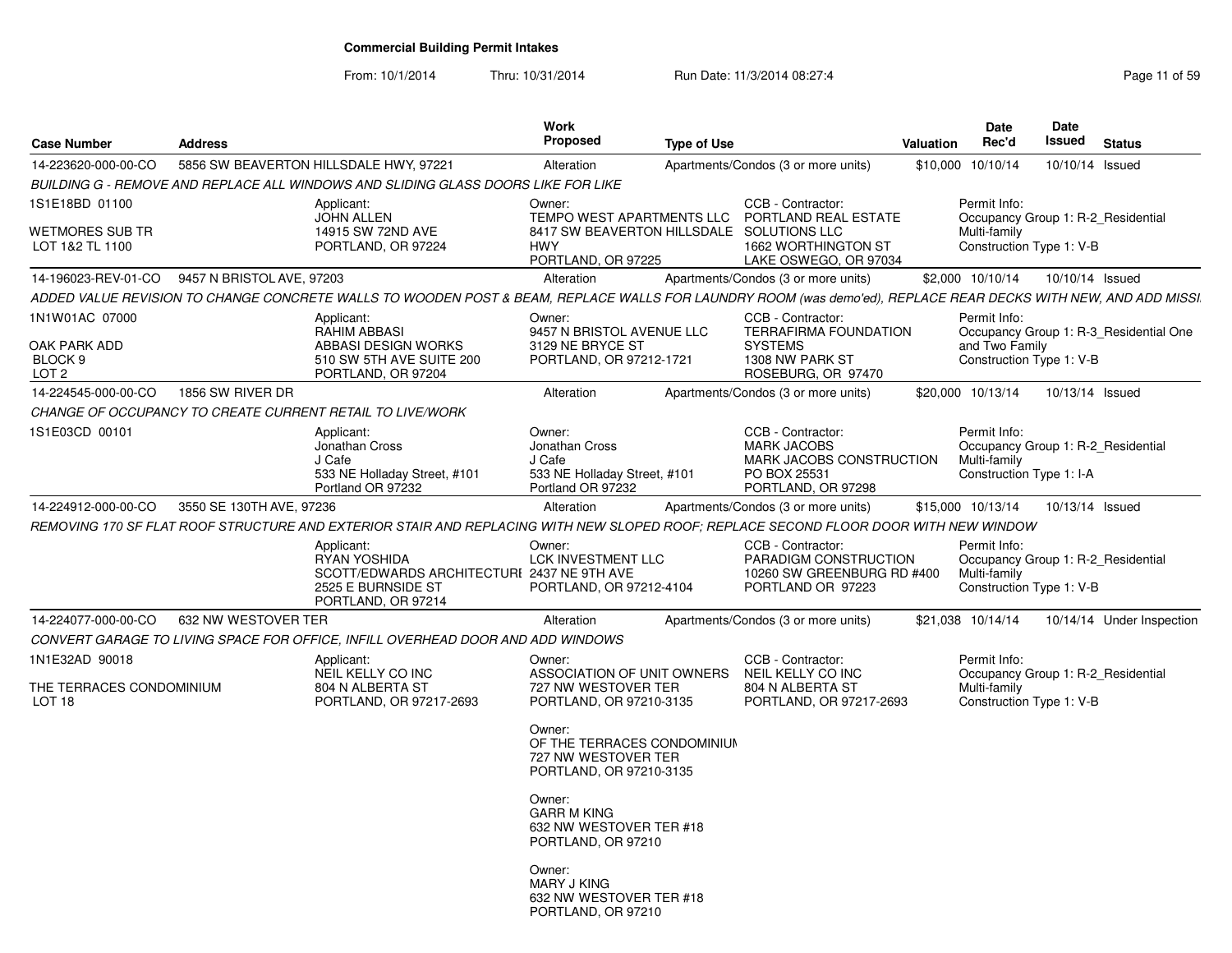| <b>Case Number</b>                                                                    | <b>Address</b>                       |                                                                                                                                                             | Work<br><b>Proposed</b>                                                                                  | <b>Type of Use</b> |                                                                                                                                                | <b>Valuation</b> | <b>Date</b><br>Rec'd                                     | <b>Date</b><br><b>Issued</b> | <b>Status</b>                      |
|---------------------------------------------------------------------------------------|--------------------------------------|-------------------------------------------------------------------------------------------------------------------------------------------------------------|----------------------------------------------------------------------------------------------------------|--------------------|------------------------------------------------------------------------------------------------------------------------------------------------|------------------|----------------------------------------------------------|------------------------------|------------------------------------|
| 14-225340-000-00-CO                                                                   | 415 SW ALDER ST                      |                                                                                                                                                             | Alteration                                                                                               |                    | Apartments/Condos (3 or more units)                                                                                                            |                  | \$2,000 10/14/14                                         |                              | <b>Under Review</b>                |
| FIRE ESCAPE TESTING FOR CERTIFICATION                                                 |                                      |                                                                                                                                                             |                                                                                                          |                    |                                                                                                                                                |                  |                                                          |                              |                                    |
| 1N1E34CD 70001                                                                        |                                      | Applicant:<br><b>WENDY KLEIN</b>                                                                                                                            | Owner:<br>HOTEL ALDER LTD PARTNERSHIP                                                                    |                    |                                                                                                                                                |                  |                                                          |                              |                                    |
| <b>HOTEL ALDER</b><br>A CONDOMINIUM<br>LOT 1                                          |                                      | CENTRAL CITY CONCERN<br>232 NW 6TH AVE<br>PORTLAND, OR 97209                                                                                                | 232 NW 6TH AVE<br>PORTLAND, OR 97209                                                                     |                    |                                                                                                                                                |                  |                                                          |                              |                                    |
| HISTORIC PROPERTY 15 YR 2005<br>POTENTIAL ADDITIONAL TAX                              |                                      |                                                                                                                                                             |                                                                                                          |                    |                                                                                                                                                |                  |                                                          |                              |                                    |
| 14-225430-000-00-CO                                                                   | 7828 SE ASPEN SUMMIT DR              |                                                                                                                                                             | Alteration                                                                                               |                    | Apartments/Condos (3 or more units)                                                                                                            |                  | \$35,000 10/14/14                                        | 10/14/14 Issued              |                                    |
|                                                                                       |                                      | REPAIR FIRE-DAMAGE LIKE FOR LIKE. REPLACE TRUSSES, R. SHEATHING, SHINGLE ROOF, INTERIOR WALL / CEILING FINISHES / INSULATION. SEPARATE MECH PERMIT REQUIRED |                                                                                                          |                    |                                                                                                                                                |                  |                                                          |                              |                                    |
| 1S2E21DB 00205<br><b>ASPEN SUMMIT VILLAGE</b><br>LOT 2 INC UND 24.76% INT TR A THRU G |                                      | Applicant:<br>EDWARD CRABAUGH<br><b>ECEC</b><br>812 SW WASHINGTON #300<br>PORTLAND OR                                                                       | Owner:<br>COTTONWOOD SCOTT<br><b>MOUNTAIN H</b><br>4210 SPICEWOOD SPRINGS RD<br>#211<br>AUSTIN, TX 78759 |                    | CCB - Contractor:<br><b>JIM CAREY</b><br><b>JR JOHNSON INC</b><br>PO BOX 17196<br>PORTLAND, OR 97217                                           |                  | Permit Info:<br>Multi-family<br>Construction Type 1: V-B |                              | Occupancy Group 1: R-2_Residential |
|                                                                                       |                                      |                                                                                                                                                             | Owner:<br><b>LLC</b><br>4210 SPICEWOOD SPRINGS RD<br>#211<br>AUSTIN, TX 78759                            |                    |                                                                                                                                                |                  |                                                          |                              |                                    |
| 14-218087-000-00-CO                                                                   | 10010 SE DIVISION ST - Bldg 1, 97266 |                                                                                                                                                             | Alteration                                                                                               |                    | Apartments/Condos (3 or more units)                                                                                                            |                  | \$30,000 10/15/14                                        | 10/15/14 Issued              |                                    |
|                                                                                       |                                      | CONVERT EXISTING B OCCUPANCIES ON NORTH END OF 1ST FLOOR TO 2 APARTMENTS                                                                                    |                                                                                                          |                    |                                                                                                                                                |                  |                                                          |                              |                                    |
| 1S2E09AA 06600                                                                        |                                      | Applicant:<br><b>DAN YOUNG</b><br><b>OREGON BUSINESS</b><br><b>ARCHITECTURE</b><br>PO BOX 80301<br>PORTLAND, OR 97280                                       |                                                                                                          |                    | CCB - Contractor:<br>T & H CONSTRUCTION &<br><b>DEVELOPMENT LLC</b><br>21611 S CLEARVIEW CT<br>OREGON CITY, OR 97045-9104                      |                  | Permit Info:<br>Multi-family<br>Construction Type 1: V-B |                              | Occupancy Group 1: R-2 Residential |
| 14-218111-000-00-CO                                                                   | 10040 SE DIVISION ST - Bldg 8, 97266 |                                                                                                                                                             | Alteration                                                                                               |                    | Apartments/Condos (3 or more units)                                                                                                            |                  | \$23,000 10/15/14                                        | 10/15/14 Issued              |                                    |
|                                                                                       |                                      | CONVERT B OCCUPANCY SPACE IN NW CORNER OF 1ST FLOOR TO MANAGERS APARTMENT UNIT                                                                              |                                                                                                          |                    |                                                                                                                                                |                  |                                                          |                              |                                    |
| 1S2E09AA 06600                                                                        |                                      | Applicant:<br><b>DAN YOUNG</b><br><b>OREGON BUSINESS</b><br><b>ARCHITECTURE</b><br>PO BOX 80301<br>PORTLAND, OR 97280                                       | Owner:<br>621 SW MORRISON ST #800<br>PORTLAND, OR 97205                                                  |                    | CCB - Contractor:<br>TABOR POINTE APARTMENTS LLC T & H CONSTRUCTION &<br>DEVELOPMENT LLC<br>21611 S CLEARVIEW CT<br>OREGON CITY, OR 97045-9104 |                  | Permit Info:<br>Multi-family<br>Construction Type 1: V-B |                              | Occupancy Group 1: R-2_Residential |
| 13-189023-REV-01-CO                                                                   | 924 SW 16TH AVE, 97205               |                                                                                                                                                             | Alteration                                                                                               |                    | Apartments/Condos (3 or more units)                                                                                                            |                  | \$10/15/14                                               | 10/15/14 Issued              |                                    |
| <b>REVISION TO ADD (4) STRUT BRACKETS</b>                                             |                                      |                                                                                                                                                             |                                                                                                          |                    |                                                                                                                                                |                  |                                                          |                              |                                    |
| 1N1E33DC 04900                                                                        |                                      | Applicant:<br>EARTHOLIS CONSTRUCTION INC                                                                                                                    | Owner:<br><b>JAN M DUFF</b>                                                                              |                    |                                                                                                                                                |                  | Permit Info:                                             |                              | Occupancy Group 1: R-2 Residential |
| <b>PORTLAND</b><br>TL 4900 LOT 6 BLOCK 319                                            |                                      | 9233 N BRISTOL AVE<br>PORTLAND, OR 97203                                                                                                                    | 924 SW 16TH AVE #103<br>PORTLAND, OR 97205                                                               |                    |                                                                                                                                                |                  | Multi-family<br>Construction Type 1: III-B               |                              |                                    |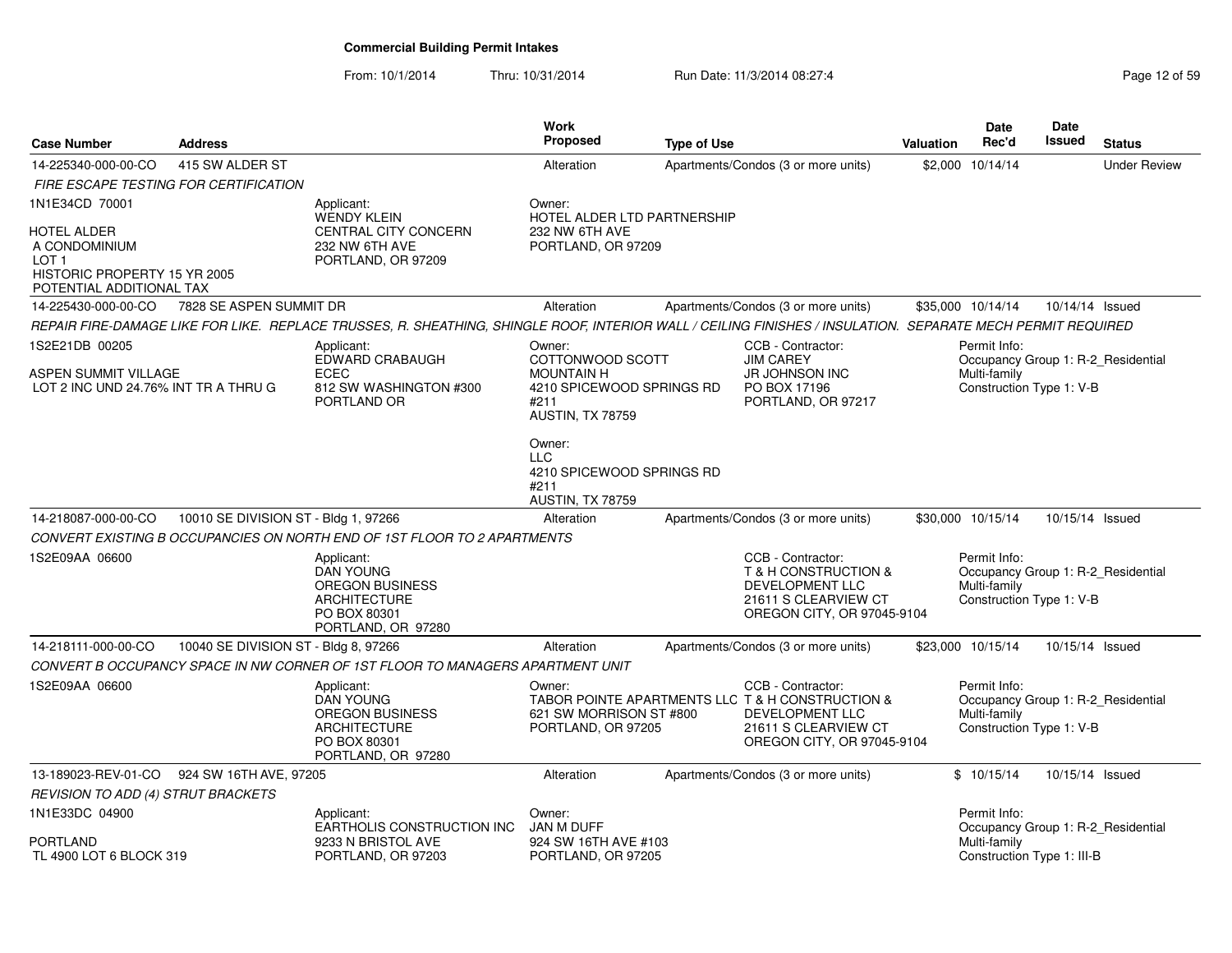| <b>Case Number</b>                                                                                   | <b>Address</b>                                          |                                                                                                                         | <b>Work</b><br><b>Proposed</b>                                                                                                                                                    | <b>Type of Use</b> |                                                                                                                                | <b>Valuation</b> | Date<br>Rec'd                                                                                    | Date<br>Issued  | <b>Status</b>             |
|------------------------------------------------------------------------------------------------------|---------------------------------------------------------|-------------------------------------------------------------------------------------------------------------------------|-----------------------------------------------------------------------------------------------------------------------------------------------------------------------------------|--------------------|--------------------------------------------------------------------------------------------------------------------------------|------------------|--------------------------------------------------------------------------------------------------|-----------------|---------------------------|
| 13-196583-REV-01-CO                                                                                  | 2234 NE KILLINGSWORTH ST, 97211                         |                                                                                                                         | Alteration                                                                                                                                                                        |                    | Apartments/Condos (3 or more units)                                                                                            |                  | \$15,126 10/15/14                                                                                | 10/15/14 Issued |                           |
|                                                                                                      | REVISION - MODIFICATIONS TO EXTEND FOOTING FURTHER BACK |                                                                                                                         |                                                                                                                                                                                   |                    |                                                                                                                                |                  |                                                                                                  |                 |                           |
| 1N1E23AA 01500<br>VERNON<br>BLOCK 10<br>N 7.8' OF LOT 20<br>LOT <sub>21</sub><br>LOT 22 EXC PT IN ST |                                                         | Applicant:<br><b>GARY R MILLER</b><br>16760 S SPRINGWATER RD<br>OREGON CITY, OR 97045-9439                              | Owner:<br><b>GARY R MILLER</b><br>16760 S SPRINGWATER RD<br>OREGON CITY, OR 97045-9439<br>Owner:<br><b>LAURA L MILLER</b><br>16760 S SPRINGWATER RD<br>OREGON CITY, OR 97045-9439 |                    |                                                                                                                                |                  | Permit Info:<br>Occupancy Group 1: U Private<br>Garage\Utility Misc.<br>Construction Type 1: V-B |                 |                           |
| 14-226134-000-00-CO                                                                                  | 1755 NE CLACKAMAS ST - Unit 1755                        |                                                                                                                         | Alteration                                                                                                                                                                        |                    | Apartments/Condos (3 or more units)                                                                                            |                  | \$2,500 10/15/14                                                                                 | 10/15/14 Issued |                           |
| INSTALL ROOF-HATCH SKYLIGHT                                                                          |                                                         |                                                                                                                         |                                                                                                                                                                                   |                    |                                                                                                                                |                  |                                                                                                  |                 |                           |
| 1N1E35AB 50001<br>REGENCY COURT CONDOMINIUM<br>LOT 1755                                              |                                                         | Applicant:<br><b>ERIC GAMER</b><br><b>ERIC R GAMER DESIGN</b><br>3305 NE 59TH AVE                                       | Owner:<br>HARVEY L CLAUSSEN<br>1631 NE BROADWAY PMB 157<br>PORTLAND, OR 97232-1425                                                                                                |                    | CCB - Contractor:<br>TODD STEPHEN BENSON<br>12803 NE 242ND CT<br>BRUSH PRAIRIE, WA 98606                                       |                  | Permit Info:<br>Occupancy Group 1: R-2 Residential<br>Multi-family<br>Construction Type 1: V-B   |                 |                           |
|                                                                                                      |                                                         | PORTLAND OR 97213                                                                                                       | Owner:<br>ELESE B CLAUSSEN<br>1631 NE BROADWAY PMB 157<br>PORTLAND, OR 97232-1425                                                                                                 |                    |                                                                                                                                |                  |                                                                                                  |                 |                           |
| 14-193074-000-00-CO                                                                                  | 600 SE MARION ST - Unit 101                             |                                                                                                                         | Alteration                                                                                                                                                                        |                    | Apartments/Condos (3 or more units)                                                                                            |                  | \$36,900 10/16/14                                                                                |                 | 10/16/14 Under Inspection |
|                                                                                                      |                                                         | REPLACE DETERIORATED DECK BEAM AT UNITS 615A, B, & E, (2) BEAMS AND (3) PIER COLUMNS 2                                  |                                                                                                                                                                                   |                    |                                                                                                                                |                  |                                                                                                  |                 |                           |
| 1S1E26BB 90001<br>WAVERLY YACHT CLUB<br>A CONDOMINIUM<br>LOT 101                                     |                                                         | Applicant:<br><b>GREENPOINTE DESIGN &amp;</b><br>CONSTRUCTION INC<br>16313 OAKTREE TERR<br>OREGON CITY, OR 97045        | Owner:<br><b>REBA SUNDBERG</b><br>600 SE MARION ST #101<br>PORTLAND, OR 97202                                                                                                     |                    | CCB - Contractor:<br><b>GREENPOINTE DESIGN &amp;</b><br><b>CONSTRUCTION INC</b><br>16313 OAKTREE TERR<br>OREGON CITY, OR 97045 |                  | Permit Info:<br>Occupancy Group 1: R-2 Residential<br>Multi-family<br>Construction Type 1: V-A   |                 |                           |
| 14-213347-000-00-CO                                                                                  | 2754 NW KENNEDY CT - Unit 60                            |                                                                                                                         | Alteration                                                                                                                                                                        |                    | Apartments/Condos (3 or more units)                                                                                            |                  | \$2,720 10/16/14                                                                                 |                 | 10/16/14 Under Inspection |
|                                                                                                      | ADD NEW EXTERIOR DECK TO SE SIDE OF THE PROPERTY        |                                                                                                                         |                                                                                                                                                                                   |                    |                                                                                                                                |                  |                                                                                                  |                 |                           |
| 1N1W26 80060<br><b>BROWNSTONE HOMES</b><br>A CONDOMINIUM<br>LOT <sub>60</sub>                        |                                                         | Applicant:<br>DUSTIN BOLEYN<br>DECKING SOLUTIONS LLC<br>554 SE 39TH AVE<br>HILLSBORO, OR 97123                          | Owner:<br>PHILIP T MARTIN<br>2754 NW KENNEDY CT #60<br>PORTLAND, OR 97229-8098                                                                                                    |                    | CCB - Contractor:<br><b>DUSTIN BOLEYN</b><br>DECKING SOLUTIONS LLC<br>554 SE 39TH AVE<br>HILLSBORO, OR 97123                   |                  | Permit Info:<br>Occupancy Group 1: U_Private<br>Garage\Utility Misc.<br>Construction Type 1: V-B |                 |                           |
|                                                                                                      |                                                         |                                                                                                                         | Owner:<br><b>LORI K MARTIN</b><br>2754 NW KENNEDY CT #60<br>PORTLAND, OR 97229-8098                                                                                               |                    |                                                                                                                                |                  |                                                                                                  |                 |                           |
| 13-208985-000-00-CO                                                                                  | 2829 SE BELMONT ST                                      |                                                                                                                         | Alteration                                                                                                                                                                        |                    | Apartments/Condos (3 or more units)                                                                                            |                  | \$5,000 10/20/14                                                                                 | 10/20/14 Issued |                           |
|                                                                                                      |                                                         | LEGALIZE GATES INSTALLED AT COMMON ENTRY (ALCOVE) AT CONCO BUILDING and LEGALIZE FENCE CONSTRUCTED ALONG PROPERTY LINE. |                                                                                                                                                                                   |                    |                                                                                                                                |                  |                                                                                                  |                 |                           |
| 1S1E01BB 80000                                                                                       |                                                         | Applicant:<br><b>NATHAN SMITH</b><br><b>BELVEDERE HOA</b>                                                               | Owner:<br>BELVEDERE CONDOMINIUM &<br><b>ASSOCIATION</b><br>420 SW WASHINGTON ST #30<br>PORTLAND, OR 97204-2233                                                                    |                    | CCB - Contractor:<br>METRO OVERHEAD DOOR INC<br>2525 NE COLUMBIA BLVD<br>PORTLAND, OR 97211                                    |                  | Permit Info:<br>Occupancy Group 1: U_Private<br>Garage\Utility Misc.<br>Construction Type 1: V-B |                 |                           |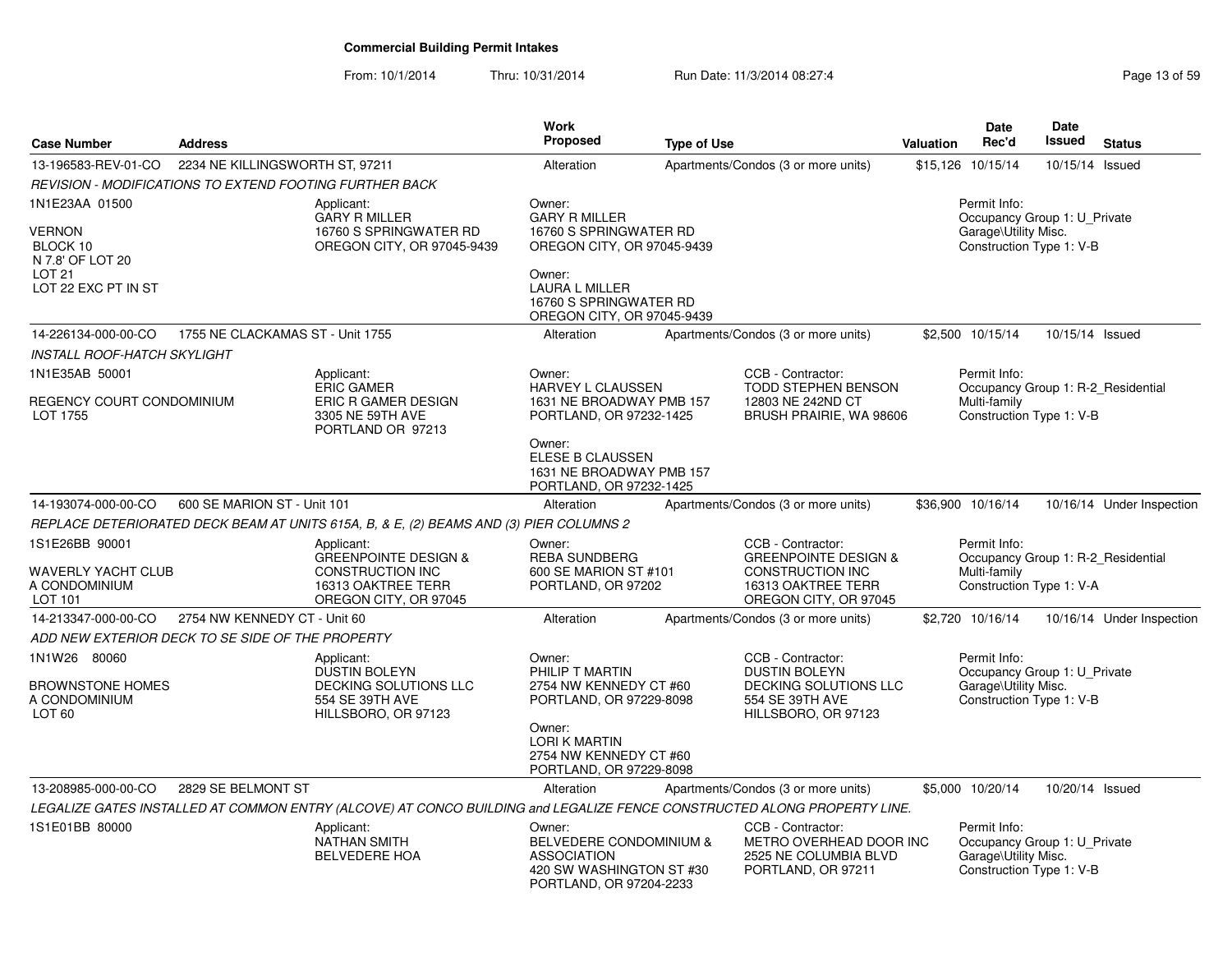| <b>Case Number</b>                                                                | <b>Address</b>                           |                                                                                                                                 | <b>Work</b><br>Proposed                                                          | <b>Type of Use</b> |                                                                                                                            | Valuation | <b>Date</b><br>Rec'd         | <b>Date</b><br><b>Issued</b> | <b>Status</b>                      |
|-----------------------------------------------------------------------------------|------------------------------------------|---------------------------------------------------------------------------------------------------------------------------------|----------------------------------------------------------------------------------|--------------------|----------------------------------------------------------------------------------------------------------------------------|-----------|------------------------------|------------------------------|------------------------------------|
| 14-227401-000-00-CO                                                               | 3101 SE MORRISON ST, 97214               |                                                                                                                                 | Alteration                                                                       |                    | Apartments/Condos (3 or more units)                                                                                        | \$50,000  | 10/20/14                     | 10/20/14 Issued              |                                    |
|                                                                                   |                                          | REPAIR SHEETROCK: REPLACE ALL INTERIOR TRIM AND DOORS. REPLACE EXTERIOR DOORS: REPAIR STORAGE UNIT IN BASEMENT.                 |                                                                                  |                    |                                                                                                                            |           |                              |                              |                                    |
| 1S1E01BA 11600                                                                    |                                          | Applicant:<br>3101 SE MORRISON LLC<br>2525 NE GLISAN ST #100<br>PORTLAND, OR 97232                                              |                                                                                  |                    |                                                                                                                            |           | Permit Info:<br>Multi-family | Construction Type 1: V-B     | Occupancy Group 1: R-2_Residential |
| 14-227881-000-00-CO                                                               | 6341 NE GLISAN ST                        |                                                                                                                                 | Alteration                                                                       |                    | Apartments/Condos (3 or more units)                                                                                        |           | \$13,950 10/20/14            | 10/20/14 Final               |                                    |
|                                                                                   | REROOF BUILDING ON WEST SIDE OF PROPERTY |                                                                                                                                 |                                                                                  |                    |                                                                                                                            |           |                              |                              |                                    |
| 1N2E32BC 09000<br>PARKHURST ADD & SUB<br>BLOCK 10<br>LOT 8-10 TL 9000             |                                          | Applicant:<br><b>JEFF BRADY</b><br>10060 E BURNSIDE<br>PORTLAND OR 97216                                                        | Owner:<br><b>JEFFREY BRADY</b><br>10060 E BURNSIDE ST<br>PORTLAND, OR 97216-2334 |                    | CCB - Contractor:<br>ALL ROOFING EAGLE<br><b>CONSTRUCTION INC</b>                                                          |           | Permit Info:<br>Multi-family | Construction Type 1: V-B     | Occupancy Group 1: R-2_Residential |
| 14-226308-000-00-CO                                                               | 2327 NW NORTHRUP ST - Unit 14            |                                                                                                                                 | Alteration                                                                       |                    | Apartments/Condos (3 or more units)                                                                                        |           | \$5,000 10/21/14             |                              | <b>Under Review</b>                |
|                                                                                   |                                          | REMODEL KITCHEN, REPLACE EXISTING SHEAR WALL WITH NEW STEEL MOMENT FRAME TO OPEN UP KITCHEN SPACE, ADD NEW WALL FOR PANTRY.     |                                                                                  |                    |                                                                                                                            |           |                              |                              |                                    |
| 1N1E33BB 80014                                                                    |                                          | Applicant:<br><b>IVON STREET STUDIO</b>                                                                                         | Owner:<br>DAVID M KAO                                                            |                    | CCB - Contractor:<br><b>IBUILDPDX COMPANY LLC</b>                                                                          |           | Permit Info:                 |                              | Occupancy Group 1: R-2 Residential |
| NORTHRUP COMMONS<br>A CONDOMINIUM<br>LOT <sub>14</sub>                            |                                          | 1524 SE IVON ST<br>PORTLAND OR 97202                                                                                            | 445 NW SKYLINE BLVD<br>PORTLAND, OR 97229                                        |                    | 1936 SE 23RD AVE<br>PORTLAND, OR 97214                                                                                     |           | Multi-family                 | Construction Type 1: V-A     |                                    |
| 14-227011-000-00-CO                                                               | 1346 SE 43RD AVE, 97215                  |                                                                                                                                 | Alteration                                                                       |                    | Apartments/Condos (3 or more units)                                                                                        |           | \$3,981 10/21/14             |                              | 10/21/14 Under Inspection          |
|                                                                                   |                                          | REPLACE 2 COLUMNS IN BASEMENT, REPLACE 3 COLUMNS AND POUR NEW FOOTINGS AT REAR BALCONY OF 4-PLEX                                |                                                                                  |                    |                                                                                                                            |           |                              |                              |                                    |
| 1S2E06BC 17600<br>POWERS TR<br><b>BLOCK4</b><br>LOT <sub>5</sub><br>N 4' OF LOT 6 |                                          | Applicant:<br>PORTLAND MARINE<br><b>CONTRACTORS LLC</b><br>9029 SE 29TH AVE<br>MILWAUKIE, OR 97222                              | Owner:<br>DANIEL H BELL<br>PO BOX 1114<br>PORTLAND, OR 97207                     |                    | CCB - Contractor:<br>PORTLAND MARINE<br><b>CONTRACTORS LLC</b><br>9029 SE 29TH AVE<br>MILWAUKIE, OR 97222                  |           | Permit Info:<br>Multi-family | Construction Type 1: V-B     | Occupancy Group 1: R-2 Residential |
| 13-230123-000-00-CO                                                               | 2270 NW SAVIER ST, 97210                 |                                                                                                                                 | Alteration                                                                       |                    | Apartments/Condos (3 or more units)                                                                                        |           | \$3,000 10/22/14             |                              | 10/22/14 Under Inspection          |
|                                                                                   |                                          | INSTALLATION OF NEW 2 HOUR CEILING IN EXIT PASSAGEWAY -BUILDING A                                                               |                                                                                  |                    |                                                                                                                            |           |                              |                              |                                    |
| 1N1E28CC 14000<br><b>COUCHS ADD</b><br>BLOCK 310<br>LOT 6&7&10&11&14-16           |                                          | Applicant:<br>DAVID STEPHENSON<br><b>SERA DESIGN LLC</b><br>338 NW 5TH AVE<br>PORTLAND, OR 97209                                | Owner:<br>SAVIER VENTURE LLC<br>220 NW 2ND AVE #900<br>PORTLAND, OR 97209-3946   |                    | CCB - Contractor:<br>BROCKAMP & JAEGER INC<br>15796 S BOARDWALK ST<br>OREGON CITY, OR 970451196                            |           | Permit Info:<br>Multi-family | Construction Type 1: V-A     | Occupancy Group 1: R-2_Residential |
| 14-222755-000-00-CO                                                               | 255 SW HARRISON ST, 97201                |                                                                                                                                 | Alteration                                                                       |                    | Apartments/Condos (3 or more units)                                                                                        |           | \$22.554 10/22/14            | 10/22/14 Issued              |                                    |
|                                                                                   |                                          | LIFT EXISTING GENERATOR AT LEVEL 2 STORAGE AREA AND DRILL EXISTING CONCRETE PAD TO ADD ISOLATION SPRINGS TO ELIMINATE VIBRATION |                                                                                  |                    |                                                                                                                            |           |                              |                              |                                    |
| 1S1E03CB 01000                                                                    |                                          | Applicant:<br><b>ADAM MUELLER</b><br><b>MCKINSTRY</b><br>16790 NE MASON ST<br>PORTLAND, OR 97230                                | Owner:<br>1600 SW 4TH AVE #870<br>PORTLAND, OR 97201                             |                    | CCB - Contractor:<br>HARRISON WEST CONDOMINIUMS MCKINSTRY CO LLC<br>16970 NE MASON ST, SUITE 100<br>PORTLAND OR 97230-7398 |           |                              |                              |                                    |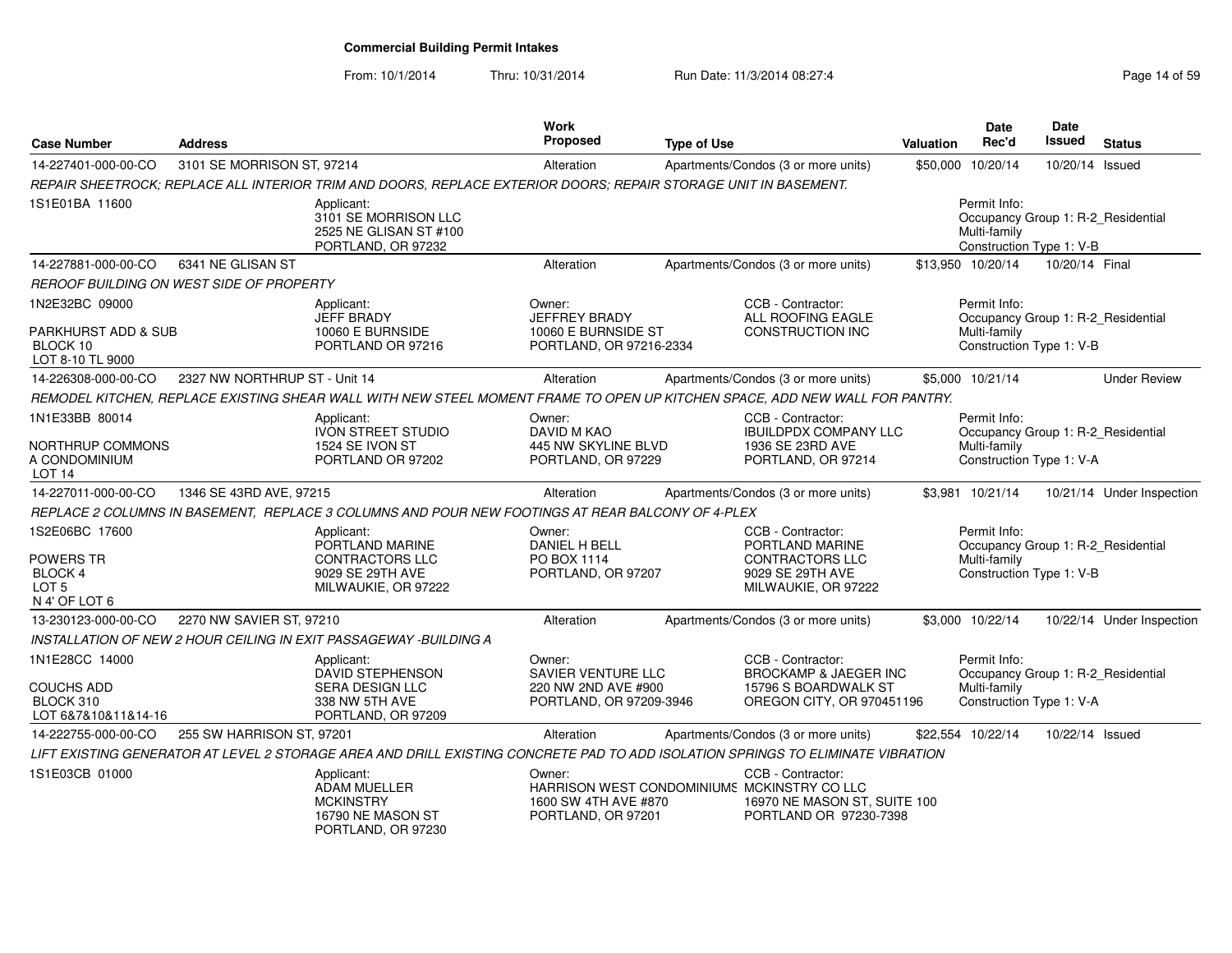From: 10/1/2014

| <b>Case Number</b>                                                                | <b>Address</b>                                    |                                                                                                                                      | <b>Work</b><br>Proposed                                                                                   | <b>Type of Use</b> |                                                                                                                                             | <b>Valuation</b> | Date<br>Rec'd                                                                                  | Date<br><b>Issued</b> | <b>Status</b>       |
|-----------------------------------------------------------------------------------|---------------------------------------------------|--------------------------------------------------------------------------------------------------------------------------------------|-----------------------------------------------------------------------------------------------------------|--------------------|---------------------------------------------------------------------------------------------------------------------------------------------|------------------|------------------------------------------------------------------------------------------------|-----------------------|---------------------|
| 14-102472-REV-01-CO                                                               | 6415 NE GLISAN ST, 97213                          |                                                                                                                                      | Alteration                                                                                                |                    | Apartments/Condos (3 or more units)                                                                                                         | \$40,000         | 10/22/14                                                                                       | 10/22/14              | Issued              |
|                                                                                   |                                                   | REVISION TO INCREASE DEPTH AND WIDTH OF EXCAVATION TO REMOVE OBSERVED EXPANSIVE/SATURATED SOILS                                      |                                                                                                           |                    |                                                                                                                                             |                  |                                                                                                |                       |                     |
| 1N2E32BC 08900                                                                    |                                                   | Applicant:<br>Zach Stokes<br>ZCS ENGINEERING, INC<br>900 KLAMATH AVE<br>KLAMATH FALLS, OR 97601                                      | Owner:<br>PARK ONE LLC<br>9320 SW BARBUR BLVD #300<br>PORTLAND, OR 97219                                  |                    | CCB - Contractor:<br>MOORE EXCAVATION INC<br>PO BOX 30569<br>PORTLAND, OR 97294-3569                                                        |                  |                                                                                                |                       |                     |
| 14-230114-000-00-CO                                                               | 13223 SE POWELL BLVD, 97236                       |                                                                                                                                      | Alteration                                                                                                |                    | Apartments/Condos (3 or more units)                                                                                                         |                  | \$27,800 10/24/14                                                                              | 10/24/14 Issued       |                     |
|                                                                                   | REPLACE FIRE DAMAGED ROOF SHEATHING AND 8 TRUSSES |                                                                                                                                      |                                                                                                           |                    |                                                                                                                                             |                  |                                                                                                |                       |                     |
| 1S2E11AC 04000<br><b>SCOTT CREST</b><br>LOT 7 TL 4000<br>POTENTIAL ADDITIONAL TAX |                                                   | Applicant:<br>TRILLIUM SCOTT CREST PLAZA<br>AFFORDABLE HOUSING LLC<br>5312 NE 148TH AVE<br>PORTLAND, OR 97230                        | Owner:<br>TRILLIUM SCOTT CREST PLAZA<br>AFFORDABLE HOUSING LLC<br>5312 NE 148TH AVE<br>PORTLAND, OR 97230 |                    | CCB - Contractor:<br><b>DAVID HALLIN</b><br><b>STANLEY C KENNEDY</b><br><b>ENTERPRISES INC</b><br>315 SE 7TH AVE<br>PORTLAND, OR 97214-1233 |                  | Permit Info:<br>Occupancy Group 1: R-2 Residential<br>Multi-family<br>Construction Type 1: V-B |                       |                     |
| 14-230382-000-00-CO                                                               | 2139 W BURNSIDE ST, 97210                         |                                                                                                                                      | Alteration                                                                                                |                    | Apartments/Condos (3 or more units)                                                                                                         |                  | \$2,000 10/27/14                                                                               |                       | <b>Under Review</b> |
|                                                                                   |                                                   | STRUCTURAL REPAIR AND TESTING FOR CERTIFICATION OF FIRE ESCAPE                                                                       |                                                                                                           |                    |                                                                                                                                             |                  |                                                                                                |                       |                     |
| 1N1E33CA 05900<br><b>CROWN CT</b><br><b>BLOCK A</b><br>LOT <sub>1</sub>           |                                                   | Applicant:<br><b>JEFF MARSHALL</b><br><b>PACIFIC CREST STRUCTURES</b><br>17750 SW UPPER BOONES<br><b>FERRY RD</b><br>DURHAM OR 97224 | Owner:<br><b>BELAPTS LLC</b><br>1121 SW SALMON ST #500<br>PORTLAND, OR 97205                              |                    | CCB - Contractor:<br><b>ALAN VOLM</b><br>PACIFIC CREST STRUCTURES<br>17750 SW UPPER BOONES<br>FERRY RD 190<br>DURHAM OR 97224               |                  |                                                                                                |                       |                     |
|                                                                                   | 14-222081-REV-01-CO 2211 SW 1ST AVE - Unit 806    |                                                                                                                                      | Alteration                                                                                                |                    | Apartments/Condos (3 or more units)                                                                                                         |                  | \$10/27/14                                                                                     | 10/27/14 Issued       |                     |
| <b>REVISION TO RE-FRAME CEILING IN UNIT</b>                                       |                                                   |                                                                                                                                      |                                                                                                           |                    |                                                                                                                                             |                  |                                                                                                |                       |                     |
| 1S1E03CC 90045<br>AMERICAN PLAZA TOWERS CONDOMINIUM<br>FAMILY UNIT LOT 806        |                                                   | Applicant:<br>REMODELING & MAINTENANCE<br><b>SERVICES I</b><br>PO BOX 231061<br>TIGARD, OR 972811061                                 | Owner:<br>DANIEL E OAKS<br>701 S HOWARD AVE #106<br><b>TAMPA, FL 33606</b>                                |                    | CCB - Contractor:<br>REMODELING & MAINTENANCE<br><b>SERVICES I</b><br>PO BOX 231061<br>TIGARD, OR 972811061                                 |                  | Permit Info:<br>Occupancy Group 1: R-2 Residential<br>Multi-family<br>Construction Type 1: I-A |                       |                     |
| 14-231085-000-00-CO                                                               | 2456 NW VAUGHN ST, 97210                          |                                                                                                                                      | Alteration                                                                                                |                    | Apartments/Condos (3 or more units)                                                                                                         |                  | \$2,000 10/28/14                                                                               |                       | <b>Under Review</b> |
|                                                                                   | <b>FIRE ESCAPE TESTING FOR CERTIFICATION</b>      |                                                                                                                                      |                                                                                                           |                    |                                                                                                                                             |                  |                                                                                                |                       |                     |
| 1N1E28CC 02400<br>WILSONS ADD<br>BLOCK 6<br>ELY 50' LOT 17                        |                                                   | Applicant:<br>RODERIC S MACMILLAN<br>2447 NW JOHNSON ST #1<br>PORTLAND, OR 97210-3233                                                | Owner:<br>RODERIC S MACMILLAN<br>2447 NW JOHNSON ST #1<br>PORTLAND, OR 97210-3233                         |                    |                                                                                                                                             |                  |                                                                                                |                       |                     |
| 14-231899-000-00-CO                                                               | 6205 SW HOOD AVE                                  |                                                                                                                                      | Alteration                                                                                                |                    | Apartments/Condos (3 or more units)                                                                                                         |                  | \$400 10/29/14                                                                                 | 10/29/14 Final        |                     |
|                                                                                   |                                                   | REPLACE FRENCH DOORS WITH NEW WINDOW***SEE 14-201220-HS***                                                                           |                                                                                                           |                    |                                                                                                                                             |                  |                                                                                                |                       |                     |
| 1S1E15CD 90001<br>NEIGHBOR-HOOD CONDOMINIUM<br>LOT 1                              |                                                   | Applicant:<br>KRYSTYNA MARDULA<br>6205 SW HOOD AVE<br>PORTLAND, OR 97239                                                             | Owner:<br><b>KRYSTYNA MARDULA</b><br>6205 SW HOOD AVE<br>PORTLAND, OR 97239<br>Owner:                     |                    |                                                                                                                                             |                  | Permit Info:<br>Occupancy Group 1: R-2_Residential<br>Multi-family<br>Construction Type 1: V-B |                       |                     |
|                                                                                   |                                                   |                                                                                                                                      | <b>WILLIAM B DAVIS</b><br>6205 SW HOOD AVE<br>PORTLAND, OR 97239                                          |                    |                                                                                                                                             |                  |                                                                                                |                       |                     |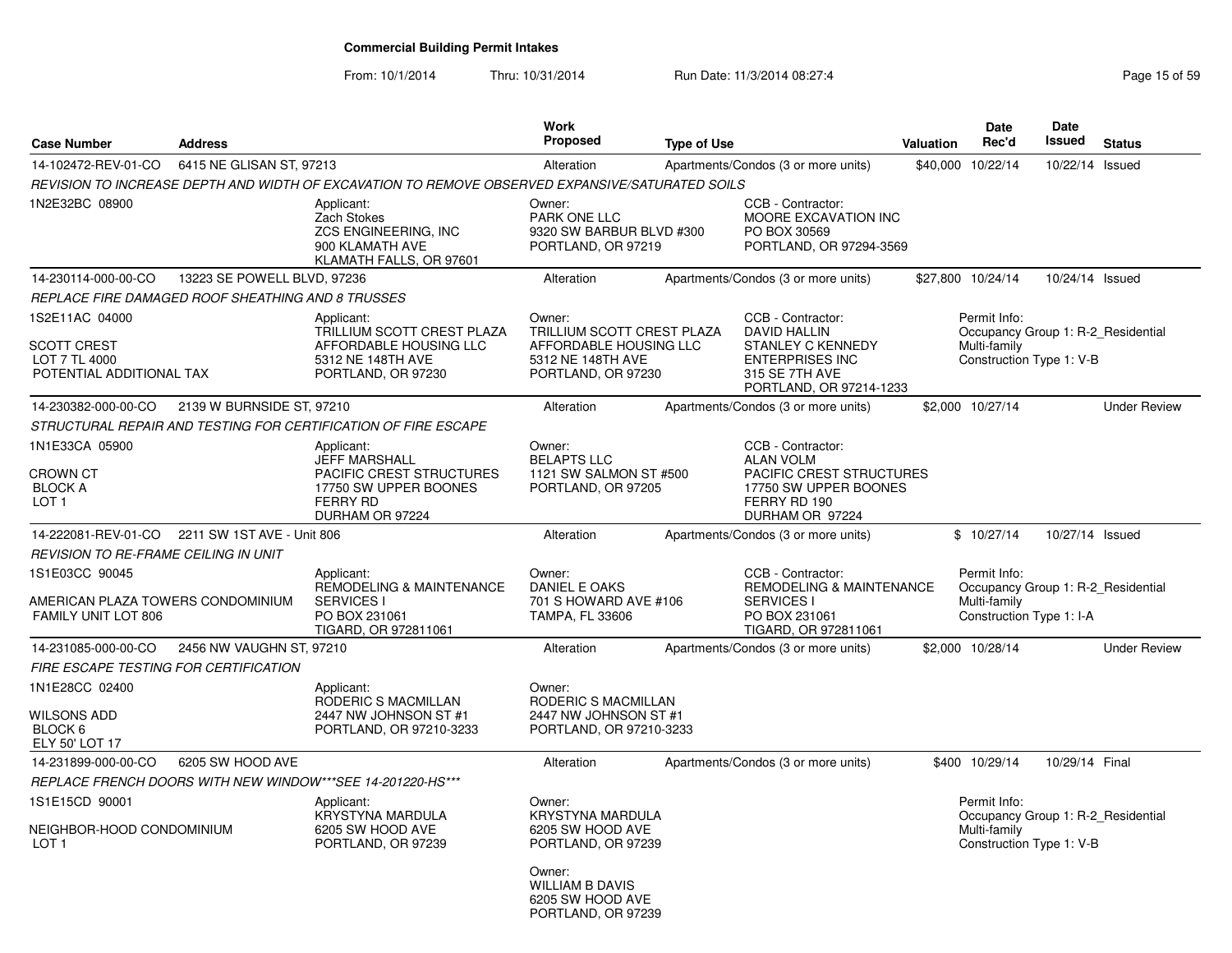|                                                                             |                               |                                                                                                                                         | Work                                                                                      |                    |                                                                                            |                  | Date                                                                                           | <b>Date</b>     |                     |
|-----------------------------------------------------------------------------|-------------------------------|-----------------------------------------------------------------------------------------------------------------------------------------|-------------------------------------------------------------------------------------------|--------------------|--------------------------------------------------------------------------------------------|------------------|------------------------------------------------------------------------------------------------|-----------------|---------------------|
| <b>Case Number</b>                                                          | <b>Address</b>                |                                                                                                                                         | <b>Proposed</b>                                                                           | <b>Type of Use</b> |                                                                                            | <b>Valuation</b> | Rec'd                                                                                          | <b>Issued</b>   | <b>Status</b>       |
| 14-232884-000-00-CO                                                         | 1630 SW HARBOR WAY - Unit 303 |                                                                                                                                         | Alteration                                                                                |                    | Apartments/Condos (3 or more units)                                                        |                  | \$30,000 10/31/14                                                                              | 10/31/14 Issued |                     |
|                                                                             |                               | RECONFIGURATION OF ENTRY AREA AND KITCHEN FOR KITCHEN REMODEL; CONVERTING CLOSET TO BATHROOM                                            |                                                                                           |                    |                                                                                            |                  |                                                                                                |                 |                     |
| 1S1E03CA 90114<br>RIVERPLACE CONDOMINIUM NO 1<br>BLDG D LOT 303             |                               | Applicant:<br><b>STEVE SCHOPP</b><br>10475 SW HELENIUS RD<br><b>TUALATIN, OR 970626997</b>                                              | Owner:<br><b>DOUGLAS A RICE</b><br>1740 E CAMINO PADRE ISIDORO<br><b>TUCSON, AZ 85718</b> |                    | CCB - Contractor:<br><b>STEVE SCHOPP</b><br>10475 SW HELENIUS RD<br>TUALATIN, OR 970626997 |                  | Permit Info:<br>Occupancy Group 1: R-2_Residential<br>Multi-family<br>Construction Type 1: V-B |                 |                     |
|                                                                             |                               |                                                                                                                                         | Owner:<br><b>KAREN L RICE</b><br>1740 E CAMINO PADRE ISIDORO<br><b>TUCSON, AZ 85718</b>   |                    |                                                                                            |                  |                                                                                                |                 |                     |
| 14-232918-000-00-CO                                                         | 228 NW 22ND AVE, 97210        |                                                                                                                                         | Alteration                                                                                |                    | Apartments/Condos (3 or more units)                                                        |                  | \$2,000 10/31/14                                                                               |                 | <b>Under Review</b> |
| <b>FIRE ESCAPE TESTING FOR CERTIFICATION</b>                                |                               |                                                                                                                                         |                                                                                           |                    |                                                                                            |                  |                                                                                                |                 |                     |
| 1N1E33CA 06700<br>KINGS 2ND ADD<br>BLOCK 32<br>HISTORIC PROPERTY 15 YR 2007 |                               | Applicant:<br><b>MICHAEL PUNTNEY</b><br>PETERSON STRUCTURAL<br><b>ENGINEERS INC</b><br>5314 SW WESTGATE DR. SUITE                       | Owner:<br>HUSTON DEVELOPMENT LLC<br>2107 NW 23RD AVE<br>PORTLAND, OR 97210-2336           |                    | <b>Primary Contractor:</b><br><b>TO BID</b>                                                |                  |                                                                                                |                 |                     |
| POTENTIAL ADDITIONAL TAX                                                    |                               | 215<br>PORTLAND, OR 97221                                                                                                               | Owner:<br>PETTYGROVE APARTMENTS LLC<br>2107 NW 23RD AVE<br>PORTLAND, OR 97210-2336        |                    |                                                                                            |                  |                                                                                                |                 |                     |
| 14-232928-000-00-CO                                                         | 819 NW 23RD AVE, 97210        |                                                                                                                                         | Alteration                                                                                |                    | Apartments/Condos (3 or more units)                                                        |                  | \$2,000 10/31/14                                                                               |                 | <b>Under Review</b> |
| FIRE ESCAPE TESTING FOR CERTIFICATION                                       |                               |                                                                                                                                         |                                                                                           |                    |                                                                                            |                  |                                                                                                |                 |                     |
| 1N1E33BC 09300                                                              |                               | Applicant:<br>MICHAEL PUNTNEY<br>PETERSON STRUCTURAL<br><b>ENGINEERS INC</b><br>5314 SW WESTGATE DR. SUITE<br>215<br>PORTLAND, OR 97221 | Owner:<br><b>WESTOVER ASSOCIATES LLC</b><br>2107 NW 23RD AVE<br>PORTLAND, OR 97210        |                    | Primary Contractor:<br><b>TO BID</b>                                                       |                  |                                                                                                |                 |                     |
| 14-232937-000-00-CO                                                         | 1430 SE 14TH AVE, 97214       |                                                                                                                                         | Alteration                                                                                |                    | Apartments/Condos (3 or more units)                                                        |                  | \$2,000 10/31/14                                                                               |                 | <b>Under Review</b> |
| FIRE ESCAPE TESTING FOR CERTIFICATION                                       |                               |                                                                                                                                         |                                                                                           |                    |                                                                                            |                  |                                                                                                |                 |                     |
| 1S1E02AC 18000<br>HAWTHORNE PK<br>BLOCK 292<br>LOT 3<br>LOT 4 EXC PT IN ST  |                               | Applicant:<br>MICHAEL PUNTNEY<br>PETERSON STRUCTURAL<br><b>ENGINEERS INC</b><br>5314 SW WESTGATE DR. SUITE<br>215<br>PORTLAND, OR 97221 | Owner:<br><b>VALENCIA APARTMENTS LLC</b><br>2107 NW 23RD AVE<br>PORTLAND, OR 97210        |                    | Primary Contractor:<br>TO BID                                                              |                  |                                                                                                |                 |                     |
| 14-232945-000-00-CO                                                         | 2503 NW RALEIGH ST, 97210     |                                                                                                                                         | Alteration                                                                                |                    | Apartments/Condos (3 or more units)                                                        |                  | \$2,000 10/31/14                                                                               |                 | <b>Under Review</b> |
| FIRE ESCAPE TESTING FOR CERTIFICATION                                       |                               |                                                                                                                                         |                                                                                           |                    |                                                                                            |                  |                                                                                                |                 |                     |
| 1N1E29DD 21100                                                              |                               | Applicant:                                                                                                                              | Owner:                                                                                    |                    | Primary Contractor:                                                                        |                  |                                                                                                |                 |                     |
| GOLDSMITHS ADD<br>BLOCK 21<br>E 1/2 OF LOT 1&2                              |                               | <b>MICHAEL PUNTNEY</b><br>PETERSON STRUCTURAL<br><b>ENGINEERS INC</b><br>5314 SW WESTGATE DR. SUITE<br>215<br>PORTLAND, OR 97221        | 720 ASSOCIATES LLC<br>2107 NW 23RD AVE<br>PORTLAND, OR 97210                              |                    | <b>TO BID</b>                                                                              |                  |                                                                                                |                 |                     |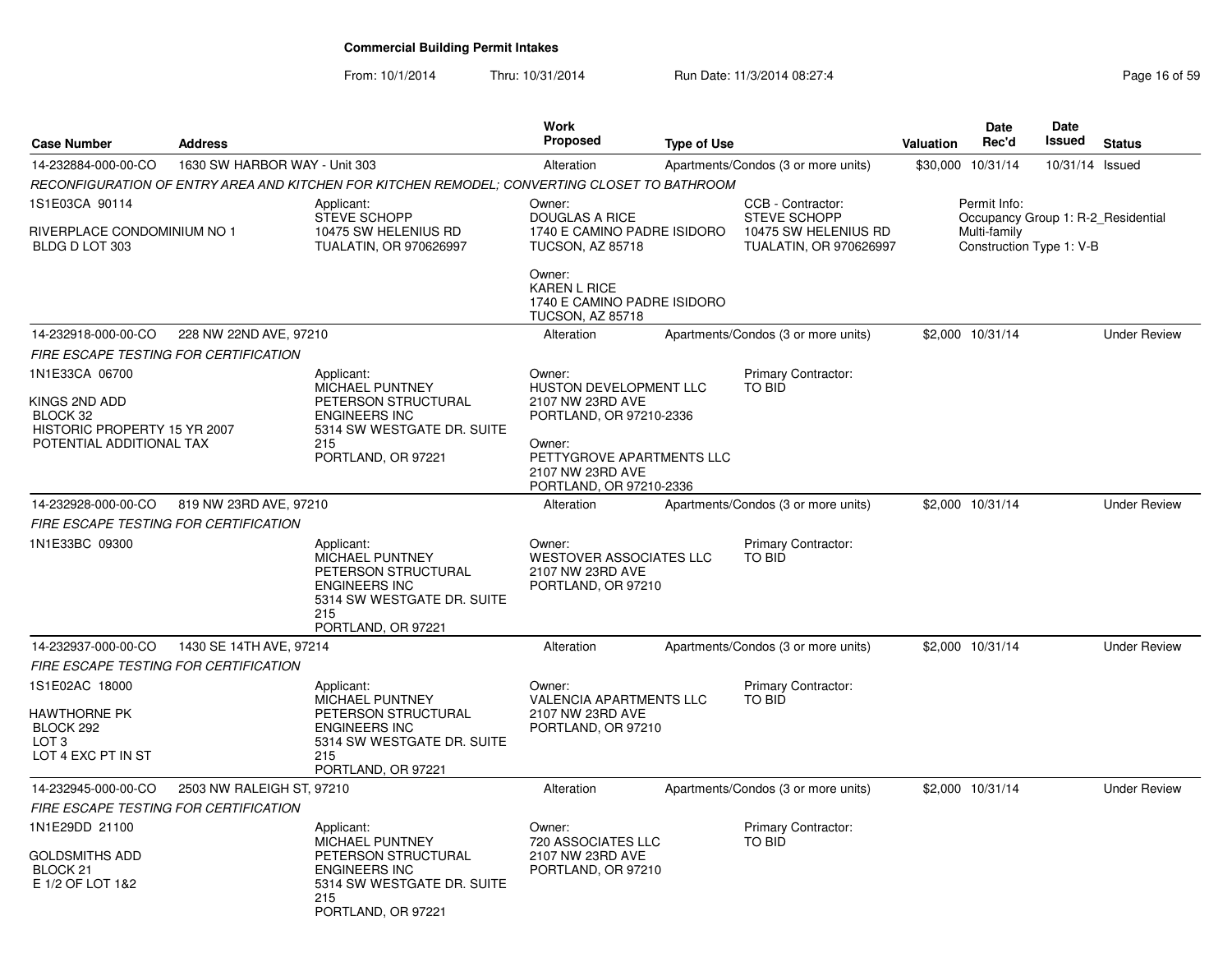| <b>Case Number</b>                                             | <b>Address</b>                          |                                                                                                                                                                | <b>Work</b><br><b>Proposed</b>                                                                                                                      | <b>Type of Use</b> |                                                                                                                                 | Valuation | <b>Date</b><br>Rec'd                                  | <b>Date</b><br>Issued | <b>Status</b>                                                                       |
|----------------------------------------------------------------|-----------------------------------------|----------------------------------------------------------------------------------------------------------------------------------------------------------------|-----------------------------------------------------------------------------------------------------------------------------------------------------|--------------------|---------------------------------------------------------------------------------------------------------------------------------|-----------|-------------------------------------------------------|-----------------------|-------------------------------------------------------------------------------------|
| 14-154910-REV-01-CO                                            | 1880 SW 5TH AVE, 97201                  |                                                                                                                                                                | Alteration                                                                                                                                          |                    | Apartments/Condos (3 or more units)                                                                                             |           | \$10/31/14                                            |                       | <b>Under Review</b>                                                                 |
| <b>REVISION TO REPAIR FIRE ESCAPE</b>                          |                                         |                                                                                                                                                                |                                                                                                                                                     |                    |                                                                                                                                 |           |                                                       |                       |                                                                                     |
| 1S1E03CB 03000                                                 |                                         | Applicant:<br><b>JAY HATHAWAY</b>                                                                                                                              | Owner:<br><b>WESTFAL LLC</b>                                                                                                                        |                    | CCB - Contractor:<br><b>BUFFALO WELDING</b>                                                                                     |           |                                                       |                       |                                                                                     |
| PORTLAND<br>BLOCK 154<br>LOT 5&6                               |                                         | <b>CARLSON TESTING</b><br>8430 SW HUNZIKER<br><b>TIGARD OR 97223</b>                                                                                           | 1800 SW 1ST AVE #600<br>PORTLAND, OR 97201                                                                                                          |                    | 3701 SE NAEF RD<br>MILWAUKIE, OR 97267                                                                                          |           |                                                       |                       |                                                                                     |
| 14-140997-REV-04-CO                                            | 1332 W BURNSIDE ST, 97205               |                                                                                                                                                                | Alteration                                                                                                                                          | Assembly           |                                                                                                                                 |           | \$2,500 10/29/14                                      |                       | <b>Under Review</b>                                                                 |
|                                                                |                                         | ADDED VALUE REVISION TO CRYSTAL BALLROOM BEAM AND COLUMN STRENGTENING; VOLUNTARY UPGRADE OF REMAINING BEAMS AND COLUMN BETWEEN 100-150PERCENT STRESSED         |                                                                                                                                                     |                    |                                                                                                                                 |           |                                                       |                       |                                                                                     |
| 1N1E33DD 00700                                                 |                                         | Applicant:<br>PATRICK GOODMAN<br>6969 SW HAMPTON ST<br>PORTLAND, OR 97223                                                                                      | Owner:<br><b>MARY A MC MENAMIN</b><br>3722 SW GREENLEAF DR<br>PORTLAND, OR 97221                                                                    |                    | CCB - Contractor:<br><b>JACK HAEDINGER</b><br>PACIFIC CREST CONSTRUCTION<br>24111 NE HALSEY ST #400<br>TROUTDALE, OR 97060-1030 |           | Permit Info:                                          |                       | Occupancy Group 1: A-2 Restaurant                                                   |
| 14-216976-000-00-CO                                            | 3115 NE SANDY BLVD, 97232               |                                                                                                                                                                | Alteration                                                                                                                                          | Assembly           |                                                                                                                                 |           | \$50,000 10/15/14                                     |                       | <b>Under Review</b>                                                                 |
|                                                                |                                         | CHANGE OF OCCUPANCY FROM M TO A-2 FOR FIRST TIME RESTAURANT TENANT. NEW WALLS FOR KITCHEN AND ASSOCIATED EQUIPMENT. BAR AREA WITH SEATING AND OPEN SEATING ARI |                                                                                                                                                     |                    |                                                                                                                                 |           |                                                       |                       |                                                                                     |
| 1N1E36BA 03801                                                 |                                         | Applicant:<br>MIKE MONTGOMERY                                                                                                                                  | Owner:<br>BINDERY (3115) LLC                                                                                                                        |                    |                                                                                                                                 |           |                                                       |                       |                                                                                     |
| <b>GOODSELLS ADD</b><br><b>BLOCK 5</b><br>LOT 7&8 EXC PT IN ST |                                         | SIMPL HOME DESIGNS<br>5531 SW BUDDINGTON ST<br>PORTLAND OR 97219                                                                                               | 3115 NE SANDY BLVD<br>PORTLAND, OR 97232                                                                                                            |                    |                                                                                                                                 |           |                                                       |                       |                                                                                     |
| 13-200004-DFS-01-CO                                            | 160 NE M L KING BLVD - Unit MAIN, 97232 |                                                                                                                                                                | Alteration                                                                                                                                          | Assembly           |                                                                                                                                 |           | \$3,000 10/16/14                                      |                       | <b>Under Review</b>                                                                 |
| <b>SKYLIGHTS ON WAREHOUSE BUILDING</b>                         |                                         |                                                                                                                                                                |                                                                                                                                                     |                    |                                                                                                                                 |           |                                                       |                       |                                                                                     |
| 1N1E35CB 03600                                                 |                                         | Applicant:<br><b>BROCKAMP &amp; JAEGER INC</b><br>15796 S BOARDWALK ST<br>OREGON CITY, OR 970451196                                                            | Owner:<br>STARK'S GRAND AVENUE<br><b>PROPERTY</b><br>107 NE GRAND AVE<br>PORTLAND, OR 97232<br>Owner:<br><b>INVESTMENTS LLC</b><br>107 NE GRAND AVE |                    | CCB - Contractor:<br><b>BROCKAMP &amp; JAEGER INC</b><br>15796 S BOARDWALK ST<br>OREGON CITY, OR 970451196                      |           | Permit Info:<br>Station<br>Construction Type 1: III-B |                       | Occupancy Group 1: M Store, Service<br>Construction Type 2 (formerly Type 1): III-B |
| 13-200004-DFS-02-CO                                            | 160 NE M L KING BLVD - Unit MAIN, 97232 |                                                                                                                                                                | PORTLAND, OR 97232<br>Alteration                                                                                                                    | Assembly           |                                                                                                                                 |           | \$1,950 10/16/14                                      |                       | <b>Under Review</b>                                                                 |
| ROOF TOP UNIT SIESMIC ANCHORAGE                                |                                         |                                                                                                                                                                |                                                                                                                                                     |                    |                                                                                                                                 |           |                                                       |                       |                                                                                     |
| 1N1E35CB 03600                                                 |                                         | Applicant:<br><b>BROCKAMP &amp; JAEGER INC</b><br>15796 S BOARDWALK ST<br>OREGON CITY, OR 970451196                                                            | Owner:<br><b>STARK'S GRAND AVENUE</b><br><b>PROPERTY</b><br>107 NE GRAND AVE<br>PORTLAND, OR 97232                                                  |                    | CCB - Contractor:<br><b>BROCKAMP &amp; JAEGER INC</b><br>15796 S BOARDWALK ST<br>OREGON CITY, OR 970451196                      |           | Permit Info:<br>Station<br>Construction Type 1: III-B |                       | Occupancy Group 1: M Store, Service<br>Construction Type 2 (formerly Type 1): III-B |
|                                                                |                                         |                                                                                                                                                                | Owner:<br><b>INVESTMENTS LLC</b><br>107 NE GRAND AVE<br>PORTLAND, OR 97232                                                                          |                    |                                                                                                                                 |           |                                                       |                       |                                                                                     |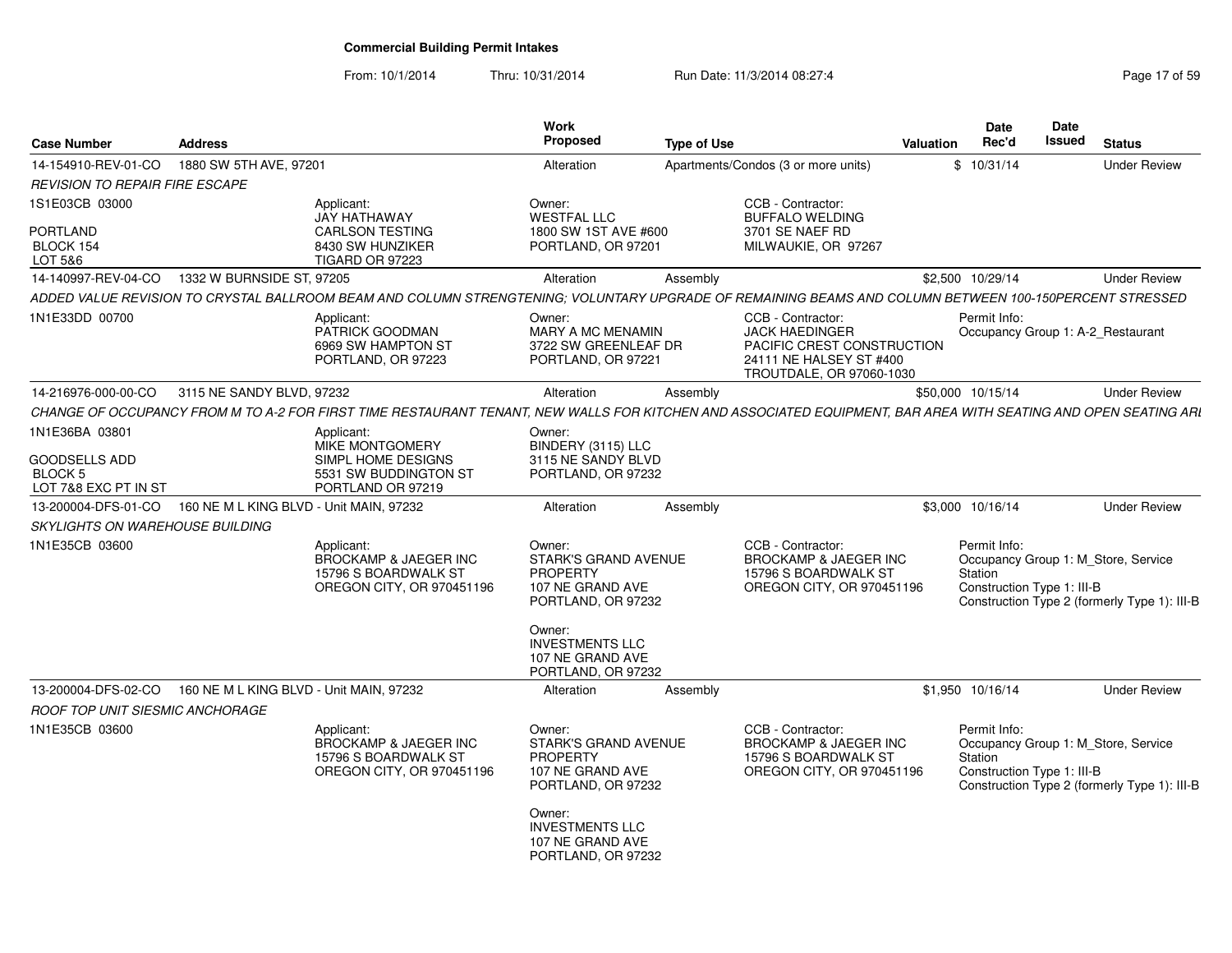From: 10/1/2014

| <b>Case Number</b>                                                                         | <b>Address</b>              |                                                                                                                                                                  | <b>Work</b><br><b>Proposed</b>                                                                                                                        | <b>Type of Use</b> |                                                                                                                                             | <b>Valuation</b> | <b>Date</b><br>Rec'd                                                                               | Date<br><b>Issued</b> | <b>Status</b>                                |
|--------------------------------------------------------------------------------------------|-----------------------------|------------------------------------------------------------------------------------------------------------------------------------------------------------------|-------------------------------------------------------------------------------------------------------------------------------------------------------|--------------------|---------------------------------------------------------------------------------------------------------------------------------------------|------------------|----------------------------------------------------------------------------------------------------|-----------------------|----------------------------------------------|
| 14-111911-DFS-01-CO                                                                        | 131 NW 13TH AVE, 97209      |                                                                                                                                                                  | Alteration                                                                                                                                            | Assembly           |                                                                                                                                             |                  | \$5,000 10/16/14                                                                                   | 10/31/14 Issued       |                                              |
|                                                                                            |                             | DFS FOR STRUCTURAL CALCULATIONS FOR TANK PLATFORMSheet 2 framing details in original approved set.                                                               |                                                                                                                                                       |                    |                                                                                                                                             |                  |                                                                                                    |                       |                                              |
| 1N1E33DA 04600                                                                             |                             | Applicant:<br>Steve<br>Harsch Investment Properties<br>1121 SW Salmon St<br>PORTLAND, OR 97205                                                                   | Owner:<br>HARSCH INVESTMENT<br>PROPERTIES LLC<br>1121 SW SALMON ST 5TH FL<br>PORTLAND, OR 97205                                                       |                    | CCB - Contractor:<br>DLA CONSTRUCTION SERVICES<br><b>LLC</b><br>1307 COLUMBIA ST<br>VANCOUVER, WA 98660                                     |                  | Permit Info:<br>Occupancy Group 1: A-2_Restaurant<br>Construction Type 1: III-B                    |                       | Construction Type 2 (formerly Type 1): III-B |
| 14-227171-000-00-CO                                                                        | 527 SE 43RD AVE, 97215      |                                                                                                                                                                  | Alteration                                                                                                                                            | Assembly           |                                                                                                                                             |                  | \$25,000 10/17/14                                                                                  |                       | <b>Under Review</b>                          |
|                                                                                            |                             | ALTERATION TO ADD A CLIMBING WALL TO AN AUDITORIUM SPACE IN AN EXISTING BUILDING                                                                                 |                                                                                                                                                       |                    |                                                                                                                                             |                  |                                                                                                    |                       |                                              |
| 1S2E06BB 18100<br><b>CLARE ADD</b><br><b>BLOCK1</b><br>E 45' OF LOT 6<br>LOT 7-10          |                             | Applicant:<br><b>DAN PETRESCU</b><br><b>HENNEBERY EDDY ARCHITECTS</b><br>921 SW WASHINGTON SUITE 250<br>PORTLAND, OR 97205                                       | Owner:<br><b>MAZAMAS FOUNDATION</b><br>527 SE 43RD AVE<br>PORTLAND, OR 97215-1608                                                                     |                    | Primary Contractor:<br>TO BID                                                                                                               |                  | Permit Info:<br>Occupancy Group 1: U Private<br>Garage\Utility Misc.<br>Construction Type 1: V-B   |                       |                                              |
| 14-227103-000-00-CO                                                                        | 531 SE 14TH AVE             |                                                                                                                                                                  | Alteration                                                                                                                                            | Assembly           |                                                                                                                                             |                  | \$120,000 10/20/14                                                                                 |                       | <b>Under Review</b>                          |
|                                                                                            |                             | TI FOR NEW TENANT; SEATING AND RAILING UPGRADES TO EXISTING AUDITORIUM SPACE; NEW STAIRS AND RAILINGS ON THE BALCONY. NEW ACCESSIBLE SEATING WITH ACCESSIBLE UPG |                                                                                                                                                       |                    |                                                                                                                                             |                  |                                                                                                    |                       |                                              |
| 1S1E02BA 00101<br><b>EAST PORTLAND</b><br>BLOCK 282&283 TL 101<br>POTENTIAL ADDITIONAL TAX |                             | Applicant:<br><b>STEVEN EHLBECK</b><br><b>SERA ARCHITECTS</b><br>338 NW 5TH AVE<br>PORTLAND OR 97209                                                             | Owner:<br>15350 SW SEQUOIA PKWY #300<br>PORTLAND, OR 97224-7175                                                                                       |                    | CCB - Contractor:<br>WASHINGTON HIGH SCHOOL LLC BREMIK CONSTRUCTION<br>1026 SE STARK ST<br>PORTLAND, OR 97214                               |                  | Permit Info:<br>Occupancy Group 1: A-1_Auditorium,<br>theater w/stage<br>Construction Type 1: II-A |                       |                                              |
| 14-211197-REV-01-CO                                                                        | 4425 NE FREMONT ST, 97213   |                                                                                                                                                                  | Alteration                                                                                                                                            | Assembly           |                                                                                                                                             |                  | \$10/22/14                                                                                         | 10/22/14 Issued       |                                              |
|                                                                                            |                             | REVISION TO CHANGE TYPE OF GREASE TRAP, RELOCATE HAND SINK, RE-ROUTE BATHROOM SEWER                                                                              |                                                                                                                                                       |                    |                                                                                                                                             |                  |                                                                                                    |                       |                                              |
| 1N2E19CC 16300                                                                             |                             | Applicant:<br><b>DANIEL COGAN</b><br>BATTER GRIDDLE AND DRINKERY 735 SW 158TH AVE #180<br>844 N. 27TH AVE.<br>CORNELIUS, OR 97113                                | Owner:<br><b>BEAUMONT VILLAGE</b><br>BEAVERTON, OR 97006-4952<br>Owner:<br><b>APARTMENTS LLC</b><br>735 SW 158TH AVE #180<br>BEAVERTON, OR 97006-4952 |                    | CCB - Contractor:<br><b>MATTHEW HOGAN</b><br>THE PROCESS DEVELOPMENT CC Construction Type 1: V-A<br>3517 N GANTENBEIN<br>PORTLAND, OR 97227 |                  | Permit Info:<br>Occupancy Group 1: A-2_Restaurant                                                  |                       |                                              |
| 14-228979-000-00-CO                                                                        | 418 SW WASHINGTON ST, 97204 |                                                                                                                                                                  | Alteration                                                                                                                                            | Assembly           |                                                                                                                                             |                  | \$80,000 10/22/14                                                                                  |                       | <b>Under Review</b>                          |
| RE-ROOF BUILDING. UPGRADE DIAPHRAGM. BRACING AT PARAPET                                    |                             |                                                                                                                                                                  |                                                                                                                                                       |                    |                                                                                                                                             |                  |                                                                                                    |                       |                                              |
| 1N1E34CD 09300                                                                             |                             | Applicant:<br><b>KYLE KRAXBERGER</b>                                                                                                                             | Owner:<br>RON BUR OPB LLC                                                                                                                             |                    | CCB - Contractor:<br>SOLTERRA SYSTEMS INC                                                                                                   |                  | Permit Info:<br>Occupancy Group 1: B Bank, Off.,                                                   |                       |                                              |
| PORTLAND<br>BLOCK 63<br>LOT 1                                                              |                             | <b>DCI ENGINEERS</b><br>400 SW 6TH AVE., SUITE 605<br>PORTLAND, OR 97204                                                                                         | 1300 SW PARK AVE #408<br>PORTLAND, OR 97201                                                                                                           |                    | 79 SE TAYLOR ST. STE 401<br>PORTLAND OR 97214                                                                                               |                  | Med.Off., Pub.Bldg.<br>Construction Type 1: III-A                                                  |                       |                                              |
| 14-228823-000-00-CO                                                                        | 6736 NE KILLINGSWORTH ST    |                                                                                                                                                                  | Alteration                                                                                                                                            | Assembly           |                                                                                                                                             |                  | \$15,000 10/24/14                                                                                  | 10/24/14 Issued       |                                              |
|                                                                                            |                             | INSTALLATION OF 9.9kW SOLAR PHOTOVOLTAIC SYSTEM, ROOF MOUNTED, STANDING METAL SEAM ROOF                                                                          |                                                                                                                                                       |                    |                                                                                                                                             |                  |                                                                                                    |                       |                                              |
| 1N2E20BA 00701<br>PARTITION PLAT 1999-113<br>LOT 1 EXC PT IN ST                            |                             | Applicant:<br>SUNLIGHT SOLAR ENERGY INC<br>615 SE GLENWOOD DR., STE 120<br><b>BEND OR 97701</b>                                                                  | Owner:<br><b>HACIENDA COMMUNITY</b><br>DEVELOPMENT CORPORATION<br>5136 NE 42ND AVE<br>PORTLAND, OR 97218                                              |                    | CCB - Contractor:<br>SUNLIGHT SOLAR ENERGY INC<br>615 SE GLENWOOD DR., STE 120<br><b>BEND OR 97701</b>                                      |                  | Permit Info:<br>Occupancy Group 1: A-3_Assembly -<br>General<br>Construction Type 1: V-B           |                       |                                              |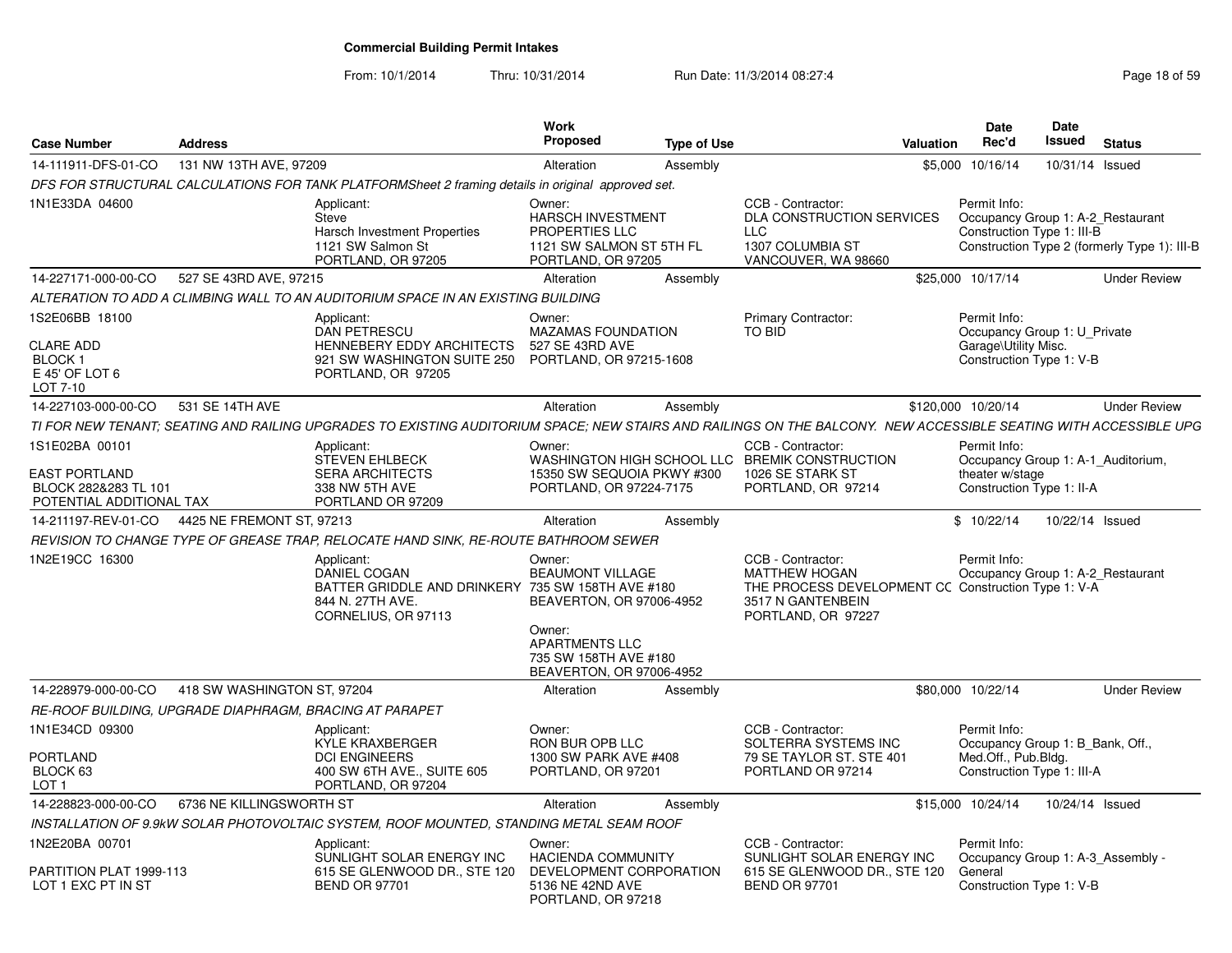From: 10/1/2014

| <b>Case Number</b>                                                       | <b>Address</b>                                                                                                                                                                                                                                                 | Work<br>Proposed<br><b>Type of Use</b>                                                                                                                                    |                                                                                                          | Date<br>Rec'd<br>Valuation                                                             | Date<br>Issued | <b>Status</b>                                                                       |
|--------------------------------------------------------------------------|----------------------------------------------------------------------------------------------------------------------------------------------------------------------------------------------------------------------------------------------------------------|---------------------------------------------------------------------------------------------------------------------------------------------------------------------------|----------------------------------------------------------------------------------------------------------|----------------------------------------------------------------------------------------|----------------|-------------------------------------------------------------------------------------|
| 14-193518-REV-01-CO                                                      | 10005 NE CASCADES PKY - Bldg P                                                                                                                                                                                                                                 | Alteration<br>Assembly                                                                                                                                                    |                                                                                                          | \$10/28/14                                                                             |                | 10/28/14 Issued                                                                     |
|                                                                          | REVISION TO CHANGE CEILING SOFFIT DETAIL                                                                                                                                                                                                                       |                                                                                                                                                                           |                                                                                                          |                                                                                        |                |                                                                                     |
| 1N2E16 00114                                                             | Applicant:<br>RONAK SHAH<br><b>CHIPMAN DESIGN</b><br>ARCHITECTURE, INC<br>2700 S RIVER ROAD, STE 400<br>DES PLAINES. IL 60018                                                                                                                                  | Owner:<br>PORT OF PORTLAND<br>PO BOX 3529<br>PORTLAND, OR 97208-3529                                                                                                      | CCB - Contractor:<br>HUGHES NELSON PAINTING INC<br>720 INDIGO COURT<br>POMONA, CA 91767                  | Permit Info:<br>Occupancy Group 1: A-2 Restaurant<br>Construction Type 1: V-B          |                |                                                                                     |
|                                                                          | 13-200004-REV-03-CO 160 NE M L KING BLVD - Unit MAIN, 97232                                                                                                                                                                                                    | Alteration<br>Assembly                                                                                                                                                    |                                                                                                          | \$10/28/14                                                                             |                | 10/28/14 Issued                                                                     |
|                                                                          | REVISION TO CLARIFY DEFERRED SUBMITTAL LOG. CHANGE LOCATION OF EXIT CORRIDOR                                                                                                                                                                                   |                                                                                                                                                                           |                                                                                                          |                                                                                        |                |                                                                                     |
| 1N1E35CB 03600                                                           | Applicant:<br><b>NICK BYERS</b><br>HENNEBERY EDDY ARCHITECTS<br>921 SW WASHINGTON, Ste. 250<br>Portland, OR 97205                                                                                                                                              | Owner:<br><b>STARK'S GRAND AVENUE</b><br>PROPERTY<br>107 NE GRAND AVE<br>PORTLAND, OR 97232<br>Owner:<br><b>INVESTMENTS LLC</b><br>107 NE GRAND AVE<br>PORTLAND, OR 97232 | CCB - Contractor:<br>BROCKAMP & JAEGER INC<br>15796 S BOARDWALK ST<br>OREGON CITY, OR 970451196          | Permit Info:<br>Station<br>Construction Type 1: III-B                                  |                | Occupancy Group 1: M Store, Service<br>Construction Type 2 (formerly Type 1): III-B |
| 14-218033-000-00-CO                                                      | 6305 SE FOSTER RD, 97206                                                                                                                                                                                                                                       | Alteration<br>Assembly                                                                                                                                                    |                                                                                                          | \$231,442 10/1/14                                                                      |                | <b>Under Review</b>                                                                 |
|                                                                          | CHANGE OF OCCUPANCY FROM B TO A: SEISMIC UPGADE: ADD RESTROOMS                                                                                                                                                                                                 |                                                                                                                                                                           |                                                                                                          |                                                                                        |                |                                                                                     |
| 1S2E08CC 16500<br>LAURELWOOD<br>BLOCK <sub>9</sub><br>W 1/2 OF LOT 14&15 | Applicant:<br><b>BOB SCHATZ</b><br>ALLUSA ARCHICTECTURE<br>2118 SE DIVISION ST<br>PORTLAND, OR 97202                                                                                                                                                           | Owner:<br><b>ALEXANDER KREBS</b><br>2324 SE TAMARACK AVE<br>PORTLAND, OR 97214                                                                                            | <b>Primary Contractor:</b><br>TO BID                                                                     | Permit Info:<br>Occupancy Group 1: A-3 Assembly<br>General<br>Construction Type 1: V-B |                |                                                                                     |
|                                                                          |                                                                                                                                                                                                                                                                |                                                                                                                                                                           |                                                                                                          |                                                                                        |                | <b>Under Review</b>                                                                 |
| 14-218445-000-00-CO                                                      | 706 SE 6TH AVE, 97214                                                                                                                                                                                                                                          | Alteration<br>Assembly                                                                                                                                                    |                                                                                                          | \$250,000 10/1/14                                                                      |                |                                                                                     |
| 1S1E02BB 04700                                                           | SHELL PERMIT AND CORE; NEW ELEVATOR RUN; NEW EGRESS STAIRS; PARTIAL CHANGE OF OCCUPANCY TO ASSEMBLY UNDER FUTURE PERMIT WITH LOWER ENTRY TO ALLOW FOR ADA<br>Applicant:<br><b>JOHN WEIL</b><br><b>JOHN WEIL ARCHITECT</b><br>1315 SE 9TH<br>PORTLAND, OR 97214 | Owner:<br><b>SALOME LLC</b><br>1502 SE BYBEE BLVD<br>PORTLAND, OR 97202-5754                                                                                              | CCB - Contractor:<br><b>ALEX BRIGGS</b><br><b>BUILT2 LLC</b><br>1502 SE BYBEE BLVD<br>PORTLAND, OR 97202 |                                                                                        |                |                                                                                     |
| 14-210644-000-00-CO                                                      | 2620 N COMMERCIAL AVE, 97227                                                                                                                                                                                                                                   | Alteration<br>Assembly                                                                                                                                                    |                                                                                                          | \$115,000 10/2/14                                                                      |                | 10/2/14 Issued                                                                      |
|                                                                          | ADA UPGRADES TO THREE EXISTING BATHROOMS IN CONSTRUCTION TYPE V-A WITH SPRINKLER SUBSTITUTION FOR RATED CONSTRUCTION; OFFICE RECONFIGURATIONS ON MAIN FLOOR.                                                                                                   |                                                                                                                                                                           |                                                                                                          |                                                                                        |                |                                                                                     |
| 1N1E27AC 02900<br><b>EVANS ADD</b>                                       | Applicant:<br><b>OBRIEN &amp; COMPANY LLC</b><br>PO BOX 4008                                                                                                                                                                                                   | Owner:<br><b>EMANUEL HOSPITAL</b><br>1919 NW LOVEJOY ST                                                                                                                   | CCB - Contractor:<br><b>OBRIEN &amp; COMPANY LLC</b><br>PO BOX 4008                                      | Permit Info:<br>Construction Type 1: V-A                                               |                | Occupancy Group 1: R-1 Hotel or Motel                                               |
| <b>BLOCK 2-4 TL 2900</b>                                                 | WILSONVILLE, OR 97070                                                                                                                                                                                                                                          | PORTLAND, OR 97209-1503                                                                                                                                                   | WILSONVILLE, OR 97070                                                                                    |                                                                                        |                |                                                                                     |
| 14-220341-000-00-CO                                                      | 9880 SE WASHINGTON ST                                                                                                                                                                                                                                          | Alteration<br>Assembly                                                                                                                                                    |                                                                                                          | \$55,000 10/2/14                                                                       |                | <b>Under Review</b>                                                                 |
|                                                                          | INTERIOR TENANT IMPROVEMENT FOR EXISTING RESTAURANT TENANT, NEW SOFFITS, LIGHTING, FURTITURE, CARPET AND PAINT, NO WORK IN KITCHEN OR FOOD PREP AREAS                                                                                                          |                                                                                                                                                                           |                                                                                                          |                                                                                        |                |                                                                                     |
| 1S2E04A 01506<br>MALL 205 CENTER<br>LOT <sub>2</sub>                     | Applicant:<br><b>KINSON WONG</b><br>PERMIT PLACE<br>13400 RIVERSIDE DR. STE 202<br>SHERMAN OAKS, CA 91423                                                                                                                                                      | Owner:<br>MALL 205 GARP LLC<br>977 LOMAS SANTA FE DR #A<br>SOLANA BEACH, CA 92075-2134                                                                                    | <b>Primary Contractor:</b><br>TO BID                                                                     | Permit Info:<br>Occupancy Group 1: A-2 Restaurant<br>Construction Type 1: V-B          |                |                                                                                     |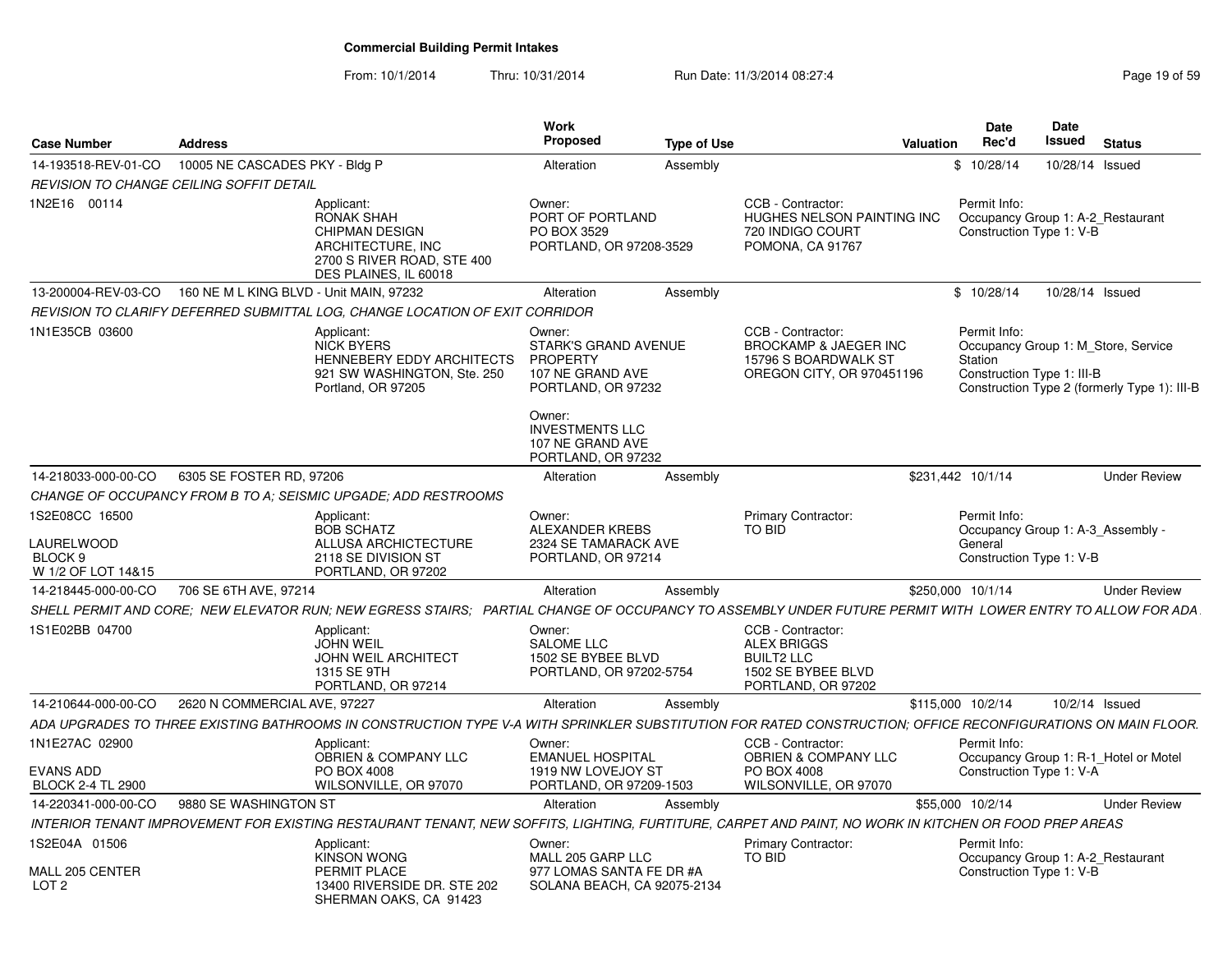| <b>Case Number</b>                                                          | <b>Address</b>             |                                                                                                                                                              | Work<br><b>Proposed</b>                                                                                                                                                                                       | <b>Type of Use</b> |                                                                                                                | <b>Valuation</b> | <b>Date</b><br>Rec'd                                                                                  | <b>Date</b><br>Issued | <b>Status</b>                           |
|-----------------------------------------------------------------------------|----------------------------|--------------------------------------------------------------------------------------------------------------------------------------------------------------|---------------------------------------------------------------------------------------------------------------------------------------------------------------------------------------------------------------|--------------------|----------------------------------------------------------------------------------------------------------------|------------------|-------------------------------------------------------------------------------------------------------|-----------------------|-----------------------------------------|
| 14-221849-000-00-CO                                                         | 10111 NE CASCADES PKY      |                                                                                                                                                              | Alteration                                                                                                                                                                                                    | Assembly           |                                                                                                                | \$50,000         | 10/7/14                                                                                               | 10/7/14 Issued        |                                         |
|                                                                             |                            | TI FOR NEW TENANT: INTERIOR REMODEL CONSISTING OF FINISH WORK                                                                                                |                                                                                                                                                                                                               |                    |                                                                                                                |                  |                                                                                                       |                       |                                         |
| 1N2E16 00114                                                                |                            | Applicant:<br><b>TERRY NOVAK</b><br><b>NOVAK ARCHITECTURE</b><br>6975 SW SANDBURG ST, SUITE<br>100<br>PORTLAND, OR 97232                                     | Owner:<br>PORT OF PORTLAND<br>PO BOX 3529<br>PORTLAND, OR 97208-3529                                                                                                                                          |                    | CCB - Contractor:<br><b>DLA CONSTRUCTION SERVICES</b><br><b>LLC</b><br>1307 COLUMBIA ST<br>VANCOUVER, WA 98660 |                  | Permit Info:<br>Occupancy Group 1: A-2_Restaurant<br>Construction Type 1: V-B                         |                       |                                         |
| 14-166413-000-00-CO                                                         | 12414 E BURNSIDE ST, 97233 |                                                                                                                                                              | Alteration                                                                                                                                                                                                    | Assembly           |                                                                                                                |                  | \$30,000 10/9/14                                                                                      |                       | <b>Under Review</b>                     |
|                                                                             |                            | REMOVE WALL AND FLOOR IN OFFICE SPACE AND INSTALL PLATFORM WHEELCHAIR LIFT TO PROVIDE ACCESSIBLE ROUTE TO BASEMENT                                           |                                                                                                                                                                                                               |                    |                                                                                                                |                  |                                                                                                       |                       |                                         |
| 1N2E35CC 03000<br><b>MENLO PK</b><br>N 180' OF S 534' OF LOT 3 EXC PT IN ST |                            | Applicant:<br><b>ERIC BESEAU</b><br>PO BOX 33626<br>PORTLAND OR 97292                                                                                        | Owner:<br>FAITH BAPTIST CHURCH OF<br><b>PORTLAND</b><br>12414 E BURNSIDE ST<br>PORTLAND, OR 97233-1044                                                                                                        |                    |                                                                                                                |                  | Permit Info:<br>Construction Type 1: V-B                                                              |                       | Occupancy Group 1: A-3 Place of Worship |
| 14-223121-000-00-CO                                                         | 901 NE ONEONTA ST, 97211   |                                                                                                                                                              | Alteration                                                                                                                                                                                                    | Assembly           |                                                                                                                |                  | \$102,356 10/9/14                                                                                     |                       | <b>Under Review</b>                     |
|                                                                             |                            | TI FOR FIRST TIME TENANT - CHANGE OF  OCCUPANCY FROM M TO  A FOR NEW RESTAURANT. BUILD OUT KITCHEN AND BAR. NEW RESTROOM:                                    |                                                                                                                                                                                                               |                    |                                                                                                                |                  |                                                                                                       |                       |                                         |
| 1N1E14BC 07100                                                              |                            | Applicant:<br>ANDREA WALLACE<br>SOLTERRA SYSTEMS<br>79 SE TAYLOR ST, SUITE 401<br>PROTLAND, OR 97214                                                         | Owner:<br>SOLTERRA ONE LLC<br>820 N RIVER ST #206<br>PORTLAND, OR 97227-1787                                                                                                                                  |                    | CCB - Contractor:<br>SOLTERRA SYSTEMS INC<br>79 SE TAYLOR ST. STE 401<br>PORTLAND OR 97214                     |                  | Permit Info:<br>Occupancy Group 1: A-2_Restaurant<br>Construction Type 1: V-A                         |                       |                                         |
| 14-217514-000-00-CO                                                         | 500 NW 14TH AVE, 97209     |                                                                                                                                                              | Alteration                                                                                                                                                                                                    | Assembly           |                                                                                                                |                  | \$174,000 10/14/14                                                                                    |                       | <b>Under Review</b>                     |
|                                                                             |                            | TENANT IMPROVEMENT FOR EXISTING GYM TENANT, DEMO LARGE CYCLING AREA AND CREATE 2 SEPARATE EXERCISE ROOMS, ADD STORAGE SPACE, RECONFIGURE RESTROOMS NO EXTI   |                                                                                                                                                                                                               |                    |                                                                                                                |                  |                                                                                                       |                       |                                         |
| 1N1E33AD 04500                                                              |                            | Applicant:<br><b>NEIL LEE</b><br><b>LEEKA ARCHITECTURE AND</b><br><b>PLANNING</b><br>2548 SE ANKENY<br>PORTLAND, OR 97214                                    | Owner:<br>MICHAEL ALLPORT<br>2627 NE THOMPSON ST<br>PORTLAND, OR 97212<br>Owner:<br><b>JULIE ALLPORT</b><br>2627 NE THOMPSON ST<br>PORTLAND, OR 97212<br>Owner:<br>KENILWORTH PROPERTIES LL<br><b>ALLPORT</b> |                    | Primary Contractor:<br><b>TO BID</b>                                                                           |                  | Permit Info:<br>Occupancy Group 1: B_Bank, Off.,<br>Med.Off., Pub.Bldg.<br>Construction Type 1: III-B |                       |                                         |
|                                                                             |                            |                                                                                                                                                              | 2627 NE THOMPSON ST<br>PORTLAND, OR 97212                                                                                                                                                                     |                    |                                                                                                                |                  |                                                                                                       |                       |                                         |
| 14-226127-000-00-CO                                                         | 1200 SW MORRISON ST, 97205 |                                                                                                                                                              | Alteration                                                                                                                                                                                                    | Assembly           |                                                                                                                |                  | \$165,000 10/15/14                                                                                    |                       | <b>Under Review</b>                     |
|                                                                             |                            | CHANGE OF OCCUPANCY FROM B TO A2 FOR NEW BAR, EXISTING MEZZANINE WITH RESTROOM, SMALL BAR AND SEATING, 2 NEW RESTROOMS ON MAIN FLOOR WITH NEW BAR AND MORE S |                                                                                                                                                                                                               |                    |                                                                                                                |                  |                                                                                                       |                       |                                         |
| 1N1E33DD 06200                                                              |                            | Applicant:<br><b>JULIA WOOD</b><br><b>JULIA WOOD ARCHITECT</b><br>333 S STATE ST SUITE V-192<br>LAKE OSWEGO, OR 97034                                        | Owner:<br><b>WESTON INVESTMENT CO LLC</b><br>2154 NE BROADWAY #200<br>PORTLAND, OR 97232-1561                                                                                                                 |                    | CCB - Contractor:<br>T MENCER CONSTRUCTION CO<br><b>INC</b><br>3736 N BORTHWICK AVE<br>PORTLAND, OR 97227      |                  |                                                                                                       |                       |                                         |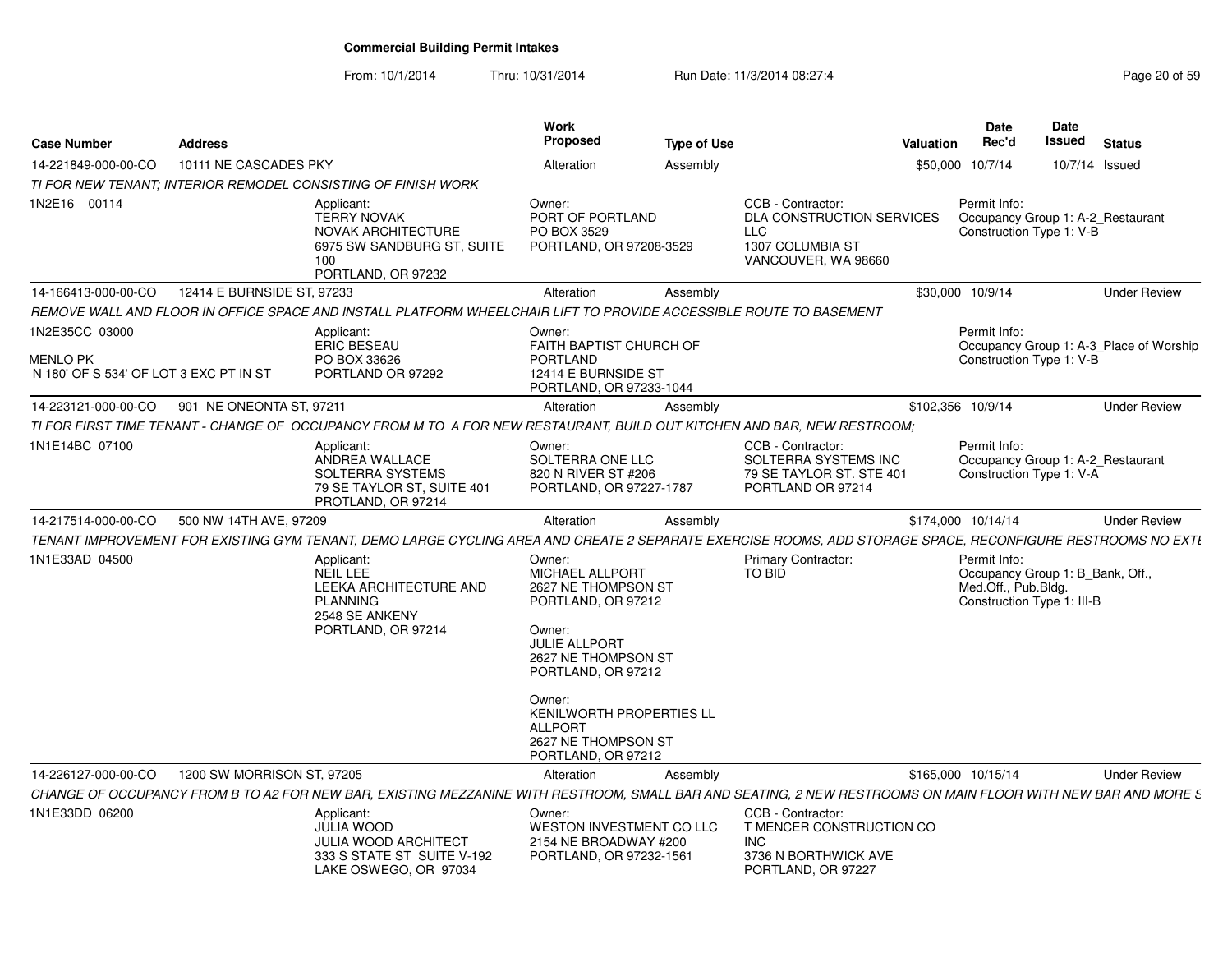| <b>Case Number</b>                                    | <b>Address</b>                  |                                                                                                                                                               | Work<br><b>Proposed</b>                                                                             | <b>Type of Use</b> |                                                                                                | Valuation | <b>Date</b><br>Rec'd                                                                                | Date<br>Issued  | <b>Status</b>             |
|-------------------------------------------------------|---------------------------------|---------------------------------------------------------------------------------------------------------------------------------------------------------------|-----------------------------------------------------------------------------------------------------|--------------------|------------------------------------------------------------------------------------------------|-----------|-----------------------------------------------------------------------------------------------------|-----------------|---------------------------|
| 14-224616-000-00-CO                                   | 1710 SE BROOKLYN ST, 97202      |                                                                                                                                                               | Alteration                                                                                          | <b>Business</b>    |                                                                                                |           | \$70,000 10/13/14                                                                                   |                 | <b>Under Review</b>       |
|                                                       |                                 | TI FOR NEW TENANT - ADD 2 NEW RESTROOMS, ONE ON MAIN AND ONE ON THE SECOND FLOOR: ADD INTERIOR WALL THROUGH TO CREATE OFFICE SPACES, CONFERENCE ROOMS: RELOC  |                                                                                                     |                    |                                                                                                |           |                                                                                                     |                 |                           |
| 1S1E11AC 01600<br>TIBBETTS ADD<br>BLOCK 37<br>LOT 3&4 |                                 | Applicant<br><b>HELEN DROKIN</b><br><b>WEST COAST FORENSICS</b><br>ENGINEERING AND DESIGN. LLC<br>3835 SW KELLY AVE<br>PORTLAND, OR 97239                     | Owner:<br>SE BROOKLYN STREET<br>290 SE SPOKANE ST<br>PORTLAND, OR 97202<br>Owner:<br>PROPERTIES LLC |                    | Primary Contractor<br>TO BID                                                                   |           |                                                                                                     |                 |                           |
|                                                       |                                 |                                                                                                                                                               | 290 SE SPOKANE ST<br>PORTLAND, OR 97202                                                             |                    |                                                                                                |           |                                                                                                     |                 |                           |
| 12-110140-REV-01-CO                                   | 5009 N INTERSTATE AVE, 97217    |                                                                                                                                                               | Alteration                                                                                          | <b>Business</b>    |                                                                                                |           | \$10/13/14                                                                                          |                 | <b>Under Review</b>       |
|                                                       |                                 | REVISION TO CHANGE PARKING LOT CONFIGURATION AND ACCESS/CURB-CUT LOCATION                                                                                     |                                                                                                     |                    |                                                                                                |           |                                                                                                     |                 |                           |
| 1N1E21AA 22500<br>RIVERSIDE ADD<br>BLOCK 12           |                                 | Applicant:<br><b>KEVIN LEE</b><br>HELENS INVESTMENT<br>PROPERTY                                                                                               | Owner:<br><b>HELEN'S INVESTMENT</b><br>14608 SE 28TH ST<br>VANCOUVER, WA 98683                      |                    |                                                                                                |           | Permit Info:<br>Occupancy Group 1: U Private<br>Garage\Utility Misc.<br>Construction Type 1: V-B    |                 |                           |
| LOT 13&14 EXC PT IN ST                                |                                 |                                                                                                                                                               | Owner:<br>PROPERTY LLC<br>14608 SE 28TH ST<br>VANCOUVER, WA 98683                                   |                    |                                                                                                |           |                                                                                                     |                 |                           |
| 14-220927-000-00-CO                                   | 1223 NE M L KING BLVD, 97232    |                                                                                                                                                               | Alteration                                                                                          | <b>Business</b>    |                                                                                                |           | \$45,000 10/14/14                                                                                   | 10/14/14 Issued |                           |
|                                                       |                                 | IMPROVEMENTS IN UNOCCUPIED SPACE, BUILD NEW ACCESSIBLE RESTROOM AND INSTALL SUSPENDED CEILING SYSTEM. ADD DOOR TO GARAGE.NO OCCUPANCY THIS PERMIT. SEPARATI   |                                                                                                     |                    |                                                                                                |           |                                                                                                     |                 |                           |
| 1N1E34AA 02300                                        |                                 | Applicant:<br><b>JILL SABIN</b><br>6720 SW MACADAM AVE. STE 100 1900 S NORFOLK ST #150<br>PORTLAND, OR 97219                                                  | Owner:<br>API PROPERTIES 1047 LLC<br>SAN MATEO, CA 94403                                            |                    | CCB - Contractor:<br>RUSSELL CONSTRUCTION INC<br>20915 SW 105TH AVE<br>TUALATIN OR 97062       |           | Permit Info:<br>Occupancy Group 1: B_Bank, Off.,<br>Med.Off., Pub.Bldg.<br>Construction Type 1: I-A |                 |                           |
| 14-223252-000-00-CO                                   | 8435 SW TERWILLIGER BLVD, 97219 |                                                                                                                                                               | Alteration                                                                                          | <b>Business</b>    |                                                                                                |           | \$4,000 10/14/14                                                                                    |                 | 10/14/14 Under Inspection |
|                                                       |                                 | TENANT IMPROVEMENT FOR NEW TENANT. RECONFIGURE OFFICE SPACE.                                                                                                  |                                                                                                     |                    |                                                                                                |           |                                                                                                     |                 |                           |
| 1S1E21DD 07300                                        |                                 | Applicant:<br>PAIGE TAYLOR<br>PAIGE TAYLOR DESIGN<br>8950 SW BOONES FERRY RD<br>PORTLAND, OR 97219                                                            | Owner:<br>CHIMIENTI PROPERTIES LLC<br>11504 SW WOODLEE HEIGHTS CT LLC<br>PORTLAND, OR 97219-8915    |                    | CCB - Contractor:<br><b>IRON TRIANGLE CONSTRUCTION</b><br>6130 CAUFIELD<br>WEST LINN, OR 97068 |           | Permit Info:<br>Occupancy Group 1: B_Bank, Off.<br>Med.Off., Pub.Bldg.<br>Construction Type 1: V-B  |                 |                           |
| 14-224020-000-00-CO                                   | 105 SE TAYLOR ST, 97214         |                                                                                                                                                               | Alteration                                                                                          | <b>Business</b>    |                                                                                                |           | \$60,000 10/14/14                                                                                   |                 | <b>Under Review</b>       |
|                                                       |                                 | TENANT IMPROVEMENT FOR FIRST TIME OFFICE TENANT ON 3RD FLOOR, ADD NEW WALLS TO CREATE A NEW TENANT SPACE AND CORRIDOR. NEW TENANT TO INCLUDE 2 NEW OFFICES, C |                                                                                                     |                    |                                                                                                |           |                                                                                                     |                 |                           |
| 1S1E03AD 00800                                        |                                 | Applicant:<br>SUSAN RUDLOFF                                                                                                                                   | Owner:<br>CEID HOLDINGS LLC                                                                         |                    | CCB - Contractor:<br>ROLLAND WALTERS                                                           |           | Permit Info:                                                                                        |                 |                           |
| <b>EAST PORTLAND</b><br>BLOCK 47<br>LOT 3&4           |                                 | SUSAN RUDLOFF DESIGN<br>2635 SW HUME ST<br>PORTLAND, OR 97219                                                                                                 | PO BOX 12145<br>PORTLAND, OR 97212-0145                                                             |                    | <b>BULLDOG MECHANICAL</b><br>3307 NE 39TH ST<br>VANCOUVER WA 98661                             |           | Occupancy Group 1: B_Bank, Off.,<br>Med.Off., Pub.Bldg.<br>Construction Type 1: III-B               |                 |                           |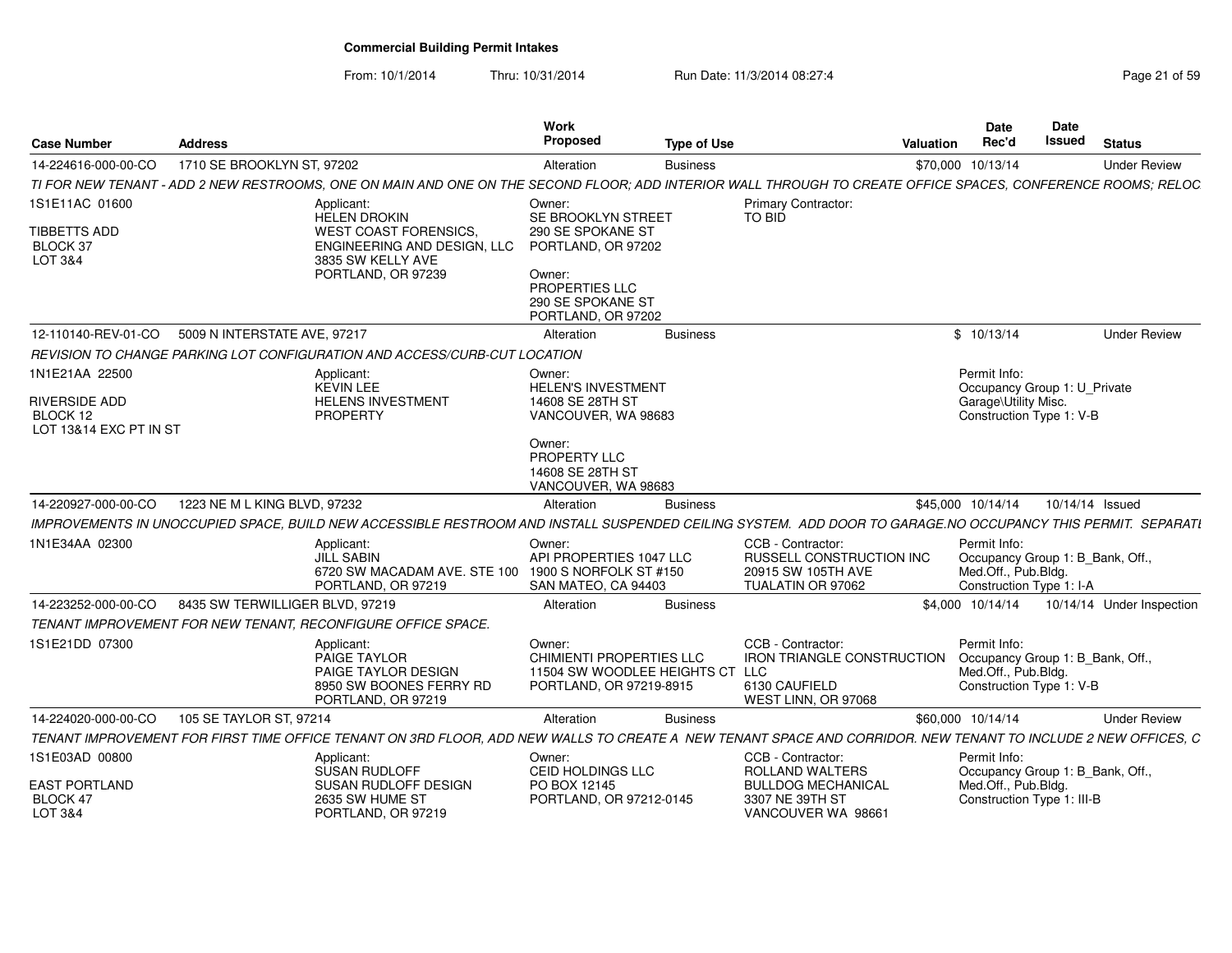| <b>Case Number</b>                                                      | <b>Address</b>                |                                                                                                                                                                                                          | Work<br><b>Proposed</b>                                                             | <b>Type of Use</b> |                                                                                                                                      | Valuation | Date<br>Rec'd                                                                                         | Date<br><b>Issued</b> | <b>Status</b>                              |
|-------------------------------------------------------------------------|-------------------------------|----------------------------------------------------------------------------------------------------------------------------------------------------------------------------------------------------------|-------------------------------------------------------------------------------------|--------------------|--------------------------------------------------------------------------------------------------------------------------------------|-----------|-------------------------------------------------------------------------------------------------------|-----------------------|--------------------------------------------|
| 14-225146-000-00-CO                                                     | 727 SE GRAND AVE, 97214       |                                                                                                                                                                                                          | Alteration                                                                          | <b>Business</b>    |                                                                                                                                      |           | \$2,000 10/14/14                                                                                      |                       | <b>Under Review</b>                        |
| FIRE ESCAPE Testing for Certification                                   |                               |                                                                                                                                                                                                          |                                                                                     |                    |                                                                                                                                      |           |                                                                                                       |                       |                                            |
| 1S1E02BB 05500                                                          |                               | Applicant:<br>ROBERT C HUNT                                                                                                                                                                              | Owner:<br><b>ROBERT C HUNT</b>                                                      |                    | Primary Contractor:<br><b>TO BID</b>                                                                                                 |           |                                                                                                       |                       |                                            |
| <b>EAST PORTLAND</b><br>BLOCK 99<br>N 1' OF LOT 5 & EXC PT IN ST        |                               | 365 N LOTUS BEACH DR<br>PORTLAND, OR 97217-8025                                                                                                                                                          | 365 N LOTUS BEACH DR<br>PORTLAND, OR 97217-8025                                     |                    |                                                                                                                                      |           |                                                                                                       |                       |                                            |
| LOT 6 EXC PT IN ST                                                      |                               |                                                                                                                                                                                                          | Owner:<br><b>CONNIE L HUNT</b><br>365 N LOTUS BEACH DR<br>PORTLAND, OR 97217-8025   |                    |                                                                                                                                      |           |                                                                                                       |                       |                                            |
| 14-150318-REV-01-CO                                                     | 2901 E BURNSIDE ST, 97232     |                                                                                                                                                                                                          | Alteration                                                                          | <b>Business</b>    |                                                                                                                                      |           | \$15,000 10/14/14                                                                                     | 10/14/14 Issued       |                                            |
| ADDED VALUE REVISION TO REPAIR DRY ROTTED BEAM                          |                               |                                                                                                                                                                                                          |                                                                                     |                    |                                                                                                                                      |           |                                                                                                       |                       |                                            |
| 1N1E36CA 20900<br>HAWTHORNES 1ST ADD                                    |                               | Applicant:<br>PATRICK O'BRIEN<br>O'BRIEN CONSTRUCTORS LLC                                                                                                                                                | Owner:<br>BITAR BROS ROBERT A BITAR<br>CORP(LSD NARA                                |                    | CCB - Contractor:<br>Pat O'Brien<br>O'BRIEN CONSTRUCTORS, LLC                                                                        |           | Permit Info:<br>Occupancy Group 1: B_Bank, Off.,<br>Med.Off., Pub.Bldg.                               |                       |                                            |
| BLOCK 23<br>LOT <sub>12</sub>                                           |                               | 8037 SW 17TH AVE<br>PORTLAND, OR 97219                                                                                                                                                                   | 2929 E BURNSIDE ST<br>PORTLAND, OR 97214-1831                                       |                    | 8037 SW 17TH AVE<br>PORTLAND, OR 97219                                                                                               |           | Construction Type 1: V-B                                                                              |                       |                                            |
| 14-224829-000-00-CO                                                     | 3330 NW YEON AVE, 97210       |                                                                                                                                                                                                          | Alteration                                                                          | <b>Business</b>    |                                                                                                                                      |           | \$80,000 10/15/14                                                                                     | 10/15/14 Issued       |                                            |
|                                                                         |                               | INTERIOR COMMON SPACE REMODEL OF OFFICE BUILDING AND FINISHES UPGRADE; NO OCCUPANCY ON THIS PERMIT                                                                                                       |                                                                                     |                    |                                                                                                                                      |           |                                                                                                       |                       |                                            |
| 1N1E29AB 00100<br>SECTION 29 1N 1E<br>TL 100 0.84 ACRES                 |                               | Applicant:<br>MATTHEW SUGARBAKER<br>THA ARCHITECTURE INC<br>733 SW OAK ST SUITE 100                                                                                                                      | Owner:<br>NELSON INVESTMENT COMPANY<br><b>LLC</b><br>470 6TH ST #A                  |                    | CCB - Contractor:<br><b>ROB YORKE</b><br>YORKE & CURTIS INC<br>4480 SW 101 ST AVE                                                    |           | Permit Info:<br>Occupancy Group 1: B_Bank, Off.,<br>Med.Off., Pub.Bldg.<br>Construction Type 1: III-B |                       |                                            |
|                                                                         |                               | PORTLAND OR 97205                                                                                                                                                                                        | LAKE OSWEGO, OR 97034-2920                                                          |                    | BEAVERTON, OR 970053427                                                                                                              |           |                                                                                                       |                       |                                            |
| 14-222441-REV-01-CO                                                     | 4214 N MISSISSIPPI AVE, 97217 |                                                                                                                                                                                                          | Alteration                                                                          | <b>Business</b>    |                                                                                                                                      |           | \$10/29/14                                                                                            | 10/29/14 Issued       |                                            |
|                                                                         |                               | REVISION TO DECOMMISSION SHOWER IN EXISTING RESTROOM AND ADD NEW MOP SINK IN HALLWAY                                                                                                                     |                                                                                     |                    |                                                                                                                                      |           |                                                                                                       |                       |                                            |
| 1N1E22CA 07100                                                          |                               | Applicant:<br><b>JULIA WOOD</b><br><b>JULIA WOOD ARCHITECT</b><br>333 S STATE ST SUITE V-192<br>LAKE OSWEGO, OR 97034                                                                                    | Owner:<br><b>MAL 2010 LLC</b><br>210 SW MORRISON ST #600<br>PORTLAND, OR 97204-3150 |                    | CCB - Contractor:<br>WHITE DOG RESTORATIONS INC<br>4915 NE 16TH AVE<br>PORTLAND, OR 97211                                            |           | Permit Info:<br>Occupancy Group 1: B_Bank, Off.,<br>Med.Off., Pub.Bldg.<br>Construction Type 1: I-A   |                       |                                            |
| 14-159254-000-00-CO                                                     | 369 SW KINGSTON AVE, 97201    |                                                                                                                                                                                                          | Alteration                                                                          | <b>Business</b>    |                                                                                                                                      |           | \$10,000 10/31/14                                                                                     | 10/31/14 Issued       |                                            |
|                                                                         |                               | Change of Occupancy from residence to office space for the Japanese Gardens (see 14-137745-CC for code compliance case) Conditional Use permit extension underway for 09-143061-LU to use house as offic |                                                                                     |                    |                                                                                                                                      |           |                                                                                                       |                       |                                            |
| 1N1E32DD 05800<br>ARLINGTON HTS & RPLT<br>BLOCK 11<br>LOT 18&26 TL 5800 |                               | Applicant:<br><b>JONAH COHEN</b><br>THA ARCHITECTURE<br>733 SW OAK ST STE 100<br>PORTLAND, OR 97205                                                                                                      | Owner:<br>THE JAPANESE GARDEN<br>PO BOX 3847<br>PORTLAND, OR 97208                  |                    | CCB - Contractor:<br>WA HUGHES CONSTRUCTION INC Occupancy Group 1: B_Bank, Off.,<br>10805 NW SKYLINE BLVD<br>PORTLAND, OR 97231-2629 |           | Permit Info:<br>Med.Off., Pub.Bldg.<br>Construction Type 1: V-B                                       |                       | Construction Type 2 (formerly Type 1): V-B |
|                                                                         |                               |                                                                                                                                                                                                          | Owner:<br>FOUNDATION OF OREGON<br>PO BOX 3847<br>PORTLAND, OR 97208                 |                    |                                                                                                                                      |           |                                                                                                       |                       |                                            |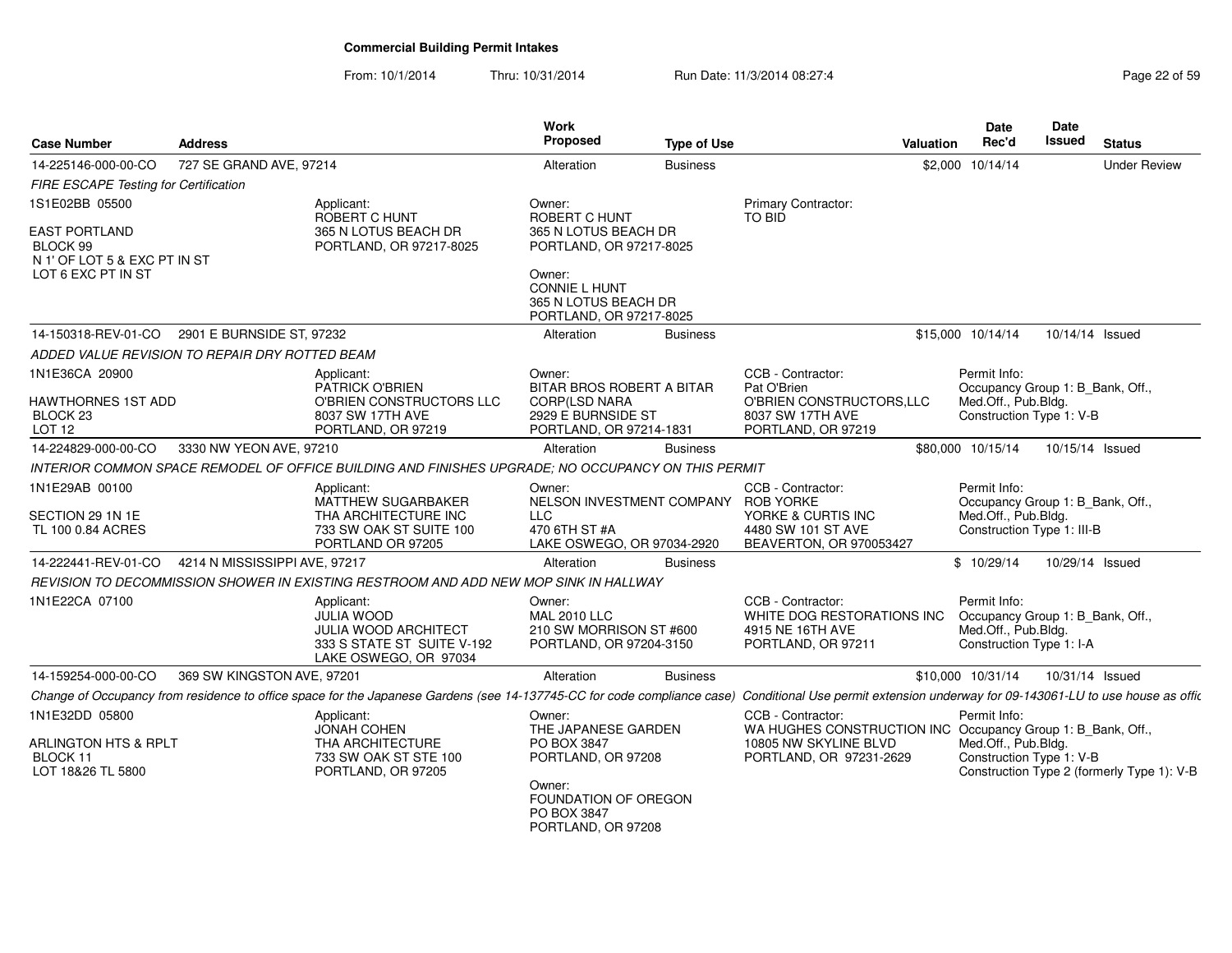From: 10/1/2014

| <b>Case Number</b>                                                                     | <b>Address</b>                                                                                                                                                   | Work<br>Proposed<br><b>Type of Use</b>                                                                                                                                    | <b>Valuation</b>                                                                                                                    | <b>Date</b><br>Rec'd                                              | <b>Date</b><br><b>Issued</b><br><b>Status</b>                                  |
|----------------------------------------------------------------------------------------|------------------------------------------------------------------------------------------------------------------------------------------------------------------|---------------------------------------------------------------------------------------------------------------------------------------------------------------------------|-------------------------------------------------------------------------------------------------------------------------------------|-------------------------------------------------------------------|--------------------------------------------------------------------------------|
| 14-231696-000-00-CO                                                                    | 3525 NE M L KING BLVD, 97212                                                                                                                                     | Alteration<br><b>Business</b>                                                                                                                                             |                                                                                                                                     | \$250,000 10/31/14                                                | 10/31/14 Issued                                                                |
|                                                                                        | TENANT IMPROVEMENT FOR NEW SPA, INTERIOR PARTITION WALLS TO CREATE TREATMENT ROOMS, 3 NEW BATHROOMS.                                                             |                                                                                                                                                                           |                                                                                                                                     |                                                                   |                                                                                |
| 1N1E22DD 15100<br>ALBINA HMSTD                                                         | Applicant:<br><b>BRENDON FARRELL</b><br><b>BRENDON FARRELL ARCHITECT</b>                                                                                         | Owner:<br>HOUNDSTOOTH DEVELOPMENT<br><b>LLC</b>                                                                                                                           | CCB - Contractor:<br><b>GREEN GABLES DESIGN &amp;</b><br>RESTORATION, INC.                                                          | Permit Info:<br>Med.Off., Pub.Bldg.                               | Occupancy Group 1: B_Bank, Off.,                                               |
| BLOCK 5<br>LOT <sub>6</sub>                                                            | 425 SE 3RD AVENUE #203<br>PORTLAND OR 97214                                                                                                                      | 1250 E BURNSIDE ST #124<br>PORTLAND, OR 97214                                                                                                                             | PO BOX 4264<br>PORTLAND, OR 97208                                                                                                   | Construction Type 1: V-B                                          |                                                                                |
| 14-232626-000-00-CO                                                                    | 2600 SE BELMONT ST, 97214                                                                                                                                        | Alteration<br><b>Business</b>                                                                                                                                             |                                                                                                                                     | \$19,700 10/31/14                                                 | 10/31/14 Issued                                                                |
|                                                                                        | TENANT IMPROVEMENT FOR EXISTING TENANT, ADD WALLS TO CREATE NEW OFFICES IN TWO LOCATIONS, NEW STORAGE ROOM WITH NEARBY WATER DISPENSER                           |                                                                                                                                                                           |                                                                                                                                     |                                                                   |                                                                                |
| 1S1E01BB 11800<br><b>HANSONS ADD &amp; 2ND</b><br>BLOCK 10<br>LOT 1&2                  | Applicant:<br><b>DAN YOUNG</b><br><b>OREGON BUSINESS</b><br><b>ARCHITECTURE</b><br>PO BOX 80301<br>PORTLAND, OR 97280                                            | Owner:<br>NORTHWEST CEDARS<br>9828 E BURNSIDE ST #200<br>PORTLAND, OR 97216-2363<br>Owner:<br><b>MANAGEMENT INC</b><br>9828 E BURNSIDE ST #200<br>PORTLAND, OR 97216-2363 | CCB - Contractor:<br>ROBERT TODD CONSTRUCTION<br><b>INC</b><br>4080 SE INTERNATIONAL WAY<br>B <sub>113</sub><br>MILWAUKIE, OR 97222 | Permit Info:<br>Med.Off., Pub.Bldg.<br>Construction Type 1: III-B | Occupancy Group 1: B_Bank, Off.,                                               |
| 14-223580-000-00-CO                                                                    | 3332 N LOMBARD ST, 97217                                                                                                                                         | Alteration<br><b>Business</b>                                                                                                                                             |                                                                                                                                     | \$119,000 10/16/14                                                | 10/16/14 Under Inspection                                                      |
|                                                                                        | TI FOR EXISTING TENANT TO EXPAND TO THE ADJACENT TENANT SPACE; REMOVE INTERIOR WALLS AND ADD WALLS TO CREATE A STAFF BREAK ROOM, PRIVATE OFFICE, SURGERY ROOM, I |                                                                                                                                                                           |                                                                                                                                     |                                                                   |                                                                                |
| 1N1E16BB 04000<br><b>ARBOR LODGE</b><br>BLOCK 24<br>LOT 10&11<br>LOT 12 EXC PT IN ST   | Applicant:<br>KRISTIE FULTZ<br><b>FLUENT DESIGN</b><br>427 SW 6TH AVE<br>PORTLAND, OR 97209                                                                      | Owner:<br>DOROTHY L HRABAL<br>4740 NW GLENCOE RD<br>HILLSBORO, OR 97124                                                                                                   | CCB - Contractor:<br>BNK CONSTRUCTION INC<br>45 82nd dr. ste 53b<br>gladstone, or 97027                                             | Permit Info:<br>Med.Off., Pub.Bldg.<br>Construction Type 1: V-B   | Occupancy Group 1: B Bank, Off.,                                               |
| 14-225861-000-00-CO                                                                    | 900 SE SANDY BLVD, 97214                                                                                                                                         | Alteration<br><b>Business</b>                                                                                                                                             |                                                                                                                                     | \$131,000 10/16/14                                                | <b>Under Review</b>                                                            |
|                                                                                        | TI FOR EXISTING TENANT- INTERIOR WORK TO INCLUDE REMOVAL OF PARTION WALLS AND ADD NEW WALLS FOR NEW BATHROOM. BREAK ROOM. AND RECEPTION AREA: EXTERIOR WORK 1    |                                                                                                                                                                           |                                                                                                                                     |                                                                   |                                                                                |
| 1N1E35CD 08800<br><b>EAST PORTLAND</b><br>BLOCK 200<br>LOT 1 EXC PT IN ST<br>LOT 2&7&8 | Applicant:<br>CHRIS OLENYIK<br>Scott Edwards Architecture<br>2525 E. BURNSIDE<br>PORTLAND OR 97214                                                               | Owner:<br>ROBERT S WILSON<br>9204 NW MCKENNA DR<br>PORTLAND, OR 97229-8037<br>Owner:<br><b>LAUREN J WILSON</b><br>9204 NW MCKENNA DR<br>PORTLAND, OR 97229-8037           | CCB - Contractor:<br>BENTING CONSTRUCTION INC<br>18475 SW ALTON ST<br>BEAVERTON, OR 97006                                           | Permit Info:<br>Med.Off., Pub.Bldg.<br>Construction Type 1: V-B   | Occupancy Group 1: B_Bank, Off.,<br>Construction Type 2 (formerly Type 1): V-B |
| 14-226292-000-00-CO                                                                    | 1230 NW HOYT ST, 97209                                                                                                                                           | Alteration<br><b>Business</b>                                                                                                                                             |                                                                                                                                     | \$30,000 10/16/14                                                 | <b>Under Review</b>                                                            |
|                                                                                        | TENANT IMPROVEMENT FOR WINE AND SPIRITS TASTING ROOM TENANT, BUILD NEW BAR COUNTER WITH SINKS, SEATING AREA, NEW WALL TO SEPARATE STORAGE AREA WITH INTERIOR T.  |                                                                                                                                                                           |                                                                                                                                     |                                                                   |                                                                                |
| 1N1E33AD 04100<br><b>COUCHS ADD</b>                                                    | Applicant:<br>ORANGE DESIGN INDUSTRIES LLC 1230 HOYT LLC<br>PO BOX 42015                                                                                         | Owner:<br>155 SANSOME ST #850                                                                                                                                             | CCB - Contractor:<br>ORANGE DESIGN INDUSTRIES LL( Occupancy Group 1: B_Bank, Off.,<br>PO BOX 42015                                  | Permit Info:<br>Med.Off., Pub.Blda.                               |                                                                                |
| BLOCK 87<br>E 1/2 OF LOT 6&7                                                           | PORTLAND, OR 97242                                                                                                                                               | SAN FRANCISCO, CA 94104-3610                                                                                                                                              | PORTLAND, OR 97242                                                                                                                  | Construction Type 1: V-B                                          |                                                                                |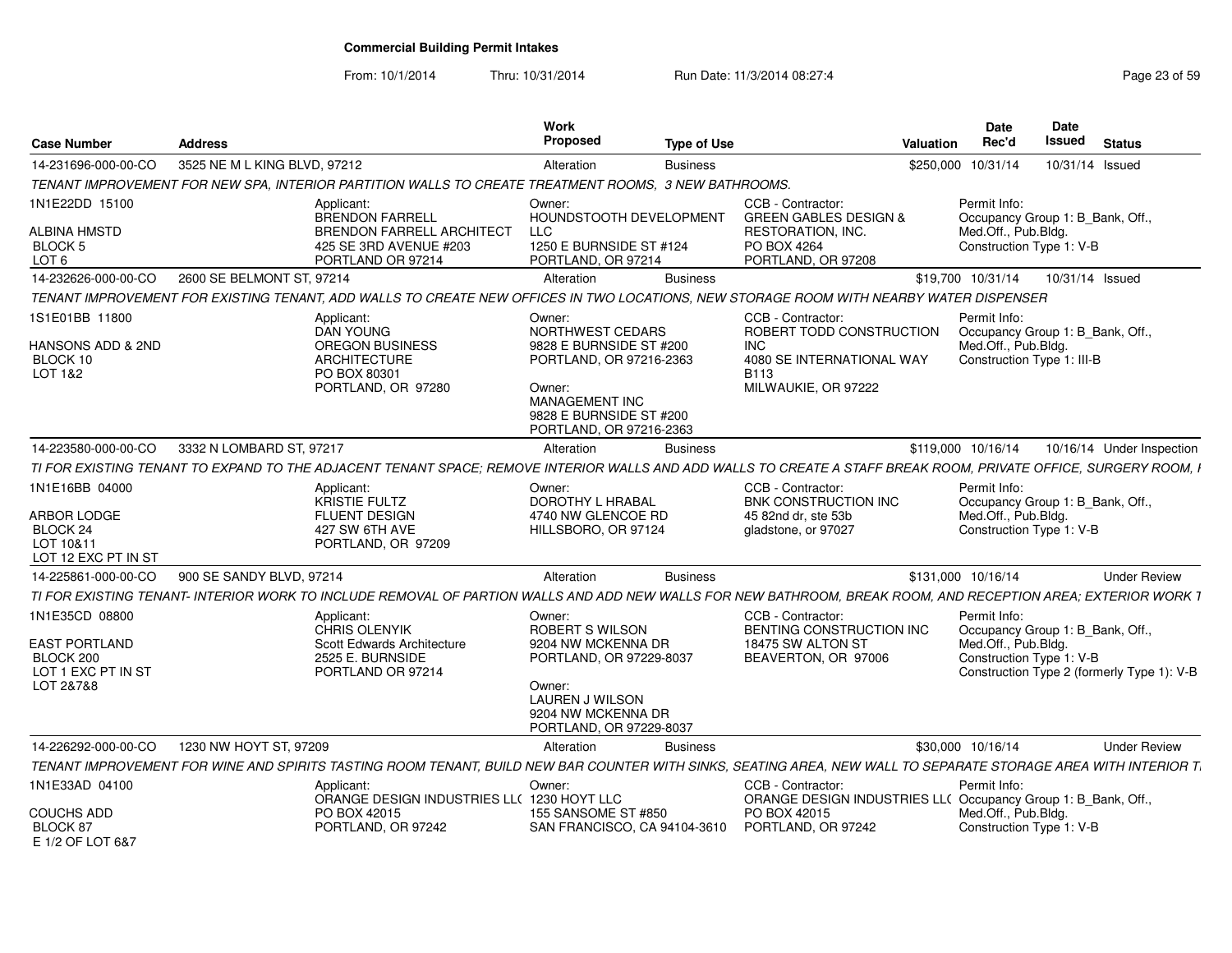| <b>Case Number</b>                                     | <b>Address</b>                                  |                                                                                                                                                                 | Work<br><b>Proposed</b>                                                              | <b>Type of Use</b> |                                                                                                                         | <b>Valuation</b>   | <b>Date</b><br>Rec'd                                                                                | <b>Date</b><br>Issued | <b>Status</b>                              |
|--------------------------------------------------------|-------------------------------------------------|-----------------------------------------------------------------------------------------------------------------------------------------------------------------|--------------------------------------------------------------------------------------|--------------------|-------------------------------------------------------------------------------------------------------------------------|--------------------|-----------------------------------------------------------------------------------------------------|-----------------------|--------------------------------------------|
| 13-183425-DFS-05-CO                                    | 511 NW BROADWAY, 97209                          |                                                                                                                                                                 | Alteration                                                                           | <b>Business</b>    |                                                                                                                         | \$362,983          | 10/16/14                                                                                            |                       | <b>Under Review</b>                        |
| <b>DFS FOR GLASS GUARDRAILS</b>                        |                                                 |                                                                                                                                                                 |                                                                                      |                    |                                                                                                                         |                    |                                                                                                     |                       |                                            |
| 1N1E34BC 07800                                         |                                                 | Applicant:<br><b>OLEG SAIDOV</b>                                                                                                                                | Owner:                                                                               |                    | CCB - Contractor:<br>PORTLAND CITY OF (PDC (LEASED HOWARD SWRIGHT                                                       |                    | Permit Info:<br>Occupancy Group 1: B_Bank, Off.,                                                    |                       |                                            |
| <b>COUCHS ADD</b><br>BLOCK S TL 7800                   |                                                 | <b>HOWARD S WRIGHT</b><br>425 NW 10TH AVE STE 200A<br>PORTLAND OR 97209                                                                                         | 222 NW 5TH AVE<br>PORTLAND, OR 97209-3812<br>Owner:<br>PNCA HOLDING LLC              |                    | <b>CONSTRUCTORS LP</b><br>P.O. BOX 3764<br>SEATTLE, WA 98124                                                            |                    | Med.Off., Pub.Bldg.<br>Construction Type 1: I-B                                                     |                       | Construction Type 2 (formerly Type 1): I-B |
|                                                        |                                                 |                                                                                                                                                                 | 222 NW 5TH AVE<br>PORTLAND, OR 97209-3812                                            |                    |                                                                                                                         |                    |                                                                                                     |                       |                                            |
| 13-183425-DFS-06-CO                                    | 511 NW BROADWAY, 97209                          |                                                                                                                                                                 | Alteration                                                                           | <b>Business</b>    |                                                                                                                         | \$362,983 10/16/14 |                                                                                                     |                       | <b>Under Review</b>                        |
| DFS FOR ALUM FIXED CLEARSTORY FRAMES                   |                                                 |                                                                                                                                                                 |                                                                                      |                    |                                                                                                                         |                    |                                                                                                     |                       |                                            |
| 1N1E34BC 07800                                         |                                                 | Applicant:<br><b>OLEG SAIDOV</b>                                                                                                                                | Owner:                                                                               |                    | CCB - Contractor:<br>PORTLAND CITY OF(PDC(LEASED HOWARD S WRIGHT                                                        |                    | Permit Info:<br>Occupancy Group 1: B Bank, Off.,                                                    |                       |                                            |
| <b>COUCHS ADD</b><br>BLOCK S TL 7800                   |                                                 | <b>HOWARD S WRIGHT</b><br>425 NW 10TH AVE STE 200A<br>PORTLAND OR 97209                                                                                         | 222 NW 5TH AVE<br>PORTLAND, OR 97209-3812<br>Owner:                                  |                    | <b>CONSTRUCTORS LP</b><br>P.O. BOX 3764<br>SEATTLE, WA 98124                                                            |                    | Med.Off., Pub.Bldg.<br>Construction Type 1: I-B                                                     |                       | Construction Type 2 (formerly Type 1): I-B |
|                                                        |                                                 |                                                                                                                                                                 | PNCA HOLDING LLC<br>222 NW 5TH AVE<br>PORTLAND, OR 97209-3812                        |                    |                                                                                                                         |                    |                                                                                                     |                       |                                            |
| 14-227135-000-00-CO                                    | 2105 SE 9TH AVE, 97214                          |                                                                                                                                                                 | Alteration                                                                           | <b>Business</b>    |                                                                                                                         |                    | \$30,000 10/17/14                                                                                   | 10/17/14 Issued       |                                            |
|                                                        |                                                 | INTERIOR WORK ONLY-ADD PARTITION WALL TO INSTALL TWO NEW BATHROOMS IN EXISTING OFFICE SPACE                                                                     |                                                                                      |                    |                                                                                                                         |                    |                                                                                                     |                       |                                            |
| 1S1E02CC 04000<br>STEPHENS ADD<br>BLOCK 94<br>LOT 7&8  |                                                 | Applicant:<br>SPIKE BUILDERS INC<br>PO BOX 823130<br>VANCOUVER, WA 98682                                                                                        | Owner:<br><b>MARK A YOUNGREN</b><br>4041 SW HILLSDALE AVE<br>PORTLAND, OR 97239-1546 |                    | CCB - Contractor:<br>SPIKE BUILDERS INC<br>PO BOX 823130<br>VANCOUVER, WA 98682                                         |                    | Permit Info:<br>Factory, Mod.Hazard<br>Construction Type 1: V-B                                     |                       | Occupancy Group 1: F-1_Industrial Plant -  |
| 14-227195-000-00-CO                                    | 9955 SE WASHINGTON ST, 97216                    |                                                                                                                                                                 | Alteration                                                                           | <b>Business</b>    |                                                                                                                         |                    | \$4,608 10/17/14                                                                                    |                       | 10/17/14 Under Inspection                  |
|                                                        |                                                 | TENANT IMPROVEMENT-TI FOR EXISTING TENANT TO MOVE FROM SPACE 200 TO SPACE 201. FRAME 30' OF NEW METAL STUD WALL AND INSTALL 2 NEW DOORS AND FRAMES AND HANG ANL |                                                                                      |                    |                                                                                                                         |                    |                                                                                                     |                       |                                            |
| 1S2E04A 00500<br>SECTION 04 1S 2E<br>TL 500 1.13 ACRES |                                                 | Applicant:<br>ART CORTEZ CONSTRUCTION INC IBEW AND UNITED WORKERS<br>PO BOX 11095<br>PORTLAND, OR 97211                                                         | Owner:<br>PO BOX 16877<br>PORTLAND, OR 97292-0877                                    |                    | CCB - Contractor:<br>ART CORTEZ CONSTRUCTION INC Occupancy Group 1: B_Bank, Off.,<br>PO BOX 11095<br>PORTLAND, OR 97211 |                    | Permit Info:<br>Med.Off., Pub.Bldg.<br>Construction Type 1: V-A                                     |                       |                                            |
|                                                        |                                                 |                                                                                                                                                                 | Owner:<br>FEDERAL CREDIT UNION<br>PO BOX 16877<br>PORTLAND, OR 97292-0877            |                    |                                                                                                                         |                    |                                                                                                     |                       |                                            |
|                                                        | 14-207844-DFS-01-CO 2110 SW JEFFERSON ST, 97201 |                                                                                                                                                                 | Alteration                                                                           | <b>Business</b>    |                                                                                                                         |                    | \$2,500 10/17/14                                                                                    |                       | <b>Under Review</b>                        |
| DFS FOR COMCHECK ENERGY COMPLIANCE                     |                                                 |                                                                                                                                                                 |                                                                                      |                    |                                                                                                                         |                    |                                                                                                     |                       |                                            |
| 1S1E04BA 05500                                         |                                                 | Applicant:<br><b>TAN NGUYEN</b><br><b>MODIFILLC</b><br>1641 SE 51ST AVE<br>PORTLAND, OR 97215                                                                   | Owner:<br>JEFFERSON WATUMULL LLC<br>307 LEWERS ST #600<br>HONOLULU, HI 96815         |                    | CCB - Contractor:<br><b>TAN NGUYEN</b><br><b>MODIFILLC</b><br>1641 SE 51ST AVE<br>PORTLAND, OR 97215                    |                    | Permit Info:<br>Occupancy Group 1: B_Bank, Off.,<br>Med.Off., Pub.Bldg.<br>Construction Type 1: V-A |                       |                                            |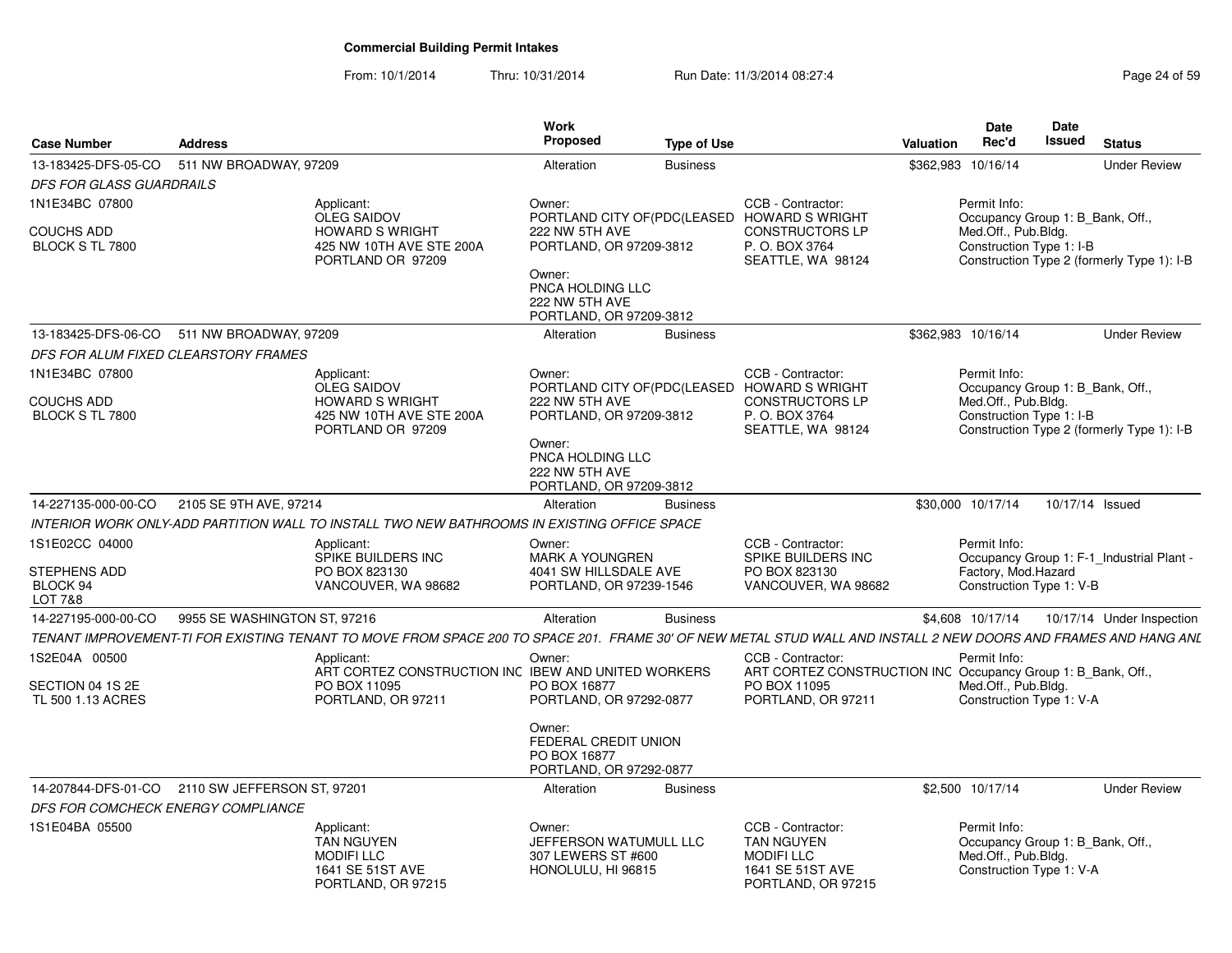| <b>Case Number</b>                                                         | Address                  |                                                                                                                                                                  | Work<br><b>Proposed</b>                                                                  | <b>Type of Use</b> |                                                                                         | Valuation          | <b>Date</b><br>Rec'd                                                                                | <b>Date</b><br>Issued | <b>Status</b>                                                                     |
|----------------------------------------------------------------------------|--------------------------|------------------------------------------------------------------------------------------------------------------------------------------------------------------|------------------------------------------------------------------------------------------|--------------------|-----------------------------------------------------------------------------------------|--------------------|-----------------------------------------------------------------------------------------------------|-----------------------|-----------------------------------------------------------------------------------|
| 14-227211-000-00-CO                                                        | 5522 SE FOSTER RD, 97206 |                                                                                                                                                                  | Alteration                                                                               | <b>Business</b>    |                                                                                         | \$30,000 10/17/14  |                                                                                                     |                       | 10/17/14 Under Inspection                                                         |
|                                                                            |                          | TI-TENANT IMPROVEMENT FOR NEW  MEDICAL MARIJUANA DISPENCERY CHANGE FROM B TO M. ADD BATHROOM AND RECONFIGURE SPACE ***SEPERATE PERMIT REQUIRED FOR MECH.***      |                                                                                          |                    |                                                                                         |                    |                                                                                                     |                       |                                                                                   |
| IS2E07DB 18400<br><b>ARCHER PL</b><br><b>BLOCK1</b>                        |                          | Applicant:<br><b>STEWART STRAUS</b><br>STEWART GORDON STRAUS<br><b>ARCHITECT</b>                                                                                 | Owner:<br><b>JEROLD L BILLINGS</b><br>1359 HIDDEN CREEK DR NE<br><b>KEIZER, OR 97303</b> |                    |                                                                                         |                    | Permit Info:<br>Station<br>Construction Type 1: V-B                                                 |                       | Occupancy Group 1: M Store, Service                                               |
| LOT <sub>10</sub><br>LAND & IMPS SEE R107152 (R033700111)<br>FOR BILLBOARD |                          | 6775 SW 111TH AVE<br>BEAVERTON OR 97008                                                                                                                          | Owner:<br>LORELEI M BILLINGS<br>1359 HIDDEN CREEK DR NE<br><b>KEIZER, OR 97303</b>       |                    |                                                                                         |                    |                                                                                                     |                       |                                                                                   |
| 14-226599-000-00-CO                                                        | 531 SE 14TH AVE, 97214   |                                                                                                                                                                  | Alteration                                                                               | <b>Business</b>    |                                                                                         | \$262,033 10/20/14 |                                                                                                     |                       | <b>Under Review</b>                                                               |
|                                                                            |                          | TENANT IMPROVEMENT FOR NEW SEASONS HEADOUARTERS ON A PORTION OF THE 3RD FLOOR AND 4TH FLOOR OF EXISTING BUILDING.                                                |                                                                                          |                    |                                                                                         |                    |                                                                                                     |                       |                                                                                   |
| 1S1E02BA 00100<br>EAST PORTLAND<br><b>BLOCK 259 TL 100</b>                 |                          | Applicant:<br>DARCIE MCCONNAHA<br>LRS ARCHITECTS INC<br>720 NW DAVIS SU 300<br>PORTLAND OR 97209                                                                 | Owner:<br>SCHOOL DISTRICT NO 1<br>PO BOX 3107<br>PORTLAND, OR 97208-3107                 |                    | <b>Primary Contractor:</b><br>TO BID                                                    |                    |                                                                                                     |                       |                                                                                   |
| 14-227049-000-00-CO                                                        | 531 SE 14TH AVE          |                                                                                                                                                                  | Alteration                                                                               | <b>Business</b>    |                                                                                         | \$200,000 10/20/14 |                                                                                                     |                       | <b>Under Review</b>                                                               |
|                                                                            |                          | TENANT IMPROVEMENT FOR NEW FIRST TIME TENANT, ADD WALLS TO CREATE OFFICES AND BREAKROOM. SEE 13-211631 CO FOR SHELL PERMIT.                                      |                                                                                          |                    |                                                                                         |                    |                                                                                                     |                       |                                                                                   |
| 1S1E02BA 00101                                                             |                          | Applicant:<br><b>ANNE KAREL</b>                                                                                                                                  | Owner:                                                                                   |                    | CCB - Contractor:<br>WASHINGTON HIGH SCHOOL LLC BREMIK CONSTRUCTION                     |                    | Permit Info:<br>Occupancy Group 1: B Bank, Off                                                      |                       |                                                                                   |
| <b>EAST PORTLAND</b><br>BLOCK 282&283 TL 101<br>POTENTIAL ADDITIONAL TAX   |                          | FFA ARCHITECTURE AND<br><b>INTERIORS</b><br>520 SW YAMHILL ST, SUITE 900<br>PORTLAND, OR 97204                                                                   | 15350 SW SEQUOIA PKWY #300<br>PORTLAND, OR 97224-7175                                    |                    | 1026 SE STARK ST<br>PORTLAND, OR 97214                                                  |                    | Med.Off., Pub.Bldg.<br>Construction Type 1: II-A                                                    |                       |                                                                                   |
| 14-227383-000-00-CO                                                        | 834 SE 34TH AVE, 97214   |                                                                                                                                                                  | Alteration                                                                               | <b>Business</b>    |                                                                                         | \$117,195 10/20/14 |                                                                                                     | 10/20/14 Issued       |                                                                                   |
|                                                                            |                          | TI FOR EXISTING TENANT TO EXPAND TO ADJACENT SPACE: DEMO EXISTING PARTITION WALLS AND ADD NEW WALLS TO CREAT WEST STUDIO AND CLASS STUDIO: PARTIAL CHANGE OF OCC |                                                                                          |                    |                                                                                         |                    |                                                                                                     |                       |                                                                                   |
| 1S1E01AB 19600<br>SUNNYSIDE & PLAT 2 & 3<br>BLOCK 18                       |                          | Applicant<br><b>IVON STREET STUDIO</b><br>1524 SE IVON ST<br>PORTLAND OR 97202                                                                                   | Owner:<br><b>COLVIN MILL LLC</b><br>PO BOX 6852<br>PORTLAND, OR 97228                    |                    | CCB - Contractor:<br><b>TERRY LONG</b><br><b>SKL CONSTRUCTION</b><br>8577 SW DAKOTA DR  |                    | Permit Info:<br>Occupancy Group 1: B_Bank, Off.,<br>Med.Off., Pub.Bldg.<br>Construction Type 1: V-B |                       |                                                                                   |
| LOT 2&3                                                                    |                          |                                                                                                                                                                  |                                                                                          |                    | TUALATIN, OR 97062                                                                      |                    |                                                                                                     |                       |                                                                                   |
| 14-227446-000-00-CO                                                        | 3739 SW BOND AVE, 97201  | TENANT IMPROVEMENT FOR FIRST TIME TENANT-INTERIOR WALL PARTITIONS. OCCUPANCY THIS PERMIT                                                                         | Alteration                                                                               | <b>Business</b>    |                                                                                         |                    | \$47.400 10/20/14                                                                                   | 10/20/14 Issued       |                                                                                   |
| 1S1E10DB 00900                                                             |                          | Applicant<br><b>DARIN BOUSKA</b><br>NW PRECISION DESIGN<br>22605 SW PINEHURST CT<br>SHERWOOD, OR 97140                                                           | Owner:<br><b>RIVA PORTLAND LLC</b><br>1 FINANCIAL PLZ #1700<br>HARTFORD, CT 06103-2604   |                    | CCB - Contractor:<br>BNK CONSTRUCTION INC<br>45 82nd dr. ste 53b<br>gladstone, or 97027 |                    | Permit Info:<br>Station<br>Construction Type 1: I-A                                                 |                       | Occupancy Group 1: M Store, Service<br>Construction Type 2 (formerly Type 1): I-A |
| 14-227713-000-00-CO                                                        | 1825 NW 19TH AVE, 97209  |                                                                                                                                                                  | Alteration                                                                               | <b>Business</b>    |                                                                                         | \$70,000 10/20/14  |                                                                                                     | 10/20/14 Issued       |                                                                                   |
|                                                                            |                          | DEMO-NONSTRUCTURAL INTERIOR DEMOLITION SOFT DEMO SCOPE OF WORK WITHIN BOTH BUILDINGS SHALL INCLUDE REMOVAL OF NON BEARING STUD FRAMED PARTITIONING. NON LOA      |                                                                                          |                    |                                                                                         |                    |                                                                                                     |                       |                                                                                   |
| 1N1E28DC 03400                                                             |                          | Applicant:                                                                                                                                                       | Owner:                                                                                   |                    |                                                                                         |                    | Permit Info:                                                                                        |                       |                                                                                   |
|                                                                            |                          | <b>KIRA MILLER</b>                                                                                                                                               | 1958 NW UPSHUR LLC                                                                       |                    |                                                                                         |                    |                                                                                                     |                       | Occupancy Group 1: M Store, Service                                               |
| SECTION 28 1N 1E<br>TL 3400 1.30 ACRES                                     |                          | <b>BRUCE A. MILLER &amp;</b><br>ASSOCIATES, INC<br>533 S. FREMONT AVE STE 803<br>PORTLAND OREGON 90071                                                           | PO BOX 10386<br>PORTLAND, OR 97296-0386                                                  |                    |                                                                                         |                    | Station<br>Construction Type 1: III-B                                                               |                       |                                                                                   |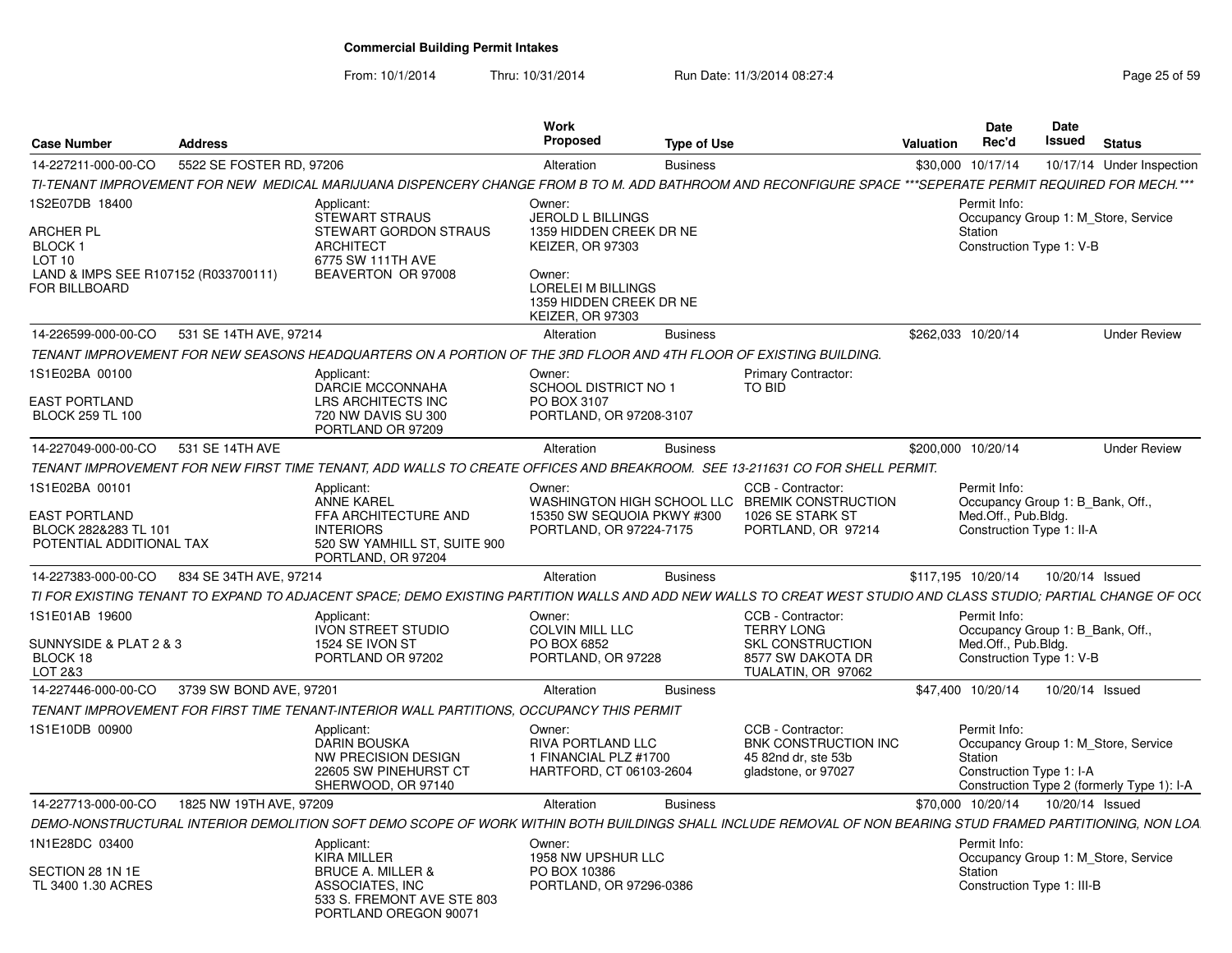| <b>Case Number</b>                                                          | <b>Address</b>               |                                                                                                                                                | Work<br>Proposed                                                                                                             | <b>Type of Use</b> |                                                                                                                                | <b>Valuation</b> | <b>Date</b><br>Rec'd                                                                                         | <b>Date</b><br>Issued | <b>Status</b>                              |
|-----------------------------------------------------------------------------|------------------------------|------------------------------------------------------------------------------------------------------------------------------------------------|------------------------------------------------------------------------------------------------------------------------------|--------------------|--------------------------------------------------------------------------------------------------------------------------------|------------------|--------------------------------------------------------------------------------------------------------------|-----------------------|--------------------------------------------|
| 14-208744-REV-01-CO                                                         | 8237 N DENVER AVE, 97217     |                                                                                                                                                | Alteration                                                                                                                   | <b>Business</b>    |                                                                                                                                |                  | \$10/21/14                                                                                                   | 10/21/14 Final        |                                            |
|                                                                             |                              | REVISION TO ELIMINATE THREADED RODS SUPPORTING HOOD IN SPACE #8237                                                                             |                                                                                                                              |                    |                                                                                                                                |                  |                                                                                                              |                       |                                            |
| 1N1E09DB 02300<br><b>KENTON</b><br>BLOCK 4<br>LOT 14-19                     |                              | Applicant:<br><b>RICK JACOBSON</b><br>3166 STONEBRIDGE WAY<br>LAKE OSWEGO OR 97034                                                             | Owner:<br><b>KING VIEW LLC</b><br>P O BOX 818<br>LAKE OSWEGO, OR 97034                                                       |                    |                                                                                                                                |                  |                                                                                                              |                       |                                            |
| 14-125806-REV-02-CO  14625 SE STARK ST, 97233                               |                              |                                                                                                                                                | Alteration                                                                                                                   | <b>Business</b>    |                                                                                                                                |                  | \$10/22/14                                                                                                   | 10/22/14 Issued       |                                            |
|                                                                             |                              | REVISION TO ADA PARKING SPACES. CHANGE LOCATION OF URINAL IN RESTROOM***THIS REVISION IS FOR 14-125806-STR-01-CO***                            |                                                                                                                              |                    |                                                                                                                                |                  |                                                                                                              |                       |                                            |
| 1N2E36CC 01600<br>ASCOT AC                                                  |                              | Applicant:<br>MIKE COYLE<br><b>FASTER PERMITS</b><br>LOT 215 EXC N 65' OF W 100' & EXC PT IN ST 14334 NW EAGLERIDGE LANE<br>PORTLAND, OR 97229 | Owner:<br>PACIFIC DETROIT REALTY LLC<br>600 S 56TH PL<br>RIDGEFIELD, WA 98642                                                |                    | CCB - Contractor:<br>PACIFIC POWER PRODUCTS<br>COMPANY LLC A WA LLC<br>600 S 56TH PL<br>RIDGEFIELD, WA 98642                   |                  | Permit Info:<br>Occupancy Group 1: B Bank, Off.,<br>Med.Off., Pub.Bldg.<br>Construction Type 1: V-B          |                       | Construction Type 2 (formerly Type 1): V-B |
| 14-228911-000-00-CO                                                         | 707 SW WASHINGTON ST, 97205  |                                                                                                                                                | Alteration                                                                                                                   | <b>Business</b>    |                                                                                                                                |                  | \$68.171 10/22/14                                                                                            | 10/22/14 Issued       |                                            |
|                                                                             |                              | INSTALL DAY TANK ON HOUSEKEEPING PAD AND ANCHORING OF THE DAY TANK AND TRANSFER PUMP TO EXISTING PAD                                           |                                                                                                                              |                    |                                                                                                                                |                  |                                                                                                              |                       |                                            |
| 1N1E34CC 04600                                                              |                              | Applicant:<br><b>STACEY BALLAS</b><br>MASCOTT EQUIPMENT COMPANY 111 SW COLUMBIA ST #1380<br>435 NE HANCOCK ST<br>PORTLAND OR 97212             | Owner:<br><b>UBCT PARTNERSHIP</b><br>PORTLAND, OR 97201                                                                      |                    | CCB - Contractor:<br>MASCOTT EQUIPMENT CO<br>435 NE HANCOCK STREET<br>PORTLAND, OR 97212                                       |                  | Permit Info:<br>Hazard, Parking Garage<br>Construction Type 1: I-A                                           |                       | Occupancy Group 1: S-2 Storage - Low       |
| 14-229001-000-00-CO                                                         | 8935 SE POWELL BLVD, 97266   |                                                                                                                                                | Alteration                                                                                                                   | <b>Business</b>    |                                                                                                                                |                  | \$17,600 10/22/14                                                                                            | 10/22/14 Final        |                                            |
|                                                                             |                              | INTERIOR ONLY CONVERT EXISTING MEDICAL RECORDS AREA TO CALL CENTER SPACE BY ADDING NEW PARTITION WALL                                          |                                                                                                                              |                    |                                                                                                                                |                  |                                                                                                              |                       |                                            |
| 1S2E09BD 04200<br>PLYMPTON AC & PLAT 2 & 3<br>S 144.43' OF LOT 71 EXC E 60' |                              | Applicant:<br>LOWELL BLOOM<br>YAKIMA VALLEY FARM WORKERS P O BOX 190<br><b>CLINIC</b><br>5185 1ST AVE<br>TOPPENISH WA 98948                    | Owner:<br>YAKIMA VALLEY FARM<br>TOPPENISH, WA 98948<br>Owner:<br><b>WORKERS CLINIC</b><br>P O BOX 190<br>TOPPENISH, WA 98948 |                    |                                                                                                                                |                  | Permit Info:<br>Occupancy Group 1: B Bank, Off.,<br>Med.Off., Pub.Bldg.<br>Construction Type 1: V-B          |                       |                                            |
| 14-148049-REV-01-CO                                                         | 1820 SW VERMONT ST, 97219    |                                                                                                                                                | Alteration                                                                                                                   | <b>Business</b>    |                                                                                                                                |                  | \$7,250 10/23/14                                                                                             | 10/23/14 Issued       |                                            |
| REVISION TO REMOVE COLUMN AND ADD TWO NEW COLUMNS                           |                              |                                                                                                                                                |                                                                                                                              |                    |                                                                                                                                |                  |                                                                                                              |                       |                                            |
| 1S1E21BA 09600<br>SECTION 21 1S 1E<br>TL 9600 0.59 ACRES                    |                              | Applicant:<br><b>ALY PIERCE</b><br><b>EMMETT PHAIR CONSTRUCTION</b><br>6305 SW ROSEWOOD ST SUITE E<br>LAKE OSWEGO OR 97035                     | Owner:<br>COOPER MOUNTAIN VINEYARDS<br><b>LLC</b><br>1440 SW TAYLOR ST<br>PORTLAND, OR 97205                                 |                    | CCB - Contractor:<br>PHAIR CONSTRUCTION COMPANY Occupancy Group 1: B Bank, Off.,<br><b>PO BOX 4722</b><br>SALEM, OR 97302-8722 |                  | Permit Info:<br>Med.Off., Pub.Bldg.<br>Construction Type 1: V-B                                              |                       |                                            |
| 14-229376-000-00-CO                                                         | 3460 NW INDUSTRIAL ST, 97210 |                                                                                                                                                | Alteration                                                                                                                   | <b>Business</b>    |                                                                                                                                |                  | \$14,000 10/23/14                                                                                            |                       | <b>Under Review</b>                        |
| RACKING INSTALLATION IN EXISTING WAREHOUSE                                  |                              |                                                                                                                                                |                                                                                                                              |                    |                                                                                                                                |                  |                                                                                                              |                       |                                            |
| 1N1E29CA 01100<br><b>GUILDS ADD</b><br>BLOCK 1<br>LOT 1&2 TL 1100           |                              | Applicant:<br>NORTH WEST HANDLING<br><b>SYSTEMS INC</b><br>1100 SW 7TH STREET<br>RENTON, WA 980552939                                          | Owner:<br>3460 BUILDING LLC<br>7135 SW CHAPEL LN<br>TIGARD, OR 97223-7510                                                    |                    | CCB - Contractor:<br>NORTH WEST HANDLING<br><b>SYSTEMS INC</b><br>1100 SW 7TH STREET<br>RENTON, WA 980552939                   |                  | Permit Info:<br>Occupancy Group 1: S-1 Storage -<br>Moderate Hazard, Warehouse<br>Construction Type 1: III-B |                       |                                            |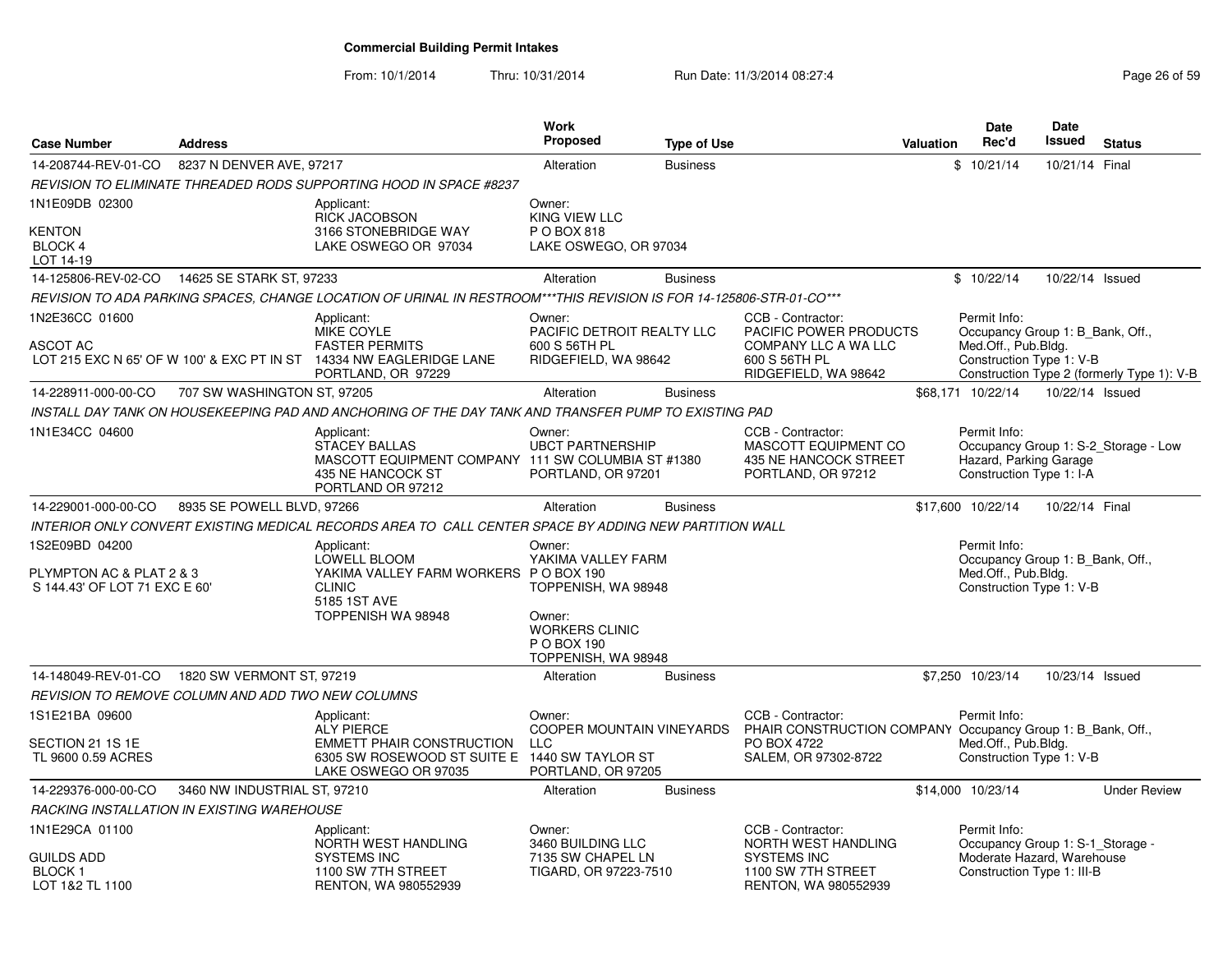From: 10/1/2014

| <b>Case Number</b>                                          | <b>Address</b>              |                                                                                                                                                                | Work<br><b>Proposed</b>                                                                             | <b>Type of Use</b> |                                                                                                        | Valuation | Date<br>Rec'd                                                                                       | <b>Date</b><br>Issued | <b>Status</b>                                |
|-------------------------------------------------------------|-----------------------------|----------------------------------------------------------------------------------------------------------------------------------------------------------------|-----------------------------------------------------------------------------------------------------|--------------------|--------------------------------------------------------------------------------------------------------|-----------|-----------------------------------------------------------------------------------------------------|-----------------------|----------------------------------------------|
| 14-229377-000-00-CO                                         | 909 NW EVERETT ST, 97209    |                                                                                                                                                                | Alteration                                                                                          | <b>Business</b>    |                                                                                                        |           | \$50,000 10/23/14                                                                                   | 10/23/14 Issued       |                                              |
|                                                             |                             | TENANT IMPROVEMENT FOR NEW WAXING SALON TENANT, NEW INTERIOR PARTITION WALLS FOR WORKSPACES AND ENTRY, 2 SINKS, RESTROOM IS EXISTING                           |                                                                                                     |                    |                                                                                                        |           |                                                                                                     |                       |                                              |
| 1N1E34CB 03600                                              |                             | Applicant:<br>DARIN BOUSKA<br>NW PRECISION DESIGN<br>22605 SW PINEHURST CT<br>SHERWOOD, OR 97140                                                               | Owner:<br><b>DIANNE L SHERMAN</b><br>PO BOX 25565<br>PORTLAND, OR 97298                             |                    | CCB - Contractor:<br>BNK CONSTRUCTION INC<br>45 82nd dr. ste 53b<br>gladstone, or 97027                |           | Permit Info:<br>Occupancy Group 1: B_Bank, Off.,<br>Med.Off., Pub.Bldg.<br>Construction Type 1: I-A |                       |                                              |
| 14-229486-000-00-CO                                         | 10748 NE HALSEY ST, 97220   |                                                                                                                                                                | Alteration                                                                                          | <b>Business</b>    |                                                                                                        |           | \$32,500 10/23/14                                                                                   |                       | 10/23/14 Under Inspection                    |
|                                                             |                             | TENANT IMPROVEMENT FOR NEW PHYSICAL THERAPY TENANT, REMOVE WALLS TO CREATE LARGE THERAPY AREA, NEW WALLS FOR 3 NEW EXAM ROOMS                                  |                                                                                                     |                    |                                                                                                        |           |                                                                                                     |                       |                                              |
| 1N2E34BA 06301<br>SECTION 34 1N 2E<br>TL 6301 0.31 ACRES    |                             | Applicant:<br><b>STEVE RAZE</b><br>CADEN CUSTOM HOMES, LLC<br>2438 NE 17TH<br>PORTLAND OR 97212                                                                | Owner:<br><b>FRICKE PROPERTY</b><br><b>MANAGEMENT LLC</b><br>3518 NE COUCH ST<br>PORTLAND, OR 97232 |                    | CCB - Contractor:<br><b>STEVE RAZE</b><br>CADEN CUSTOM HOMES, LLC<br>2438 NE 17TH<br>PORTLAND OR 97212 |           | Permit Info:<br>Occupancy Group 1: B_Bank, Off.,<br>Med.Off., Pub.Bldg.<br>Construction Type 1: V-B |                       |                                              |
| 14-171374-REV-02-CO                                         | 2001 SW JEFFERSON ST. 97205 |                                                                                                                                                                | Alteration                                                                                          | <b>Business</b>    |                                                                                                        |           | \$3,000 10/24/14                                                                                    | 10/24/14 Issued       |                                              |
|                                                             |                             | REVISION TO REMOVE 1 HOUR FIRE RATED DOOR FROM REVISION 1 AND REPLACE WITH A DOOR WITH NO FIRE RATING                                                          |                                                                                                     |                    |                                                                                                        |           |                                                                                                     |                       |                                              |
| 1S1E04BA 03100<br>AMOS N KINGS                              |                             | Applicant:<br><b>BOB SCHATZ</b><br>ALLUSA ARCHICTECTURE                                                                                                        | Owner:<br>LITHIA REAL ESTATE INC<br><b>150 N BARTLETT ST</b>                                        |                    | CCB - Contractor:<br><b>DON RUE</b><br>JHC COMMERCIAL                                                  |           | Permit Info:<br>Occupancy Group 1: B Bank, Off.,<br>Med.Off., Pub.Bldg.                             |                       |                                              |
| BLOCK 9&15 TL 3100                                          |                             | 2118 SE DIVISION ST<br>PORTLAND, OR 97202                                                                                                                      | MEDFORD, OR 97501                                                                                   |                    | 11125 SW BARBUR BLVD<br>PORTLAND OR 97219                                                              |           | Construction Type 1: III-B                                                                          |                       | Construction Type 2 (formerly Type 1): III-B |
| 14-226582-000-00-CO                                         | 1305 NW 18TH AVE, 97209     |                                                                                                                                                                | Alteration                                                                                          | <b>Business</b>    |                                                                                                        |           | \$35,000 10/24/14                                                                                   |                       | 10/24/14 Under Inspection                    |
|                                                             |                             | TI FOR NEW TENANT IN EXISTING OFFICE SPACE, DEMO INTERIOR WALLS TO RECONFIGURE OFFICE SPACE                                                                    |                                                                                                     |                    |                                                                                                        |           |                                                                                                     |                       |                                              |
| 1N1E33AB 05300                                              |                             | Applicant:<br>SIMON ANDREW FRANKLIN                                                                                                                            | Owner:<br>18TH & OVERTON LLC                                                                        |                    | CCB - Contractor:<br>SIMON ANDREW FRANKLIN                                                             |           | Permit Info:<br>Occupancy Group 1: B_Bank, Off.,                                                    |                       |                                              |
| <b>COUCHS ADD</b><br>BLOCK 233<br>LOT <sub>1</sub>          |                             | 909 SW CHELTENHAM ST<br>PORTLAND, OR 97239                                                                                                                     | 2234 NW HOYT ST<br>PORTLAND, OR 97210-3217                                                          |                    | 909 SW CHELTENHAM ST<br>PORTLAND, OR 97239                                                             |           | Med.Off., Pub.Bldg.<br>Construction Type 1: V-B                                                     |                       |                                              |
| 14-228855-000-00-CO                                         | 915 NE DAVIS ST, 97232      |                                                                                                                                                                | Alteration                                                                                          | <b>Business</b>    |                                                                                                        |           | \$310,000 10/24/14                                                                                  |                       | <b>Under Review</b>                          |
|                                                             |                             | TI IN FORMER MOTORCYCLE PRODUCTION PORTION OF BUILDING (8378sf) FOR NEW TENANT: CONVERT TO DANCE PRODUCTION AND DANCE STUDIO. TENANT SPACE INCLUDES BOTH F-1 O |                                                                                                     |                    |                                                                                                        |           |                                                                                                     |                       |                                              |
| 1N1E35CA 02000                                              |                             | Applicant:<br><b>JAMIE WATSON</b>                                                                                                                              | Owner:<br>SUPER MOSCA LLC                                                                           |                    | Primary Contractor:<br>TO BID                                                                          |           | Permit Info:                                                                                        |                       | Occupancy Group 1: F-1_Industrial Plant      |
| EAST PORTLAND<br>BLOCK 194<br>S 16 2/3' OF LOT 3<br>LOT 4-6 |                             | <b>OPSIS ARCHITECTURE</b><br>920 NW 17TH AVE<br>PORTLAND OREGON 97209                                                                                          | 911 NE DAVIS ST<br>PORTLAND, OR 97232                                                               |                    |                                                                                                        |           | Factory, Mod.Hazard<br>Construction Type 1: III-B                                                   |                       |                                              |
| 13-194938-REV-03-CO                                         | 2117 NE OREGON ST, 97232    |                                                                                                                                                                | Alteration                                                                                          | <b>Business</b>    |                                                                                                        |           | \$10/24/14                                                                                          |                       | <b>Under Review</b>                          |
|                                                             |                             | REVISION TO CHANGE OCCUPANCIES LISTED ON ORIGINAL SHELL PERMIT. REVISION OF SEISMIC UPGRADE CALCS                                                              |                                                                                                     |                    |                                                                                                        |           |                                                                                                     |                       |                                              |
| 1N1E35AD 02500                                              |                             | Applicant:<br>Beachum Jones                                                                                                                                    | Owner:<br><b>BINDERY ANNEX LLC</b>                                                                  |                    | CCB - Contractor:<br><b>DEFORM NW LLC</b>                                                              |           | Permit Info:<br>Occupancy Group 1: B_Bank, Off.,                                                    |                       |                                              |
| SULLIVANS ADD<br>BLOCK 33<br>LOT 1-8                        |                             | 3544 SE MILWAUKIE AVE<br>Portland, OR 97214                                                                                                                    | 1211 NW GLISAN ST #206<br>PORTLAND, OR 97209                                                        |                    | PO BOX 42404<br>PORTLAND, OR 97242                                                                     |           | Med.Off., Pub.Bldg.<br>Construction Type 1: III-B                                                   |                       | Construction Type 2 (formerly Type 1): III-B |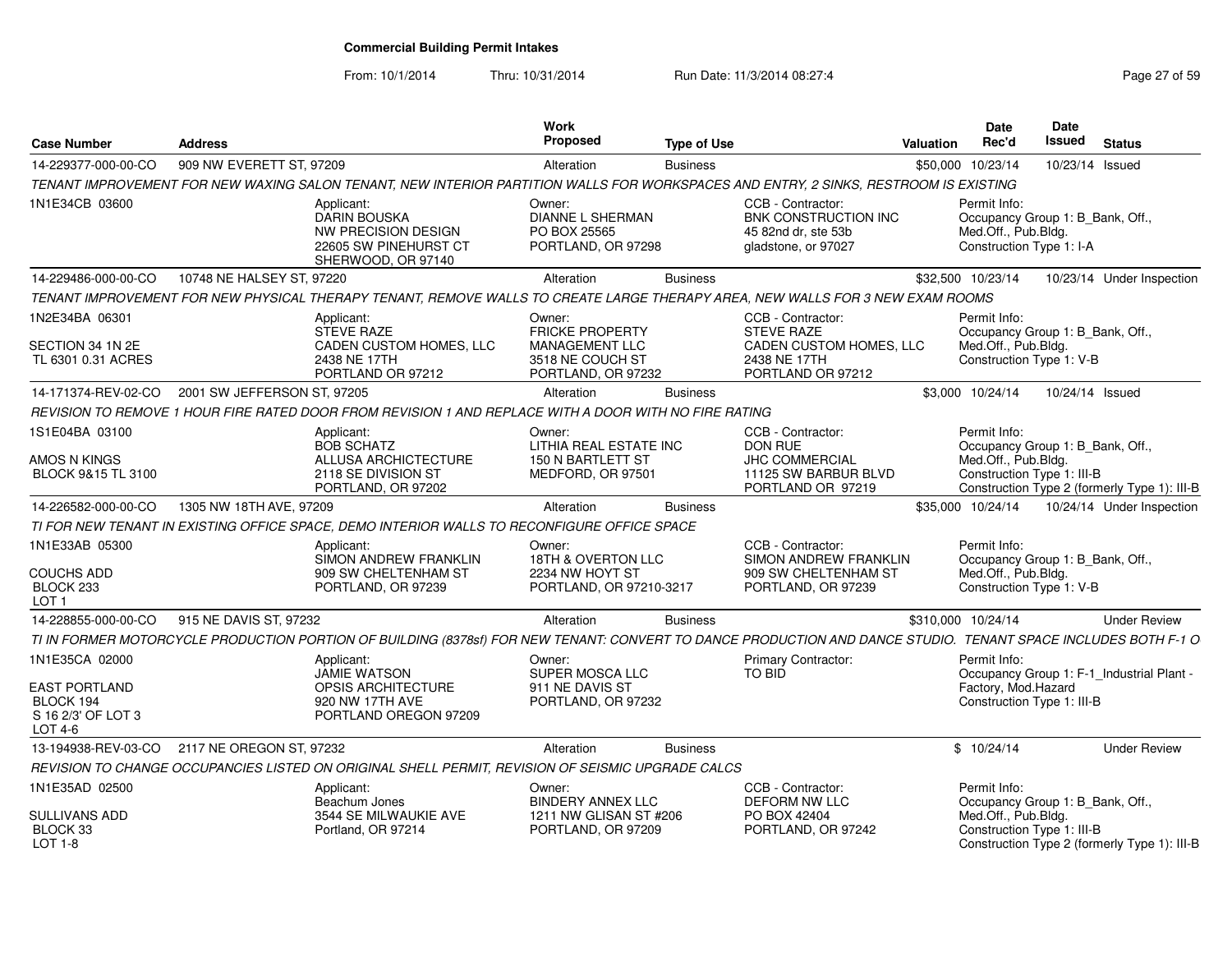| <b>Case Number</b>                                                                                                    | <b>Address</b>                  |                                                                                                                                                                 | Work<br>Proposed                                                                                        | <b>Type of Use</b> |                                                                                                          | <b>Valuation</b> | Date<br>Rec'd                                                                                                | Date<br><b>Issued</b> | <b>Status</b>                                |
|-----------------------------------------------------------------------------------------------------------------------|---------------------------------|-----------------------------------------------------------------------------------------------------------------------------------------------------------------|---------------------------------------------------------------------------------------------------------|--------------------|----------------------------------------------------------------------------------------------------------|------------------|--------------------------------------------------------------------------------------------------------------|-----------------------|----------------------------------------------|
| 14-223252-REV-01-CO                                                                                                   | 8435 SW TERWILLIGER BLVD, 97219 |                                                                                                                                                                 | Alteration                                                                                              | <b>Business</b>    |                                                                                                          |                  | \$10/24/14                                                                                                   |                       | 10/24/14 Issued                              |
| <b>REVISION TO SHOW HOW WALLS ARE TO BE SELF SUPPORTED</b>                                                            |                                 |                                                                                                                                                                 |                                                                                                         |                    |                                                                                                          |                  |                                                                                                              |                       |                                              |
| 1S1E21DD 07300                                                                                                        |                                 | Applicant:<br>PAIGE TAYLOR<br>PAIGE TAYLOR DESIGN<br>8950 SW BOONES FERRY RD<br>PORTLAND, OR 97219                                                              | Owner:<br><b>CHIMIENTI PROPERTIES LLC</b><br>11504 SW WOODLEE HEIGHTS CT LLC<br>PORTLAND, OR 97219-8915 |                    | CCB - Contractor:<br><b>IRON TRIANGLE CONSTRUCTION</b><br>6130 CAUFIELD<br>WEST LINN, OR 97068           |                  | Permit Info:<br>Occupancy Group 1: B_Bank, Off.,<br>Med.Off., Pub.Bldg.<br>Construction Type 1: V-B          |                       |                                              |
| 14-230133-000-00-CO                                                                                                   | 3040 NE SANDY BLVD, 97232       |                                                                                                                                                                 | Alteration                                                                                              | <b>Business</b>    |                                                                                                          |                  | \$64.500 10/24/14                                                                                            |                       | <b>Under Review</b>                          |
|                                                                                                                       |                                 | INTERIOR TI FOR NEW TENANTS - REMOVE EXISTING NON STRUCTURAL WALLS AND ADD NEW DEMISING WALL TO DIVIDE SINGLE TENANT SPACE INTO 2 SPACES. NEW ACCESSIBLE BATHR( |                                                                                                         |                    |                                                                                                          |                  |                                                                                                              |                       |                                              |
| 1N1E36BA 05500<br><b>BLUMAUERS ADD</b><br><b>BLOCK1</b><br>W 75' OF LOT 2 EXC PT IN ST<br>LOT 5<br>LOT 6 EXC PT IN ST |                                 | Applicant:<br><b>DEAN HOQUE</b><br><b>WHITNEY ARCHITECTS</b><br>320 NORTH MAIN AVE SUITE 203<br>GRESHAM, OR 97030                                               | Owner:<br>BEVERLY ENTERPRISES SANDY<br><b>LLC</b><br>PO BOX 249<br>BEAVERCREEK, OR 97004                |                    | CCB - Contractor:<br>PERLO CONSTRUCTION GROUP<br><b>INC</b><br>7190 SW SANDBURG ST<br>PORTLAND, OR 97223 |                  |                                                                                                              |                       |                                              |
| 14-115470-REV-01-CO                                                                                                   | 3636 NE BROADWAY, 97232         |                                                                                                                                                                 | Alteration                                                                                              | <b>Business</b>    |                                                                                                          |                  | \$10/24/14                                                                                                   |                       | 10/24/14 Issued                              |
|                                                                                                                       |                                 | REVISION - RECONFIGURATION OF VESTIBLUE AND NORTH EAST OFFICE AREAS, ROMVE OFFICE PARTITION IN WAST OFFICE.                                                     |                                                                                                         |                    |                                                                                                          |                  |                                                                                                              |                       |                                              |
| 1N1E25DC 17100                                                                                                        |                                 | Applicant:<br><b>SUZIE HONG</b>                                                                                                                                 | Owner:<br>YOUR INVESTMENTS LLC                                                                          |                    | CCB - Contractor:<br>LEASE CRUTCHER LEWIS CORP                                                           |                  | Permit Info:<br>Occupancy Group 1: B Bank, Off.,                                                             |                       |                                              |
| HANCOCK ST ADD<br><b>BLOCK 9 TL 17100</b>                                                                             |                                 | <b>MACKENZIE</b><br>1515 SW WATER AVE<br>PORTLAND, OR 97214                                                                                                     | 4550 SW KRUSE WAY #275<br>LAKE OSWEGO, OR 97035-3586                                                    |                    | 921 SW WASHINGTON #150<br>PORTLAND, OR 972050000                                                         |                  | Med.Off., Pub.Bldg.<br>Construction Type 1: V-B                                                              |                       |                                              |
| 14-230003-000-00-CO                                                                                                   | 6807 NE 79TH CT, 97218          |                                                                                                                                                                 | Alteration                                                                                              | <b>Business</b>    |                                                                                                          |                  | \$54,000 10/27/14                                                                                            |                       | 10/27/14 Issued                              |
|                                                                                                                       |                                 | TENANT IMPROVEMENT FOR NEW TENANT, DEMO EXISTING 2 RESTROOMS, INFILL DOORS AT EAST WALL, ADD 1 NEW RESTROOM, NEW LITERATURE ROOM***SEPERATE MECHANICAL PERMI    |                                                                                                         |                    |                                                                                                          |                  |                                                                                                              |                       |                                              |
| 1N2E17AD 01300<br>PORT-AIR BUSINESS CENTER<br><b>BLOCK1</b><br>LOT 11 TL 1300                                         |                                 | Applicant:<br><b>ROB HUMPHREY</b><br><b>FASTER PERMITS</b><br>14334 NW EAGLERIDGE LANE<br>PORTLAND, OR 97229                                                    | Owner:<br>CWOR AIRPORT BC7 L L C<br>PO BOX 460169<br>HOUSTON, TX 77056                                  |                    | CCB - Contractor:<br>COMMERCIAL CONTRACTORS<br>1265 S 35TH PL<br>RIDGEFIELD WA 98642                     |                  | Permit Info:<br>Occupancy Group 1: S-1 Storage -<br>Moderate Hazard, Warehouse<br>Construction Type 1: III-B |                       | Construction Type 2 (formerly Type 1): III-B |
| 14-231158-000-00-CO                                                                                                   | 4724 SE WOODSTOCK BLVD, 97206   |                                                                                                                                                                 | Alteration                                                                                              | <b>Business</b>    |                                                                                                          |                  | \$1,800 10/28/14                                                                                             |                       | 10/28/14 Issued                              |
| NEW AWNING FACING WOODSTOCK                                                                                           |                                 |                                                                                                                                                                 |                                                                                                         |                    |                                                                                                          |                  |                                                                                                              |                       |                                              |
| 1S2E18CD 14101                                                                                                        |                                 | Applicant:<br>HANNAH SIGN SYSTEMS INC                                                                                                                           | Owner:<br>JPMORGAN CHASE BANK                                                                           |                    | CCB - Contractor:<br>HANNAH SIGN SYSTEMS INC                                                             |                  |                                                                                                              |                       |                                              |
| WOODSTOCK<br>BLOCK 12<br>W 81' OF LOT 4                                                                               |                                 | 1660 SW BERTHA BLVD<br>PORTLAND, OR 97219                                                                                                                       | 1111 POLARIS PKWY #1J<br>COLUMBUS, OH 43240                                                             |                    | 1660 SW BERTHA BLVD<br>PORTLAND, OR 97219                                                                |                  |                                                                                                              |                       |                                              |
| 14-231357-000-00-CO                                                                                                   | 1031 NW 11TH AVE                |                                                                                                                                                                 | Alteration                                                                                              | <b>Business</b>    |                                                                                                          |                  | \$16,000 10/28/14                                                                                            |                       | 10/28/14 Issued                              |
| <b>NEW DROP CEILING IN CONFERENCE ROOM</b>                                                                            |                                 |                                                                                                                                                                 |                                                                                                         |                    |                                                                                                          |                  |                                                                                                              |                       |                                              |
| 1N1E34BB 90155                                                                                                        |                                 | Applicant:<br>Dan Bower                                                                                                                                         | Owner:<br><b>BLOCK 8 LLC</b>                                                                            |                    | CCB - Contractor:<br><b>HAYDEN SAHNOW</b>                                                                |                  | Permit Info:<br>Occupancy Group 1: B Bank, Off.,                                                             |                       |                                              |
| STREETCAR LOFTS CONDOMINIUMS<br>LOT CO6A                                                                              |                                 | PORTLAND STREETCAR, INC<br>1031 NW 11TH AVE<br>PORTLAND OR 97209                                                                                                | 1500 NE IRVING ST #414<br>PORTLAND, OR 97232                                                            |                    | ANDERSEN CONSTRUCTION &<br>WEST COAST CONTRACTORS<br>6712 N CUTTER CIRCLE<br>PORTLAND, OR 97217          |                  | Med.Off., Pub.Bldg.<br>Construction Type 1: II-A                                                             |                       |                                              |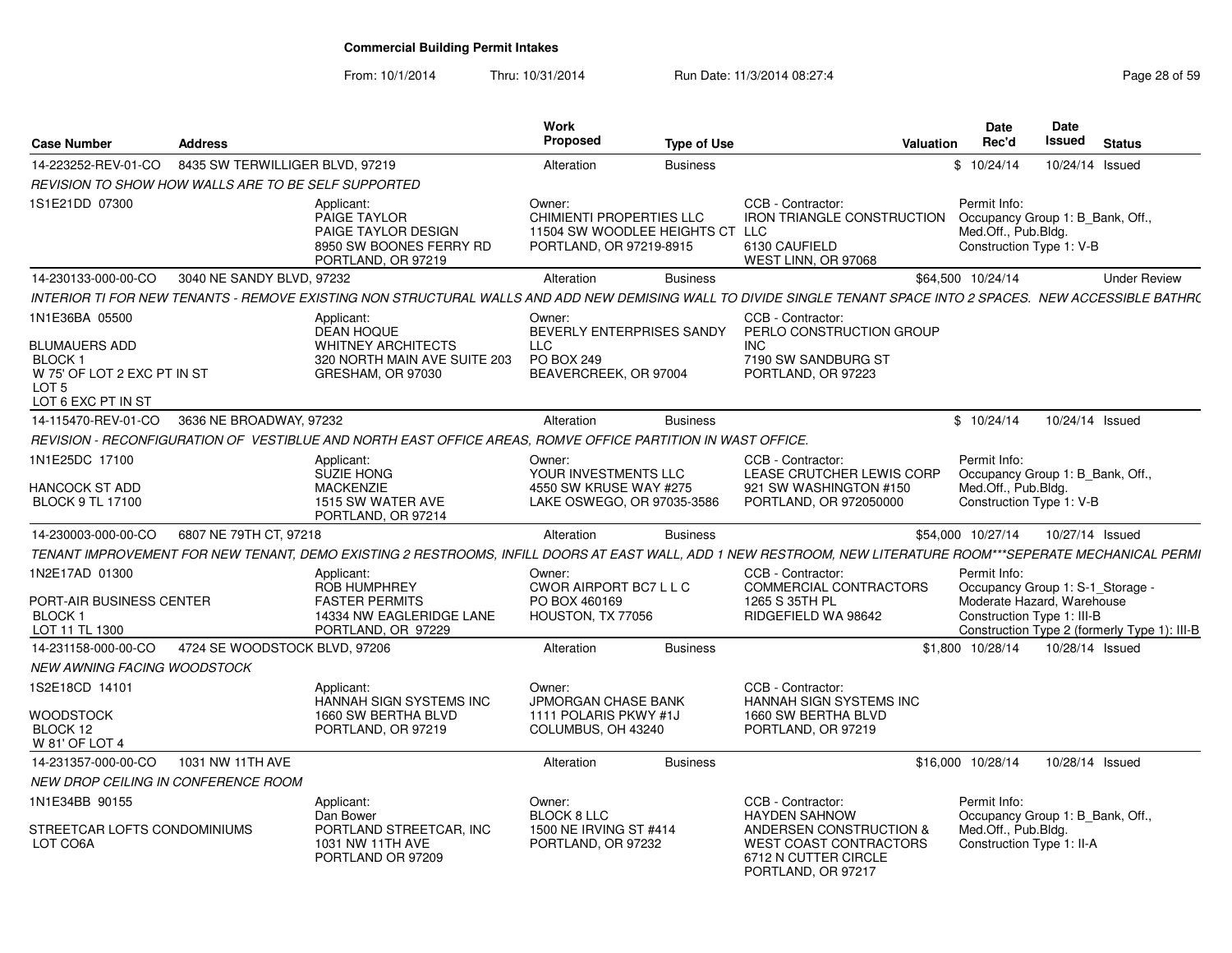| <b>Case Number</b>                          | <b>Address</b>                |                                                                                                                                             | Work<br><b>Proposed</b>                                                                                                                   | <b>Type of Use</b> | Valuation                                                                                                                                        |                                     | Date<br>Rec'd | <b>Date</b><br><b>Issued</b>                                   | <b>Status</b>                              |
|---------------------------------------------|-------------------------------|---------------------------------------------------------------------------------------------------------------------------------------------|-------------------------------------------------------------------------------------------------------------------------------------------|--------------------|--------------------------------------------------------------------------------------------------------------------------------------------------|-------------------------------------|---------------|----------------------------------------------------------------|--------------------------------------------|
| 14-231608-000-00-CO                         | 5220 NE SACRAMENTO ST, 97213  |                                                                                                                                             | Alteration                                                                                                                                | <b>Business</b>    |                                                                                                                                                  | 10/29/14<br>\$4,000                 |               | 10/29/14                                                       | Issued                                     |
|                                             |                               | TI FOR NEW TENANT - ADD WALLS TO CREATE OFFICE SPACE IN EXISTING SPACE                                                                      |                                                                                                                                           |                    |                                                                                                                                                  |                                     |               |                                                                |                                            |
| 1N2E30DB 03300                              |                               | Applicant:<br><b>SCOTT SWIGART</b><br><b>CASCADE INSIGHTS</b><br>18165 BROOKSTONE DR<br>OREGON CITY, OR 97045                               | Owner:<br>ALCHEMY ENTERPRISES LLC<br>5220 SW NORTHWOOD AVE<br>PORTLAND, OR 97239                                                          |                    | CCB - Contractor:<br><b>TOBIAS ARTHUR CONKLIN</b><br>DISTINCTIVE CONSTRUCTION &<br><b>MECHANICAL</b><br>14569 REDLAND RD<br>OREGON CITY OR 97045 | Permit Info:<br>Med.Off., Pub.Bldg. |               | Occupancy Group 1: B_Bank, Off.,<br>Construction Type 1: V-B   |                                            |
| 14-151231-REV-01-CO                         | 4747 SE DIVISION ST, 97215    |                                                                                                                                             | Alteration                                                                                                                                | <b>Business</b>    |                                                                                                                                                  | \$10/29/14                          |               | 10/29/14 Issued                                                |                                            |
|                                             |                               | REVISION TO FIXTURE LAYOUT IN KITCHEN, CLARIFY GREASE TRAP MODEL                                                                            |                                                                                                                                           |                    |                                                                                                                                                  |                                     |               |                                                                |                                            |
| 1S2E06CD 08000                              |                               | Applicant:<br><b>BEN KING</b><br><b>STEM ARCHITECTURE</b><br>P O BOX 2124<br>PORTLAND, OR 97208                                             | Owner:<br>DIVISION STREET LOFTS LLC<br>1498 SE TECH CENTER PL #150<br>VANCOUVER, WA 98683                                                 |                    | CCB - Contractor:<br>PATH CONSTRUCTION<br>5331 SW MACADAM AVE #258-110 Med.Off., Pub.Bldg.<br>PORTLAND, OR 97239                                 | Permit Info:                        |               | Occupancy Group 1: B_Bank, Off.,<br>Construction Type 1: V-A   | Construction Type 2 (formerly Type 1): V-A |
| 14-219600-000-00-CO                         | 2201 SE 11TH AVE              |                                                                                                                                             | Alteration                                                                                                                                | <b>Business</b>    |                                                                                                                                                  | \$194,000 10/1/14                   |               |                                                                | <b>Under Review</b>                        |
|                                             |                               | INFILL DOUBLE HEIGHT SPACE TO EXPAND SECOND FLOOR FOR NEW OFFICE AND STAIRS; RECONFIGURE SOME INTERIOR WALLS                                |                                                                                                                                           |                    |                                                                                                                                                  |                                     |               |                                                                |                                            |
| 1S1E02CD 14202<br>STEPHENS ADD<br>BLOCK 113 |                               | Applicant:<br><b>BRAD DEHLE</b><br>SODERSTROM ARCHITECTS<br>1200 NAITO PKY NW SUITE 410                                                     | Owner:<br><b>LIONS VISIONGIFT</b><br>2201 SE 11TH AVE<br>PORTLAND, OR 97214-5303                                                          |                    | Primary Contractor:<br><b>TO BID</b>                                                                                                             | Permit Info:<br>Med.Off., Pub.Bldg. |               | Occupancy Group 1: B_Bank, Off.,<br>Construction Type 1: III-B |                                            |
| LOT 7&8<br>14-209750-000-00-CO              | 1124 NW 13TH AVE, 97209       | PORTLAND OR 97209                                                                                                                           | Alteration                                                                                                                                | <b>Business</b>    |                                                                                                                                                  | \$140,000 10/2/14                   |               |                                                                | 10/2/14 Under Inspection                   |
|                                             |                               | TENANT IMPROVEMENT FOR FIRST TIME YOGA STUDIO TENANT; NEW WALLS FOR STUDIO AREA, OFFICE, LOBBY AND 2 NEW RESTROOMS                          |                                                                                                                                           |                    |                                                                                                                                                  |                                     |               |                                                                |                                            |
| 1N1E33AA 03100                              |                               | Applicant:<br><b>GARY ROMMEL</b><br>THE ROMMEL ARCHITECTURE<br><b>PARTNERSHIP</b><br>1200 NW NAITO PARKWAY, STE<br>550<br>PORTLAND OR 97209 | Owner:<br>SOBRATO DEVELOPMENT<br><b>COMPANY</b><br>10600 N DE ANZA BLVD #200<br>CUPERTINO, CA 95014<br>Owner:                             |                    | CCB - Contractor:<br>BNK CONSTRUCTION INC<br>45 82nd dr, ste 53b<br>gladstone, or 97027                                                          | Permit Info:<br>Med.Off., Pub.Bldg. |               | Occupancy Group 1: B Bank, Off.,<br>Construction Type 1: I-A   |                                            |
|                                             |                               |                                                                                                                                             | LLC NO<br>10600 N DE ANZA BLVD #200<br>CUPERTINO, CA 95014                                                                                |                    |                                                                                                                                                  |                                     |               |                                                                |                                            |
| 14-110454-REV-01-CO                         | 4412 SE WOODSTOCK BLVD, 97206 |                                                                                                                                             | Alteration                                                                                                                                | <b>Business</b>    |                                                                                                                                                  | \$10/2/14                           |               | 10/2/14 Final                                                  |                                            |
|                                             |                               | REVISION TO UPGRADE FRAMING AT 2 DOOR OPENINGS, EXTEND RAMP AT KITCHEN AREA AND FURR OUT WALL AT KITCHEN FOR GAS LINE                       |                                                                                                                                           |                    |                                                                                                                                                  |                                     |               |                                                                |                                            |
| 1S2E18CC 14600                              |                               | Applicant:<br><b>DAVID RUBOVITS</b><br>DHR RENOVATION INC<br>2227 N SKIDMORE TERRACE<br>PORTLAND, OR 97217                                  | Owner:<br><b>TIMOTHY EVEN</b><br>HAPPY VALLEY, OR 97086<br>Owner:<br>ANGELA EVEN<br>14059 SE ROLLING MEADOWS DR<br>HAPPY VALLEY, OR 97086 |                    | CCB - Contractor:<br><b>DAVID RUBOVITS</b><br>14059 SE ROLLING MEADOWS DR DHR RENOVATION INC<br>2227 N SKIDMORE TERRACE<br>PORTLAND, OR 97217    | Permit Info:<br>Med.Off., Pub.Bldg. |               | Occupancy Group 1: B_Bank, Off.,<br>Construction Type 1: V-B   |                                            |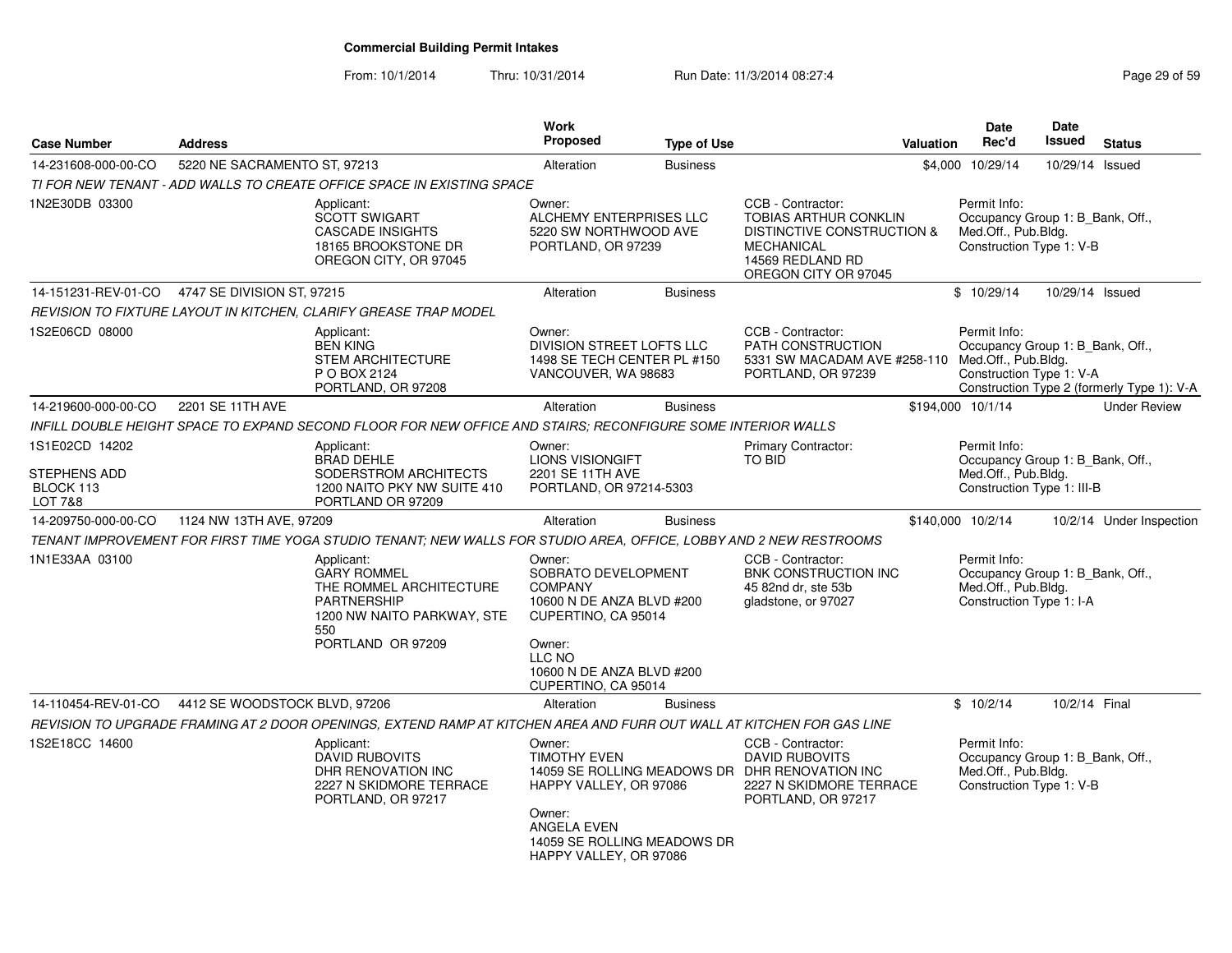| 14-190235-DFS-01-CO<br>45 SW ANKENY ST, 97204<br>\$2,000 10/2/14<br>Alteration<br>Approved to Issue<br><b>Business</b><br>DFS FOR SEISMIC ANCHORING FOR ROOFTOP GENERATOR<br>CCB - Contractor:<br>Permit Info:<br>Applicant:<br>Owner:<br>RICHARD STEPHENSON<br>PORTLAND CITY OF(PDC<br><b>TOM MITCHELL</b><br>Occupancy Group 1: B_Bank, Off.,<br>Med.Off., Pub.Bldg.<br><b>WALSH CONSTRUCTION</b><br>222 NW 5TH AVE<br>WALSH CONSTRUCTION CO<br><b>COMPANY</b><br>PORTLAND, OR 97209-3859<br>2905 SW 1ST AV<br>Construction Type 1: III-B<br>2905 SW 1ST AVE<br>PORTLAND, OR 97201<br>PORTALND, OR 97201<br>14625 SE STARK ST. 97233<br>14-125806-REV-01-CO<br>\$10/2/14<br>10/2/14 Issued<br>Alteration<br><b>Business</b><br>REVISION TO CHANGE METAL STUDS TO WOOD ***THIS REVISION IS FOR 14-125806-STR-01-CO***<br>CCB - Contractor<br>Permit Info:<br>1N2E36CC 01600<br>Owner:<br>Applicant:<br><b>MIKE COYLE</b><br>PACIFIC DETROIT REALTY LLC<br>PACIFIC POWER PRODUCTS<br>Occupancy Group 1: B_Bank, Off.,<br>ASCOT AC<br><b>FASTER PERMITS</b><br>600 S 56TH PL<br>COMPANY LLC A WA LLC<br>Med.Off., Pub.Bldg.<br>14334 NW EAGLERIDGE LANE<br>RIDGEFIELD, WA 98642<br>600 S 56TH PL<br>LOT 215 EXC N 65' OF W 100' & EXC PT IN ST<br>Construction Type 1: V-B<br>PORTLAND, OR 97229<br>RIDGEFIELD, WA 98642<br>Construction Type 2 (formerly Type 1): V-B<br>10/3/14 Issued<br>14-220184-000-00-CO<br>5415 SW BEAVERTON HILLSDALE HWY, 97221<br>Alteration<br><b>Business</b><br>\$100,000 10/3/14<br>TI FOR EXISTING TENANT: RECONFIGURE CASH REGISTERS AND ADD NEW WALLS FOR A NEW GROWLER STATION AND NEW WALLS IN THE CHEESE SHOP AND FRESH CUTS:<br>1S1E18AB 09400<br>CCB - Contractor:<br>Permit Info:<br>Owner:<br>Applicant:<br><b>CURT FAUS CORP</b><br><b>CURT FAUS CORP</b><br>5415 SW BEAVERTON CO LLC<br>Occupancy Group 1: M Store, Service<br>5775 JEAN RD STE 105<br>PO BOX 990<br>5775 JEAN RD STE 105<br>Station<br>LAKE OSWEGO, OR 97035<br>TL 9400 3.81 ACRES<br>LAKE OSWEGO, OR 97035<br>MINNEAPOLIS, MN 55440<br>Construction Type 1: III-B |
|-------------------------------------------------------------------------------------------------------------------------------------------------------------------------------------------------------------------------------------------------------------------------------------------------------------------------------------------------------------------------------------------------------------------------------------------------------------------------------------------------------------------------------------------------------------------------------------------------------------------------------------------------------------------------------------------------------------------------------------------------------------------------------------------------------------------------------------------------------------------------------------------------------------------------------------------------------------------------------------------------------------------------------------------------------------------------------------------------------------------------------------------------------------------------------------------------------------------------------------------------------------------------------------------------------------------------------------------------------------------------------------------------------------------------------------------------------------------------------------------------------------------------------------------------------------------------------------------------------------------------------------------------------------------------------------------------------------------------------------------------------------------------------------------------------------------------------------------------------------------------------------------------------------------------------------------------------------------------------------------------------------------------------------------------------------------------------|
|                                                                                                                                                                                                                                                                                                                                                                                                                                                                                                                                                                                                                                                                                                                                                                                                                                                                                                                                                                                                                                                                                                                                                                                                                                                                                                                                                                                                                                                                                                                                                                                                                                                                                                                                                                                                                                                                                                                                                                                                                                                                               |
| 1N1E34DC 00400<br>SECTION 18 1S 1E                                                                                                                                                                                                                                                                                                                                                                                                                                                                                                                                                                                                                                                                                                                                                                                                                                                                                                                                                                                                                                                                                                                                                                                                                                                                                                                                                                                                                                                                                                                                                                                                                                                                                                                                                                                                                                                                                                                                                                                                                                            |
|                                                                                                                                                                                                                                                                                                                                                                                                                                                                                                                                                                                                                                                                                                                                                                                                                                                                                                                                                                                                                                                                                                                                                                                                                                                                                                                                                                                                                                                                                                                                                                                                                                                                                                                                                                                                                                                                                                                                                                                                                                                                               |
|                                                                                                                                                                                                                                                                                                                                                                                                                                                                                                                                                                                                                                                                                                                                                                                                                                                                                                                                                                                                                                                                                                                                                                                                                                                                                                                                                                                                                                                                                                                                                                                                                                                                                                                                                                                                                                                                                                                                                                                                                                                                               |
|                                                                                                                                                                                                                                                                                                                                                                                                                                                                                                                                                                                                                                                                                                                                                                                                                                                                                                                                                                                                                                                                                                                                                                                                                                                                                                                                                                                                                                                                                                                                                                                                                                                                                                                                                                                                                                                                                                                                                                                                                                                                               |
|                                                                                                                                                                                                                                                                                                                                                                                                                                                                                                                                                                                                                                                                                                                                                                                                                                                                                                                                                                                                                                                                                                                                                                                                                                                                                                                                                                                                                                                                                                                                                                                                                                                                                                                                                                                                                                                                                                                                                                                                                                                                               |
|                                                                                                                                                                                                                                                                                                                                                                                                                                                                                                                                                                                                                                                                                                                                                                                                                                                                                                                                                                                                                                                                                                                                                                                                                                                                                                                                                                                                                                                                                                                                                                                                                                                                                                                                                                                                                                                                                                                                                                                                                                                                               |
|                                                                                                                                                                                                                                                                                                                                                                                                                                                                                                                                                                                                                                                                                                                                                                                                                                                                                                                                                                                                                                                                                                                                                                                                                                                                                                                                                                                                                                                                                                                                                                                                                                                                                                                                                                                                                                                                                                                                                                                                                                                                               |
|                                                                                                                                                                                                                                                                                                                                                                                                                                                                                                                                                                                                                                                                                                                                                                                                                                                                                                                                                                                                                                                                                                                                                                                                                                                                                                                                                                                                                                                                                                                                                                                                                                                                                                                                                                                                                                                                                                                                                                                                                                                                               |
|                                                                                                                                                                                                                                                                                                                                                                                                                                                                                                                                                                                                                                                                                                                                                                                                                                                                                                                                                                                                                                                                                                                                                                                                                                                                                                                                                                                                                                                                                                                                                                                                                                                                                                                                                                                                                                                                                                                                                                                                                                                                               |
| 13-183425-REV-03-CO<br>511 NW BROADWAY, 97209<br>\$10/3/14<br><b>Under Review</b><br>Alteration<br><b>Business</b>                                                                                                                                                                                                                                                                                                                                                                                                                                                                                                                                                                                                                                                                                                                                                                                                                                                                                                                                                                                                                                                                                                                                                                                                                                                                                                                                                                                                                                                                                                                                                                                                                                                                                                                                                                                                                                                                                                                                                            |
| REVISION TO OVERALL OCCUPANT LOAD FOR BUILDING INCREASED BY 3 PERSONS. REVISION TO PLUMBING FIXTURE COUNTS DUE TO OCCUPANCY REVISIONS AND EXISTING CONDTIONS, I                                                                                                                                                                                                                                                                                                                                                                                                                                                                                                                                                                                                                                                                                                                                                                                                                                                                                                                                                                                                                                                                                                                                                                                                                                                                                                                                                                                                                                                                                                                                                                                                                                                                                                                                                                                                                                                                                                               |
| 1N1E34BC 07800<br>CCB - Contractor:<br>Applicant:<br>Owner:<br>Permit Info:<br>RASHMI VASAVADA<br>PORTLAND CITY OF(PDC(LEASED HOWARD S WRIGHT<br>Occupancy Group 1: B_Bank, Off.,                                                                                                                                                                                                                                                                                                                                                                                                                                                                                                                                                                                                                                                                                                                                                                                                                                                                                                                                                                                                                                                                                                                                                                                                                                                                                                                                                                                                                                                                                                                                                                                                                                                                                                                                                                                                                                                                                             |
| <b>COUCHS ADD</b><br>ALLIED WORKS ARCHITECTURE<br>222 NW 5TH AVE<br><b>CONSTRUCTORS LP</b><br>Med.Off., Pub.Bldg.<br>1532 SW MORRISON ST<br>PORTLAND, OR 97209-3812<br>P.O. BOX 3764<br>Construction Type 1: I-B<br>BLOCK S TL 7800<br>PORTLAND OR 97205<br>SEATTLE, WA 98124<br>Construction Type 2 (formerly Type 1): I-B<br>Owner:                                                                                                                                                                                                                                                                                                                                                                                                                                                                                                                                                                                                                                                                                                                                                                                                                                                                                                                                                                                                                                                                                                                                                                                                                                                                                                                                                                                                                                                                                                                                                                                                                                                                                                                                         |
| PNCA HOLDING LLC<br>222 NW 5TH AVE<br>PORTLAND, OR 97209-3812                                                                                                                                                                                                                                                                                                                                                                                                                                                                                                                                                                                                                                                                                                                                                                                                                                                                                                                                                                                                                                                                                                                                                                                                                                                                                                                                                                                                                                                                                                                                                                                                                                                                                                                                                                                                                                                                                                                                                                                                                 |
| 14-121899-REV-01-CO<br>220 SW ANKENY ST, 97204<br>\$4,000 10/3/14<br>10/3/14 Issued<br>Alteration<br><b>Business</b>                                                                                                                                                                                                                                                                                                                                                                                                                                                                                                                                                                                                                                                                                                                                                                                                                                                                                                                                                                                                                                                                                                                                                                                                                                                                                                                                                                                                                                                                                                                                                                                                                                                                                                                                                                                                                                                                                                                                                          |
| VALUE ADDED REVISION TO ADD 3 POSTS AND ANCHOR TO EXISTING MASONRY WALL SEPARATING 2-STORY FROM 1 STORY PORTION OF BUILDING AND ADD CONNECTORS TO ROOF JOISTS                                                                                                                                                                                                                                                                                                                                                                                                                                                                                                                                                                                                                                                                                                                                                                                                                                                                                                                                                                                                                                                                                                                                                                                                                                                                                                                                                                                                                                                                                                                                                                                                                                                                                                                                                                                                                                                                                                                 |
| 1N1E34CD 01700<br>Permit Info:<br>CCB - Contractor<br>Applicant:<br>Owner:<br>LMC PORTLAND LLC<br><b>STAN CHESSIR</b><br>JVM CONSTRUCTION LLC<br>Occupancy Group 1: B Bank, Off<br>STAN CHESSIR & ASSOC<br>9777 WILSHIRE BLVD #500<br>9780 SW SHADY LANE<br>Med.Off., Pub.Bldg.<br>PORTLAND, OR 97223<br>239 NW 13TH AVE #311<br>BEVERLY HILLS, CA 90212-1900<br>Construction Type 1: V-B                                                                                                                                                                                                                                                                                                                                                                                                                                                                                                                                                                                                                                                                                                                                                                                                                                                                                                                                                                                                                                                                                                                                                                                                                                                                                                                                                                                                                                                                                                                                                                                                                                                                                     |
| 13-168216-REV-01-CO<br>5535 N WARREN ST, 97203<br>\$10/6/14<br>10/6/14 Issued<br>Alteration<br><b>Business</b>                                                                                                                                                                                                                                                                                                                                                                                                                                                                                                                                                                                                                                                                                                                                                                                                                                                                                                                                                                                                                                                                                                                                                                                                                                                                                                                                                                                                                                                                                                                                                                                                                                                                                                                                                                                                                                                                                                                                                                |
| REVISION TO CEILING PLAN TO LIMIT SUSPENDED CEILING SEISMIC BRACING AREA                                                                                                                                                                                                                                                                                                                                                                                                                                                                                                                                                                                                                                                                                                                                                                                                                                                                                                                                                                                                                                                                                                                                                                                                                                                                                                                                                                                                                                                                                                                                                                                                                                                                                                                                                                                                                                                                                                                                                                                                      |
| 1N1E18AB 06700<br>CCB - Contractor:<br>Permit Info:<br>Applicant:<br>Owner:                                                                                                                                                                                                                                                                                                                                                                                                                                                                                                                                                                                                                                                                                                                                                                                                                                                                                                                                                                                                                                                                                                                                                                                                                                                                                                                                                                                                                                                                                                                                                                                                                                                                                                                                                                                                                                                                                                                                                                                                   |
| <b>ISAAC HARRIS</b><br><b>LARRY KENNEBECK</b><br>Occupancy Group 1: B_Bank, Off.,<br>UNIVERSITY OF PORTLAND<br>PORTSMOUTH<br>SODERSTROM ARCHITECTURE<br>5000 N WILLAMETTE BLVD<br>TODD CONSTRUCTION INC<br>Med.Off., Pub.Bldg.<br>BLOCK 29<br>1200 NW NAITO PKWY SUITE 410 PORTLAND, OR 97203-5798<br>PO BOX 949<br>Construction Type 1: V-A<br>LOT 11-20<br>PORTLAND OR 97209<br><b>TUALATIN, OR 970620949</b>                                                                                                                                                                                                                                                                                                                                                                                                                                                                                                                                                                                                                                                                                                                                                                                                                                                                                                                                                                                                                                                                                                                                                                                                                                                                                                                                                                                                                                                                                                                                                                                                                                                               |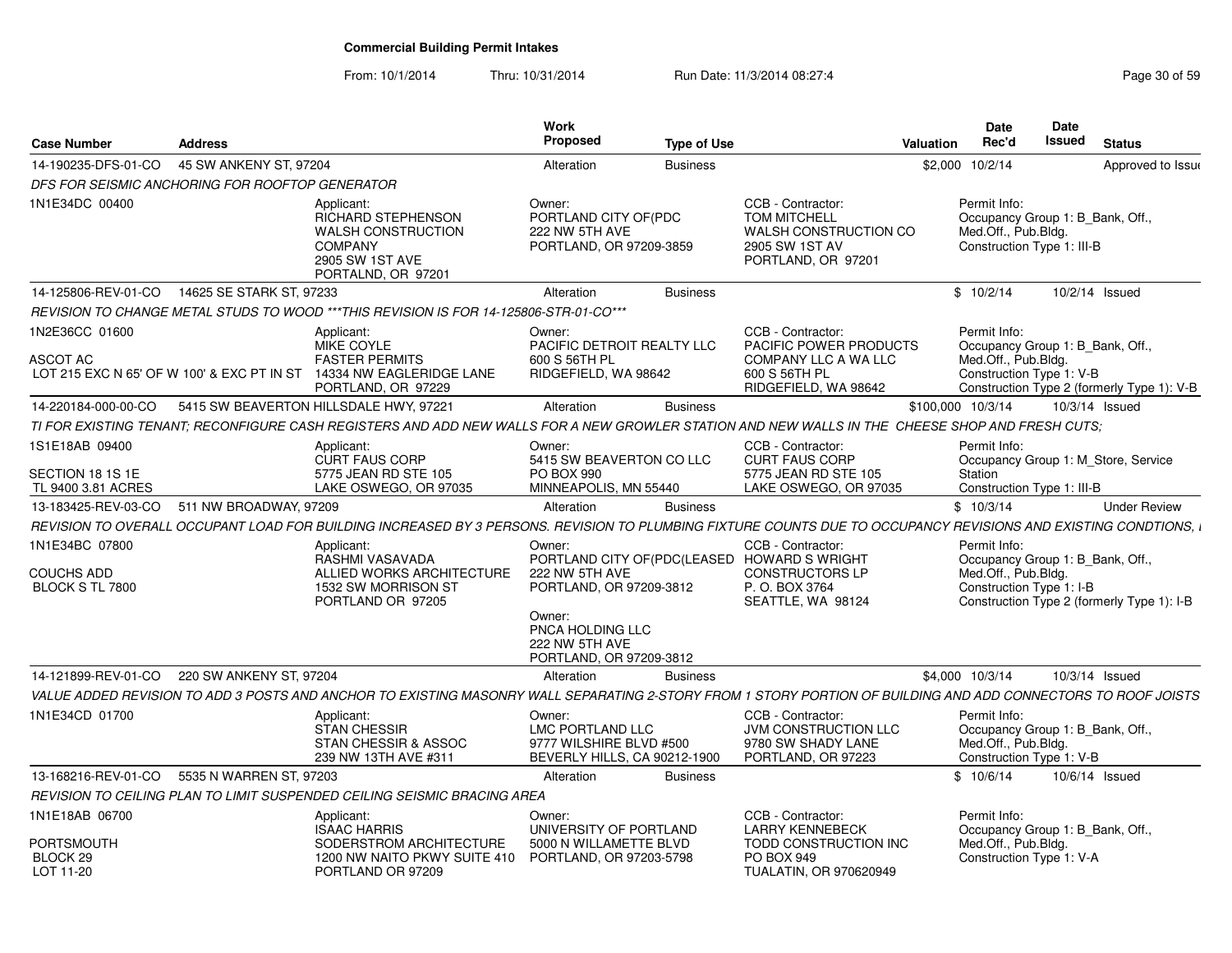| <b>Case Number</b>                                                                               | <b>Address</b>                          |                                                                                                                                                                 | <b>Work</b><br>Proposed                                                                                                                | <b>Type of Use</b> |                                                                                                                  | <b>Valuation</b>  | <b>Date</b><br>Rec'd                                                                                  | Date<br><b>Issued</b> | <b>Status</b>                       |
|--------------------------------------------------------------------------------------------------|-----------------------------------------|-----------------------------------------------------------------------------------------------------------------------------------------------------------------|----------------------------------------------------------------------------------------------------------------------------------------|--------------------|------------------------------------------------------------------------------------------------------------------|-------------------|-------------------------------------------------------------------------------------------------------|-----------------------|-------------------------------------|
| 14-104472-DFS-01-CO                                                                              | 1430 SE WATER AVE, 97214                |                                                                                                                                                                 | Alteration                                                                                                                             | <b>Business</b>    |                                                                                                                  |                   | \$12,210 10/6/14                                                                                      |                       | <b>Under Review</b>                 |
| DFS FOR SUSPENDED CEILILNGS                                                                      |                                         |                                                                                                                                                                 |                                                                                                                                        |                    |                                                                                                                  |                   |                                                                                                       |                       |                                     |
| 1S1E03AD 06700<br><b>EAST PORTLAND</b><br>BLOCK 12<br>LOT 3-7 TL 6700                            |                                         | Applicant:<br><b>SHEM HARDING</b><br>DECA ARCHITECTURE, INC<br>935 SE ALDER<br>PORTLAND OR 97214                                                                | Owner:<br>PITMAN PROPERTIES III L L C<br>1535 SE 3RD AVE<br>PORTLAND, OR 97214-3347                                                    |                    | CCB - Contractor:<br>LORENTZ BRUUN CO INC<br>3611 SE 20TH ST, STE 300<br>PORTLAND OR 97202                       |                   | Permit Info:<br>Occupancy Group 1: B Bank, Off.,<br>Med.Off., Pub.Bldg.<br>Construction Type 1: III-B |                       |                                     |
| 14-221670-000-00-CO                                                                              | 160 NE M L KING BLVD - Unit MAIN, 97232 |                                                                                                                                                                 | Alteration                                                                                                                             | <b>Business</b>    |                                                                                                                  | \$134,328 10/7/14 |                                                                                                       |                       | <b>Under Review</b>                 |
|                                                                                                  |                                         | TENANT IMPROVEMENT FOR FIRST TIME OFFICE TENANT, CHANGE OF OCCUPANCY FROM M TO B, NEW WALLS FOR CONFERENCE ROOM, OPEN OFFICE SPACE, NEW DISH WASHER AND SIN     |                                                                                                                                        |                    |                                                                                                                  |                   |                                                                                                       |                       |                                     |
| 1N1E35CB 03600                                                                                   |                                         | Applicant:<br><b>NICK BYERS</b><br><b>HENNEBERY EDDY ARCHITECTS</b><br>921 SW WASHINGTON, Ste. 250<br>Portland, OR 97205                                        | Owner:<br><b>STARK'S GRAND AVENUE</b><br><b>PROPERTY</b><br>107 NE GRAND AVE<br>PORTLAND, OR 97232<br>Owner:<br><b>INVESTMENTS LLC</b> |                    | CCB - Contractor:<br>WHITE DOG RESTORATIONS INC<br>4915 NE 16TH AVE<br>PORTLAND, OR 97211                        |                   | Permit Info:<br>Occupancy Group 1: B Bank, Off.,<br>Med.Off., Pub.Bldg.<br>Construction Type 1: III-B |                       |                                     |
|                                                                                                  |                                         |                                                                                                                                                                 | 107 NE GRAND AVE<br>PORTLAND, OR 97232                                                                                                 |                    |                                                                                                                  |                   |                                                                                                       |                       |                                     |
| 14-222097-000-00-CO                                                                              | 926 NW 13TH AVE, 97209                  |                                                                                                                                                                 | Alteration                                                                                                                             | <b>Business</b>    |                                                                                                                  | \$135,000 10/7/14 |                                                                                                       |                       | <b>Under Review</b>                 |
|                                                                                                  |                                         | TI FOR NEW TENANT: ADD NEW WALLS IN THE LOUNG AREA TO CREATE NEW RESTROOMS AND HAND WASH AREA: ADD 3 NEW INTERIOR DOORS AND ADD TO THE WALL IN AREA 106         |                                                                                                                                        |                    |                                                                                                                  |                   |                                                                                                       |                       |                                     |
| 1N1E33AD 00100                                                                                   |                                         | Applicant:<br><b>JONATHAN HEPPNER</b><br><b>LEVER ARCHITECTURE</b><br>239 NW 13TH AVENUE STE 303<br>PORTLAND OR 97209                                           | Owner:<br>UNICO BOP RIVERTEC LLC<br>1215 FOURTH AVE #600<br>SEATTLE, WA 98161                                                          |                    | CCB - Contractor:<br>R&H CONSTRUCTION<br>1530 SW TAYLOR ST<br>PORTLAND OR 97205                                  |                   | Permit Info:<br>Occupancy Group 1: B_Bank, Off.,<br>Med.Off., Pub.Bldg.<br>Construction Type 1: III-B |                       |                                     |
| 14-222155-000-00-CO                                                                              | 2637 SE BELMONT ST, 97214               |                                                                                                                                                                 | Alteration                                                                                                                             | <b>Business</b>    |                                                                                                                  |                   | \$37,400 10/7/14                                                                                      |                       | 10/7/14 Under Inspection            |
|                                                                                                  |                                         | INTERIOR IMPROVEMENTS TO THE BUILDING FOR FUTURE TENANTS; NEW FLOOR SLAB, ADA RAMP, AND NEW RESTROOMS; ADD DEMISING WALL TO DEVIDE THE SPACE IN TWO SPACES; SH. |                                                                                                                                        |                    |                                                                                                                  |                   |                                                                                                       |                       |                                     |
| 1S1E01BB 07600<br>HANSONS ADD & 2ND<br><b>BLOCK7</b><br>E 50' OF LOT 5<br>S 2' OF E 50' OF LOT 6 |                                         | Applicant:<br>JESSAMYN GRIFFIN<br>SITEWORKS DESIGN/BUILD<br>1255 NW 9TH AVE SUITE 17<br>PORTLAND OR 97209                                                       | Owner:<br>2637 BELMONT ST LLC<br>3414 SE OAK ST<br>PORTLAND, OR 97214                                                                  |                    | CCB - Contractor:<br><b>JEAN PIERRE VEILLET</b><br><b>SITEWORKS INC</b><br>1255 NW 9TH #17<br>PORTLAND, OR 97209 |                   | Permit Info:<br>Station<br>Construction Type 1: III-B                                                 |                       | Occupancy Group 1: M Store, Service |
| 14-222530-000-00-CO                                                                              | 2110 SW JEFFERSON ST, 97201             |                                                                                                                                                                 | Alteration                                                                                                                             | <b>Business</b>    |                                                                                                                  |                   | \$2,000 10/7/14                                                                                       | 10/7/14 Final         |                                     |
|                                                                                                  |                                         | TENANT IMPROVEMENT FOR NEW TENANT OF 3RD FLOOR OF BUILDING B, REMOVAL OF INTERIOR WALLS A REFRAME EXSITING WALLS IN KITCHEN, MOVE DOOR TO NEW LOCATION IN KITCH |                                                                                                                                        |                    |                                                                                                                  |                   |                                                                                                       |                       |                                     |
| 1S1E04BA 05500                                                                                   |                                         | Applicant:<br><b>RISLEY RENOVATIONS LLC</b><br><b>16031 SE RIVER RD</b><br>MILWAUKIE, OR 97267                                                                  | Owner:<br>JEFFERSON WATUMULL LLC<br>307 LEWERS ST #600<br>HONOLULU, HI 96815                                                           |                    | CCB - Contractor:<br><b>RISLEY RENOVATIONS LLC</b><br>16031 SE RIVER RD<br>MILWAUKIE, OR 97267                   |                   | Permit Info:<br>Occupancy Group 1: B Bank, Off.,<br>Med.Off., Pub.Bldg.<br>Construction Type 1: V-A   |                       |                                     |
| 14-222884-000-00-CO                                                                              | 12160 SE DIVISION ST, 97266             |                                                                                                                                                                 | Alteration                                                                                                                             | <b>Business</b>    |                                                                                                                  | \$175,000 10/8/14 |                                                                                                       |                       | <b>Under Review</b>                 |
| TENANT IMPROVEMENT-INTERIOR REMODEL FOR NEW TENANT                                               |                                         |                                                                                                                                                                 |                                                                                                                                        |                    |                                                                                                                  |                   |                                                                                                       |                       |                                     |
| 1S2E10AA 00100<br>SECTION 10 1S 2E<br>TL 100 0.43 ACRES                                          |                                         | Applicant:<br><b>ROB HUMPHREY</b><br><b>FASTER PERMITS</b><br>14334 NW EAGLERIDGE LANE<br>PORTLAND, OR 97229                                                    | Owner:<br>RIM CO LLC<br>111 SW 5TH AVE #4000<br>PORTLAND, OR 97204                                                                     |                    | Primary Contractor:<br>TO BID                                                                                    |                   | Permit Info:<br>Station<br>Construction Type 1: V-B                                                   |                       | Occupancy Group 1: M_Store, Service |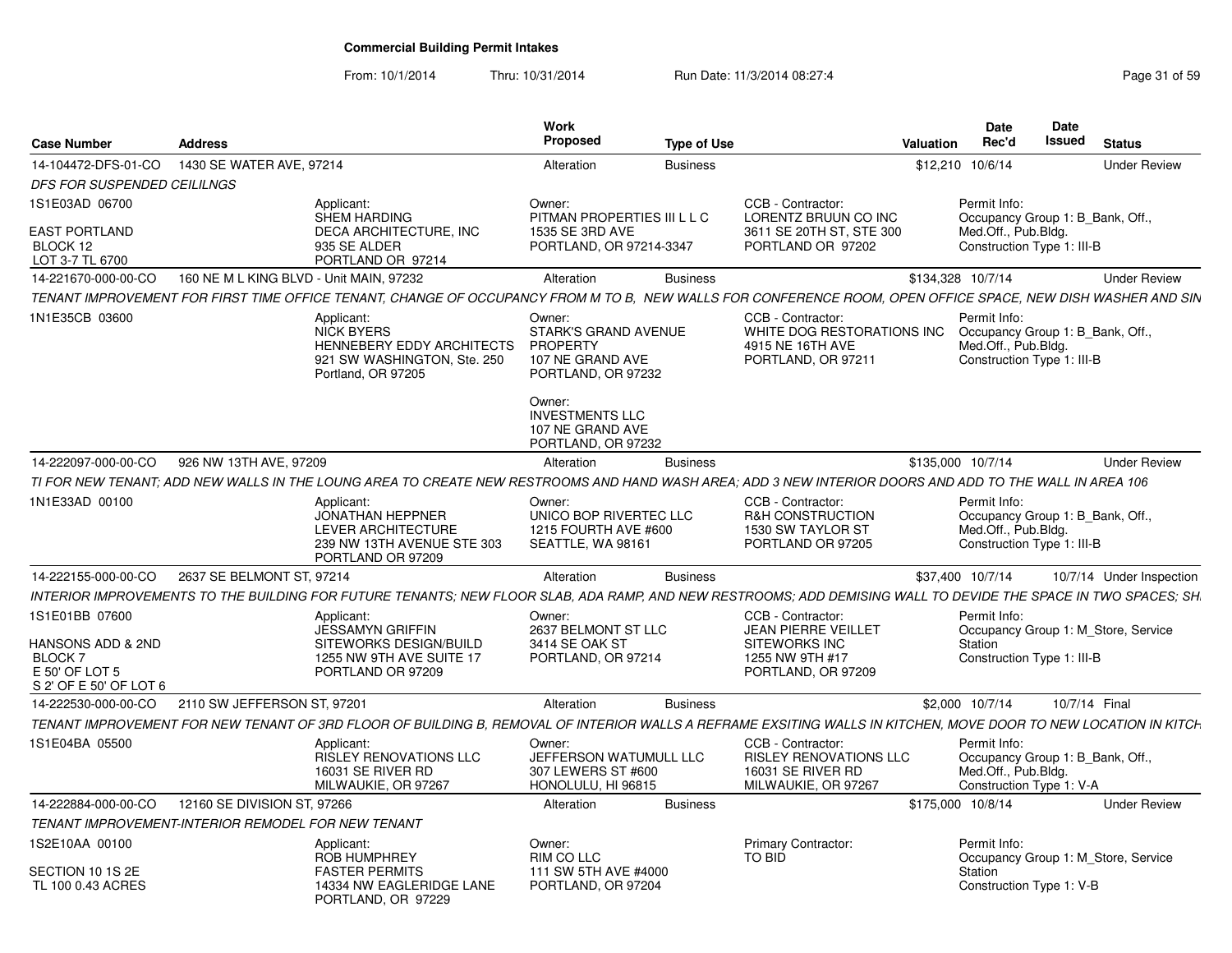| <b>Case Number</b>                                                    | <b>Address</b>               |                                                                                                                                                               | <b>Work</b><br>Proposed                                                                  | <b>Type of Use</b> | <b>Valuation</b>                                                                                                             |                   | Date<br>Rec'd                       | Date<br>Issued                                               | <b>Status</b>                                                                     |
|-----------------------------------------------------------------------|------------------------------|---------------------------------------------------------------------------------------------------------------------------------------------------------------|------------------------------------------------------------------------------------------|--------------------|------------------------------------------------------------------------------------------------------------------------------|-------------------|-------------------------------------|--------------------------------------------------------------|-----------------------------------------------------------------------------------|
| 14-222888-000-00-CO                                                   | 0112 SW PENNOYER ST, 97201   |                                                                                                                                                               | Alteration                                                                               | <b>Business</b>    | \$25,000                                                                                                                     |                   | 10/8/14                             | 10/8/14                                                      | Issued                                                                            |
|                                                                       |                              | REMOVE EXISTING ROOF TO STEEL DECK AND RE-ROOF. Class A roofing.                                                                                              |                                                                                          |                    |                                                                                                                              |                   |                                     |                                                              |                                                                                   |
| 1S1E10CA 10100                                                        |                              | Applicant:<br>PACIFIC WEST ROOFING LLC<br>9360 TUALATIN SHERWOOD RD<br>TUALATIN OR 97062                                                                      | Owner:<br><b>LEONARD C SR PARDUE</b><br>1353 NW OAKMONT CT<br>MCMINNVILLE, OR 97128-5094 |                    | CCB - Contractor:<br>PACIFIC WEST ROOFING LLC<br>9360 TUALATIN SHERWOOD RD<br>TUALATIN OR 97062                              |                   | Permit Info:<br>Med.Off., Pub.Bldg. | Occupancy Group 1: B_Bank, Off.,                             |                                                                                   |
| 14-222902-000-00-CO                                                   | 3278 NE BROADWAY, 97232      |                                                                                                                                                               | Alteration                                                                               | <b>Business</b>    |                                                                                                                              | \$175,000 10/8/14 |                                     |                                                              | <b>Under Review</b>                                                               |
|                                                                       |                              | TENANT IMPROVEMENT FOR FIRST TIME TENANT, LIGHT DEMO, ADD WALLS, CREATE NEW RESTROOM                                                                          |                                                                                          |                    |                                                                                                                              |                   |                                     |                                                              |                                                                                   |
| 1N1E25CD 11900                                                        |                              | Applicant:<br><b>ROB HUMPHREY</b><br><b>FASTER PERMITS</b><br>14334 NW EAGLERIDGE LANE<br>PORTLAND, OR 97229                                                  | Owner:<br><b>GRANT PARK VILLAGE LLC</b><br>1015 NW 11TH AVE<br>PORTLAND, OR 97209-3496   |                    | Primary Contractor:<br><b>TO BID</b>                                                                                         | Station           | Permit Info:                        | Construction Type 1: I-A                                     | Occupancy Group 1: M_Store, Service                                               |
| 14-223180-000-00-CO                                                   | 2651 NW THURMAN ST           |                                                                                                                                                               | Alteration                                                                               | <b>Business</b>    |                                                                                                                              | \$15,000 10/8/14  |                                     |                                                              | 10/8/14 Under Inspection                                                          |
|                                                                       |                              | TENANT IMPRROVEMENT-FIRST TIME TENANT INTERIOR WORK ONLY CONVERT UNFINISHED SPACE INTO 2 OFFICE SPACES                                                        |                                                                                          |                    |                                                                                                                              |                   |                                     |                                                              |                                                                                   |
| 1N1E29DD 08800<br><b>BALCHS ADD</b><br>BLOCK 323<br>LOT <sub>11</sub> |                              | Applicant:<br><b>ANDY FISHER</b><br>RAINIER PACIFIC DEVELOPMENT, 1845 NW 23RD PL<br><b>LLC</b><br>1845 NW 23RD PL<br>PORTLAND OREGON 97210                    | Owner:<br>2651 THURMAN LLC<br>PORTLAND, OR 97210                                         |                    | CCB - Contractor:<br><b>ERIK OPSAHL</b><br>RAINIER PACIFIC DEVELOPMENT<br><b>LLC</b><br>1845 NW 23RD PL<br>PORTLAND OR 97210 |                   | Permit Info:<br>Med.Off., Pub.Bldg. | Occupancy Group 1: B Bank, Off.,<br>Construction Type 1: V-A |                                                                                   |
| 14-191875-000-00-CO                                                   | 1605 NE 7TH AVE, 97232       |                                                                                                                                                               | Alteration                                                                               | <b>Business</b>    |                                                                                                                              | \$115,000 10/9/14 |                                     |                                                              | 10/9/14 Under Inspection                                                          |
|                                                                       |                              | TENANT IMPROVEMENT: RELOCATE EMPLOYEE BATHROOM. NEW FINISHES, CEILING/LIGHTING PLAN AND REMODEL OFFICE SPACES                                                 |                                                                                          |                    |                                                                                                                              |                   |                                     |                                                              |                                                                                   |
| 1N1E26CC 10700                                                        |                              | Applicant:<br><b>GARY BARSON</b><br><b>FEDEX</b><br>205 W WASHINGTON ST<br>MINNEOLA FL 34715                                                                  | Owner:<br>7TH AND WEIDLER LLC<br>4480 NE ALAMEDA ST<br>PORTLAND, OR 97213-1245           |                    | CCB - Contractor:<br>BUEHNER CONSTRUCTION INC<br>2212 SW TEMPLE 40<br>SALT LAKE CITY, UT 84115                               |                   | Permit Info:<br>Station             | Construction Type 1: V-B                                     | Occupancy Group 1: M_Store, Service<br>Construction Type 2 (formerly Type 1): V-B |
| 14-213406-000-00-CO                                                   | 4027 N INTERSTATE AVE, 97227 |                                                                                                                                                               | Alteration                                                                               | <b>Business</b>    |                                                                                                                              | \$10,000 10/9/14  |                                     |                                                              | <b>Under Review</b>                                                               |
|                                                                       |                              | TENANT IMPROVEMENT FOR NEW DISPENSARY TENANT, BUILD OUT WALL TO CREATE WAITING AREA, CREATE CLOSET AT CORRIDOR, REPLACE OVERHEAD DOOR AND ADD NEW MAN DOOR    |                                                                                          |                    |                                                                                                                              |                   |                                     |                                                              |                                                                                   |
| 1N1E22CB 11200<br><b>OVERLOOK</b><br>BLOCK 14<br>LOT 5&6              |                              | Applicant:<br>SAM WATSON<br><b>GREENSKY COLLECTIVE</b><br>4027 N INTERSTATE<br>PORTLAND, OR 97227                                                             | Owner:<br>YOSHIDA REAL ESTATE<br>8440 NE ALDERWOOD RD #A<br>PORTLAND, OR 97220<br>Owner: |                    | CCB - Contractor:<br>URBAN INTERIOR RESTORATION<br><b>LLC</b><br>31402 SW ORCHARD DR<br>WILSONVILLE, OR 97070                | Station           | Permit Info:                        | Construction Type 1: V-B                                     | Occupancy Group 1: M Store, Service                                               |
|                                                                       |                              |                                                                                                                                                               | <b>HOLDINGS XIV LLC</b><br>8440 NE ALDERWOOD RD #A<br>PORTLAND, OR 97220                 |                    |                                                                                                                              |                   |                                     |                                                              |                                                                                   |
| 14-222384-000-00-CO                                                   | 1126 SE DIVISION ST, 97202   |                                                                                                                                                               | Alteration                                                                               | <b>Business</b>    |                                                                                                                              | \$52,896 10/9/14  |                                     |                                                              | <b>Under Review</b>                                                               |
|                                                                       |                              | TENANT IMPROVEMENT FOR NEW SANDWICH SHOP, CHANGE OF OCCUPANCY FROM (S) OR (F) TO (B), ADD SEATING/DINING AREA, COUNTER FOR FOOD PREP, NEW WALL FOR COMMERCIAL |                                                                                          |                    |                                                                                                                              |                   |                                     |                                                              |                                                                                   |
| 1S1E11BA 06300<br>TIBBETTS ADD                                        |                              | Applicant:<br>STEVE EWOLDT<br>ARTIFEKT ARCHITECTURE +                                                                                                         | Owner:<br><b>JOHN LITTLEHALES</b><br>530 OAK GROVE AVE #201                              |                    | Primary Contractor:<br>TO BID                                                                                                |                   | Permit Info:<br>Med.Off., Pub.Bldg. | Occupancy Group 1: B Bank, Off.,                             |                                                                                   |
| N 130' OF E 100' OF BLOCK 62                                          |                              | <b>INTERIORS</b><br>519 SW PARK AVE #410<br>PORTLAND, OR 97205                                                                                                | MENLO PARK, CA 94025-3255                                                                |                    |                                                                                                                              |                   |                                     | Construction Type 1: V-B                                     |                                                                                   |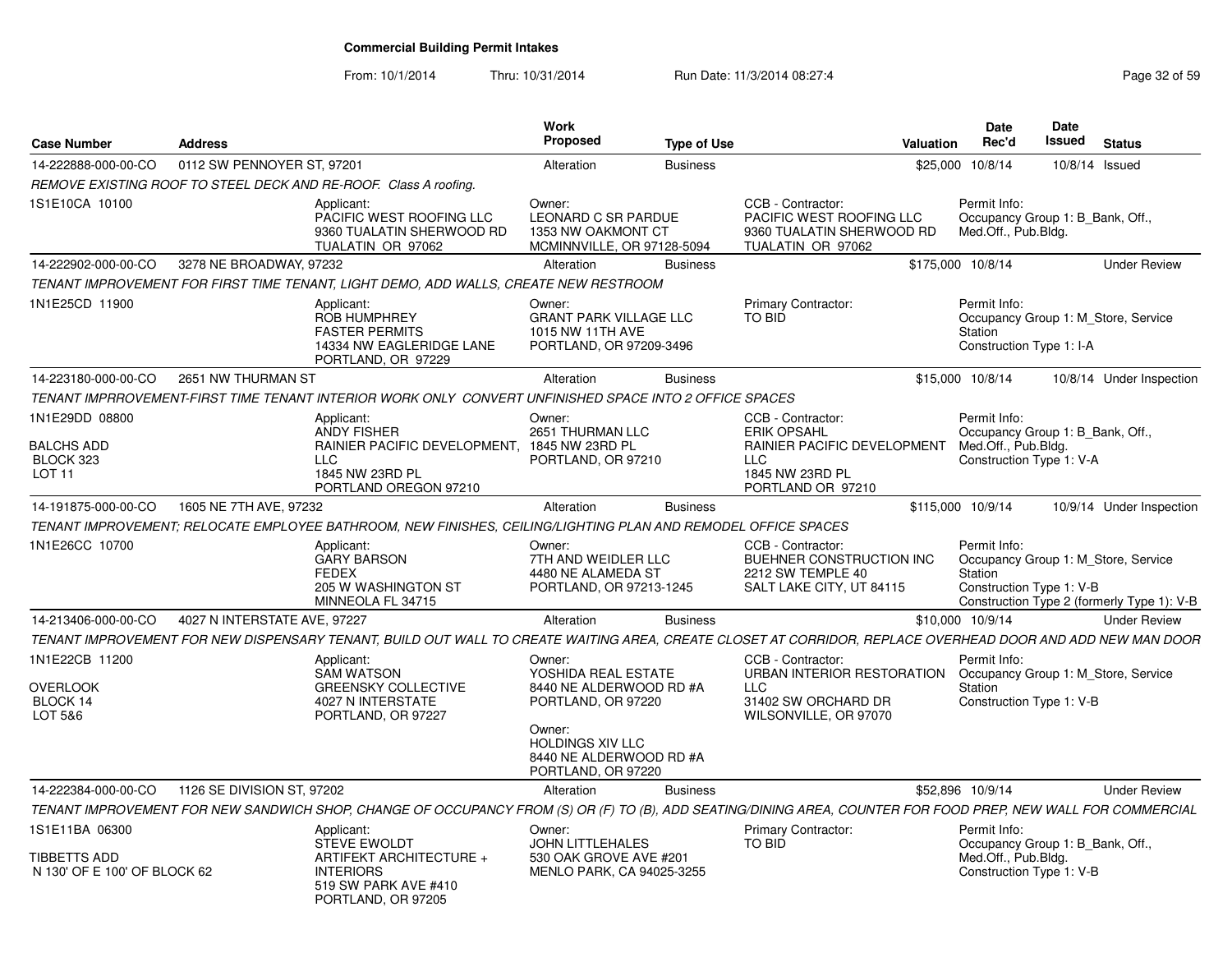| <b>Case Number</b>                                       | <b>Address</b>                                  |                                                                                                                                  | <b>Work</b><br><b>Proposed</b>                                                                                                                                         | <b>Type of Use</b> | <b>Valuation</b>                                                                                                                        | Date<br>Rec'd                                                                                                | <b>Date</b><br>Issued | <b>Status</b>                       |
|----------------------------------------------------------|-------------------------------------------------|----------------------------------------------------------------------------------------------------------------------------------|------------------------------------------------------------------------------------------------------------------------------------------------------------------------|--------------------|-----------------------------------------------------------------------------------------------------------------------------------------|--------------------------------------------------------------------------------------------------------------|-----------------------|-------------------------------------|
| 14-221078-000-00-CO                                      | 4139 NE SANDY BLVD, 97212                       |                                                                                                                                  | Alteration                                                                                                                                                             | <b>Business</b>    |                                                                                                                                         | \$65,000 10/10/14                                                                                            |                       | 10/10/14 Under Inspection           |
|                                                          |                                                 | TI FOR NEW NAIL SALON AND SPA, NEW COUNTER AND PEDI CHAIRS(9)                                                                    |                                                                                                                                                                        |                    |                                                                                                                                         |                                                                                                              |                       |                                     |
| 1N1E25DD 10200                                           |                                                 | Applicant:<br>RELIABLE CONTRACTOR INC<br>4606 SE 115TH<br>PORTLAND OR 97266                                                      | Owner:<br>HOLLYWOOD MARKET SQUARE<br><b>LLC</b><br>3380 BARRINGTON DR<br>WEST LINN, OR 97068                                                                           |                    | CCB - Contractor:<br>RELIABLE CONTRACTOR INC<br>4606 SE 115TH<br>PORTLAND OR 97266                                                      | Permit Info:<br>Occupancy Group 1: B Bank, Off.,<br>Med.Off., Pub.Bldg.<br>Construction Type 1: III-A        |                       |                                     |
| 14-221497-000-00-CO                                      | 2224 N LOMBARD ST, 97217                        |                                                                                                                                  | Alteration                                                                                                                                                             | <b>Business</b>    |                                                                                                                                         | \$25,000 10/10/14                                                                                            | 10/10/14 Issued       |                                     |
|                                                          |                                                 | TENANT IMPROVEMENT PERMIT TO INSTALL WALK IN COOLER FOR MINI MART, 3'x3' ACCESSIBLE COUNTER AND SHELVING                         |                                                                                                                                                                        |                    |                                                                                                                                         |                                                                                                              |                       |                                     |
| 1N1E16AB 04200                                           |                                                 | Applicant:<br><b>JIMMY WYNN</b><br><b>ARCTIC HEATING &amp;</b><br><b>REFRIGERATION</b><br>PO BOX 83795<br>PORTLAND OR 97283-0795 | Owner:<br>KI CHAE HAN<br>14072 SE SUNSHADOW ST<br>HAPPY VALLEY, OR 97086-5799<br>Owner:<br><b>JUNG NAM HAN</b><br>14072 SE SUNSHADOW ST<br>HAPPY VALLEY, OR 97086-5799 |                    | CCB - Contractor:<br><b>JIMMY WYNN</b><br><b>ARCTIC HEATING &amp;</b><br><b>REFRIGERATION</b><br>PO BOX 83795<br>PORTLAND OR 97283-0795 | Permit Info:<br>Station<br>Construction Type 1: V-B                                                          |                       | Occupancy Group 1: M Store, Service |
| 14-223625-000-00-CO                                      | 1003 SW WASHINGTON ST, 97205                    |                                                                                                                                  | Alteration                                                                                                                                                             | <b>Business</b>    |                                                                                                                                         | \$5,000 10/10/14                                                                                             |                       | 10/10/14 Under Inspection           |
|                                                          |                                                 | TENANT IMPROVEMENT FOR NEW TENANT IN EXISTING RETAIL SPACE. ADDING DRESSING ROOMS AND DISPLAY WALL                               |                                                                                                                                                                        |                    |                                                                                                                                         |                                                                                                              |                       |                                     |
| 1N1E34CC 05200                                           |                                                 | Applicant:<br>PAMELA BAKER-MILLER<br><b>FRANCES MAY LLC</b>                                                                      | Owner:<br><b>RD &amp; KEARNEY ST LLC</b><br>812 SW WASHINGTON ST #850<br>PORTLAND, OR 97205<br>Owner:                                                                  |                    | CCB - Contractor:<br><b>GREGORY LEE FRODSHAM</b><br>7017 NE SUMNER ST<br>PORTLAND, OR 97218                                             | Permit Info:<br>Occupancy Group 1: B_Bank, Off.,<br>Med.Off., Pub.Bldg.<br>Construction Type 1: III-B        |                       |                                     |
|                                                          |                                                 |                                                                                                                                  | <b>BURNSIDE</b><br>812 SW WASHINGTON ST #850<br>PORTLAND, OR 97205                                                                                                     |                    |                                                                                                                                         |                                                                                                              |                       |                                     |
|                                                          |                                                 |                                                                                                                                  | Owner:<br><b>KING LLC</b><br>812 SW WASHINGTON ST #850<br>PORTLAND, OR 97205                                                                                           |                    |                                                                                                                                         |                                                                                                              |                       |                                     |
|                                                          | 14-163821-REV-01-CO  12315 E BURNSIDE ST, 97230 |                                                                                                                                  | Alteration                                                                                                                                                             | <b>Business</b>    |                                                                                                                                         | \$10/10/14                                                                                                   | 10/10/14 Issued       |                                     |
|                                                          | REVISION TO ADD BEAM COLUMN JOINT FOR CAPACITY  |                                                                                                                                  |                                                                                                                                                                        |                    |                                                                                                                                         |                                                                                                              |                       |                                     |
| 1N2E35CB 03700<br>SECTION 35 1N 2E<br>TL 3700 3.13 ACRES |                                                 | Applicant:<br><b>SCOTT ALDINGER</b><br>PRECISION CONSTRUCTION<br>SERVICES, INC.<br>2008 C STREET<br>VANCOUVER, WA 98663          | Owner:<br><b>JJHO LLC</b><br>PO BOX 1679<br>VANCOUVER, WA 98668                                                                                                        |                    | CCB - Contractor:<br>PRECISION CONSTRUCTION<br><b>SERVICES INC</b><br>9523 SW OCHOCO DR<br>TUALATIN, OR 97062                           | Permit Info:<br>Occupancy Group 1: S-1_Storage -<br>Moderate Hazard, Warehouse<br>Construction Type 1: III-B |                       |                                     |
| 14-222441-000-00-CO                                      | 4214 N MISSISSIPPI AVE, 97217                   |                                                                                                                                  | Alteration                                                                                                                                                             | <b>Business</b>    |                                                                                                                                         | \$46,000 10/13/14                                                                                            | 10/13/14 Issued       |                                     |
|                                                          | TENANT IMPROVEMENT FOR NEW BEER RETAIL AND BAR  |                                                                                                                                  |                                                                                                                                                                        |                    |                                                                                                                                         |                                                                                                              |                       |                                     |
| 1N1E22CA 07100                                           |                                                 | Applicant:<br><b>JULIA WOOD</b><br><b>JULIA WOOD ARCHITECT</b><br>333 S STATE ST SUITE V-192<br>LAKE OSWEGO, OR 97034            | Owner:<br><b>MAL 2010 LLC</b><br>210 SW MORRISON ST #600<br>PORTLAND, OR 97204-3150                                                                                    |                    | CCB - Contractor:<br>WHITE DOG RESTORATIONS INC<br>4915 NE 16TH AVE<br>PORTLAND, OR 97211                                               | Permit Info:<br>Occupancy Group 1: B Bank, Off.,<br>Med.Off., Pub.Bldg.<br>Construction Type 1: I-A          |                       |                                     |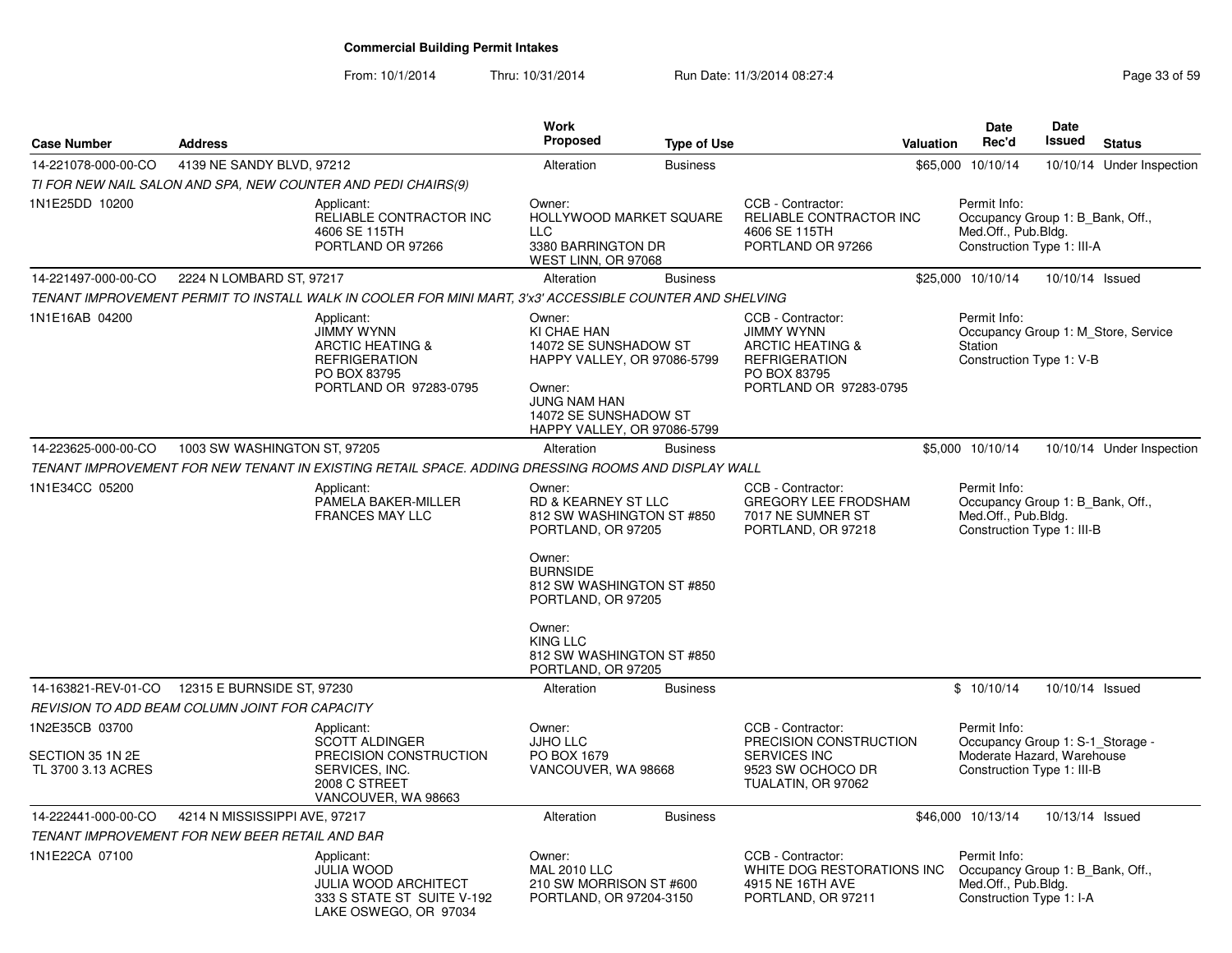| <b>Case Number</b>                                                                                                                         | <b>Address</b>                   |                                                                                                                                                                   | <b>Work</b><br><b>Proposed</b>                                                        | <b>Type of Use</b> |                                                                                                                                       | <b>Valuation</b> | <b>Date</b><br>Rec'd                               | Date<br>Issued  | <b>Status</b>                              |
|--------------------------------------------------------------------------------------------------------------------------------------------|----------------------------------|-------------------------------------------------------------------------------------------------------------------------------------------------------------------|---------------------------------------------------------------------------------------|--------------------|---------------------------------------------------------------------------------------------------------------------------------------|------------------|----------------------------------------------------|-----------------|--------------------------------------------|
| 14-190502-REV-01-CO                                                                                                                        | 10015 SW TERWILLIGER BLVD, 97219 |                                                                                                                                                                   | Alteration                                                                            | Educational        |                                                                                                                                       |                  | \$10/31/14                                         | 10/31/14 Issued |                                            |
| REVISION TO INSTALL 5 FOOTINGS INSTEAD OF 6                                                                                                |                                  |                                                                                                                                                                   |                                                                                       |                    |                                                                                                                                       |                  |                                                    |                 |                                            |
| 1S1E27 00300                                                                                                                               |                                  | Applicant:<br>ANTONIJA KRIZANAC                                                                                                                                   | Owner:<br>LEWIS & CLARK COLLEGE                                                       |                    | CCB - Contractor:<br>MCKINSTRY CO LLC                                                                                                 |                  | Permit Info:<br>Occupancy Group 1: U Private       |                 |                                            |
| SECTION 27 1S 1E<br>TL 300 29.79 ACRES                                                                                                     |                                  | <b>MCKINSTRY</b><br>16790 NE MASON ST. SUITE 100<br>PORTLAND, OR 97230                                                                                            | 0615 SW PALATINE HILL RD MSC<br>31<br>PORTLAND, OR 97219                              |                    | 16970 NE MASON ST, SUITE 100<br>PORTLAND OR 97230-7398                                                                                |                  | Garage\Utility Misc.<br>Construction Type 1: III-B |                 |                                            |
|                                                                                                                                            |                                  |                                                                                                                                                                   | Owner:<br><b>BUSINESS OFFICE</b><br>0615 SW PALATINE HILL RD MSC<br>31                |                    |                                                                                                                                       |                  |                                                    |                 |                                            |
|                                                                                                                                            |                                  |                                                                                                                                                                   | PORTLAND, OR 97219                                                                    |                    |                                                                                                                                       |                  |                                                    |                 |                                            |
| 14-225893-000-00-CO                                                                                                                        | 9045 N RAMSEY BLVD, 97203        |                                                                                                                                                                   | Alteration                                                                            | Factory/Industrial |                                                                                                                                       |                  | \$15,000 10/30/14                                  | 10/30/14 Issued |                                            |
|                                                                                                                                            |                                  | NEW OPENING IN CONCRETE PANEL AND NEW OVERHEAD DOOR; REMOVAL OF 4 TO 5 TREES                                                                                      |                                                                                       |                    |                                                                                                                                       |                  |                                                    |                 |                                            |
|                                                                                                                                            |                                  | Applicant:<br><b>TARA LUND</b><br><b>CIDA</b><br>15895 SW 72ND AVE SUITE 200<br>PORTLAND OREGON 97224                                                             | Owner:<br>ST JOHNS CORP<br>PO BOX 17095<br>PORTLAND, OR 97217                         |                    | CCB - Contractor:<br><b>JOSEPH HUGHES</b><br><b>CONSTRUCTION INC</b><br>11125 SW BARBUR BLVD<br>PORTLAND, OR 97219                    |                  |                                                    |                 |                                            |
|                                                                                                                                            |                                  |                                                                                                                                                                   | Owner:<br>ANGIE HOUGHES<br>PO BOX 17095<br>PORTLAND, OR 97217                         |                    |                                                                                                                                       |                  |                                                    |                 |                                            |
| 14-229876-000-00-CO                                                                                                                        | 15540 N LOMBARD ST               |                                                                                                                                                                   | Alteration                                                                            | Factory/Industrial |                                                                                                                                       |                  | \$111,000 10/30/14                                 | 10/30/14 Issued |                                            |
|                                                                                                                                            |                                  | BACKFILL 5 BELOW GRADE CONCRETE TANKS WITH CRUSHED ROCK AT INTERIOR WAREHOUSE SPACE. POUR NEW CONCRETE SLAB FLOOR ON TOP                                          |                                                                                       |                    |                                                                                                                                       |                  |                                                    |                 |                                            |
| 2N1W23D 00500A1                                                                                                                            |                                  | Applicant:                                                                                                                                                        | Owner:                                                                                |                    | CCB - Contractor:                                                                                                                     |                  | Permit Info:                                       |                 |                                            |
| RIVERGATE INDUSTRIAL DIS<br>BLOCK 10&12&E TL 500<br><b>IMPS ONLY</b><br>ALSO SEE LAND ACCTS R256254<br>(R708881910) & R532327 (R708881912) |                                  | <b>BLAYNE BEEAUPIT</b><br>MILLBANK MATERIALS USA, LTD<br>15540 N LOMBARD ST<br>PORTLAND, OR 97203                                                                 | MILL BANK MATERIALS USA LTD<br>APT 102 20329 LOGAN AVE<br>LANGLEY, BC V3A 4L8 CANADA  |                    | WILKINS TRUCKING CO INC<br>339 N COLUMBIA BLVD<br>PORTLAND, OR 97217                                                                  |                  | Factory, Mod.Hazard<br>Construction Type 1: V-B    |                 | Occupancy Group 1: F-1_Industrial Plant -  |
| 14-226881-000-00-CO                                                                                                                        | 3829 NE COLUMBIA BLVD, 97211     |                                                                                                                                                                   | Alteration                                                                            | Factory/Industrial |                                                                                                                                       |                  | \$10,000 10/17/14                                  | 10/17/14 Issued |                                            |
|                                                                                                                                            |                                  | TI FOR NEW TENANT; NEW EXTERIOR ADA RAMP; INTERIOR WORK TO INCLUDE NEW PARTITION WALLS TO CREATE OFFICE WAITING ROOM, RETAIL AREA, OFFICE, AND ASSEMBLY FABRICATI |                                                                                       |                    |                                                                                                                                       |                  |                                                    |                 |                                            |
| 1N1E13AD 01700                                                                                                                             |                                  | Applicant:<br><b>RON STALLINGS</b>                                                                                                                                | Owner:                                                                                |                    | CCB - Contractor:<br>STARLING BAY PROPERTIES LLC SUPERIOR BUILDING CONCEPTS                                                           |                  | Permit Info:                                       |                 | Occupancy Group 1: F-1_Industrial Plant -  |
| SECTION 13 1N 1E<br>TL 1700 0.14 ACRES                                                                                                     |                                  | <b>EMERALD LEAF INSTITUTE</b><br>3829 NE COLUMBIA BLVD<br>PORTLAND OR                                                                                             | PO BOX 11423<br>PORTLAND, OR 97211-0423                                               |                    | <b>LLC</b><br>10112 NE 61ST CIR<br>VANCOUVER, WA 98662                                                                                |                  | Factory, Mod.Hazard<br>Construction Type 1: V-B    |                 | Construction Type 2 (formerly Type 1): V-B |
| 14-226888-000-00-CO                                                                                                                        | 670 N RUSSELL ST, 97227          |                                                                                                                                                                   | Alteration                                                                            | Factory/Industrial |                                                                                                                                       |                  | \$10,000 10/17/14                                  | 10/17/14 Issued |                                            |
| VOLUNTARY SEISMIC UPGRADE - SEE 14-177155-CO                                                                                               |                                  |                                                                                                                                                                   |                                                                                       |                    |                                                                                                                                       |                  |                                                    |                 |                                            |
| 1N1E27CA 01400                                                                                                                             |                                  | Applicant:<br><b>THAD FISCO</b><br>ADAPTIVE CONSTRUCTION<br>265 N HANCOCK STE 100<br>PORTLAND OR 97214                                                            | Owner:<br><b>BENJAMIN T FISCO</b><br>265 N HANCOCK ST #100<br>PORTLAND, OR 97227-1973 |                    | CCB - Contractor:<br><b>BEN FISCO</b><br>ADAPTIVE CONSTRUCTION<br><b>COMPANY</b><br>265 N HANCOCK ST, SUITE 100<br>PORTLAND, OR 97227 |                  | Permit Info:<br>Construction Type 1: V-B           |                 |                                            |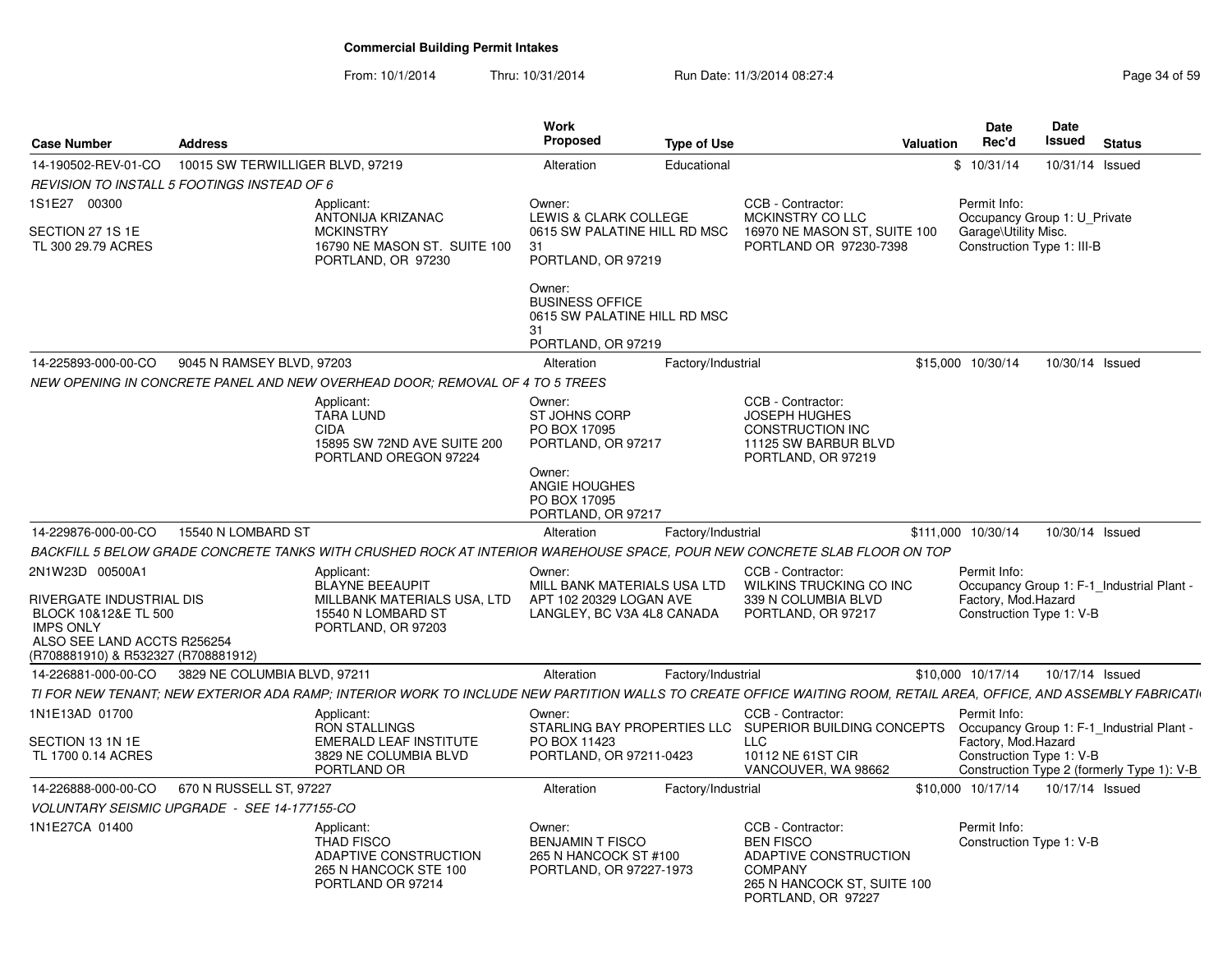| <b>Case Number</b>                                                                                                                                                                         | <b>Address</b>                      |                                                                                                                                                                 | Work<br>Proposed                                                                                   | <b>Type of Use</b> |                                                                                                                                      | Valuation | Date<br>Rec'd                                                                                                | Date<br>Issued | <b>Status</b>                                                                             |
|--------------------------------------------------------------------------------------------------------------------------------------------------------------------------------------------|-------------------------------------|-----------------------------------------------------------------------------------------------------------------------------------------------------------------|----------------------------------------------------------------------------------------------------|--------------------|--------------------------------------------------------------------------------------------------------------------------------------|-----------|--------------------------------------------------------------------------------------------------------------|----------------|-------------------------------------------------------------------------------------------|
| 14-186154-REV-01-CO                                                                                                                                                                        | 15 SE 6TH AVE, 97214                |                                                                                                                                                                 | Alteration                                                                                         | Factory/Industrial |                                                                                                                                      |           | \$10/20/14                                                                                                   |                | 10/20/14 Issued                                                                           |
|                                                                                                                                                                                            |                                     | REVISION TO SHOW THAT TRASH ENCLOSURE DRAIN RUNS THROUGH GREASE INTERCEPTOR INSTEAD OF DOWNSTREAM                                                               |                                                                                                    |                    |                                                                                                                                      |           |                                                                                                              |                |                                                                                           |
| 1N1E35CC 01800<br><b>EAST PORTLAND</b><br>BLOCK 117<br>LOT <sub>6</sub><br>S 1/2 OF LOT 7                                                                                                  |                                     | Applicant:<br>JEFF DUNCAN<br><b>GRIDLINE PLUMBING</b><br>14844 SW 109TH AVE<br>TIGARD OR 97224                                                                  | Owner:<br><b>BUILDING 15 LLC</b><br>3635 SW 48TH PL<br>PORTLAND, OR 97221                          |                    | CCB - Contractor:<br><b>ALAN VOLM</b><br><b>PACIFIC CREST STRUCTURES</b><br>17750 SW UPPER BOONES<br>FERRY RD 190<br>DURHAM OR 97224 |           | Permit Info:<br>Factory, Mod.Hazard<br>Construction Type 1: III-B                                            |                | Occupancy Group 1: F-1_Industrial Plant -<br>Construction Type 2 (formerly Type 1): III-B |
| 13-227458-REV-01-CO                                                                                                                                                                        | 16515 NE SANDY BLVD - BLDG B, 97230 |                                                                                                                                                                 | Alteration                                                                                         | Factory/Industrial |                                                                                                                                      |           | \$10/27/14                                                                                                   |                | 10/27/14 Issued                                                                           |
| REVISION TO REMOVE HEAT FROM GROW ROOMS                                                                                                                                                    |                                     |                                                                                                                                                                 |                                                                                                    |                    |                                                                                                                                      |           |                                                                                                              |                |                                                                                           |
| 1N3E19C 01000<br>SECTION 19 1N 3E<br>TL 1000 0.61 ACRES                                                                                                                                    |                                     | Applicant:<br>MIKE COYLE<br><b>FASTER PERMITS</b><br>14334 NW EAGLERIDGE LANE<br>PORTLAND, OR 97229                                                             | Owner:<br>RANDOLPH W SLIPHER<br>3415 NE 124TH PL<br>PORTLAND, OR 97230-1502                        |                    | CCB - Contractor:<br>DAVID TAI SEU BARTOLOME<br>13570 SE 180TH AVE<br>DAMASCUS, OR 97089                                             |           | Permit Info:<br>Factory, Mod.Hazard<br>Construction Type 1: V-B                                              |                | Occupancy Group 1: F-1_Industrial Plant -                                                 |
| 14-221607-000-00-CO                                                                                                                                                                        | 8411 N DENVER AVE, 97217            |                                                                                                                                                                 | Alteration                                                                                         | Factory/Industrial |                                                                                                                                      |           | \$75,000 10/27/14                                                                                            |                | 10/27/14 Issued                                                                           |
|                                                                                                                                                                                            |                                     | TENANT IMPROVEMENT IN 2 SPACES FOR SAME TENANT THAT ARE PART OF LARGER BUILDING, DEMO OUT PARTITION WALLS AND REMODEL RESTROOM TO BE ACCESSIBLE, CHANGE ENTR    |                                                                                                    |                    |                                                                                                                                      |           |                                                                                                              |                |                                                                                           |
| 1N1E09DB 00200<br><b>KENTON</b><br>BLOCK 6<br>LOT 7-15<br>LOT 16 EXC PT IN STS<br>LOT 17 EXC PT IN ST; LOT 18-27; LAND &<br>IMPS SEE R653078 (R445901962) FOR LAND &<br><b>IMPS</b>        |                                     | Applicant:<br>ELISE HENDRICKSON<br>PORTLAND DEVELOPMENT<br><b>COMMISSION</b><br>222 NW 5TH AVE<br>PORTLAND OR 97209                                             | Owner:<br>PORTLAND CITY OF(PDC<br>222 NW 5TH AVE<br>PORTLAND, OR 97209-3812                        |                    | <b>Primary Contractor:</b><br>TO BID                                                                                                 |           | Permit Info:<br>Hazard, Parking Garage<br>Construction Type 1: V-B                                           |                | Occupancy Group 1: S-2_Storage - Low<br>Construction Type 2 (formerly Type 1): V-B        |
| 14-231077-000-00-CO                                                                                                                                                                        | 306 SE 8TH AVE, 97214               |                                                                                                                                                                 | Alteration                                                                                         | Factory/Industrial |                                                                                                                                      |           | \$15,000 10/28/14                                                                                            |                | 10/28/14 Issued                                                                           |
|                                                                                                                                                                                            |                                     | DEMO WALLS ON 2ND FLOOR, CAP FAUCETS, SPACE TO BE USED FOR FUTURE TENANT, 2ND FLOOR RESTROOM TO REMAIN                                                          |                                                                                                    |                    |                                                                                                                                      |           |                                                                                                              |                |                                                                                           |
| 1N1E35CC 10400<br><b>EAST PORTLAND</b><br>BLOCK 183<br>LOT 1-3&6-8 TL 10400<br><b>LAND &amp; IMPS</b><br>SEE R150358 (R226511642) FOR BILLBOARD<br>& R646210 (R226511643) FOR MACH & EQUIP |                                     | Applicant:<br><b>KEVIN GRANT</b><br><b>C2K ARCHITECTURE INC</b><br>107 SE WASHINGTON ST #740<br>PORTLAND, OR 97214                                              | Owner:<br>SPECHT 306 LLC<br>15325 SW BEAVERTON CREEK CT 1265 S 35TH PL<br>BEAVERTON, OR 97006-5167 |                    | CCB - Contractor:<br>COMMERCIAL CONTRACTORS<br>RIDGEFIELD WA 98642                                                                   |           | Permit Info:<br>Factory, Mod.Hazard<br>Construction Type 1: III-B                                            |                | Occupancy Group 1: F-1_Industrial Plant -                                                 |
| 14-220538-000-00-CO                                                                                                                                                                        | 700 NE 22ND AVE, 97232              |                                                                                                                                                                 | Alteration                                                                                         | Factory/Industrial |                                                                                                                                      |           | \$209,273 10/2/14                                                                                            |                | <b>Under Review</b>                                                                       |
|                                                                                                                                                                                            |                                     | TENANT IMPROVEMENT FOR EXISTING TENANT TO EXPAND SPACE FOR TEA PROCESSING; ADD PARTITION WALL TO CREATE CLEAN ROOM WITH MULTIPLE SINKS, ADD WALL FOR FIRE RATEL |                                                                                                    |                    |                                                                                                                                      |           |                                                                                                              |                |                                                                                           |
| 1N1E35AD 03700                                                                                                                                                                             |                                     | Applicant:<br><b>MELISSA EHN</b><br><b>WRIGHT DESIGN OFFICE</b><br><b>150 SW HARRISON</b><br>PORTLAND, OR 97202                                                 | Owner:<br><b>BAKERY BLOCKS LLC</b><br>537 SE ASH ST STE 101<br>PORTLAND, OR 97214                  |                    | Primary Contractor:<br><b>TO BID</b>                                                                                                 |           | Permit Info:<br>Occupancy Group 1: S-1_Storage -<br>Moderate Hazard, Warehouse<br>Construction Type 1: III-B |                | Construction Type 2 (formerly Type 1): III-B                                              |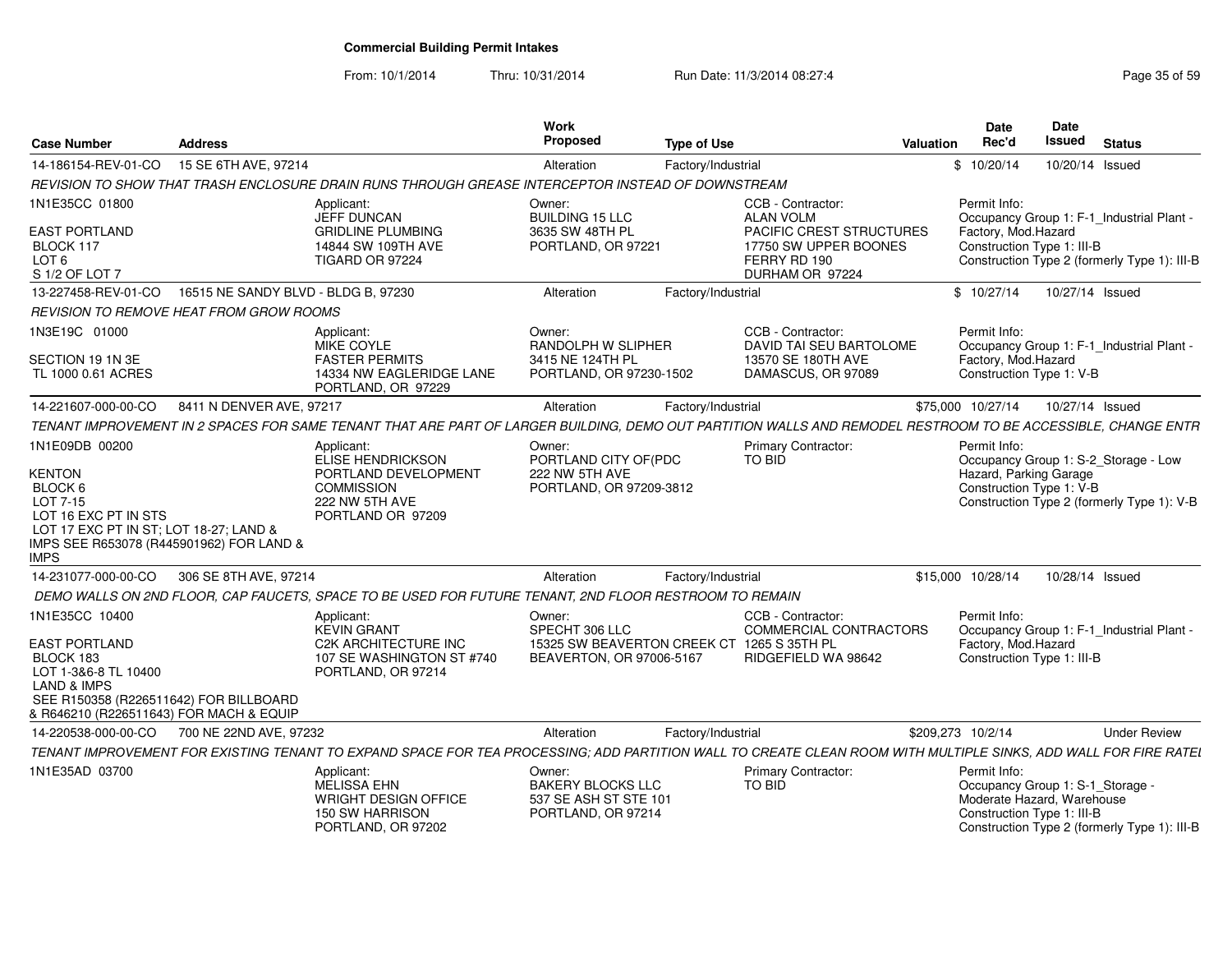From: 10/1/2014

| Case Number                                                                                                                                                                                                                 | <b>Address</b>             |                                                                                                                                                                  | <b>Work</b><br><b>Proposed</b>                                       | <b>Type of Use</b> |                                                                                                                                   | <b>Valuation</b>  | Date<br>Rec'd                                                   | <b>Date</b><br>Issued | <b>Status</b>                                |
|-----------------------------------------------------------------------------------------------------------------------------------------------------------------------------------------------------------------------------|----------------------------|------------------------------------------------------------------------------------------------------------------------------------------------------------------|----------------------------------------------------------------------|--------------------|-----------------------------------------------------------------------------------------------------------------------------------|-------------------|-----------------------------------------------------------------|-----------------------|----------------------------------------------|
| 14-220674-000-00-CO                                                                                                                                                                                                         | 7124 N MARINE DR. 97203    |                                                                                                                                                                  | Alteration                                                           | Factory/Industrial |                                                                                                                                   | \$400,000 10/3/14 |                                                                 |                       | <b>Under Review</b>                          |
|                                                                                                                                                                                                                             |                            | TI FOR EXISTING TENANT: REMOVE APPROX 50 FEET OF EXISTING INTERIOR WALL ON SOUTH SIDE OF RICE MAKING AREA AND RELOCATE APPROX 5 FT TO THE SOUTH TO ACCOMODATE NE |                                                                      |                    |                                                                                                                                   |                   |                                                                 |                       |                                              |
| 2N1W25A 00200                                                                                                                                                                                                               |                            | Applicant:<br><b>HIRO TOMOMATSU</b>                                                                                                                              | Owner:<br>AJINOMOTO FROZEN FOODS USA NICK LETTIN                     |                    | CCB - Contractor:                                                                                                                 |                   | Permit Info:                                                    |                       | Occupancy Group 1: F-1_Industrial Plant -    |
| RIVERGATE INDUSTRIAL DIS<br>BLOCK 27<br>LOT 3-6 TL 200<br><b>LAND &amp; IMPS</b><br>ENTERPRISE ZONE; POTENTIAL ADDITIONAL<br>TAX: SEE R660328 (R708888589) FOR OTHER<br>IMPS; R646093 (R708888588) FOR MACH &<br>EQUIP: DEF |                            | LIVERMORE ARCHITECTURE AND INC<br>ENGINEERING, INC<br>140 SW ARTHUR ST SUITE 200<br>PORTLAND, OR 97201                                                           | 7124 N MARINE DR<br>PORTLAND, OR 97203                               |                    | <b>INSPEC INTERNATIONAL LLC</b><br>140 SW ARTHUR ST<br>PORTLAND, OR 97201                                                         |                   | Factory, Mod.Hazard<br>Construction Type 1: V-B                 |                       |                                              |
| 14-193733-000-00-CO                                                                                                                                                                                                         | 440 N COLUMBIA BLVD, 97217 |                                                                                                                                                                  | Alteration                                                           | Factory/Industrial |                                                                                                                                   | \$122,870 10/6/14 |                                                                 |                       | <b>Under Review</b>                          |
|                                                                                                                                                                                                                             |                            | INSTALL HORIZONTAL LIFELINE SYSTEM ALONG ACTIVE RAIL FOR FALL PROTECTION                                                                                         |                                                                      |                    |                                                                                                                                   |                   |                                                                 |                       |                                              |
| 1N1E10DB 00800                                                                                                                                                                                                              |                            | Applicant:<br><b>BJ ASBURY</b>                                                                                                                                   | Owner:<br>PENNZOIL-QUAKER STATE &                                    |                    | CCB - Contractor:<br><b>GREENBERRY INDUSTRIAL LLC</b>                                                                             |                   | Permit Info:<br>Occupancy Group 1: U_Private                    |                       |                                              |
| SECTION 10 1N 1E<br>TL 800 3.24 ACRES<br>LAND & IMPS SEE R646381 (R941100331)<br>FOR MACH & EQUIP                                                                                                                           |                            | <b>GREENBURY INDUSTRIAL</b><br>TWO CENTERPOINTE DR #580<br>LAKE OSWEGO, OR 97035                                                                                 | <b>COMPANY</b><br>PO BOX 4369<br>HOUSTON, TX 77210-4369              |                    | PO BOX 1990<br>CORVALLIS, OR 97339                                                                                                |                   | Garage\Utility Misc.<br>Construction Type 1: V-B                |                       |                                              |
| 14-222426-000-00-CO                                                                                                                                                                                                         | 10537 NE MARX ST, 97220    |                                                                                                                                                                  | Alteration                                                           | Factory/Industrial |                                                                                                                                   |                   | \$5,000 10/8/14                                                 |                       | 10/8/14 Issued                               |
| INTERIOR ONLY-NEW INTERIOR WALLS FOR WORKSHOP AREAS                                                                                                                                                                         |                            |                                                                                                                                                                  |                                                                      |                    |                                                                                                                                   |                   |                                                                 |                       |                                              |
| IN2E22BB 00300                                                                                                                                                                                                              |                            | Applicant:<br>RAPHAEL GOODBLATT<br>AH HA!<br>615 SE ALDER ST, SUITE 203<br>PORTLAND, OR 97214                                                                    | Owner:<br><b>GARY A TROUTNER</b><br>PO BOX 489<br>FAIRVIEW, OR 97024 |                    | CCB - Contractor:<br>FLESCHNER CONSTRUCTION LLC Occupancy Group 1: F-1_Industrial Plant -<br>7416SW 33RD AVE<br>PORTLAND OR 97219 |                   | Permit Info:<br>Factory, Mod.Hazard<br>Construction Type 1: V-B |                       |                                              |
| 14-157327-REV-01-CO 209 NW 3RD AVE, 97209                                                                                                                                                                                   |                            |                                                                                                                                                                  | Alteration                                                           | Hotel/Motel        |                                                                                                                                   |                   | \$5,000 10/22/14                                                | 10/22/14 Issued       |                                              |
|                                                                                                                                                                                                                             |                            | REVISION-VALUE ADDED REVISION INFILL CAVITY IN WALL BETWEEN 2ND FLOOR AND THE 4TH FLOOR                                                                          |                                                                      |                    |                                                                                                                                   |                   |                                                                 |                       |                                              |
| 1N1E34CA 05100                                                                                                                                                                                                              |                            | Applicant:<br>PHIL SYDNOR                                                                                                                                        | Owner:<br><b>KEYMAR LLC</b>                                          |                    | CCB - Contractor:<br><b>MATT SIEGEL</b>                                                                                           |                   | Permit Info:                                                    |                       | Occupancy Group 1: R-1 Hotel or Motel        |
| COUCHS ADD                                                                                                                                                                                                                  |                            | <b>INTEGRATE ARCHITECTURE &amp;</b>                                                                                                                              | 8190 SW CANYON LN                                                    |                    | <b>BUILDING BLOCK LLC</b>                                                                                                         |                   | Construction Type 1: III-B                                      |                       |                                              |
| BLOCK 27<br>E 65' OF LOT 1                                                                                                                                                                                                  |                            | <b>PLANNING INC</b><br>1715 N TERRY ST<br>PORTLAND, OR 97217                                                                                                     | PORTLAND, OR 97225-3922                                              |                    | 8190 SW CANYON LN<br>PORTLAND OR 97225                                                                                            |                   |                                                                 |                       | Construction Type 2 (formerly Type 1): III-B |
| 14-225894-000-00-CO                                                                                                                                                                                                         | 4719 NE SANDY BLVD         |                                                                                                                                                                  | Alteration                                                           | Mercantile         |                                                                                                                                   |                   | \$112,000 10/16/14                                              |                       | <b>Under Review</b>                          |
|                                                                                                                                                                                                                             |                            | CHANGE OF OCCUPANCY FROM S-1 SERVICE BAY TO M SALES AREA/MINI MART AND RELOCATE RESTROOM.                                                                        |                                                                      |                    |                                                                                                                                   |                   |                                                                 |                       |                                              |
| 1N2E30CA 17100A1                                                                                                                                                                                                            |                            | Applicant:<br><b>JOHN FAILOR</b>                                                                                                                                 | Owner:<br><b>HERMAN CAPITAL INC</b>                                  |                    | CCB - Contractor:<br>MENG HANNAN CONSTRUCTION                                                                                     |                   | Permit Info:                                                    |                       | Occupancy Group 1: M Store, Service          |
| ROSE CITY PK<br>BLOCK 31<br>LOT 1&3 EXC PT IN ST<br>LOT <sub>2</sub><br>IMPS ONLY SEE R259398 (R723102000) FOR<br>LAND                                                                                                      |                            | MENG-HANNAN CONST. INC<br>9301 SE STANLEY AVE.<br>PORTLAND, OR 97222                                                                                             | PO BOX 30659<br>PORTLAND, OR 97294                                   |                    | CO INC<br>5906 SE 122ND AVE<br>PORTLAND, OR 972364607                                                                             |                   | Station<br>Construction Type 1: V-B                             |                       |                                              |
|                                                                                                                                                                                                                             |                            |                                                                                                                                                                  |                                                                      |                    |                                                                                                                                   |                   |                                                                 |                       |                                              |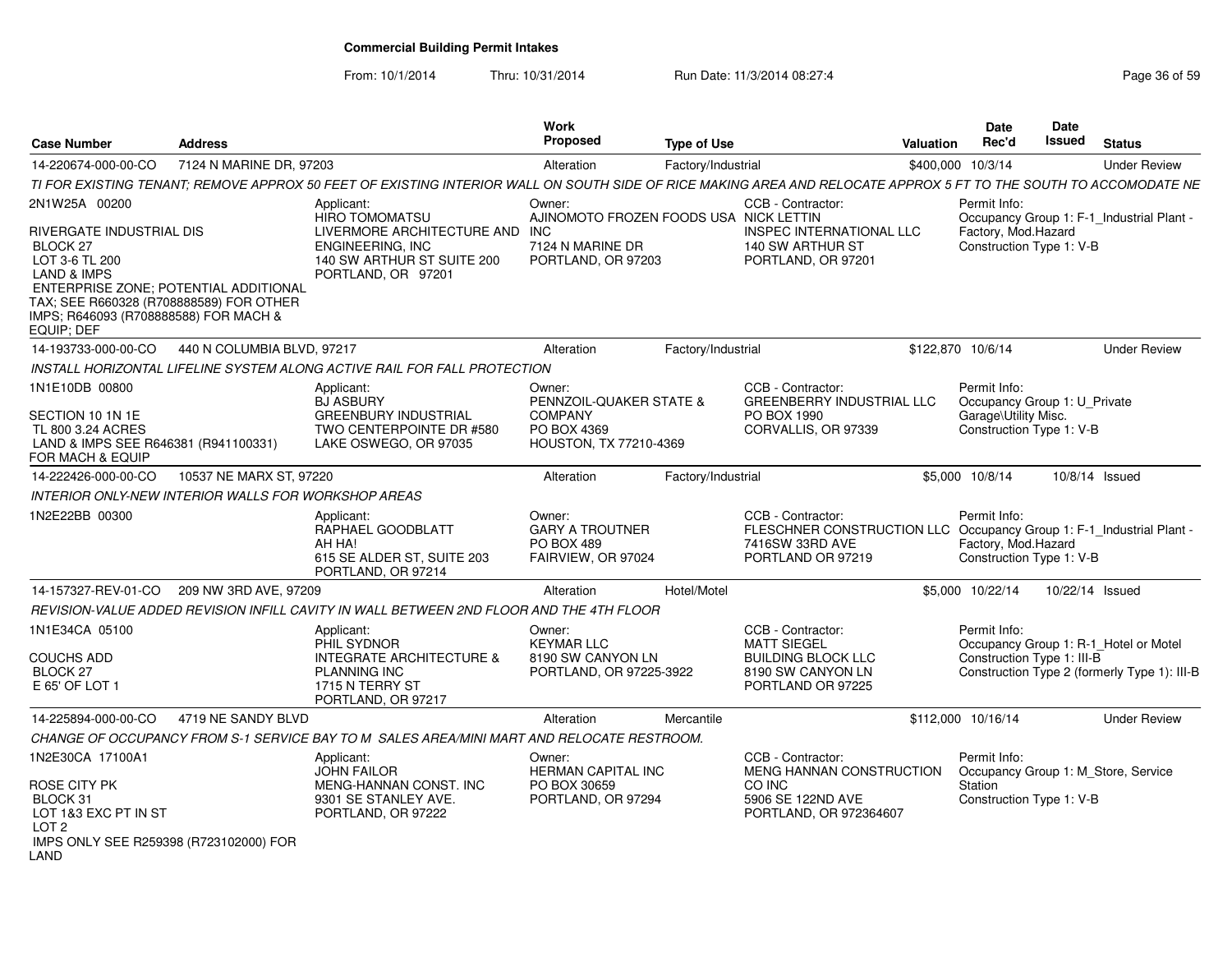From: 10/1/2014

| <b>Case Number</b>                                                              | <b>Address</b>                     |                                                                                                                                                                                | <b>Work</b><br><b>Proposed</b>                                                                                                                        | <b>Type of Use</b> |                                                                                                                        | <b>Valuation</b> | <b>Date</b><br>Rec'd                                                                                | <b>Date</b><br><b>Issued</b> | <b>Status</b>                                                                     |
|---------------------------------------------------------------------------------|------------------------------------|--------------------------------------------------------------------------------------------------------------------------------------------------------------------------------|-------------------------------------------------------------------------------------------------------------------------------------------------------|--------------------|------------------------------------------------------------------------------------------------------------------------|------------------|-----------------------------------------------------------------------------------------------------|------------------------------|-----------------------------------------------------------------------------------|
| 14-125945-REV-01-CO                                                             | 2170 NW RALEIGH ST, 97210          |                                                                                                                                                                                | Alteration                                                                                                                                            | Mercantile         |                                                                                                                        |                  | \$10/21/14                                                                                          |                              | <b>Under Review</b>                                                               |
|                                                                                 |                                    | revision - change necessary to structurally support tenant make-up air unit (MAU) located on the warehouse roof. It includes revision to sheet S702 and required calculations. |                                                                                                                                                       |                    |                                                                                                                        |                  |                                                                                                     |                              |                                                                                   |
| 1N1E28CD 02600<br><b>COUCHS ADD</b><br>BLOCK 296<br>LOT 11-18                   |                                    | Applicant:<br><b>BRUCE BROWN</b><br><b>GBD ARCHITECTS</b><br>1120 NW Couch St, Ste 300<br>Portland OR 97209                                                                    | Owner:<br>BLOCK 296 SLABTOWN LLC<br>1015 NW 11TH AVE #243<br>PORTLAND, OR 97209                                                                       |                    | CCB - Contractor:<br>JOHN RESIDENTIAL<br>CONSTRUCTION GROUP LLC<br>1701 SE COLUMBIA RIVER DRIVE<br>VANCOUVER, WA 98661 |                  | Permit Info:<br>Station<br>Construction Type 1: III-B                                               |                              | Occupancy Group 1: M Store, Service                                               |
| 14-225322-000-00-CO                                                             | 1210 N HAYDEN MEADOWS DR, 97217    |                                                                                                                                                                                | Alteration                                                                                                                                            | Mercantile         |                                                                                                                        |                  | \$123,000 10/15/14                                                                                  | 10/15/14 Issued              |                                                                                   |
|                                                                                 |                                    | CONSTRUCT TWO DEMISING WALLS TO CREATE 3 TENANT SPACES TO LEASE, REPLACE FRONT DOOR OF MIDDLE TENANT. NO OCCUPANCY THIS PERMIT.                                                |                                                                                                                                                       |                    |                                                                                                                        |                  |                                                                                                     |                              |                                                                                   |
| 1N1E03C 00500<br><b>DELTA MEADOWS</b><br>BLOCK <sub>2</sub><br>LOT 2 TL 500     |                                    | Applicant:<br>MIKE COYLE<br><b>FASTER PERMITS</b><br>14334 NW EAGLERIDGE LANE<br>PORTLAND, OR 97229                                                                            | Owner:<br><b>HAYDEN MEADOWS</b><br>805 SW BROADWAY #2020<br>PORTLAND, OR 97205-3360                                                                   |                    | CCB - Contractor:<br>R & H CONSTRUCTION<br>1530 SW TAYLOR STREET<br>PORTLAND, OR 97205                                 |                  | Permit Info:<br>Station<br>Construction Type 1: V-B                                                 |                              | Occupancy Group 1: M Store, Service                                               |
| 14-231879-000-00-CO                                                             | 12433 NE GLISAN ST, 97230          |                                                                                                                                                                                | Alteration                                                                                                                                            | Mercantile         |                                                                                                                        |                  | \$18,000 10/30/14                                                                                   | 10/30/14 Issued              |                                                                                   |
|                                                                                 |                                    | TI FOR NEW TENANT, ADD NEW INTERIOR WALLS TO CREATE NEW SALES AREA, SERVICES AREA, OFFICE, AND INVENTORY STORAGE                                                               |                                                                                                                                                       |                    |                                                                                                                        |                  |                                                                                                     |                              |                                                                                   |
| 1N2E35BC 06100                                                                  |                                    | Applicant:<br>DAVID DOUGLAS MCGREGOR<br>22244 SIR LANCELOT ST<br>SHERWOOD, OR 97140                                                                                            | Owner:<br><b>MENLO PARK PLAZA LLC</b><br>32351 VIA ANTIBES<br>DANA POINT, CA 92629                                                                    |                    | CCB - Contractor:<br>DAVID DOUGLAS MCGREGOR<br>22244 SIR LANCELOT ST<br>SHERWOOD, OR 97140                             |                  | Permit Info:<br>Station<br>Construction Type 1: V-B                                                 |                              | Occupancy Group 1: M Store, Service<br>Construction Type 2 (formerly Type 1): V-B |
| 14-203926-DFS-01-CO                                                             | 2234 NW LOVEJOY ST, 97210          |                                                                                                                                                                                | Alteration                                                                                                                                            | Mercantile         |                                                                                                                        |                  | \$400 10/13/14                                                                                      | 10/13/14 Issued              |                                                                                   |
| DFS FOR STRUCTURAL SUPPORT FOR CABINETS                                         |                                    |                                                                                                                                                                                |                                                                                                                                                       |                    |                                                                                                                        |                  |                                                                                                     |                              |                                                                                   |
| 1N1E33BD 13700                                                                  |                                    | Applicant:<br><b>BRYAN DESGROSELLIER</b><br>JAMES E JOHN CONSTRUCTION<br>1701 SE COLUMBIA RIVER DR<br>VANCOUVER, WA 98661                                                      |                                                                                                                                                       |                    | CCB - Contractor:<br>JAMES E JOHN CONSTRUCTION<br>CO INC<br>1701 SE COLUMBIA RIVER DR<br>VANCOUVER, WA 98661           |                  | Permit Info:<br>Station<br>Construction Type 1: I-A                                                 |                              | Occupancy Group 1: M_Store, Service                                               |
| 14-203926-REV-01-CO                                                             | 2234 NW LOVEJOY ST. 97210          |                                                                                                                                                                                | Alteration                                                                                                                                            | Mercantile         |                                                                                                                        |                  | \$138,053 10/13/14                                                                                  | 10/13/14 Issued              |                                                                                   |
| REVISION TO CHANGE CEILING PLAN FROM HARD TO WOOD CLOUD                         |                                    |                                                                                                                                                                                |                                                                                                                                                       |                    |                                                                                                                        |                  |                                                                                                     |                              |                                                                                   |
| 1N1E33BD 13700                                                                  |                                    | Applicant:<br><b>BRYAN DESGROSELLIER</b><br>JAMES E JOHN CONSTRUCTION<br>1701 SE COLUMBIA RIVER DR<br>VANCOUVER, WA 98661                                                      |                                                                                                                                                       |                    | CCB - Contractor:<br>JAMES E JOHN CONSTRUCTION<br>CO INC<br>1701 SE COLUMBIA RIVER DR<br>VANCOUVER, WA 98661           |                  | Permit Info:<br>Occupancy Group 1: B_Bank, Off.,<br>Med.Off., Pub.Bldg.<br>Construction Type 1: I-A |                              |                                                                                   |
| 14-222525-000-00-CO                                                             | 1402 SE CESAR E CHAVEZ BLVD, 97214 |                                                                                                                                                                                | Alteration                                                                                                                                            | Mercantile         |                                                                                                                        |                  | \$5,000 10/13/14                                                                                    |                              | 10/13/14 Under Inspection                                                         |
|                                                                                 |                                    | TI FOR NEW TENANT - REMOVE NON-LOADING BEARING WALLS AND CONSTRUCT NEW AND ADD PARTITIONS TO CREATE A SALES AND WAITING AREA. CHANGE OF USE FROM "B" TO "M".                   |                                                                                                                                                       |                    |                                                                                                                        |                  |                                                                                                     |                              |                                                                                   |
| 1S1E01AD 22502<br><b>SUNNYSIDE ADD</b><br>BLOCK <sub>9</sub><br>LOT 14 TL 22502 |                                    | Applicant:<br><b>JACKSON MCCORMACK</b><br>6830 SW VIRGINIA AVE<br>PORTLAND, OREGON 97219                                                                                       | Owner:<br><b>BONNIE WONG</b><br>5106 SE FLAVEL DR<br>PORTLAND, OR 97206<br>Owner:<br><b>KINGSLEY CHENG</b><br>5106 SE FLAVEL DR<br>PORTLAND, OR 97206 |                    | CCB - Contractor:<br>JONATHAN ROBERT DUVALL<br>1742 NE 92ND AVE<br>PORTLAND OR 97220                                   |                  | Permit Info:<br>Station<br>Construction Type 1: V-B                                                 |                              | Occupancy Group 1: M_Store, Service                                               |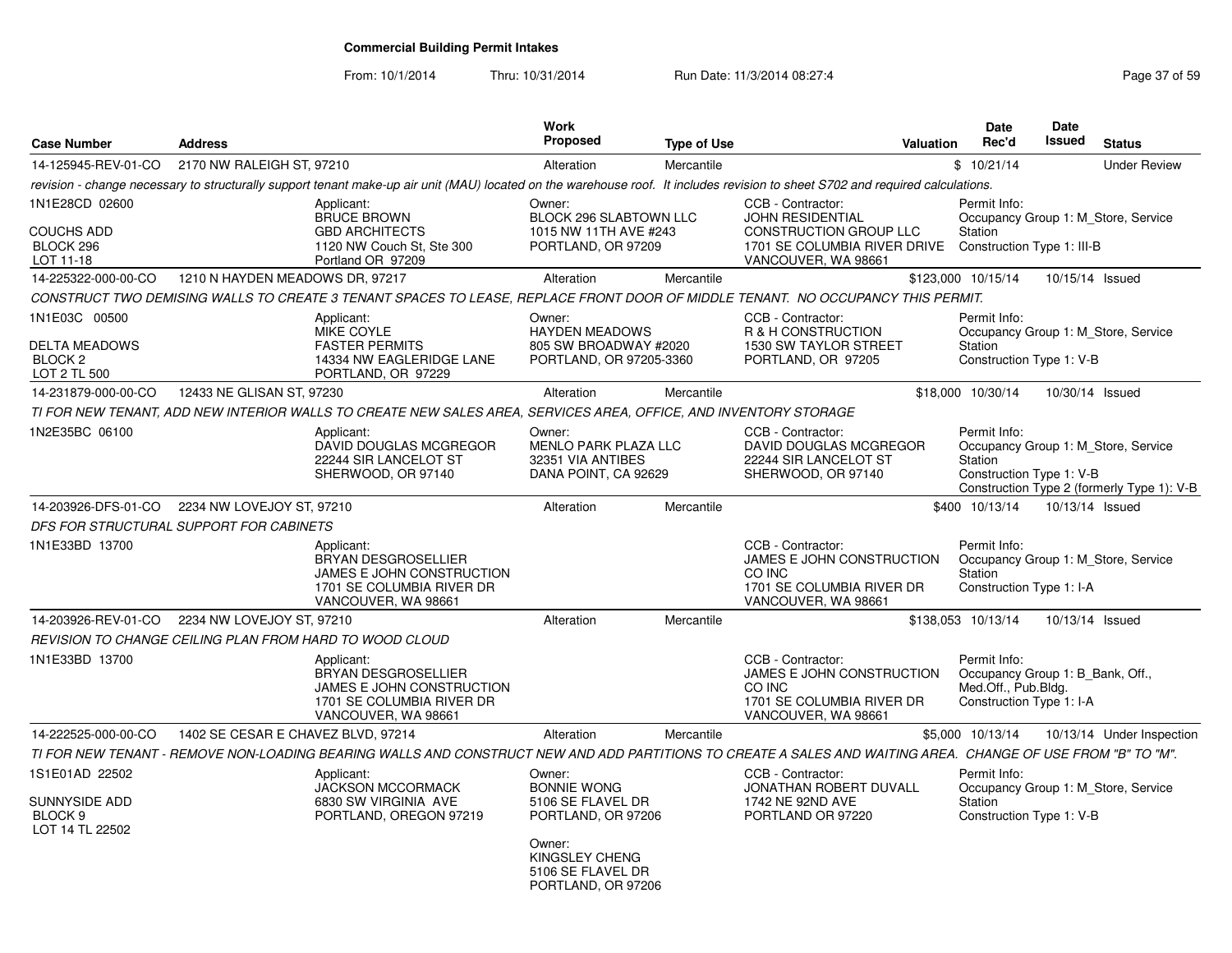From: 10/1/2014

| <b>Case Number</b>                                              | <b>Address</b>                |                                                                                                                                                               | <b>Work</b><br>Proposed                                              | <b>Type of Use</b> |                                                                                                 | <b>Valuation</b> | <b>Date</b><br>Rec'd                  | Date<br><b>Issued</b> | <b>Status</b>                                |
|-----------------------------------------------------------------|-------------------------------|---------------------------------------------------------------------------------------------------------------------------------------------------------------|----------------------------------------------------------------------|--------------------|-------------------------------------------------------------------------------------------------|------------------|---------------------------------------|-----------------------|----------------------------------------------|
| 14-193532-000-00-CO                                             | 3541 SE HAWTHORNE BLVD, 97214 |                                                                                                                                                               | Alteration                                                           | Mercantile         |                                                                                                 |                  | \$20,000 10/13/14                     |                       | 10/13/14 Under Inspection                    |
|                                                                 |                               | CHANGE OF USE FROM BAGEL SHOP TO MERCANTILE SPACE, ADD DEMISING WALL, RECONFIGURE EXISTING RESTROOMS, NEW WALLS FOR STORAGE SPACES AND UTILITY AREA, NEW INTI |                                                                      |                    |                                                                                                 |                  |                                       |                       |                                              |
| 1S1E01AC 12300                                                  |                               | Applicant:<br><b>TIMOTHY FOUCH</b>                                                                                                                            | Owner:<br>DOUGLAS BUILDING LLC                                       |                    | CCB - Contractor:<br>MODERN ORGANIC                                                             |                  | Permit Info:                          |                       | Occupancy Group 1: M Store, Service          |
| SUNNYSIDE & PLAT 2 & 3<br><b>BLOCK 55</b><br>S 89.4' OF LOT 1-3 |                               | FIELDWORK DESIGN AND<br>ARCHITECTURE, LLC<br>2524 SE DIVISION ST<br>PORTLAND, OREGON 97202                                                                    | 1532 SW MORRISON ST #1000<br>PORTLAND, OR 97205-1942                 |                    | <b>CONSTRUCTION</b><br>4212 NE SUMNER ST<br>PORTLAND, OR 97218-1542                             |                  | Station<br>Construction Type 1: III-B |                       | Construction Type 2 (formerly Type 1): III-B |
| 14-222832-000-00-CO                                             | 7240 N FESSENDEN ST. 97203    |                                                                                                                                                               | Alteration                                                           | Mercantile         |                                                                                                 |                  | \$6,000 10/8/14                       |                       | 10/8/14 Under Inspection                     |
|                                                                 |                               | REPAIR OF BULKHEAD WALL AT NORTH ELEVATION DUE TO DAMAGE CAUSED BY AUTOMOBILE IMPACT                                                                          |                                                                      |                    |                                                                                                 |                  |                                       |                       |                                              |
| 1N1E06CD 16900                                                  |                               | Applicant:<br><b>TIM RIPPEY</b>                                                                                                                               | Owner:<br>NU PROP L L C                                              |                    | CCB - Contractor:<br><b>DAVID HALLIN</b>                                                        |                  | Permit Info:                          |                       | Occupancy Group 1: M_Store, Service          |
| EAST ST JOHNS<br><b>BLOCK C</b><br>LOT 1-3<br>W 20' OF LOT 4    |                               | TM Rippey Consulting Engineers<br>7650 SW Bleveland St Suite 120<br>Tigard OR 97223                                                                           | 4126 SW 48TH PL<br>PORTLAND, OR 97221-3738                           |                    | <b>STANLEY C KENNEDY</b><br><b>ENTERPRISES INC</b><br>315 SE 7TH AVE<br>PORTLAND, OR 97214-1233 |                  | Station                               |                       |                                              |
| 14-224445-000-00-CO                                             | 12659 SE DIVISION ST, 97233   |                                                                                                                                                               | Alteration                                                           | Mercantile         |                                                                                                 |                  | \$15,000 10/23/14                     | 10/23/14 Issued       |                                              |
|                                                                 |                               | TENANT IMPROVEMENT FOR EXISTING MEAT SHOP TENANT, CREATE OPENING TO ACCESS NEW DELI IN EXISTING SPACE, ADD SHELVES, SINKS, DELI COUNTER, RANGE AND HOOD       |                                                                      |                    |                                                                                                 |                  |                                       |                       |                                              |
| 1S2E02CC 10600                                                  |                               | Applicant:                                                                                                                                                    | Owner:                                                               |                    |                                                                                                 |                  | Permit Info:                          |                       |                                              |
|                                                                 |                               | <b>MIKE MONTGOMERY</b>                                                                                                                                        | <b>RICHARD PERRY</b>                                                 |                    |                                                                                                 |                  |                                       |                       | Occupancy Group 1: M Store, Service          |
| SECTION 02 1S 2E                                                |                               | 5531 SW BUDDINGTON ST                                                                                                                                         | 14205 SE FRANK AVE                                                   |                    |                                                                                                 |                  | Station                               |                       |                                              |
| TL 10600 0.39 ACRES                                             |                               | PORTLAND, OR 97219                                                                                                                                            | BORING, OR 97009-9132                                                |                    |                                                                                                 |                  | Construction Type 1: III-B            |                       |                                              |
| 13-207316-REV-01-CO                                             | 305 SE 3RD AVE, 97214         |                                                                                                                                                               | Alteration                                                           | Mercantile         |                                                                                                 |                  | \$10/23/14                            | 10/23/14 Issued       |                                              |
|                                                                 |                               | REVISION TO RETAIN WALLS AT EXIT PASSAGEWAY, DEMOLISH EXISTING ELECTRICAL CLOSET.                                                                             |                                                                      |                    |                                                                                                 |                  |                                       |                       |                                              |
| 1N1E34DD 03000                                                  |                               | Applicant:<br><b>BEACHUM JONES</b>                                                                                                                            | Owner:<br>URBAN 2ND                                                  |                    | CCB - Contractor:<br><b>DEFORM NW LLC</b>                                                       |                  | Permit Info:                          |                       | Occupancy Group 1: M Store, Service          |
| FRUSHS SQUARE ADD<br><b>BLOCK 7 TL 3000</b>                     |                               | <b>DEFORM NW</b><br>3044 NW NICOLAI ST<br>PORTLAND, OR 97210                                                                                                  | 1230 SW 1ST AVE #201<br>PORTLAND, OR 97204-3200                      |                    | PO BOX 42404<br>PORTLAND, OR 97242                                                              |                  | Station<br>Construction Type 1: III-B |                       |                                              |
|                                                                 |                               |                                                                                                                                                               | Owner:<br>3RD LLC<br>1230 SW 1ST AVE #201<br>PORTLAND, OR 97204-3200 |                    |                                                                                                 |                  |                                       |                       |                                              |
| 14-229667-000-00-CO                                             | 918 SW YAMHILL ST, 97205      |                                                                                                                                                               | Alteration                                                           | Mercantile         |                                                                                                 |                  | \$50,000 10/24/14                     | 10/24/14 Issued       |                                              |
|                                                                 |                               | TI FOR NEW TENANT: NEW WALLS FOR GOWN HALL. RECEPTION AREA. OFFICE AND CHANGING ROOMS: BATHROOMS ON PLANS TO BE PULLED ON SEPARATE PERMIT                     |                                                                      |                    |                                                                                                 |                  |                                       |                       |                                              |
| 1S1E03BB 05600                                                  |                               | Applicant:                                                                                                                                                    | Owner:                                                               |                    | CCB - Contractor:                                                                               |                  | Permit Info:                          |                       |                                              |
|                                                                 |                               | <b>KEVIN BINEHAM</b>                                                                                                                                          | PINE HILL CORP                                                       |                    | <b>INTERWORKS LLC</b>                                                                           |                  |                                       |                       | Occupancy Group 1: M Store, Service          |
| <b>PORTLAND</b><br>BLOCK 219                                    |                               | <b>BINEHAM DESIGN</b><br>48 W 26TH AVE                                                                                                                        | 621 SW MORRISON ST #800<br>PORTLAND, OR 97205-3825                   |                    | 114 NE 7TH<br>PORTLAND, OR 97232                                                                |                  | Station<br>Construction Type 1: III-B |                       |                                              |
| LOT 1&2                                                         |                               | EUGENE, OR 97405                                                                                                                                              |                                                                      |                    |                                                                                                 |                  |                                       |                       |                                              |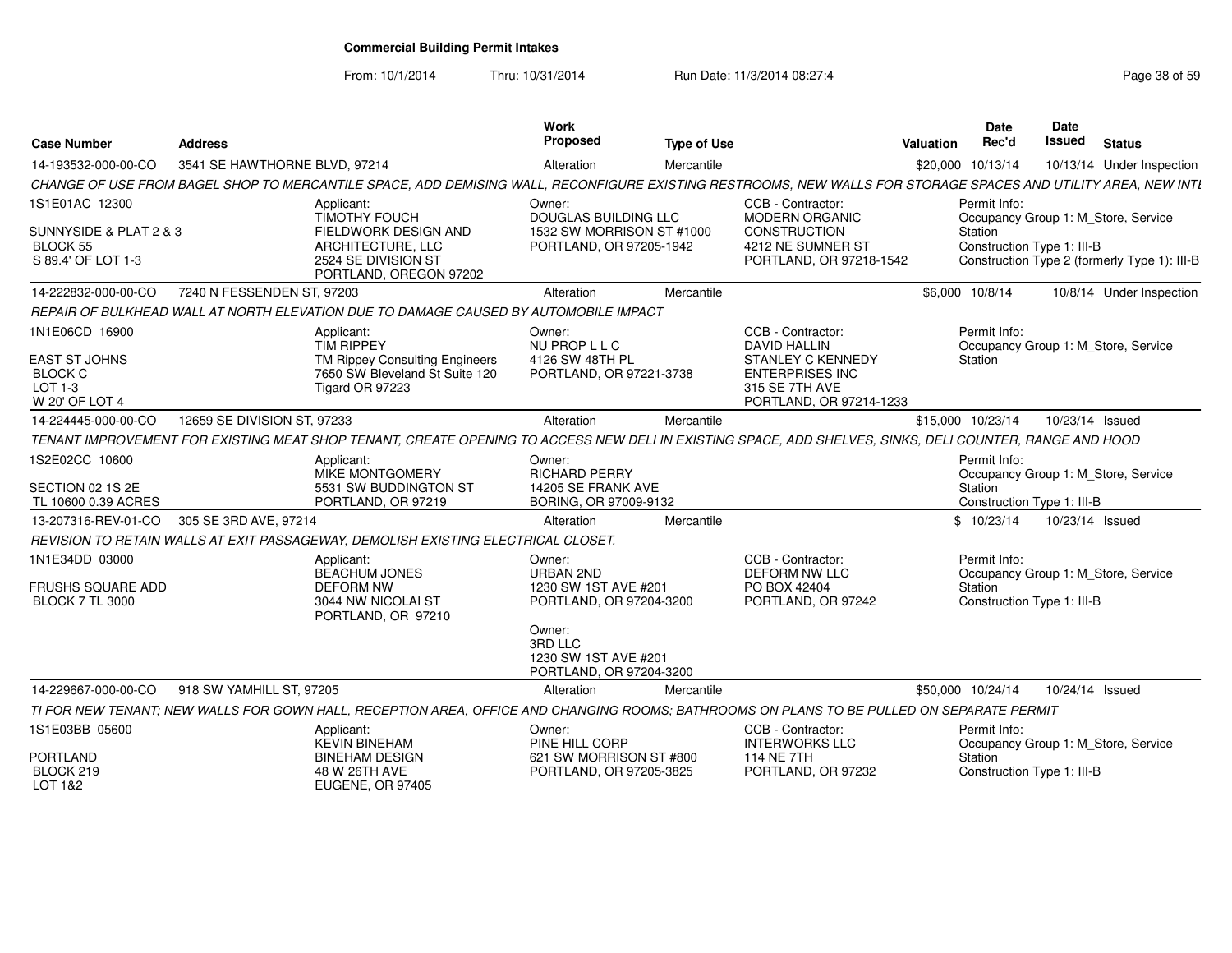| <b>Case Number</b>                                                                                                                                    | <b>Address</b>                       |                                                                                                                                                                 | <b>Work</b><br>Proposed                                                                                                                      | <b>Type of Use</b> |                                                                                                                                                                                  | Valuation | <b>Date</b><br>Rec'd                                                                       | <b>Date</b><br>Issued | <b>Status</b>       |
|-------------------------------------------------------------------------------------------------------------------------------------------------------|--------------------------------------|-----------------------------------------------------------------------------------------------------------------------------------------------------------------|----------------------------------------------------------------------------------------------------------------------------------------------|--------------------|----------------------------------------------------------------------------------------------------------------------------------------------------------------------------------|-----------|--------------------------------------------------------------------------------------------|-----------------------|---------------------|
| 14-230202-000-00-CO                                                                                                                                   | 14919 SE STARK ST, 97233             |                                                                                                                                                                 | Alteration                                                                                                                                   | Mercantile         |                                                                                                                                                                                  |           | \$8,000 10/27/14                                                                           | 10/27/14 Issued       |                     |
|                                                                                                                                                       |                                      | TI FOR NEW RETAIL SPACE***MECHANICAL UNDER SEPERATE PERMIT***                                                                                                   |                                                                                                                                              |                    |                                                                                                                                                                                  |           |                                                                                            |                       |                     |
| 1N2E36CD 05100<br>ASCOT AC<br>LOT 251&252 TL 5100                                                                                                     |                                      | Applicant:<br><b>TIMOTHY PAUL</b><br>WELL DONE ELECTRIC & SUPPLY 9400 SW STONECREEK DR<br><b>LLC</b><br>17045 SE ROYER RD<br>DAMASCUS OR 97089                  | Owner:<br><b>REZA ABEDINI</b><br>BEAVERTON, OR 97007-8532<br>Owner:<br>ROOHI ABEDINI<br>9400 SW STONECREEK DR<br>BEAVERTON, OR 97007-8532    |                    | CCB - Contractor:<br><b>TIMOTHY PAUL</b><br>WELL DONE ELECTRIC & SUPPLY<br>LLC<br>17045 SE ROYER RD<br>DAMASCUS OR 97089                                                         |           | Permit Info:<br>Occupancy Group 1: M Store, Service<br>Station<br>Construction Type 1: V-B |                       |                     |
| 14-230344-000-00-CO                                                                                                                                   | 2123 SE DIVISION ST, 97214           |                                                                                                                                                                 | Alteration                                                                                                                                   | Mercantile         |                                                                                                                                                                                  |           | \$16,800 10/28/14                                                                          | 10/28/14 Issued       |                     |
|                                                                                                                                                       |                                      | CHANGE OF USE FROM (B) TO (M), NEW WALLS FOR WAITING AREA AND NEW VESTIBULE, 2 NEW RELIGHTS, RESTROOMS ARE EXISTING                                             |                                                                                                                                              |                    |                                                                                                                                                                                  |           |                                                                                            |                       |                     |
| 1S1E02DD 09100<br>MARCUS MCMURRAYS ADD<br>BLOCK <sub>1</sub><br>LOT <sub>6</sub>                                                                      |                                      | Applicant:<br><b>DAN YOUNG</b><br>OREGON BUSINESS<br><b>ARCHITECTURE</b><br>PO BOX 80301<br>PORTLAND, OR 97280                                                  | Owner:<br><b>BUTLER BUILDING LLC</b><br>7327 SW BARNES RD #508<br>PORTLAND, OR 97225                                                         |                    | CCB - Contractor:<br>SUMMIT INDUSTRIES INC<br>PO BOX 10345<br>PORTLAND, OR 972960345                                                                                             |           | Permit Info:<br>Occupancy Group 1: M_Store, Service<br>Station<br>Construction Type 1: V-B |                       |                     |
| 14-230398-000-00-CO                                                                                                                                   | 1436 SE POWELL BLVD - Space B, 97202 |                                                                                                                                                                 | Alteration                                                                                                                                   | Mercantile         |                                                                                                                                                                                  |           | \$60,000 10/28/14                                                                          | 10/28/14 Issued       |                     |
|                                                                                                                                                       |                                      | TI FOR NEW TENANT TO ADD NEW INTERIOR WALLS TO CREATE NEW ENTRY WITH RECEPTION AREA, 2 NEW OFFICE SPACES, RETAIL AREA, COUNT ROOM, AND STORAGE                  |                                                                                                                                              |                    |                                                                                                                                                                                  |           |                                                                                            |                       |                     |
| 1S1E11AC 09900                                                                                                                                        |                                      | Applicant:<br><b>JEFF MYERS</b><br>BROOKLYN HOLDING COMPANY<br>1300 NE 117TH AVE<br>PORTLAND OR 97220                                                           | Owner:<br>SUNSERI PROPERTIES LLC<br>3636 SE OAK ST<br>PORTLAND, OR 97214-2064                                                                |                    | CCB - Contractor:<br><b>ROD MAGUIRE</b><br>VISIONARY ENTERPRISES, INC.<br>dba WEST COAST CONSTRUCTION Construction Type 1: III-B<br>4300 SE ALDERCREST RD<br>MILWAUKIE, OR 97222 |           | Permit Info:<br>Occupancy Group 1: M Store, Service<br>Station                             |                       |                     |
| 14-231094-000-00-CO                                                                                                                                   | 7433 N INTERSTATE AVE, 97217         |                                                                                                                                                                 | Alteration                                                                                                                                   | Mercantile         |                                                                                                                                                                                  |           | \$280.000 10/28/14                                                                         |                       | <b>Under Review</b> |
|                                                                                                                                                       |                                      | INTERIOR DEMOLITION WORK AND REMODEL OF EXISTING JACKSONS MARKET TENANT, CHANGE STORAGE ROOM TO LARGER TRAINING ROOM, COMPLETE REMODEL OF MARKET, NEW LAY       |                                                                                                                                              |                    |                                                                                                                                                                                  |           |                                                                                            |                       |                     |
| 1N1E16AA 00100<br><b>WORLDS FAIR ADD</b><br>BLOCK <sub>1</sub><br>LOT 1 EXC PT IN ST<br>LOT 2&23&24<br>LAND ONLY SEE R313395 (R930900011) FOR<br>IMPS |                                      | Applicant:<br>DAVE KIMMEL<br><b>PDG</b><br>1335 SW 66TH AVE #201<br>PORTLAND, OR 97225                                                                          | Owner:<br>PAC WEST ENERGY LLC<br>3450 COMMERCIAL CT<br>MERIDIAN. ID 83642                                                                    |                    | <b>Primary Contractor:</b><br>TO BID                                                                                                                                             |           |                                                                                            |                       |                     |
| 14-218313-000-00-CO                                                                                                                                   | 2351 NW WESTOVER RD                  |                                                                                                                                                                 | Alteration                                                                                                                                   | Mercantile         |                                                                                                                                                                                  |           | \$60,000 10/1/14                                                                           | 10/1/14 Issued        |                     |
|                                                                                                                                                       |                                      | TENANT IMPROVEMENT FOR FIRST TIME TEXTILE MERCHANT TENANT IN EXISTING SHELL SPACE; INCLUDES NEW WALLS FOR RESTROOM, OFFICE, WORK AREA AND CASH WRAP, SINK AND L |                                                                                                                                              |                    |                                                                                                                                                                                  |           |                                                                                            |                       |                     |
| 1N1E33CB 50006<br>WESTERLY CONDOMINIUMS<br>LOT R213                                                                                                   |                                      | Applicant:<br><b>ROBERT SIMPSON</b><br>Robert Simpson Architect, PC<br>31177 SIMPSON RD SW<br>CORNELIUS OR 97113-6201                                           | Owner:<br>ATLAS UPTOWN-WESTERLY<br>333 NW 9TH AVE #1009<br>PORTLAND, OR 97209<br>Owner:<br>LLC<br>333 NW 9TH AVE #1009<br>PORTLAND, OR 97209 |                    | CCB - Contractor:<br>Kevin Moisan<br><b>WESTERN CONSTRUCTION</b><br><b>SERVICES</b><br>2300 EAST THIRD LOOP #110<br>VANCOUVER, WA 98661                                          |           | Permit Info:<br>Occupancy Group 1: M_Store, Service<br>Station<br>Construction Type 1: I-B |                       |                     |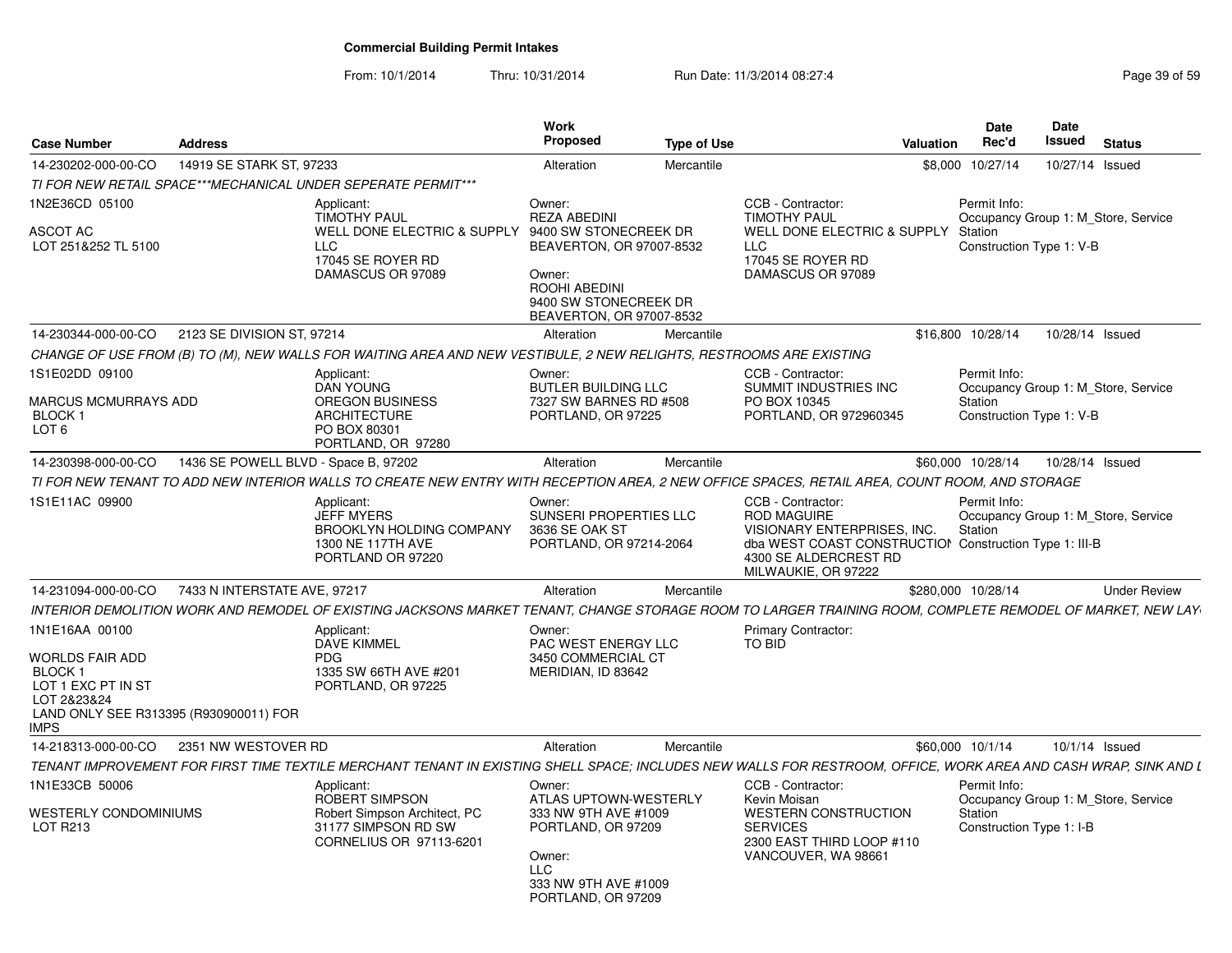From: 10/1/2014

| <b>Case Number</b>                                                                                                             | <b>Address</b>                   |                                                                                                                                                                 | Work<br><b>Proposed</b>                                                                                                                      | <b>Type of Use</b> |                                                                                                                | Valuation         | Date<br>Rec'd                                        | Date<br>Issued | <b>Status</b>                              |
|--------------------------------------------------------------------------------------------------------------------------------|----------------------------------|-----------------------------------------------------------------------------------------------------------------------------------------------------------------|----------------------------------------------------------------------------------------------------------------------------------------------|--------------------|----------------------------------------------------------------------------------------------------------------|-------------------|------------------------------------------------------|----------------|--------------------------------------------|
| 14-219833-000-00-CO                                                                                                            | 621 SE 7TH AVE, 97214            |                                                                                                                                                                 | Alteration                                                                                                                                   | Mercantile         |                                                                                                                |                   | \$9,000 10/1/14                                      |                | 10/1/14 Under Inspection                   |
|                                                                                                                                |                                  | RECONFIGURE INTERIOR LAYOUT TO ADD RAMPS, REMOVE KITCHEN, ADD ACCESSIBLE PARKING AND BIKE PARKING                                                               |                                                                                                                                              |                    |                                                                                                                |                   |                                                      |                |                                            |
| 1S1E02BB 03000                                                                                                                 |                                  | Applicant:<br>TOM DORMANDY                                                                                                                                      | Owner:<br>HARPER A POLING                                                                                                                    |                    | CCB - Contractor:<br><b>J &amp; T CONSTRUCTION INC</b>                                                         |                   | Permit Info:                                         |                | Occupancy Group 1: M_Store, Service        |
| <b>EAST PORTLAND</b><br>BLOCK 140<br>N 37.5' OF LOT 7<br>LOT 8<br>LAND & IMPS SEE R150234 (R226508761)<br><b>FOR BILLBOARD</b> |                                  | <b>EASTSIDE IMPORTS, INC</b><br>621 SE 7TH AVE<br>PORTLAND OR 97214                                                                                             | 23055 AIRPORT RD NE #17<br>AURORA, OR 97002<br>Owner:<br>JACQUELINE K POLING<br>23055 AIRPORT RD NE #17<br>AURORA, OR 97002                  |                    | 12533 NE KNOTT ST<br>PORTLAND, OR 97230                                                                        |                   | Station<br>Construction Type 1: V-B                  |                | Construction Type 2 (formerly Type 1): V-B |
| 14-220011-000-00-CO                                                                                                            | 1440 N TOMAHAWK ISLAND DR, 97217 |                                                                                                                                                                 | Alteration                                                                                                                                   | Mercantile         |                                                                                                                | \$128,000 10/1/14 |                                                      |                | <b>Under Review</b>                        |
|                                                                                                                                |                                  | TENANT IMPROVEMENT FOR CELLULAR TENANT IN EXISTING SHELL SPACE, TRENCH FLOOR FOR POWER BOX, ADD NEW CEILING GRID TILE, FRAME IN NEW ACCESSIBLE RESTROOM, OFFICI |                                                                                                                                              |                    |                                                                                                                |                   |                                                      |                |                                            |
| 2N1E33 00100                                                                                                                   |                                  | Applicant:<br><b>ROB HUMPHREY</b><br><b>FASTER PERMITS</b><br>14334 NW EAGLERIDGE LANE<br>PORTLAND, OR 97229                                                    | Owner:<br>JANTZEN DYNAMIC CORP<br><b>PO BOX 528</b><br>COLUMBIA, SC 29202                                                                    |                    | Primary Contractor:<br><b>TO BID</b>                                                                           |                   | Permit Info:<br>Station<br>Construction Type 1: II-B |                | Occupancy Group 1: M_Store, Service        |
| 14-220012-000-00-CO                                                                                                            | 111 NE 6TH AVE, 97232            |                                                                                                                                                                 | Alteration                                                                                                                                   | Mercantile         |                                                                                                                | \$69,585 10/2/14  |                                                      | 10/2/14 Final  |                                            |
|                                                                                                                                |                                  | MIXED OCCUPANCY / TI FOR NEW TENANT; NEW BAR AREA AND SHELF / PRIMARY OCCUPANCY REMAINS RETAIL SALES                                                            |                                                                                                                                              |                    |                                                                                                                |                   |                                                      |                |                                            |
| 1N1E35CB 04300                                                                                                                 |                                  | Applicant:<br><b>DANIEL BALL</b><br>NORTHWEST NATURAL SPIRITS<br>LLC<br>16215 SW MASON LN<br>BEAVERTON OR 97006                                                 | Owner:<br>5845 JEAN RD<br>LAKE OSWEGO, OR 97035<br>Owner:<br>CENTRAL EASTSIDE INVESTORS<br>#1, LLC.<br>5845 JEAN RD<br>LAKE OSWEGO, OR 97035 |                    | CCB - Contractor:<br>COUCH DAVIS APARTMENTS LLC MAKERS WOODWORKS LLC<br>9720 SE WICHITA<br>MILWAUKIE, OR 97222 |                   | Permit Info:<br>Station<br>Construction Type 1: I-A  |                | Occupancy Group 1: M Store, Service        |
| 14-221509-000-00-CO                                                                                                            | 918 SW YAMHILL ST, 97205         |                                                                                                                                                                 | Alteration                                                                                                                                   | Mercantile         |                                                                                                                | \$14,800 10/6/14  |                                                      |                | 10/6/14 Under Inspection                   |
|                                                                                                                                |                                  | ADD ONE HOUR EXIT CORRIDOR IN ANTICIPATION OF FUTURE TENANTS ON MAIN FLOOR OF BUILDING                                                                          |                                                                                                                                              |                    |                                                                                                                |                   |                                                      |                |                                            |
| 1S1E03BB 05600                                                                                                                 |                                  | Applicant:<br><b>DAN YOUNG</b>                                                                                                                                  | Owner:<br>PINE HILL CORP                                                                                                                     |                    | CCB - Contractor:<br>ROBERT HAKES CONSTRUCTION                                                                 |                   | Permit Info:                                         |                | Occupancy Group 1: M_Store, Service        |
| <b>PORTLAND</b><br>BLOCK 219<br>LOT 1&2                                                                                        |                                  | <b>OREGON BUSINESS</b><br><b>ARCHITECTURE</b><br>PO BOX 80301<br>PORTLAND, OR 97280                                                                             | 621 SW MORRISON ST #800<br>PORTLAND, OR 97205-3825                                                                                           |                    | <b>LLC</b><br><b>618 NW KLICKITAT ST</b><br>CAMAS, WA 98607                                                    |                   | Station<br>Construction Type 1: III-B                |                |                                            |
| 14-216003-000-00-CO                                                                                                            | 4936 N WILLIAMS AVE, 97211       |                                                                                                                                                                 | Alteration                                                                                                                                   | Mercantile         |                                                                                                                | \$53,924 10/7/14  |                                                      |                | <b>Under Review</b>                        |
|                                                                                                                                |                                  | CHANGE OF OCCUPANCY FROM SFR TO M/B: NEW COUNTER IN SALES AREA: NEW POSTS IN BASEMENT: BASEMENT AND SECOND AREA TO BE USED AS STORAGE                           |                                                                                                                                              |                    |                                                                                                                |                   |                                                      |                |                                            |
| 1N1E22AD 08500                                                                                                                 |                                  | Applicant:<br><b>STEVE MASON</b>                                                                                                                                | Owner:<br><b>TAMARAT K ALUMU</b>                                                                                                             |                    | CCB - Contractor:<br>KITTO GENERAL CONTRACTING                                                                 |                   | Permit Info:                                         |                | Occupancy Group 1: M_Store, Service        |
| MAEGLY HIGHLAND<br><b>BLOCK1</b><br>LOT <sub>19</sub>                                                                          |                                  | WILLIAMS STREET GREEN HOUSE 3508 N WILLIAMS AVE<br>4416 N COMMERCIAL AVE<br>PORTLAND OR 97217                                                                   | PORTLAND, OR 97227-1438                                                                                                                      |                    | <b>INC</b><br>26380 SW 45TH DR<br>WILSONVILLE, OR 97070                                                        |                   | Station<br>Construction Type 1: V-B                  |                | Construction Type 2 (formerly Type 1): V-B |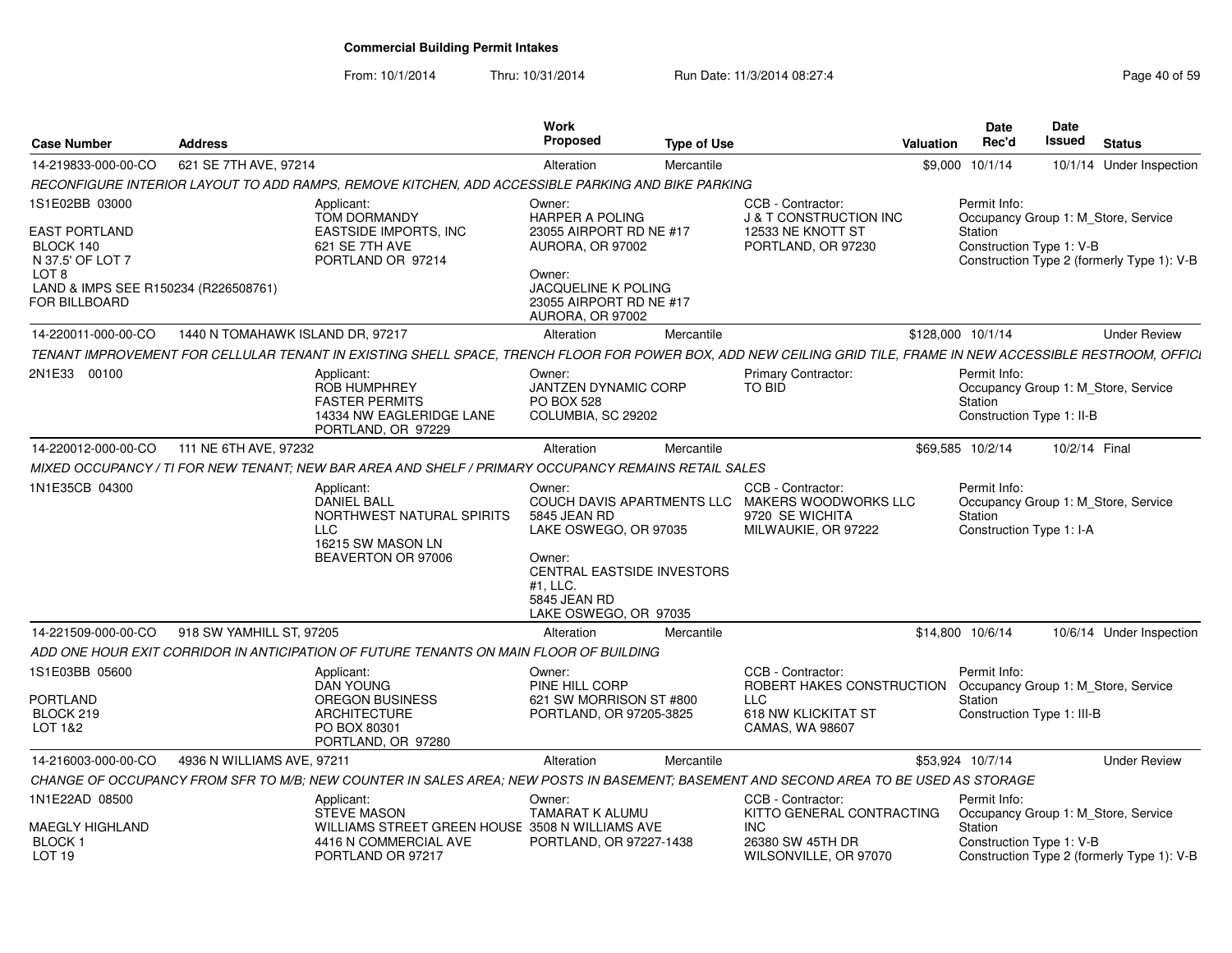From: 10/1/2014

| <b>Case Number</b>                                                   | <b>Address</b>                          |                                                                                                 | <b>Work</b><br>Proposed                                                                            | <b>Type of Use</b> | Valuation                                                                                                                                                 | <b>Date</b><br>Rec'd                                                                                  | <b>Date</b><br>Issued | <b>Status</b>                       |
|----------------------------------------------------------------------|-----------------------------------------|-------------------------------------------------------------------------------------------------|----------------------------------------------------------------------------------------------------|--------------------|-----------------------------------------------------------------------------------------------------------------------------------------------------------|-------------------------------------------------------------------------------------------------------|-----------------------|-------------------------------------|
| 14-191673-000-00-CO                                                  | 9738 SE WASHINGTON ST, 97216            |                                                                                                 | Alteration                                                                                         | Mercantile         |                                                                                                                                                           | \$110,000 10/8/14                                                                                     |                       | 10/8/14 Under Inspection            |
|                                                                      |                                         | <b>INTERIOR REMODEL FOR EXISTING TENANT TO REMOVE HALF WALLS: NEW INTERIOR FINISHES</b>         |                                                                                                    |                    |                                                                                                                                                           |                                                                                                       |                       |                                     |
| 1S2E04A 01300                                                        |                                         | Applicant:<br><b>GARY BARSON</b><br><b>FEDEX</b><br>205 W WASHINGTON ST<br>MINNEOLA FL 34715    |                                                                                                    |                    | CCB - Contractor:<br>BUEHNER CONSTRUCTION INC<br>2212 SW TEMPLE 40<br>SALT LAKE CITY, UT 84115                                                            | Permit Info:<br>Station<br>Construction Type 1: V-B                                                   |                       | Occupancy Group 1: M_Store, Service |
| 14-191680-000-00-CO                                                  | 221 SW ALDER ST, 97204                  |                                                                                                 | Alteration                                                                                         | Mercantile         |                                                                                                                                                           | \$140,000 10/8/14                                                                                     |                       | 10/8/14 Under Inspection            |
|                                                                      |                                         | INTERIOR REMODEL FOR EXISTING TENANT TO REMOVE HALF WALLS; NEW INTERIOR FINISHES;               |                                                                                                    |                    |                                                                                                                                                           |                                                                                                       |                       |                                     |
| 1S1E03BA 05100                                                       |                                         | Applicant:<br><b>GARY BARSON</b><br><b>FEDEX</b><br>205 W WASHINGTON ST<br>MINNEOLA FL 34715    |                                                                                                    |                    | CCB - Contractor:<br>BUEHNER CONSTRUCTION INC<br>2212 SW TEMPLE 40<br>SALT LAKE CITY, UT 84115                                                            | Permit Info:<br>Station<br>Construction Type 1: II-B                                                  |                       | Occupancy Group 1: M_Store, Service |
| 14-221722-000-00-CO                                                  | 160 NE M L KING BLVD - Unit MAIN, 97232 |                                                                                                 | Alteration                                                                                         | Mercantile         |                                                                                                                                                           | \$25,000 10/8/14                                                                                      |                       | 10/8/14 Issued                      |
|                                                                      |                                         |                                                                                                 |                                                                                                    |                    | TENANT IMPROVEMENT FOR FIRST TIME SALON TENANT, ADD PARTITION WALLS TO CREATE BREAK ROOM, CLOSET, AND PONY WALL AT ENTRANCE, SALON CHAIRS AND LOUNGE AREA |                                                                                                       |                       |                                     |
| 1N1E35CB 03600                                                       |                                         | Applicant:<br>SPENCER KROLL<br>1807 NW VAUGHN<br>PORTLAND, OR 97209                             | Owner:<br><b>STARK'S GRAND AVENUE</b><br><b>PROPERTY</b><br>107 NE GRAND AVE<br>PORTLAND, OR 97232 |                    | CCB - Contractor:<br><b>GREEN GABLES DESIGN &amp;</b><br>RESTORATION, INC.<br>PO BOX 4264<br>PORTLAND, OR 97208                                           | Permit Info:<br>Occupancy Group 1: B_Bank, Off.,<br>Med.Off., Pub.Bldg.<br>Construction Type 1: III-B |                       |                                     |
|                                                                      |                                         |                                                                                                 | Owner:<br><b>INVESTMENTS LLC</b><br>107 NE GRAND AVE<br>PORTLAND, OR 97232                         |                    |                                                                                                                                                           |                                                                                                       |                       |                                     |
| 14-203495-REV-01-CO                                                  | 5620 SW RIVERSIDE LN - Unit 1           |                                                                                                 | Alteration                                                                                         | Storage            |                                                                                                                                                           | \$55,000 10/10/14                                                                                     | 10/10/14 Final        |                                     |
|                                                                      |                                         | REVISION VALUE ADDED REVISION TO REPAIR ROT AND REPLACE EXISTING GUARD RAIL WITH NEW GUARD RAIL |                                                                                                    |                    |                                                                                                                                                           |                                                                                                       |                       |                                     |
| 1S1E15CA 90016<br>WILLAMETTE SHORES CONDOMINIUM<br>LOT <sub>60</sub> |                                         | Applicant:<br>SPIKE BUILDERS INC<br>PO BOX 823130<br>VANCOUVER, WA 98682                        | Owner:<br><b>MARK R FRANZKE</b><br>5620 SW RIVERSIDE LN #1<br>PORTLAND, OR 97239                   |                    | CCB - Contractor:<br>SPIKE BUILDERS INC<br>PO BOX 823130<br>VANCOUVER, WA 98682                                                                           | Permit Info:<br>Occupancy Group 1: U Private<br>Garage\Utility Misc.<br>Construction Type 1: V-B      |                       |                                     |
|                                                                      |                                         |                                                                                                 | Owner:<br><b>GAIL L FRANZKE</b><br>5620 SW RIVERSIDE LN #1<br>PORTLAND, OR 97239                   |                    |                                                                                                                                                           |                                                                                                       |                       |                                     |
| 14-229566-000-00-CO                                                  | 7941 SE 82ND AVE, 97266                 |                                                                                                 | Alteration                                                                                         | Storage            |                                                                                                                                                           | \$2,000 10/24/14                                                                                      |                       | 10/24/14 Under Inspection           |
|                                                                      |                                         |                                                                                                 |                                                                                                    |                    | REMOVAL OF ADDITION AND STRUCTURAL SHEATHING TO WEST SIDE OF MAIN GARAGE TO ADDRESS ITEM #1 AND #7 OF 14-201416-AL; ADDING NEW MAN DOOR ON WEST SIDE      |                                                                                                       |                       |                                     |
| 1S2E20DA 05000                                                       |                                         | Applicant:<br><b>JOHN DELSON</b>                                                                | Owner:<br>PETER CL CHU                                                                             |                    |                                                                                                                                                           | Permit Info:<br>Occupancy Group 1: S-1_Storage -                                                      |                       |                                     |
| D & O LITTLE HMS SUB 2<br>LOT 12 TL 5000                             |                                         | <b>DELSON ENGINEERING</b><br>1204 NE 146 AVE<br>VANCOUVER, WA 98684                             | 7941 SE 82ND AVE<br>PORTLAND, OR 97266                                                             |                    |                                                                                                                                                           | Moderate Hazard, Warehouse<br>Construction Type 1: V-B                                                |                       |                                     |
|                                                                      |                                         |                                                                                                 | Owner:<br>ANNIE NG CHU<br>7941 SE 82ND AVE<br>PORTLAND, OR 97266                                   |                    |                                                                                                                                                           |                                                                                                       |                       |                                     |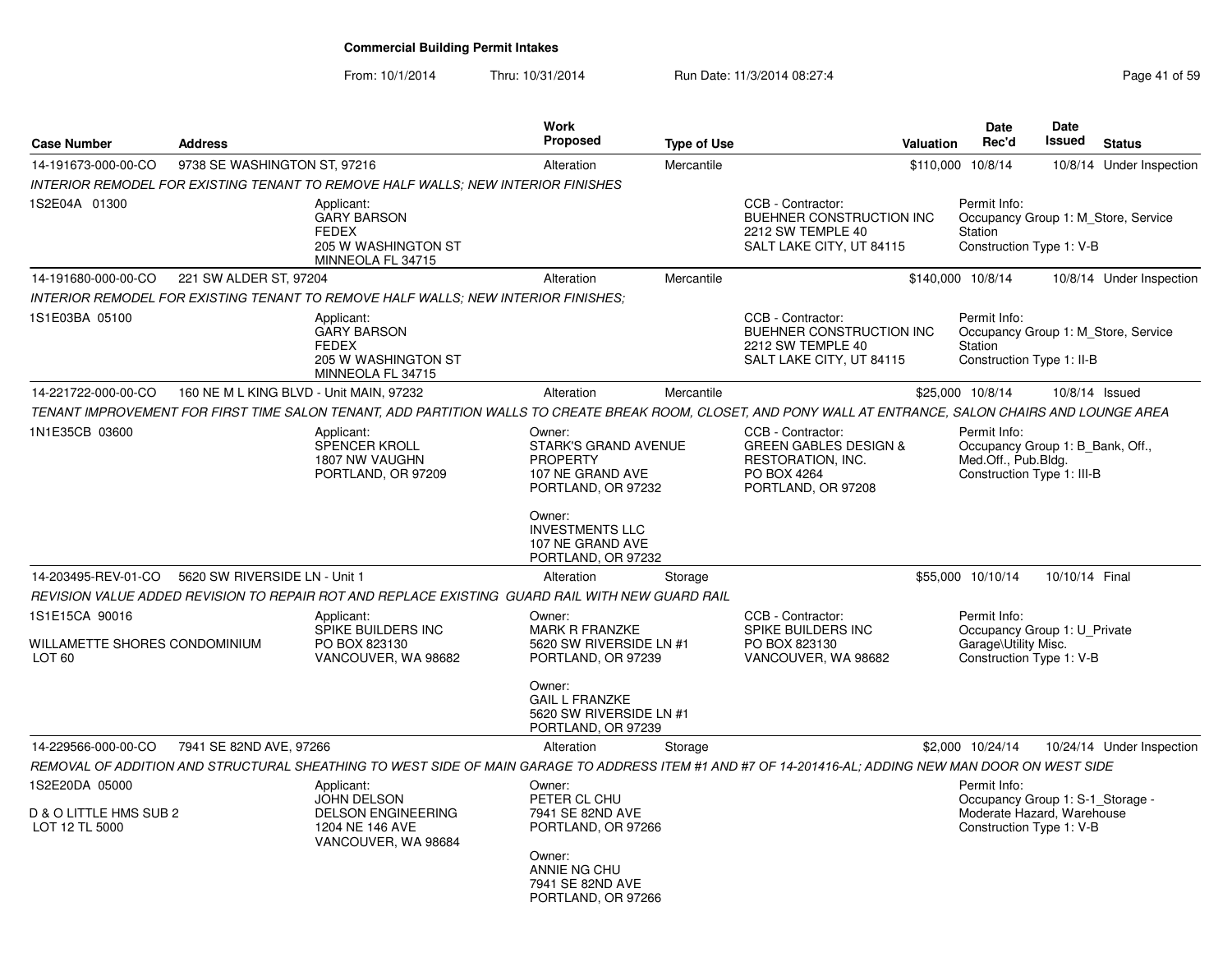From: 10/1/2014

| <b>Case Number</b>                                              | <b>Address</b>              |                                                                                                                                                   | <b>Work</b><br>Proposed                                                                                   | <b>Type of Use</b> |                                                                                                                                                    | Valuation | <b>Date</b><br>Rec'd                                                                                         | <b>Date</b><br>Issued | <b>Status</b>                                                |
|-----------------------------------------------------------------|-----------------------------|---------------------------------------------------------------------------------------------------------------------------------------------------|-----------------------------------------------------------------------------------------------------------|--------------------|----------------------------------------------------------------------------------------------------------------------------------------------------|-----------|--------------------------------------------------------------------------------------------------------------|-----------------------|--------------------------------------------------------------|
| 13-233021-REV-02-CO                                             | 75 SE YAMHILL ST, 97214     |                                                                                                                                                   | Alteration                                                                                                | Storage            |                                                                                                                                                    |           | \$4,500 10/24/14                                                                                             | 10/24/14              | Issued                                                       |
|                                                                 |                             | REVISION - VALUE ADDED REVISION TO ADD A SECURITY GRILLE/OVERHEAD DOOR TO CARGO ENTRY [100] + UPDATE ADDRESSING                                   |                                                                                                           |                    |                                                                                                                                                    |           |                                                                                                              |                       |                                                              |
| 1S1E03AA 05800                                                  |                             | Applicant:<br>MARIAM MOLLAGHAFFARI<br><b>WORKS PARTNERSHIP</b><br><b>ARCHITECTURE</b><br>524 E BURNSIDE STREET SUITE<br>320<br>PORTLAND ORE 97214 | Owner:<br>81 YAMHILL INVESTORS LLC<br>1001 SE WATER AVE STE 120<br>PORTLAND, OR 97214                     |                    | CCB - Contractor:<br>LORENTZ BRUUN CO INC<br>3611 SE 20TH ST, STE 300<br>PORTLAND OR 97202                                                         |           | Permit Info:<br>Occupancy Group 1: S-1_Storage -<br>Moderate Hazard, Warehouse<br>Construction Type 1: III-B |                       | Construction Type 2 (formerly Type 1): III-B                 |
| 14-175119-REV-01-CO                                             | 3615 NW ST HELENS RD, 97210 |                                                                                                                                                   | Alteration                                                                                                | Storage            |                                                                                                                                                    |           | \$10/24/14                                                                                                   |                       | <b>Under Review</b>                                          |
|                                                                 |                             | REVISION TO MEZZANINE SHEARWALLTO LEDGER SUPPORT ON CONCRETE                                                                                      |                                                                                                           |                    |                                                                                                                                                    |           |                                                                                                              |                       |                                                              |
| 1N1E30AA 00400<br><b>REGENT HTS</b><br><b>BLOCK1</b><br>LOT 2-9 |                             | Applicant:<br><b>DON SNAIR</b><br>D & B COMPANY<br>2037 SE OCHOCO<br>PORTLAND, OR 97222                                                           | Owner:<br><b>WHOLESALER'S PROPERTY</b><br><b>COMPANY LLC</b><br>6644 E BASELINE RD #101<br>MESA, AZ 85206 |                    | CCB - Contractor:<br><b>DON SNAIR</b><br>D & B COMPANY<br>2037 SE OCHOCO<br>PORTLAND, OR 97222                                                     |           | Permit Info:<br>Occupancy Group 1: B Bank, Off.,<br>Med.Off., Pub.Bldg.<br>Construction Type 1: V-B          |                       |                                                              |
| 14-194706-REV-01-CO  16440 NE MASON ST                          |                             |                                                                                                                                                   | Alteration                                                                                                | Storage            |                                                                                                                                                    |           | \$6,000 10/29/14                                                                                             | 10/29/14 Issued       |                                                              |
| ADDED VALUE REVISION TO ADD FOOT PLATES                         |                             |                                                                                                                                                   |                                                                                                           |                    |                                                                                                                                                    |           |                                                                                                              |                       |                                                              |
| 1N3E19C 00317<br>BERNARD COMMERCE CENTER NO 2<br>LOT 8&9 TL 317 |                             | Applicant:<br><b>TOMMY DECKER</b><br><b>SEIZMIC INC</b><br><b>161 ATLANTIC INC</b><br>POMONA, CA 91768                                            | Owner:<br>PO BOX 801707<br>DALLAS, TX 75380                                                               |                    | CCB - Contractor:<br>EARLE M JORGENSEN COMPANY B & B INSTALLATIONS INC<br>14401 S GLEN OAK RD<br>OREGON CITY, OR 970459006                         |           | Permit Info:<br>Occupancy Group 1: S-1_Storage -<br>Moderate Hazard, Warehouse<br>Construction Type 1: V-B   |                       |                                                              |
| 14-217592-000-00-CO                                             | 304 NE MULTNOMAH, 97232     |                                                                                                                                                   | Alteration                                                                                                | Utility            |                                                                                                                                                    |           | \$2,000 10/3/14                                                                                              | 10/3/14 Final         |                                                              |
|                                                                 |                             | SCAFFOLDING IN RIGHT OF WAY OVERHEAD PEDESTRIAN PROTECTION FROM ADJACENT CONSTRUCTION SITE                                                        |                                                                                                           |                    |                                                                                                                                                    |           |                                                                                                              |                       |                                                              |
| 1N1E34AA 02600                                                  |                             | Applicant:<br>WALSH CONSTRUCTION CO<br>2905 SW 1ST AVE<br>PORTLAND, OR 972014707                                                                  | Owner:<br>STARTERRA LLC<br>610 SW ALDER ST #1221<br>PORTLAND, OR 97205                                    |                    | CCB - Contractor:<br>WALSH CONSTRUCTION CO<br>2905 SW 1ST AVE<br>PORTLAND, OR 972014707                                                            |           |                                                                                                              |                       |                                                              |
| Total # of CO Alteration permit intakes: 192                    |                             |                                                                                                                                                   |                                                                                                           |                    |                                                                                                                                                    |           |                                                                                                              |                       | Total valuation of CO Alteration permit intakes: \$9,481,900 |
| 13-171810-DFS-02-CO                                             | 3850 SW MOODY AVE, 97201    |                                                                                                                                                   | <b>New Construction</b>                                                                                   |                    | Apartments/Condos (3 or more units)                                                                                                                |           | \$550,000 10/27/14                                                                                           |                       | <b>Under Review</b>                                          |
|                                                                 |                             | *** DFS 2: Holddowns***MIXED USE, 5/1, 2 levels subgrade parking, 199 unitts residential, 1,470 SF retail                                         |                                                                                                           |                    |                                                                                                                                                    |           |                                                                                                              |                       |                                                              |
| 1S1E10DB 00700                                                  |                             | Applicant:<br>Tony Jensen<br><b>R&amp;H Construction</b>                                                                                          | Owner:<br>2808 FAIRMOUNT ST #200<br>DALLAS, TX 75201-1375                                                 |                    | CCB - Contractor:<br>ALAMO MANHATTAN BLOCK 43 LL R&H CONSTRUCTION<br>1530 SW TAYLOR ST<br>PORTLAND OR 97205                                        |           | Permit Info:<br>Occupancy Group 1: R-2_Residential<br>Multi-family<br>Construction Type 1: III-A             |                       | Construction Type 2 (formerly Type 1): I-A                   |
| 13-229487-DFS-01-CO                                             | 10457 NE 6TH DR, 97211      |                                                                                                                                                   | New Construction                                                                                          |                    | Apartments/Condos (3 or more units)                                                                                                                |           | \$20,000 10/24/14                                                                                            |                       | <b>Under Review</b>                                          |
| <b>DFS FOR TRUSSES</b>                                          |                             |                                                                                                                                                   |                                                                                                           |                    |                                                                                                                                                    |           |                                                                                                              |                       |                                                              |
| 1N1E02BC 01500                                                  |                             | Applicant:<br><b>MARATHON CONSTRUCTION</b><br><b>SERVICES LLC</b><br>30050 SW TOWN CENTER LOOP<br><b>W STE 200</b><br>WILSONVILLE, OR 97070       | Owner:<br><b>FALLS APARTMENTS LLC</b><br>30050 SW TOWN CTR LOOP W<br>#200<br>WILSONVILLE, OR 97070        |                    | CCB - Contractor:<br><b>MARATHON CONSTRUCTION</b><br><b>SERVICES LLC</b><br>30050 SW TOWN CENTER LOOP<br><b>W STE 200</b><br>WILSONVILLE, OR 97070 |           | Permit Info:<br>Occupancy Group 1: R-2 Residential<br>Multi-family<br>Construction Type 1: V-B               |                       | Construction Type 2 (formerly Type 1): V-B                   |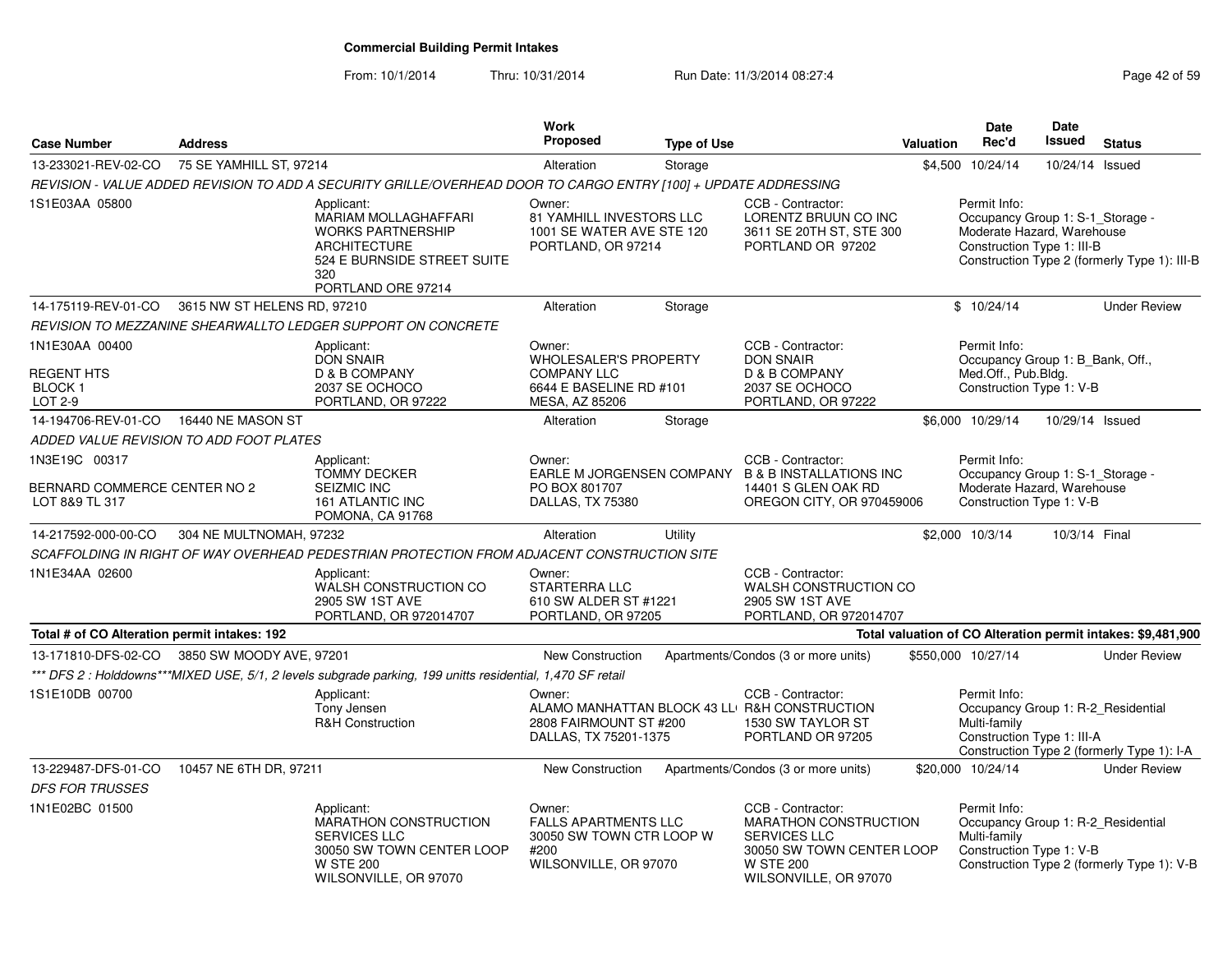| <b>Case Number</b>                                                                  | <b>Address</b>           |                                                                                                                                       | Work<br>Proposed                                                                                                                                               | <b>Type of Use</b> |                                                                                                                                  | Valuation | Date<br>Rec'd                                            | Date<br>Issued | <b>Status</b>                      |
|-------------------------------------------------------------------------------------|--------------------------|---------------------------------------------------------------------------------------------------------------------------------------|----------------------------------------------------------------------------------------------------------------------------------------------------------------|--------------------|----------------------------------------------------------------------------------------------------------------------------------|-----------|----------------------------------------------------------|----------------|------------------------------------|
| 14-166740-REV-01-CO                                                                 | 2441 SE 171ST AVE, 97233 |                                                                                                                                       | New Construction                                                                                                                                               |                    | Apartments/Condos (3 or more units)                                                                                              |           | \$10/30/14                                               |                | <b>Under Review</b>                |
|                                                                                     |                          | REVISION TO BUILDING 1 OF 4 MULTI DWELLING UNITS TO CHANGE FROM SLAB ON GRADE TO CRAWL SPACE FOUNDATION                               |                                                                                                                                                                |                    |                                                                                                                                  |           |                                                          |                |                                    |
| 1S3E06CD 00400<br>SECTION 06 1S 3E<br>TL 400 0.86 ACRES<br>POTENTIAL ADDITIONAL TAX |                          | Applicant:<br><b>DOUG CIRCOSTA</b><br><b>JIVANJEE CIRCOSTA</b><br><b>ARCHITECTURE</b><br>209 NE LINCOLN STREET<br>HILLSBORO, OR 97124 | Owner:<br>PORTLAND HABILITATION<br>5312 NE 148TH AVE<br>PORTLAND, OR 97230-3438<br>Owner:<br><b>CENTER INC</b><br>5312 NE 148TH AVE<br>PORTLAND, OR 97230-3438 |                    | CCB - Contractor:<br><b>DON SILVEY</b><br>SILCO COMMERCIAL<br><b>CONSTRUCTION INC</b><br>8316 N LOMBARD ST<br>PORTLAND, OR 97203 |           | Permit Info:<br>Multi-family<br>Construction Type 1: V-B |                | Occupancy Group 1: R-2_Residential |
| 14-166741-REV-01-CO                                                                 | 2441 SE 171ST AVE, 97233 |                                                                                                                                       | <b>New Construction</b>                                                                                                                                        |                    | Apartments/Condos (3 or more units)                                                                                              |           | \$10/30/14                                               |                | <b>Under Review</b>                |
|                                                                                     |                          | REVISION TO BUILDING 2 OF 4 MULTI DWELLING UNITS TO CHANGE FROM SLAB ON GRADE TO CRAWL SPACE FOUNDATION                               |                                                                                                                                                                |                    |                                                                                                                                  |           |                                                          |                |                                    |
| 1S3E06CD 00400<br>SECTION 06 1S 3E<br>TL 400 0.86 ACRES<br>POTENTIAL ADDITIONAL TAX |                          | Applicant:<br><b>DOUG CIRCOSTA</b><br><b>JIVANJEE CIRCOSTA</b><br><b>ARCHITECTURE</b><br>209 NE LINCOLN STREET<br>HILLSBORO, OR 97124 | Owner:<br>PORTLAND HABILITATION<br>5312 NE 148TH AVE<br>PORTLAND, OR 97230-3438<br>Owner:<br><b>CENTER INC</b><br>5312 NE 148TH AVE<br>PORTLAND, OR 97230-3438 |                    | CCB - Contractor:<br><b>DON SILVEY</b><br>SILCO COMMERCIAL<br><b>CONSTRUCTION INC</b><br>8316 N LOMBARD ST<br>PORTLAND, OR 97203 |           | Permit Info:<br>Multi-family<br>Construction Type 1: V-B |                | Occupancy Group 1: R-2_Residential |
| 14-166743-REV-01-CO                                                                 | 2441 SE 171ST AVE, 97233 |                                                                                                                                       | <b>New Construction</b>                                                                                                                                        |                    | Apartments/Condos (3 or more units)                                                                                              |           | \$10/30/14                                               |                | <b>Under Review</b>                |
|                                                                                     |                          | REVISION TO BUILDING 3 OF 4 MULTI DWELLING UNITS TO CHANGE FROM SLAB ON GRADE TO CRAWL SPACE FOUNDATION                               |                                                                                                                                                                |                    |                                                                                                                                  |           |                                                          |                |                                    |
| 1S3E06CD 00400<br>SECTION 06 1S 3E<br>TL 400 0.86 ACRES<br>POTENTIAL ADDITIONAL TAX |                          | Applicant:<br>DOUG CIRCOSTA<br><b>JIVANJEE CIRCOSTA</b><br><b>ARCHITECTURE</b><br>209 NE LINCOLN STREET<br>HILLSBORO, OR 97124        | Owner:<br>PORTLAND HABILITATION<br>5312 NE 148TH AVE<br>PORTLAND, OR 97230-3438<br>Owner:<br><b>CENTER INC</b><br>5312 NE 148TH AVE<br>PORTLAND, OR 97230-3438 |                    | CCB - Contractor:<br><b>DON SILVEY</b><br>SILCO COMMERCIAL<br><b>CONSTRUCTION INC</b><br>8316 N LOMBARD ST<br>PORTLAND, OR 97203 |           | Permit Info:<br>Multi-family<br>Construction Type 1: V-B |                | Occupancy Group 1: R-2_Residential |
| 14-166744-REV-01-CO                                                                 | 2441 SE 171ST AVE, 97233 |                                                                                                                                       | <b>New Construction</b>                                                                                                                                        |                    | Apartments/Condos (3 or more units)                                                                                              |           | \$10/30/14                                               |                | <b>Under Review</b>                |
|                                                                                     |                          | REVISION TO BUILDING 4 OF 4 MULTI DWELLING UNITS TO CHANGE FROM SLAB ON GRADE TO CRAWL SPACE FOUNDATION                               |                                                                                                                                                                |                    |                                                                                                                                  |           |                                                          |                |                                    |
| 1S3E06CD 00400<br>SECTION 06 1S 3E<br>TL 400 0.86 ACRES<br>POTENTIAL ADDITIONAL TAX |                          | Applicant:<br>DOUG CIRCOSTA<br><b>JIVANJEE CIRCOSTA</b><br><b>ARCHITECTURE</b><br>209 NE LINCOLN STREET<br>HILLSBORO, OR 97124        | Owner:<br>PORTLAND HABILITATION<br>5312 NE 148TH AVE<br>PORTLAND, OR 97230-3438<br>Owner:<br><b>CENTER INC</b><br>5312 NE 148TH AVE<br>PORTLAND, OR 97230-3438 |                    | CCB - Contractor:<br><b>DON SILVEY</b><br>SILCO COMMERCIAL<br><b>CONSTRUCTION INC</b><br>8316 N LOMBARD ST<br>PORTLAND, OR 97203 |           | Permit Info:<br>Multi-family<br>Construction Type 1: V-B |                | Occupancy Group 1: R-2_Residential |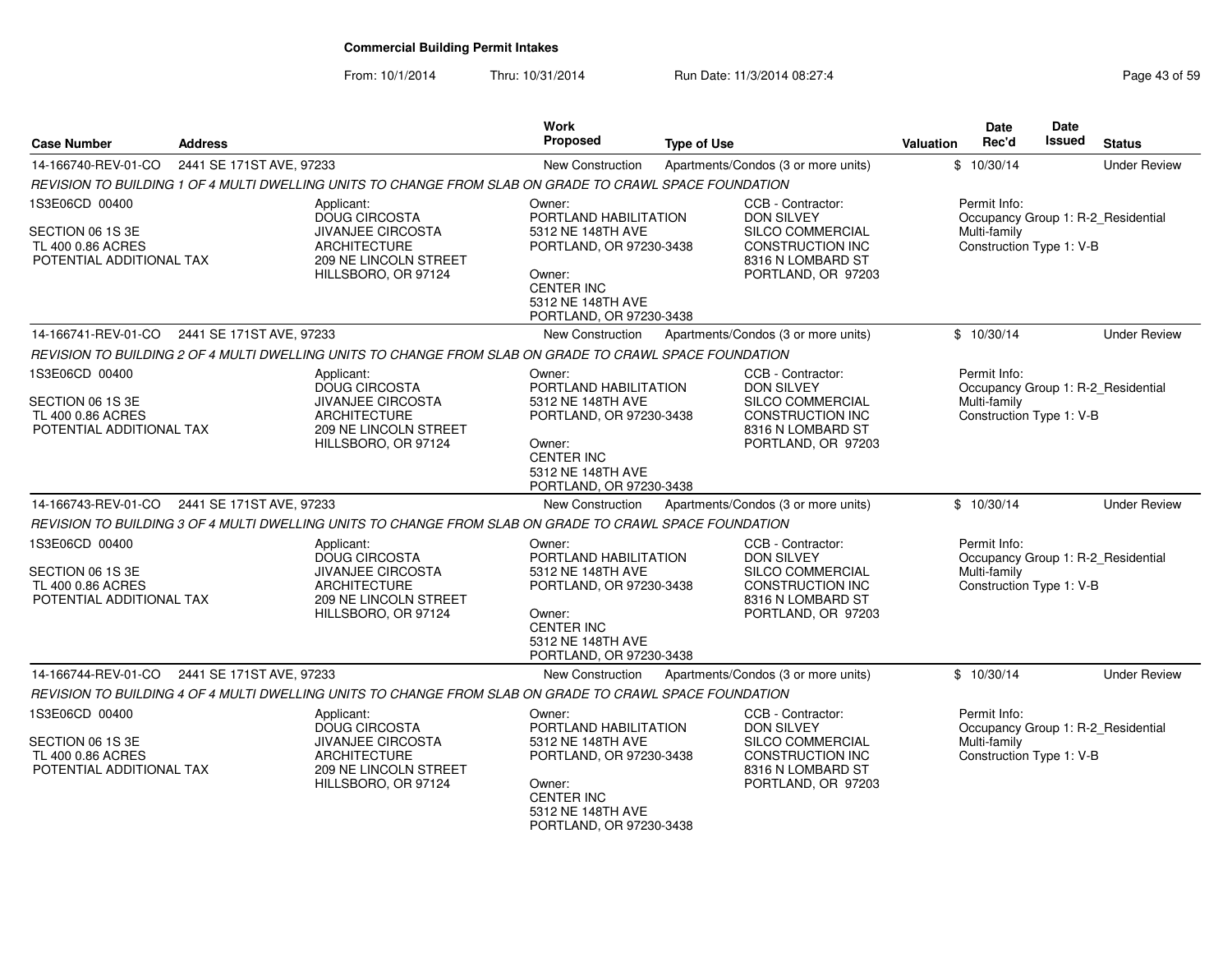| <b>Case Number</b>                                                                  | <b>Address</b>                  |                                                                                                                                              | Work<br>Proposed                                                                                                                                                            | <b>Type of Use</b> |                                                                                                                                              | <b>Valuation</b>   | Date<br>Rec'd                                                      | <b>Date</b><br><b>Issued</b> | <b>Status</b>                              |
|-------------------------------------------------------------------------------------|---------------------------------|----------------------------------------------------------------------------------------------------------------------------------------------|-----------------------------------------------------------------------------------------------------------------------------------------------------------------------------|--------------------|----------------------------------------------------------------------------------------------------------------------------------------------|--------------------|--------------------------------------------------------------------|------------------------------|--------------------------------------------|
| 14-166750-REV-01-CO                                                                 | 17199 SE DIVISION ST, 97233     |                                                                                                                                              | New Construction                                                                                                                                                            |                    | Apartments/Condos (3 or more units)                                                                                                          |                    | \$10/30/14                                                         |                              | <b>Under Review</b>                        |
|                                                                                     |                                 | REVISION TO BUILDING 1 OF 3 MULTI DWELLING UNITS TO CHANGE FROM SLAB ON GRADE TO CRAWL SPACE FOUNDATION                                      |                                                                                                                                                                             |                    |                                                                                                                                              |                    |                                                                    |                              |                                            |
| 1S3E06CD 00200<br>SECTION 06 1S 3E<br>TL 200 0.67 ACRES<br>POTENTIAL ADDITIONAL TAX |                                 | Applicant:<br><b>DOUG CIRCOSTA</b><br><b>JIVANJEE CIRCOSTA</b><br><b>ARCHITECTURE</b><br><b>209 NE LINCOLN STREET</b><br>HILLSBORO, OR 97124 | Owner:<br>PORTLAND HABILITATION<br>5312 NE 148TH AVE<br>PORTLAND, OR 97230-3438<br>Owner:<br><b>CENTER INC</b><br>5312 NE 148TH AVE<br>PORTLAND, OR 97230-3438              |                    | CCB - Contractor:<br><b>DON SILVEY</b><br>SILCO COMMERCIAL<br><b>CONSTRUCTION INC</b><br>8316 N LOMBARD ST<br>PORTLAND, OR 97203             |                    | Permit Info:<br>Multi-family<br>Construction Type 1: V-B           |                              | Occupancy Group 1: R-2_Residential         |
| 14-166752-REV-01-CO 17199 SE DIVISION ST, 97233                                     |                                 |                                                                                                                                              | <b>New Construction</b>                                                                                                                                                     |                    | Apartments/Condos (3 or more units)                                                                                                          |                    | \$10/30/14                                                         |                              | <b>Under Review</b>                        |
|                                                                                     |                                 | REVISION TO BUILDING 2 OF 3 MULTI DWELLING UNITS TO CHANGE FROM SLAB ON GRADE TO CRAWL SPACE FOUNDATION                                      |                                                                                                                                                                             |                    |                                                                                                                                              |                    |                                                                    |                              |                                            |
| 1S3E06CD 00200<br>SECTION 06 1S 3E<br>TL 200 0.67 ACRES<br>POTENTIAL ADDITIONAL TAX |                                 | Applicant:<br><b>DOUG CIRCOSTA</b><br><b>JIVANJEE CIRCOSTA</b><br><b>ARCHITECTURE</b><br>209 NE LINCOLN STREET<br>HILLSBORO, OR 97124        | Owner:<br>PORTLAND HABILITATION<br>5312 NE 148TH AVE<br>PORTLAND, OR 97230-3438<br>Owner:<br><b>CENTER INC</b><br>5312 NE 148TH AVE<br>PORTLAND, OR 97230-3438              |                    | CCB - Contractor:<br>DON SILVEY<br>SILCO COMMERCIAL<br>CONSTRUCTION INC<br>8316 N LOMBARD ST<br>PORTLAND, OR 97203                           |                    | Permit Info:<br>Multi-family<br>Construction Type 1: V-B           |                              | Occupancy Group 1: R-2_Residential         |
| 14-166754-REV-01-CO                                                                 | 17199 SE DIVISION ST, 97233     |                                                                                                                                              | <b>New Construction</b>                                                                                                                                                     |                    | Apartments/Condos (3 or more units)                                                                                                          |                    | \$10/30/14                                                         |                              | <b>Under Review</b>                        |
|                                                                                     |                                 | REVISION TO BUILDING 3 OF 3 MULTI DWELLING UNITS TO CHANGE FROM SLAB ON GRADE TO CRAWL SPACE FOUNDATION                                      |                                                                                                                                                                             |                    |                                                                                                                                              |                    |                                                                    |                              |                                            |
| 1S3E06CD 00200<br>SECTION 06 1S 3E<br>TL 200 0.67 ACRES<br>POTENTIAL ADDITIONAL TAX |                                 | Applicant:<br>DOUG CIRCOSTA<br>JIVANJEE CIRCOSTA<br><b>ARCHITECTURE</b><br><b>209 NE LINCOLN STREET</b><br>HILLSBORO, OR 97124               | Owner:<br>PORTLAND HABILITATION<br>5312 NE 148TH AVE<br>PORTLAND, OR 97230-3438<br>Owner:<br><b>CENTER INC</b><br>5312 NE 148TH AVE<br>PORTLAND, OR 97230-3438              |                    | CCB - Contractor:<br><b>DON SILVEY</b><br>SILCO COMMERCIAL<br><b>CONSTRUCTION INC</b><br>8316 N LOMBARD ST<br>PORTLAND, OR 97203             |                    | Permit Info:<br>Multi-family<br>Construction Type 1: V-B           |                              | Occupancy Group 1: R-2 Residential         |
| 13-226996-DFS-06-CO                                                                 | 610 NE 99TH AVE - BLDG W. 97220 |                                                                                                                                              | <b>New Construction</b>                                                                                                                                                     |                    | Apartments/Condos (3 or more units)                                                                                                          | \$140,000 10/30/14 |                                                                    |                              | <b>Under Review</b>                        |
| <i>DFS FOR OPERABLE WINDOW PARTS</i>                                                |                                 |                                                                                                                                              |                                                                                                                                                                             |                    |                                                                                                                                              |                    |                                                                    |                              |                                            |
| 1N2E33AD 03100                                                                      |                                 | Applicant:<br>ELIZABETH WARNER<br>R&H/COLAS CONSTRUCTION<br>1530 SW TAYLOR ST<br>PORTLAND, OR 97205                                          | Owner:<br>PORTLAND CITY OF (PORTLAND<br>421 SW 6TH AVE #500<br>PORTLAND, OR 97204-1620<br>Owner:<br><b>HOUSING BUREAU</b><br>421 SW 6TH AVE #500<br>PORTLAND, OR 97204-1620 |                    | CCB - Contractor:<br>R & H COLAS CONSTRUCTION LLC Occupancy Group 1: S-2_Storage - Low<br><b>1530 SW TAYLOR STREET</b><br>PORTLAND, OR 97205 |                    | Permit Info:<br>Hazard, Parking Garage<br>Construction Type 1: I-A |                              | Construction Type 2 (formerly Type 1): I-A |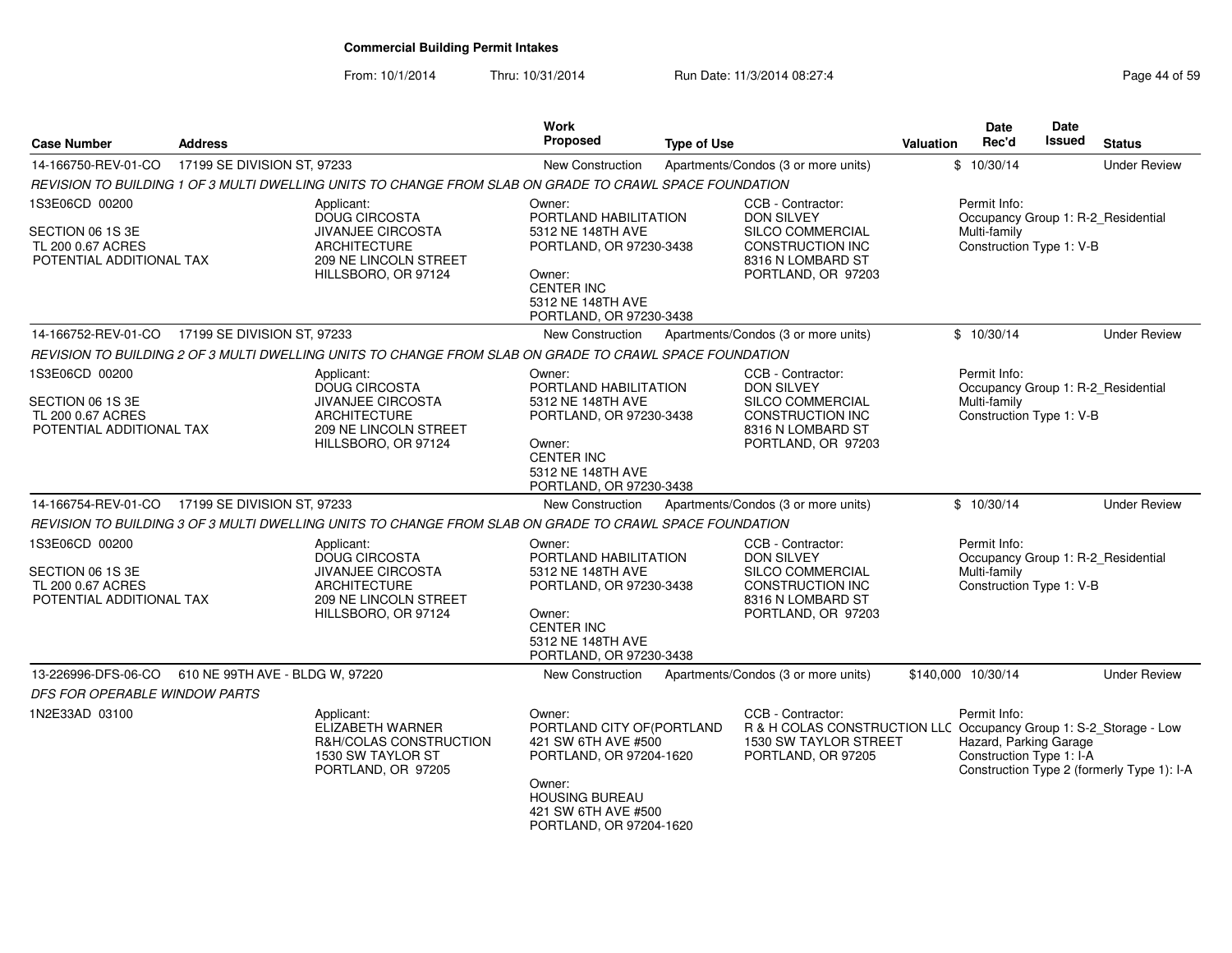|                                                                                |                                 |                                                                                                                                                                                                              | <b>Work</b><br><b>Proposed</b>                                                                                                                                              |                    |                                                                                                                                       |                      | Date                                                                                                                                            | Date<br><b>Issued</b> |                                            |
|--------------------------------------------------------------------------------|---------------------------------|--------------------------------------------------------------------------------------------------------------------------------------------------------------------------------------------------------------|-----------------------------------------------------------------------------------------------------------------------------------------------------------------------------|--------------------|---------------------------------------------------------------------------------------------------------------------------------------|----------------------|-------------------------------------------------------------------------------------------------------------------------------------------------|-----------------------|--------------------------------------------|
| <b>Case Number</b>                                                             | <b>Address</b>                  |                                                                                                                                                                                                              |                                                                                                                                                                             | <b>Type of Use</b> |                                                                                                                                       | Valuation            | Rec'd                                                                                                                                           |                       | <b>Status</b>                              |
| 13-226996-DFS-07-CO                                                            | 610 NE 99TH AVE - BLDG W, 97220 |                                                                                                                                                                                                              | <b>New Construction</b>                                                                                                                                                     |                    | Apartments/Condos (3 or more units)                                                                                                   |                      | \$45,000 10/30/14                                                                                                                               |                       | <b>Under Review</b>                        |
| <b>DFS FOR GUARDRAILS</b>                                                      |                                 |                                                                                                                                                                                                              |                                                                                                                                                                             |                    |                                                                                                                                       |                      |                                                                                                                                                 |                       |                                            |
| 1N2E33AD 03100                                                                 |                                 | Applicant:<br><b>ELIZABETH WARNER</b><br>R&H/COLAS CONSTRUCTION<br>1530 SW TAYLOR ST<br>PORTLAND, OR 97205                                                                                                   | Owner:<br>PORTLAND CITY OF (PORTLAND<br>421 SW 6TH AVE #500<br>PORTLAND, OR 97204-1620<br>Owner:<br><b>HOUSING BUREAU</b><br>421 SW 6TH AVE #500<br>PORTLAND, OR 97204-1620 |                    | CCB - Contractor:<br>R & H COLAS CONSTRUCTION LLC Occupancy Group 1: S-2_Storage - Low<br>1530 SW TAYLOR STREET<br>PORTLAND, OR 97205 |                      | Permit Info:<br>Hazard, Parking Garage<br>Construction Type 1: I-A                                                                              |                       | Construction Type 2 (formerly Type 1): I-A |
| 13-224794-DFS-02-CO                                                            | 1515 NW 21ST AVE, 97210         |                                                                                                                                                                                                              | New Construction                                                                                                                                                            |                    | Apartments/Condos (3 or more units)                                                                                                   |                      | \$30,000 10/31/14                                                                                                                               |                       | <b>Under Review</b>                        |
| DFS FOR LEVEL 2 BRICK SOFFIT SUPPORT SYSTEM                                    |                                 |                                                                                                                                                                                                              |                                                                                                                                                                             |                    |                                                                                                                                       |                      |                                                                                                                                                 |                       |                                            |
| 1N1E28CD 02500                                                                 |                                 | Applicant:<br><b>MICHAEL CARRIGG</b><br><b>JOHN RESIDENTIAL</b><br><b>CONSTRUCTION GROUP</b><br>2231 NW KEARNEY<br>PORLTAND, OR 97210                                                                        | Owner:<br>BLOCK 296 SLABTOWN LLC<br>1015 NW 11TH AVE #243<br>PORTLAND, OR 97209                                                                                             |                    | CCB - Contractor:<br><b>JOHN RESIDENTIAL</b><br>CONSTRUCTION GROUP LLC<br>1701 SE COLUMBIA RIVER DRIVE<br>VANCOUVER, WA 98661         |                      | Permit Info:<br>Occupancy Group 1: R-2_Residential<br>Multi-family<br>Construction Type 1: III-B                                                |                       | Construction Type 2 (formerly Type 1): I-A |
| 14-232837-000-00-CO                                                            | 1841 N LOMBARD ST, 97217        |                                                                                                                                                                                                              | New Construction                                                                                                                                                            |                    | Apartments/Condos (3 or more units)                                                                                                   | \$1,109,293 10/31/14 |                                                                                                                                                 |                       | <b>Under Review</b>                        |
|                                                                                |                                 | CONSTRUCT NEW 3 STORY APARTMENT BUILDING, 12 UNITS, MAIN FLOOR SINGLE LEVEL UNITS, 2ND FLOOR UNITS HAVE UPSTAIRS, TRASH ENCLOSURE ATTACHED TO EAST SIDE OF BUILDIN                                           |                                                                                                                                                                             |                    |                                                                                                                                       |                      |                                                                                                                                                 |                       |                                            |
| 1N1E09DD 17000<br>KENTON<br>BLOCK 15<br>S 23.5' OF LOT 10<br>LOT <sub>11</sub> |                                 | Applicant:<br><b>JENNIFER FARMER</b><br>DOZER CONSTRUCTION LLC<br>126 NE ALBERTA ST. SUITE 206<br>PORTLAND OR 97211                                                                                          | Owner:<br><b>GEZA DEVELOPMENT LLC</b><br>126 NE ALBERTA ST #206<br>PORTLAND, OR 97211                                                                                       |                    | CCB - Contractor:<br>DOZER CONSTRUCTION LLC<br>5324 NE 28TH AVE<br>PORTLAND, OR 97211                                                 |                      | Permit Info:<br>Occupancy Group 1: R-2 Residential<br>Multi-family<br>Construction Type 1: V-B<br>Total Square Footage - Display Only:<br>11073 |                       |                                            |
| 13-226996-DFS-08-CO                                                            | 610 NE 99TH AVE - BLDG W, 97220 |                                                                                                                                                                                                              | New Construction                                                                                                                                                            |                    | Apartments/Condos (3 or more units)                                                                                                   |                      | \$92,000 10/31/14                                                                                                                               |                       | <b>Under Review</b>                        |
| <b>DFS FOR TRUSSES</b>                                                         |                                 |                                                                                                                                                                                                              |                                                                                                                                                                             |                    |                                                                                                                                       |                      |                                                                                                                                                 |                       |                                            |
| 1N2E33AD 03100                                                                 |                                 | Applicant:<br>ELIZABETH WARNER<br>R&H/COLAS CONSTRUCTION<br>1530 SW TAYLOR ST<br>PORTLAND, OR 97205                                                                                                          | Owner:<br>PORTLAND CITY OF (PORTLAND<br>421 SW 6TH AVE #500<br>PORTLAND, OR 97204-1620<br>Owner:<br><b>HOUSING BUREAU</b><br>421 SW 6TH AVE #500<br>PORTLAND, OR 97204-1620 |                    | CCB - Contractor:<br>R & H COLAS CONSTRUCTION LLC Occupancy Group 1: S-2_Storage - Low<br>1530 SW TAYLOR STREET<br>PORTLAND, OR 97205 |                      | Permit Info:<br>Hazard, Parking Garage<br>Construction Type 1: I-A                                                                              |                       | Construction Type 2 (formerly Type 1): I-A |
| 13-114642-REV-04-CO                                                            | 3215 NE WEIDLER ST, 97232       |                                                                                                                                                                                                              | New Construction                                                                                                                                                            |                    | Apartments/Condos (3 or more units)                                                                                                   |                      | \$5,000 10/1/14                                                                                                                                 | 10/1/14 Final         |                                            |
|                                                                                |                                 | Revision to on site storm piping and enlarged storm facility, and improved ADA access from NE 32nd Ave along walkway on properrty to townhomes at east end of structure. ***Improvements to NE Weidler R/W i |                                                                                                                                                                             |                    |                                                                                                                                       |                      |                                                                                                                                                 |                       |                                            |
| 1N1E25CD 11900                                                                 |                                 | Applicant:<br>MATT JOHNSON<br><b>KPFF</b><br>111 SW 5TH AVE, STE 2500<br>PORTLAND OR 97204                                                                                                                   | Owner:<br><b>GRANT PARK VILLAGE LLC</b><br>1015 NW 11TH AVE<br>PORTLAND, OR 97209-3496                                                                                      |                    | CCB - Contractor:<br>WALSH CONSTRUCTION CO<br>2905 SW 1ST AVE<br>PORTLAND, OR 972014707                                               |                      | Permit Info:<br>Occupancy Group 1: R-2_Residential<br>Multi-family<br>Construction Type 1: V-A                                                  |                       | Construction Type 2 (formerly Type 1): I-A |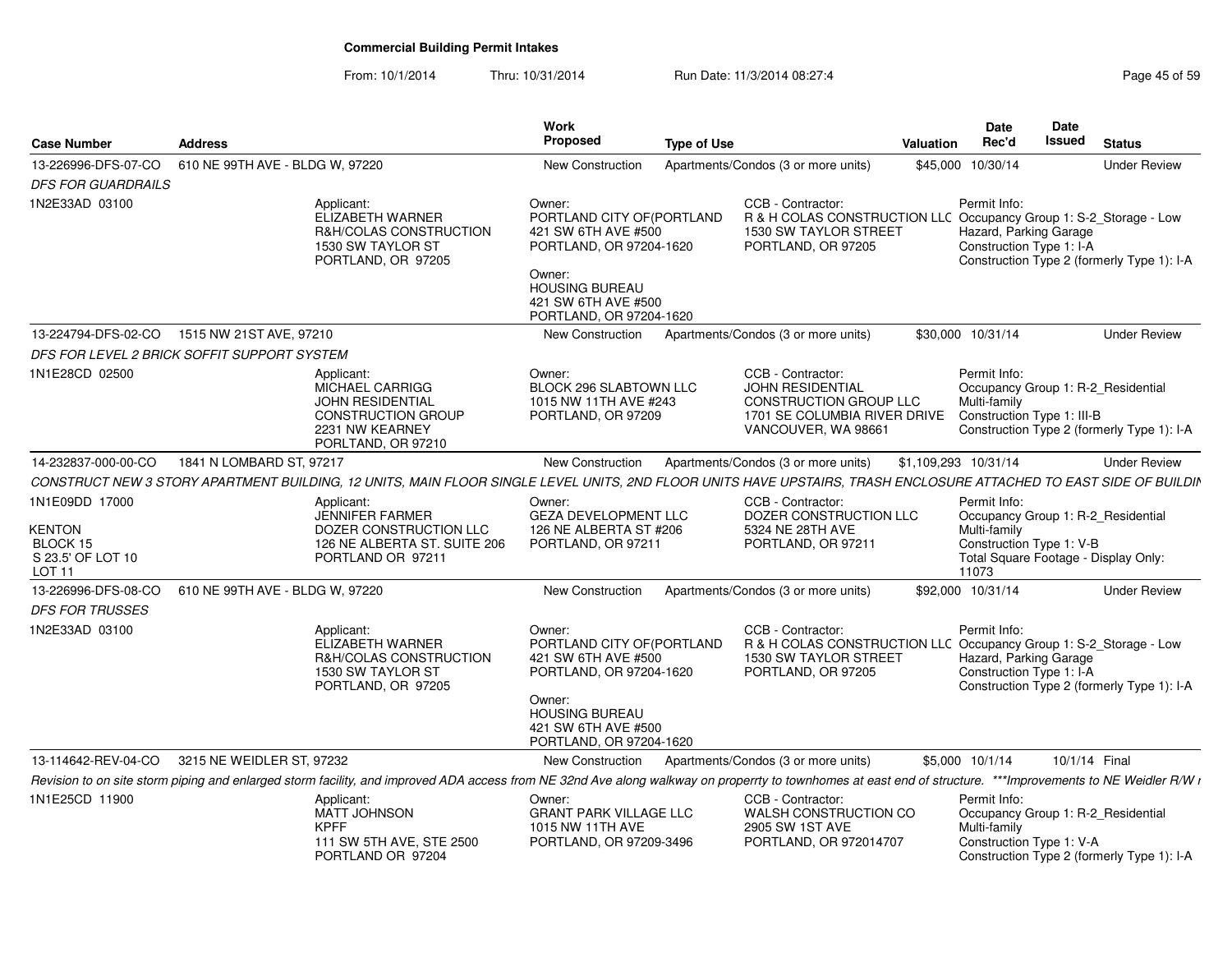| <b>Case Number</b>                                                      | <b>Address</b>                                        |                                                                                                                                              | <b>Work</b><br>Proposed                                                                                               | <b>Type of Use</b> |                                                                                                                             | Valuation | Date<br>Rec'd                                              | Date<br>Issued | <b>Status</b>                                                                    |
|-------------------------------------------------------------------------|-------------------------------------------------------|----------------------------------------------------------------------------------------------------------------------------------------------|-----------------------------------------------------------------------------------------------------------------------|--------------------|-----------------------------------------------------------------------------------------------------------------------------|-----------|------------------------------------------------------------|----------------|----------------------------------------------------------------------------------|
| 13-167514-REV-01-CO                                                     | 3345 SE WAVERLEIGH BLVD, 97202                        |                                                                                                                                              | <b>New Construction</b>                                                                                               |                    | Apartments/Condos (3 or more units)                                                                                         |           | \$10/2/14                                                  |                | <b>Under Review</b>                                                              |
|                                                                         |                                                       | REVISION TO REVISED STRUCTURAL ENGINEERING DUE TO CONSTRUCTION ISSUES PER THE STRUCTURAL ENGINEER ALL INTERIOR WORK, NO CHANGES TO EXTERIOR. |                                                                                                                       |                    |                                                                                                                             |           |                                                            |                |                                                                                  |
| 1S1E12BD 03700<br>WAVERLEIGH HTS<br>BLOCK 31<br>LOT 5<br>W 15' OF LOT 6 |                                                       | Applicant:<br><b>BAYARD MENTRUM</b><br><b>MENTRUM ARCHITECTURE</b><br>11860 SE MORRISON ST<br>PORTLAND, OR 97216                             | Owner:<br><b>WEST COAST REAL ESTATE</b><br>4035 DOUGLAS WAY<br>LAKE OSWEGO, OR 97035<br>Owner:<br><b>HOLDINGS LLC</b> |                    | CCB - Contractor:<br><b>ALEX LABUNSKY</b><br>WEST COAST HOME SOLUTIONS<br><b>LLC</b><br>PO BOX 2313<br>WILSONVILLE OR 97070 |           | Permit Info:<br>Multi-family<br>Construction Type 1: V-B   |                | Occupancy Group 1: R-2_Residential<br>Construction Type 2 (formerly Type 1): V-B |
|                                                                         |                                                       |                                                                                                                                              | 4035 DOUGLAS WAY<br>LAKE OSWEGO, OR 97035                                                                             |                    |                                                                                                                             |           |                                                            |                |                                                                                  |
| 14-152153-DFS-01-CO                                                     | 1475 SE 15TH AVE, 97214                               |                                                                                                                                              | New Construction                                                                                                      |                    | Apartments/Condos (3 or more units)                                                                                         |           | \$8,000 10/2/14                                            |                | <b>Under Review</b>                                                              |
| <b>DFS FOR TRUSSES</b>                                                  |                                                       |                                                                                                                                              |                                                                                                                       |                    |                                                                                                                             |           |                                                            |                |                                                                                  |
| 1S1E02AC 17600                                                          |                                                       | Applicant:<br><b>MARSHALL URIST</b><br>YORKE & CURTIS<br>4480 SW 101ST AVE<br>BEAVERTON, OR 97005                                            | Owner:<br><b>LANGANO APARTMENTS LLC</b><br>9819 SE TOP O SCOTT ST<br>HAPPY VALLEY, OR 97086-2639                      |                    | CCB - Contractor:<br>Rob Yorke<br><b>RJD INC</b><br>4480 SW 101ST AVE<br>BEAVERTON OR 97005                                 |           | Permit Info:<br>Multi-family<br>Construction Type 1: V-A   |                | Occupancy Group 1: R-2_Residential<br>Construction Type 2 (formerly Type 1): V-A |
| 14-103589-DFS-03-CO                                                     | 60 SE 10TH AVE, 97214                                 |                                                                                                                                              | New Construction                                                                                                      |                    | Apartments/Condos (3 or more units)                                                                                         |           | \$80,000 10/3/14                                           |                | <b>Under Review</b>                                                              |
| <b>DFS-TRUSSES</b>                                                      |                                                       |                                                                                                                                              |                                                                                                                       |                    |                                                                                                                             |           |                                                            |                |                                                                                  |
| 1N1E35CD 01200<br><b>EAST PORTLAND</b><br>BLOCK 226<br>LOT 3&4          |                                                       |                                                                                                                                              | Owner:<br>LOWER BURNSIDE LOFTS LLC<br>1028 SE WATER AVE #270<br>PORTLAND, OR 97214                                    |                    | CCB - Contractor:<br><b>BREMIK CONSTRUCTION</b><br>1026 SE STARK ST<br>PORTLAND, OR 97214                                   |           | Permit Info:<br>Multi-family<br>Construction Type 1: III-B |                | Occupancy Group 1: R-2_Residential<br>Construction Type 2 (formerly Type 1): I-A |
| 14-118634-DFS-03-CO                                                     | 1075 NW NORTHRUP ST                                   |                                                                                                                                              | New Construction                                                                                                      |                    | Apartments/Condos (3 or more units)                                                                                         |           | \$75,000 10/6/14                                           |                | <b>Under Review</b>                                                              |
|                                                                         | DFS FOR LEVEL 2 ROOF EMBED FOR CURTAIN WALL           |                                                                                                                                              |                                                                                                                       |                    |                                                                                                                             |           |                                                            |                |                                                                                  |
| 1N1E34BB 02620                                                          |                                                       | Applicant:<br><b>KATIE HOYT</b><br>1075 NW NORTHRUP<br>PORTLAND OR 97209                                                                     | Owner:<br><b>BLOCK 15 LLC</b><br>1022 NW MARSHALL ST STE 270<br>PORTLAND, OR 97209                                    |                    | CCB - Contractor:<br>Chris Copeland<br>ANDERSEN CONSTRUCTION<br><b>COMPANY</b><br>PO BOX 6712<br>PORTLAND, OR 97228-6712    |           | Permit Info:<br>Multi-family<br>Construction Type 1: I-A   |                | Occupancy Group 1: R-2_Residential<br>Construction Type 2 (formerly Type 1): I-A |
| 13-240630-REV-01-CO                                                     | 8741 N LOMBARD ST, 97203                              |                                                                                                                                              | New Construction                                                                                                      |                    | Apartments/Condos (3 or more units)                                                                                         |           | \$6,600 10/7/14                                            |                | <b>Under Review</b>                                                              |
|                                                                         | REVISION-VALUE ADDED REVISION ADDITION OF 6 SKYLIGHTS |                                                                                                                                              |                                                                                                                       |                    |                                                                                                                             |           |                                                            |                |                                                                                  |
| 1N1W01CD 19000                                                          |                                                       | Applicant:<br><b>BRETT SCHULZ</b><br><b>BRETT SCHULZ ARCHITECT</b><br>1111 E BURNSIDE ST SUITE 303<br>PORTLAND OR 97214                      | Owner:<br><b>RDS PROJECT LLC</b><br>3435 NE 45TH AVE #J<br>PORTLAND, OR 97213-1101                                    |                    | Primary Contractor:<br>TO BID                                                                                               |           | Permit Info:<br>Multi-family<br>Construction Type 1: V-B   |                | Occupancy Group 1: R-2_Residential                                               |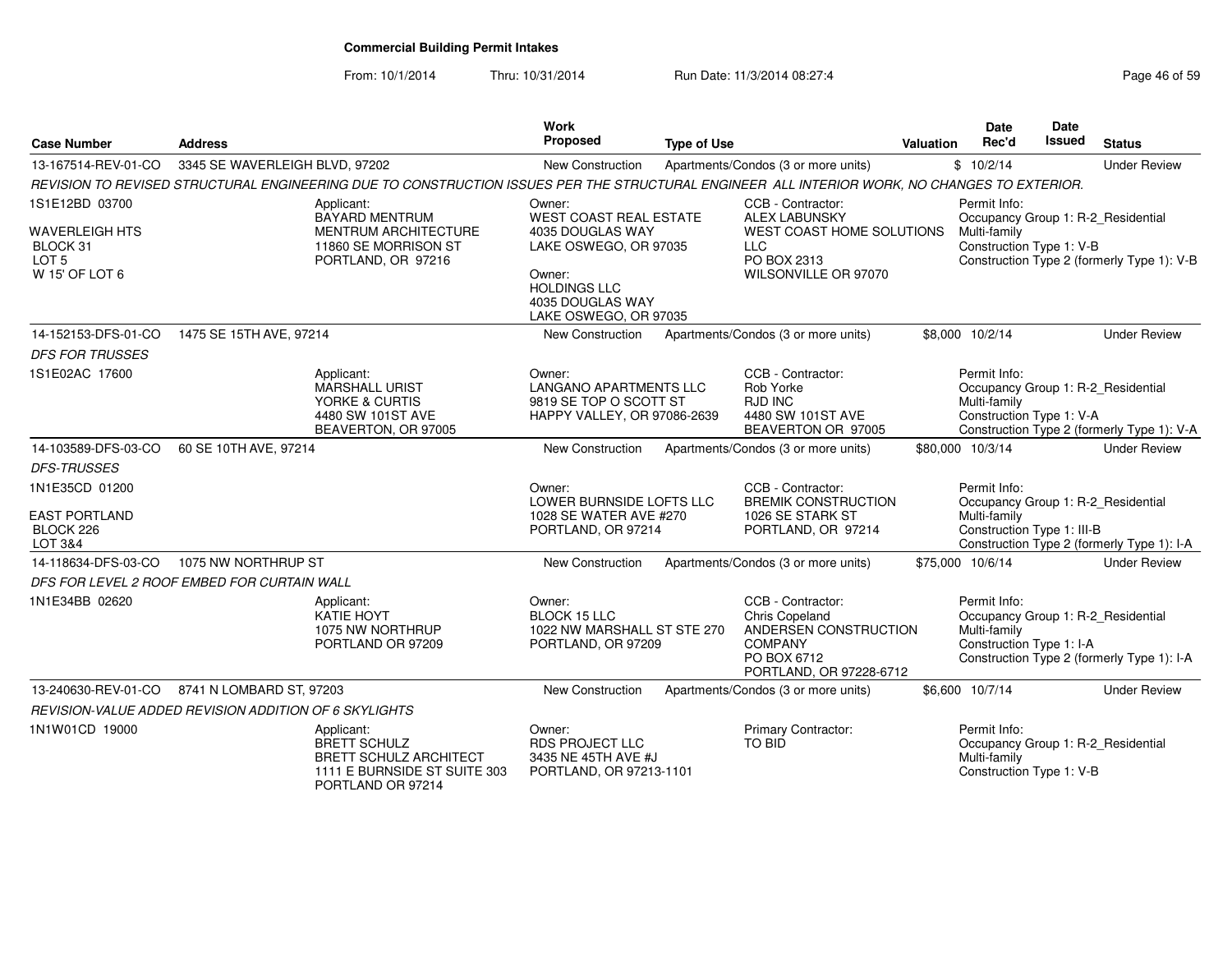From: 10/1/2014

| Page 47 of 59 |  |  |  |  |  |
|---------------|--|--|--|--|--|
|---------------|--|--|--|--|--|

| <b>Case Number</b>                      | <b>Address</b>           |                                                                                                                                                              | Work<br><b>Proposed</b>                                                    | <b>Type of Use</b> |                                                                                                                        | <b>Valuation</b>    | <b>Date</b><br>Rec'd                                               | <b>Date</b><br>Issued | <b>Status</b>                                                                      |
|-----------------------------------------|--------------------------|--------------------------------------------------------------------------------------------------------------------------------------------------------------|----------------------------------------------------------------------------|--------------------|------------------------------------------------------------------------------------------------------------------------|---------------------|--------------------------------------------------------------------|-----------------------|------------------------------------------------------------------------------------|
| 14-216083-STR-01-CO                     | 2220 NW FRONT AVE        |                                                                                                                                                              | New Construction                                                           |                    | Apartments/Condos (3 or more units)                                                                                    | \$5,080,000 10/8/14 |                                                                    |                       | <b>Under Review</b>                                                                |
|                                         |                          | Structural only for new 260 unit multi family building consiting of five stories of wood framed over two levels of concrete, 2 levels of below grade parking |                                                                            |                    |                                                                                                                        |                     |                                                                    |                       |                                                                                    |
| 1N1E28D 00322                           |                          | Applicant:<br><b>JOHN SMITH</b>                                                                                                                              | Owner:<br><b>HOLT DISTRESSED PROPERTY</b>                                  |                    |                                                                                                                        |                     |                                                                    |                       |                                                                                    |
| RIVERNORTH<br>LOT 8                     |                          | <b>SERA ARCHITECTS</b><br>338 NW 5TH AVE<br>PORTLAND OR 97209                                                                                                | PO BOX 87970<br>VANCOUVER, WA 98687-7970                                   |                    |                                                                                                                        |                     |                                                                    |                       |                                                                                    |
|                                         |                          |                                                                                                                                                              | Owner:<br><b>FUND 2010 L P</b><br>PO BOX 87970<br>VANCOUVER, WA 98687-7970 |                    |                                                                                                                        |                     |                                                                    |                       |                                                                                    |
| 14-147628-DFS-02-CO                     | 2640 SE ANKENY ST, 97214 |                                                                                                                                                              | New Construction                                                           |                    | Apartments/Condos (3 or more units)                                                                                    |                     | \$18,000 10/8/14                                                   |                       | Approved to Issue                                                                  |
| DFS FOR ATS HOLD DOWN SYSTEMS           |                          |                                                                                                                                                              |                                                                            |                    |                                                                                                                        |                     |                                                                    |                       |                                                                                    |
| 1N1E36CC 16200                          |                          | Applicant:                                                                                                                                                   | Owner:                                                                     |                    | CCB - Contractor:                                                                                                      |                     | Permit Info:                                                       |                       |                                                                                    |
|                                         |                          | <b>DAVID MULLENS</b><br><b>SK HOFF</b>                                                                                                                       | <b>UDG ANKENY LLC</b><br>735 SW 158TH AVE                                  |                    | SK HOFF CONSTRUCTION LLC                                                                                               |                     |                                                                    |                       | Occupancy Group 1: R-2 Residential                                                 |
| PLEASANT HOME ADD<br>BLOCK <sub>5</sub> |                          | 735 SW 158th Ave                                                                                                                                             | BEAVERTON, OR 97006-4952                                                   |                    | 735 SW 158TH AVE<br>BEAVERTON, OR 97006                                                                                |                     | Multi-family<br>Construction Type 1: V-A                           |                       |                                                                                    |
| LOT 2-4 TL 16200                        |                          | Beaverton, OR 97006                                                                                                                                          |                                                                            |                    |                                                                                                                        |                     |                                                                    |                       | Construction Type 2 (formerly Type 1): I-A                                         |
| 14-157004-DFS-01-CO                     |                          | 3440 SW US VETERANS HOSPITAL RD, 97201                                                                                                                       | New Construction                                                           |                    | Apartments/Condos (3 or more units)                                                                                    |                     | \$120,000 10/29/14                                                 |                       | <b>Under Review</b>                                                                |
| DFS FOR PT CABLE SHOPS AND CALCS        |                          |                                                                                                                                                              |                                                                            |                    |                                                                                                                        |                     |                                                                    |                       |                                                                                    |
| 1S1E09AC 08200                          |                          | Applicant:<br>KYLE HECKAMAN<br>2905 SW FIRST AVE<br>PORTLAND OR 97201                                                                                        | Owner:<br>3440 USV LLC<br>413 SW 13TH AVE #300<br>PORTLAND, OR 97205-2305  |                    | CCB - Contractor:<br><b>TOM MITCHELL</b><br>WALSH CONSTRUCTION CO<br>2905 SW 1ST AV<br>PORTLAND, OR 97201              |                     | Permit Info:<br>Hazard, Parking Garage<br>Construction Type 1: I-A |                       | Occupancy Group 1: S-2_Storage - Low<br>Construction Type 2 (formerly Type 1): I-A |
| 13-216795-DFS-03-CO                     | 405 NE MASON ST, 97211   |                                                                                                                                                              | <b>New Construction</b>                                                    |                    | Apartments/Condos (3 or more units)                                                                                    |                     | \$42,000 10/9/14                                                   |                       | <b>Under Review</b>                                                                |
| <b>DFS FOR WOOD I-JOISTS</b>            |                          |                                                                                                                                                              |                                                                            |                    |                                                                                                                        |                     |                                                                    |                       |                                                                                    |
| 1N1E23CB 06800                          |                          | Applicant:<br><b>RUSS LOCKREM</b><br><b>VWR DEVELOPMENT</b><br>:735 SW 158TH AVE<br>BEAVERTON, OR 97006                                                      | Owner:<br>735 SW 158TH AVE, STE 180<br>BEAVERTON, OR 97006                 |                    | CCB - Contractor:<br>MASON STREET APARTMENTS LLI VWR DEVELOPMENT LLC<br>735 SW 158TH AVE S #180<br>BEAVERTON, OR 97006 |                     | Permit Info:<br>Multi-family<br>Construction Type 1: V-A           |                       | Occupancy Group 1: R-2 Residential<br>Construction Type 2 (formerly Type 1): I-A   |
| 13-216795-DFS-04-CO                     | 405 NE MASON ST, 97211   |                                                                                                                                                              | New Construction                                                           |                    | Apartments/Condos (3 or more units)                                                                                    |                     | \$22,000 10/9/14                                                   |                       | <b>Under Review</b>                                                                |
| <b>DFS FOR WOOD TRUSSES</b>             |                          |                                                                                                                                                              |                                                                            |                    |                                                                                                                        |                     |                                                                    |                       |                                                                                    |
| 1N1E23CB 06800                          |                          | Applicant:<br><b>RUSS LOCKREM</b><br><b>VWR DEVELOPMENT</b><br>:735 SW 158TH AVE<br>BEAVERTON, OR 97006                                                      | Owner:<br>735 SW 158TH AVE, STE 180<br>BEAVERTON, OR 97006                 |                    | CCB - Contractor:<br>MASON STREET APARTMENTS LLI VWR DEVELOPMENT LLC<br>735 SW 158TH AVE S #180<br>BEAVERTON, OR 97006 |                     | Permit Info:<br>Multi-family<br>Construction Type 1: V-A           |                       | Occupancy Group 1: R-2_Residential<br>Construction Type 2 (formerly Type 1): I-A   |
| 13-229460-DFS-02-CO                     | 10445 NE 6TH DR, 97211   |                                                                                                                                                              | <b>New Construction</b>                                                    |                    | Apartments/Condos (3 or more units)                                                                                    |                     | \$10.000 10/13/14                                                  |                       | <b>Under Review</b>                                                                |
| DFS FOR CONCRETE STAIR TREADS           |                          |                                                                                                                                                              |                                                                            |                    |                                                                                                                        |                     |                                                                    |                       |                                                                                    |
| 1N1E02BC 01500                          |                          | Applicant:<br>MARATHON CONSTRUCTION                                                                                                                          | Owner:<br><b>FALLS APARTMENTS LLC</b>                                      |                    | CCB - Contractor:<br><b>MARATHON CONSTRUCTION</b>                                                                      |                     | Permit Info:                                                       |                       | Occupancy Group 1: R-2 Residential                                                 |
| SOUTH SHORE AC<br>LOT 19 EXC PT IN STS  |                          | <b>SERVICES LLC</b><br>30050 SW TOWN CENTER LOOP<br><b>W STE 200</b><br>WILSONVILLE, OR 97070                                                                | 30050 SW TOWN CTR LOOP W<br>#200<br>WILSONVILLE, OR 97070                  |                    | <b>SERVICES LLC</b><br>30050 SW TOWN CENTER LOOP<br><b>W STE 200</b><br>WILSONVILLE, OR 97070                          |                     | Multi-family<br>Construction Type 1: V-B                           |                       | Construction Type 2 (formerly Type 1): V-B                                         |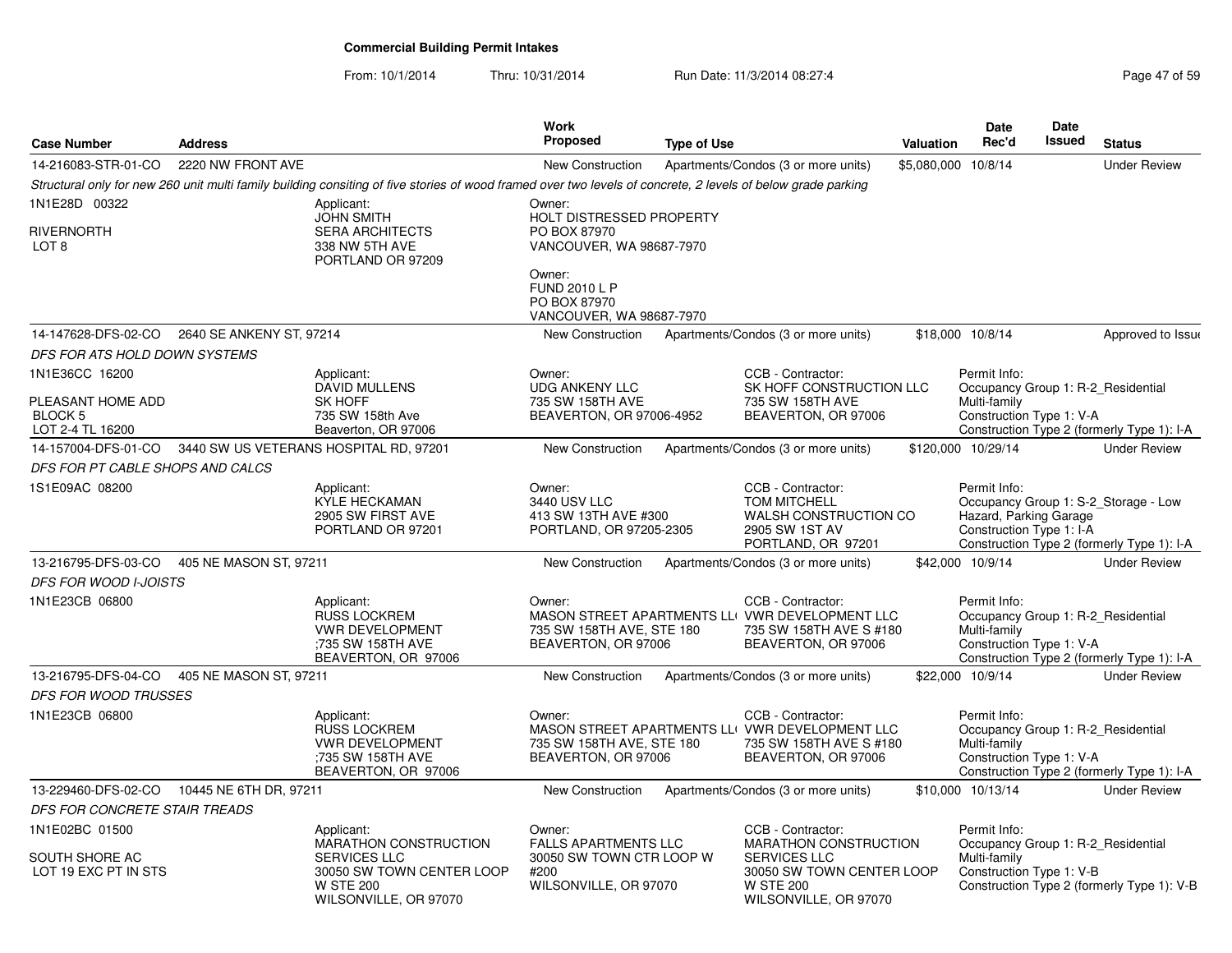|                                                                    |                          |                                                                                                                                                                                                                  | <b>Work</b>                                                                                        |                    |                                                                                                                                             |           | <b>Date</b>                              | Date                       |                                                                                  |
|--------------------------------------------------------------------|--------------------------|------------------------------------------------------------------------------------------------------------------------------------------------------------------------------------------------------------------|----------------------------------------------------------------------------------------------------|--------------------|---------------------------------------------------------------------------------------------------------------------------------------------|-----------|------------------------------------------|----------------------------|----------------------------------------------------------------------------------|
| <b>Case Number</b>                                                 | <b>Address</b>           |                                                                                                                                                                                                                  | Proposed                                                                                           | <b>Type of Use</b> |                                                                                                                                             | Valuation | Rec'd                                    | Issued                     | <b>Status</b>                                                                    |
| 13-229487-DFS-02-CO                                                | 10457 NE 6TH DR, 97211   |                                                                                                                                                                                                                  | <b>New Construction</b>                                                                            |                    | Apartments/Condos (3 or more units)                                                                                                         | \$10,000  | 10/13/14                                 |                            | <b>Under Review</b>                                                              |
| DFS FOR CONCRETE STAIR TREADS                                      |                          |                                                                                                                                                                                                                  |                                                                                                    |                    |                                                                                                                                             |           |                                          |                            |                                                                                  |
| 1N1E02BC 01500                                                     |                          | Applicant:<br>MARATHON CONSTRUCTION<br>SERVICES LLC<br>30050 SW TOWN CENTER LOOP<br><b>W STE 200</b><br>WILSONVILLE, OR 97070                                                                                    | Owner:<br><b>FALLS APARTMENTS LLC</b><br>30050 SW TOWN CTR LOOP W<br>#200<br>WILSONVILLE, OR 97070 |                    | CCB - Contractor:<br>MARATHON CONSTRUCTION<br><b>SERVICES LLC</b><br>30050 SW TOWN CENTER LOOP<br><b>W STE 200</b><br>WILSONVILLE, OR 97070 |           | Permit Info:<br>Multi-family             | Construction Type 1: V-B   | Occupancy Group 1: R-2_Residential<br>Construction Type 2 (formerly Type 1): V-B |
| 13-229460-DFS-03-CO                                                | 10445 NE 6TH DR, 97211   |                                                                                                                                                                                                                  | New Construction                                                                                   |                    | Apartments/Condos (3 or more units)                                                                                                         |           | \$49,500 10/13/14                        |                            | <b>Under Review</b>                                                              |
| DFS FOR EWP JOIST SYSTEM                                           |                          |                                                                                                                                                                                                                  |                                                                                                    |                    |                                                                                                                                             |           |                                          |                            |                                                                                  |
| 1N1E02BC 01500<br>SOUTH SHORE AC<br>LOT 19 EXC PT IN STS           |                          | Applicant:<br><b>MARATHON CONSTRUCTION</b><br><b>SERVICES LLC</b><br>30050 SW TOWN CENTER LOOP                                                                                                                   | Owner:<br><b>FALLS APARTMENTS LLC</b><br>30050 SW TOWN CTR LOOP W<br>#200                          |                    | CCB - Contractor:<br>MARATHON CONSTRUCTION<br><b>SERVICES LLC</b><br>30050 SW TOWN CENTER LOOP                                              |           | Permit Info:<br>Multi-family             | Construction Type 1: V-B   | Occupancy Group 1: R-2 Residential                                               |
|                                                                    |                          | <b>W STE 200</b><br>WILSONVILLE, OR 97070                                                                                                                                                                        | WILSONVILLE, OR 97070                                                                              |                    | <b>W STE 200</b><br>WILSONVILLE, OR 97070                                                                                                   |           |                                          |                            | Construction Type 2 (formerly Type 1): V-B                                       |
| 13-229487-DFS-03-CO                                                | 10457 NE 6TH DR, 97211   |                                                                                                                                                                                                                  | New Construction                                                                                   |                    | Apartments/Condos (3 or more units)                                                                                                         |           | \$49,500 10/13/14                        |                            | <b>Under Review</b>                                                              |
| DFS FOR EWP JOIST SYSTEM                                           |                          |                                                                                                                                                                                                                  |                                                                                                    |                    |                                                                                                                                             |           |                                          |                            |                                                                                  |
| 1N1E02BC 01500                                                     |                          | Applicant:<br>MARATHON CONSTRUCTION<br>SERVICES LLC<br>30050 SW TOWN CENTER LOOP<br><b>W STE 200</b><br>WILSONVILLE, OR 97070                                                                                    | Owner:<br><b>FALLS APARTMENTS LLC</b><br>30050 SW TOWN CTR LOOP W<br>#200<br>WILSONVILLE, OR 97070 |                    | CCB - Contractor:<br>MARATHON CONSTRUCTION<br><b>SERVICES LLC</b><br>30050 SW TOWN CENTER LOOP<br><b>W STE 200</b><br>WILSONVILLE, OR 97070 |           | Permit Info:<br>Multi-family             | Construction Type 1: V-B   | Occupancy Group 1: R-2 Residential<br>Construction Type 2 (formerly Type 1): V-B |
| 14-147628-DFS-03-CO                                                | 2640 SE ANKENY ST, 97214 |                                                                                                                                                                                                                  | New Construction                                                                                   |                    | Apartments/Condos (3 or more units)                                                                                                         |           | \$20,000 10/14/14                        |                            | Approved to Issue                                                                |
| <b>ROOF TRUSSES</b>                                                |                          |                                                                                                                                                                                                                  |                                                                                                    |                    |                                                                                                                                             |           |                                          |                            |                                                                                  |
| 1N1E36CC 16200<br>PLEASANT HOME ADD<br>BLOCK 5<br>LOT 2-4 TL 16200 |                          | Applicant:<br>David Mullens<br><b>UDG Couch LLC</b><br>735 SW 158th Avenue<br>Beaverton, OR 97006                                                                                                                | Owner:<br><b>UDG ANKENY LLC</b><br>735 SW 158TH AVE<br>BEAVERTON, OR 97006-4952                    |                    | CCB - Contractor:<br>SK HOFF CONSTRUCTION LLC<br>735 SW 158TH AVE<br>BEAVERTON, OR 97006                                                    |           | Permit Info:<br>Multi-family             | Construction Type 1: V-A   | Occupancy Group 1: R-2_Residential<br>Construction Type 2 (formerly Type 1): I-A |
| 14-147628-DFS-04-CO                                                | 2640 SE ANKENY ST, 97214 |                                                                                                                                                                                                                  | New Construction                                                                                   |                    | Apartments/Condos (3 or more units)                                                                                                         |           | \$20,000 10/15/14                        |                            | Approved to Issue                                                                |
| DFS - FLOOR JOISTS                                                 |                          |                                                                                                                                                                                                                  |                                                                                                    |                    |                                                                                                                                             |           |                                          |                            |                                                                                  |
| 1N1E36CC 16200                                                     |                          | Applicant:<br>David Mullens                                                                                                                                                                                      | Owner:<br><b>UDG ANKENY LLC</b>                                                                    |                    | CCB - Contractor:<br>SK HOFF CONSTRUCTION LLC                                                                                               |           | Permit Info:                             |                            | Occupancy Group 1: R-2 Residential                                               |
| PLEASANT HOME ADD<br>BLOCK 5<br>LOT 2-4 TL 16200                   |                          | <b>UDG Couch LLC</b><br>735 SW 158th Avenue<br>Beaverton, OR 97006                                                                                                                                               | 735 SW 158TH AVE<br>BEAVERTON, OR 97006-4952                                                       |                    | 735 SW 158TH AVE<br>BEAVERTON, OR 97006                                                                                                     |           | Multi-family<br>Construction Type 1: V-A |                            | Construction Type 2 (formerly Type 1): I-A                                       |
| 13-151457-REV-04-CO                                                | 2130 NW FRONT AVE        |                                                                                                                                                                                                                  | New Construction                                                                                   |                    | Apartments/Condos (3 or more units)                                                                                                         |           | \$10/16/14                               | 10/16/14 Issued            |                                                                                  |
|                                                                    |                          | REV 04- Construct 2-hour fire barrier between the building serving Horizontal Exit and Foundation revision as a result of the removal of the emergency generator room, includes removing two columns, adding mar |                                                                                                    |                    |                                                                                                                                             |           |                                          |                            |                                                                                  |
| 1N1E28D 00323                                                      |                          | Applicant:<br><b>CHARLES KIDWELL</b>                                                                                                                                                                             | Owner:<br><b>CRP/FPC RIVERSCAPE LLC</b>                                                            |                    | CCB - Contractor:<br>CANV NC LLC                                                                                                            |           | Permit Info:                             |                            | Occupancy Group 1: R-2_Residential                                               |
| <b>RIVERNORTH</b><br>LOT <sub>9</sub>                              |                          | ROBERT S LEEB ARCHITECTS<br>71 SW OAK STREET, STE 200<br>PORTLAND, OR 97204                                                                                                                                      | 1741 VILLAGE CENTER CIR<br>LAS VEGAS, NV 89134-6303                                                |                    | 1741 VILLAGE CENTER CIRCLE<br>LAS VEGAS, NV 89134                                                                                           |           | Multi-family                             | Construction Type 1: III-B |                                                                                  |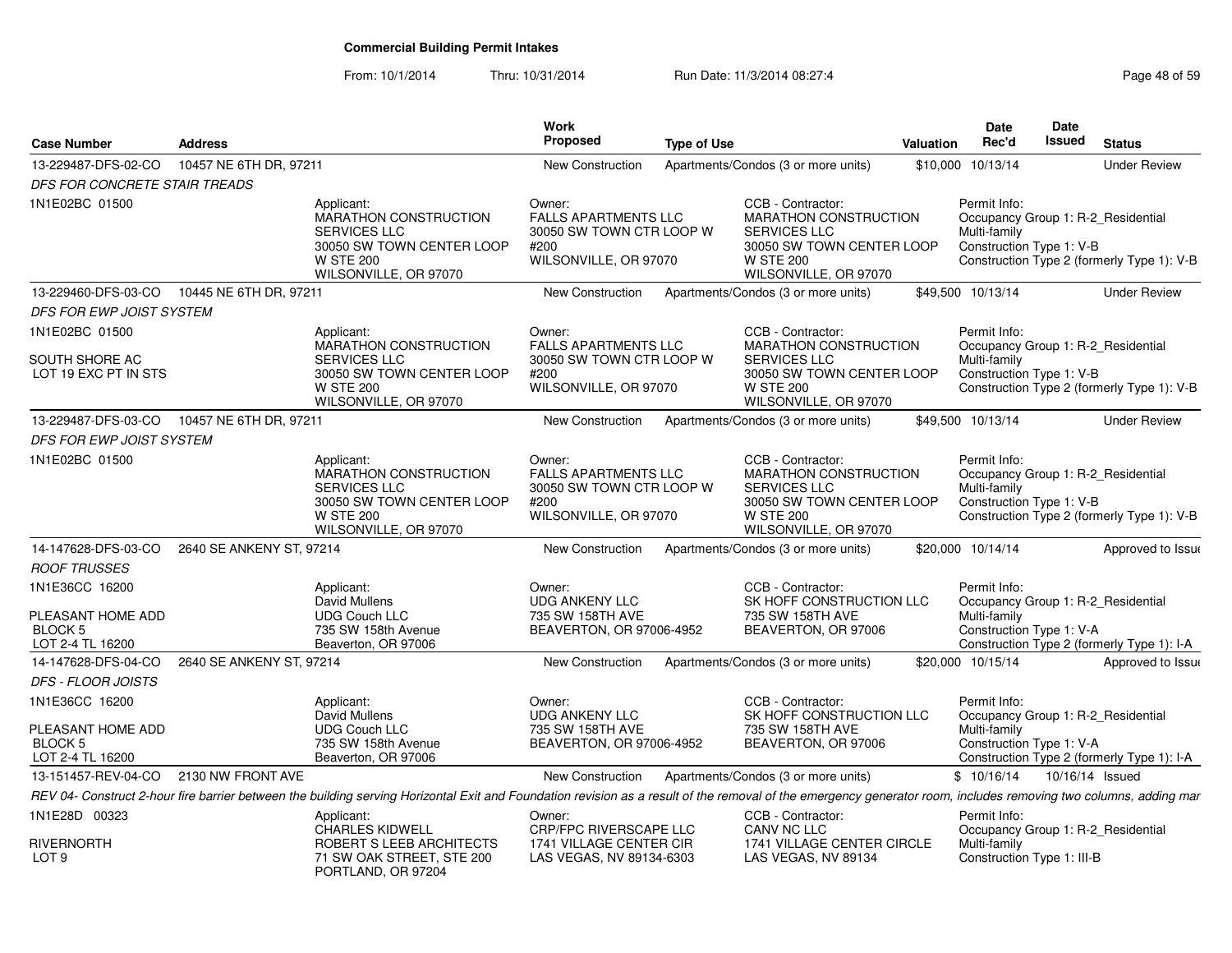From: 10/1/2014

| <b>Case Number</b>                                           | <b>Address</b>                                                                                                                                                                                                    | Work<br><b>Proposed</b>                                                              | <b>Type of Use</b>                                                                                                                          | Valuation | <b>Date</b><br>Rec'd                                       | Date<br>Issued | <b>Status</b>                                                                    |
|--------------------------------------------------------------|-------------------------------------------------------------------------------------------------------------------------------------------------------------------------------------------------------------------|--------------------------------------------------------------------------------------|---------------------------------------------------------------------------------------------------------------------------------------------|-----------|------------------------------------------------------------|----------------|----------------------------------------------------------------------------------|
| 13-151461-REV-03-CO                                          | 2080 NW FRONT AVE                                                                                                                                                                                                 | New Construction                                                                     | Apartments/Condos (3 or more units)                                                                                                         |           | \$10/16/14                                                 |                | 10/16/14 Issued                                                                  |
|                                                              | REV 03 - Construct 2-hour fire barrier between the building serving Horizontal Exit and Foundation revision as a result of the removal of the emergency generator room, includes removing two columns, adding ma  |                                                                                      |                                                                                                                                             |           |                                                            |                |                                                                                  |
| 1N1E28D 00324                                                | Applicant:                                                                                                                                                                                                        | Owner:                                                                               | CCB - Contractor:                                                                                                                           |           |                                                            |                |                                                                                  |
| RIVERNORTH<br>LOT 10                                         | <b>CHARLES KIDWELL</b><br>ROBERT S LEEB ARCHITECTS<br>71 SW OAK STREET, STE 200<br>PORTLAND, OR 97204                                                                                                             | <b>CRP/FPC RIVERSCAPE LLC</b><br>1741 VILLAGE CENTER CIR<br>LAS VEGAS, NV 89134-6303 | CANV NC LLC<br>1741 VILLAGE CENTER CIRCLE<br>LAS VEGAS, NV 89134                                                                            |           |                                                            |                |                                                                                  |
| 13-151463-REV-03-CO                                          | 2010 NW FRONT AVE                                                                                                                                                                                                 | New Construction                                                                     | Apartments/Condos (3 or more units)                                                                                                         |           | \$10/16/14                                                 |                | 10/16/14 Issued                                                                  |
|                                                              | REV 03 - Construct 2-hour fire barrier between the building serving Horizontal Exit and Foundation revision as a result of the removal of the emergency generator room, includes removing two columns, adding ma. |                                                                                      |                                                                                                                                             |           |                                                            |                |                                                                                  |
| 1N1E28D 00325                                                | Applicant:<br><b>CHARLES KIDWELL</b>                                                                                                                                                                              | Owner:<br><b>CRP/FPC RIVERSCAPE LLC</b>                                              | CCB - Contractor:<br>CANV NC LLC                                                                                                            |           |                                                            |                |                                                                                  |
| RIVERNORTH<br>LOT 11&12                                      | ROBERT S LEEB ARCHITECTS<br>71 SW OAK STREET, STE 200<br>PORTLAND, OR 97204                                                                                                                                       | 1741 VILLAGE CENTER CIR<br>LAS VEGAS, NV 89134-6303                                  | 1741 VILLAGE CENTER CIRCLE<br>LAS VEGAS, NV 89134                                                                                           |           |                                                            |                |                                                                                  |
| 13-206564-REV-01-CO                                          | 1950 NE EVERETT ST. 97232                                                                                                                                                                                         | New Construction                                                                     | Apartments/Condos (3 or more units)                                                                                                         |           | \$10/16/14                                                 |                | <b>Under Review</b>                                                              |
|                                                              | REVISION - REMOVE EXTERIOR RIGID INSULATION AND INCREASE BATT INSULATION TO INSIDE OF EXTERIOR WALLS: MODIFY ELECTRICAL ROOM AND RISER ROOM IN BASEMENT: RECONFI(                                                 |                                                                                      |                                                                                                                                             |           |                                                            |                |                                                                                  |
| 1N1E35DA 07000                                               | Applicant:<br>Daryl Retzlaff                                                                                                                                                                                      | Owner:<br><b>WISTARIA HEIGHTS</b>                                                    | CCB - Contractor:<br><b>EVERGREEN BUILDERS LLC</b>                                                                                          |           | Permit Info:                                               |                | Occupancy Group 1: R-2 Residential                                               |
| <b>BYRNES ADD</b><br>BLOCK 1<br>LOT 2&7&8<br>LOT 6 EXC S 42' | Evergreen Builders LLC<br>7420 SW Hunziker rd Suite D<br><b>Tigard, OR 97223</b>                                                                                                                                  | <b>APARTMENTS LLC</b><br>7420 SW HUNZIKER RD #A<br><b>TIGARD, OR 97223</b>           | PO BOX 160<br>SHERWOOD, OR 97140                                                                                                            |           | Multi-family<br>Construction Type 1: III-A                 |                | Construction Type 2 (formerly Type 1): III-A                                     |
| 13-179034-DFS-04-CO                                          | 4357 N WILLIAMS AVE, 97217                                                                                                                                                                                        | New Construction                                                                     | Apartments/Condos (3 or more units)                                                                                                         |           | \$42,788 10/16/14                                          |                | <b>Under Review</b>                                                              |
| <b>DFS FOR TRUSSES</b>                                       |                                                                                                                                                                                                                   |                                                                                      |                                                                                                                                             |           |                                                            |                |                                                                                  |
| 1N1E22DB 00400                                               | Applicant:<br><b>TODD PAYS</b><br>MARATHON CONSTRUCTION<br>30050 SW TOWN CENTER LOOP<br><b>WEST, #200</b><br>WILSONVILLE, OR 97070                                                                                | Owner:<br><b>WILLIAMS 1 LLC</b><br>12806 NW LORRAINE DR<br>PORTLAND, OR 97229-8348   | CCB - Contractor:<br>MARATHON CONSTRUCTION<br><b>SERVICES LLC</b><br>30050 SW TOWN CENTER LOOP<br><b>W STE 200</b><br>WILSONVILLE, OR 97070 |           | Permit Info:<br>Multi-family<br>Construction Type 1: III-A |                | Occupancy Group 1: R-2 Residential<br>Construction Type 2 (formerly Type 1): I-A |
| 14-118634-DFS-04-CO                                          | 1075 NW NORTHRUP ST                                                                                                                                                                                               | New Construction                                                                     | Apartments/Condos (3 or more units)                                                                                                         |           | \$200,000 10/16/14                                         |                | <b>Under Review</b>                                                              |
| DFS FOR BALCONY RAIL                                         |                                                                                                                                                                                                                   |                                                                                      |                                                                                                                                             |           |                                                            |                |                                                                                  |
| 1N1E34BB 02620                                               | Applicant:<br><b>KATIE HOYT</b><br>1075 NW NORTHRUP<br>PORTLAND OR 97209                                                                                                                                          | Owner:<br>BLOCK 15 LLC<br>1022 NW MARSHALL ST STE 270<br>PORTLAND, OR 97209          | CCB - Contractor:<br><b>Chris Copeland</b><br>ANDERSEN CONSTRUCTION<br><b>COMPANY</b><br>PO BOX 6712<br>PORTLAND, OR 97228-6712             |           | Permit Info:<br>Multi-family<br>Construction Type 1: I-A   |                | Occupancy Group 1: R-2 Residential<br>Construction Type 2 (formerly Type 1): I-A |
| 13-151457-DFS-04-CO                                          | 2130 NW FRONT AVE                                                                                                                                                                                                 | New Construction                                                                     | Apartments/Condos (3 or more units)                                                                                                         |           | \$70,000 10/17/14                                          |                | <b>Under Review</b>                                                              |
| <b>DFS FOR TRUSSES</b>                                       |                                                                                                                                                                                                                   |                                                                                      |                                                                                                                                             |           |                                                            |                |                                                                                  |
| 1N1E28D 00323                                                | Applicant:<br><b>Henry Miller</b>                                                                                                                                                                                 | Owner:<br>CRP/FPC RIVERSCAPE LLC                                                     | CCB - Contractor:<br>CANV NC LLC                                                                                                            |           | Permit Info:                                               |                | Occupancy Group 1: R-2 Residential                                               |
| <b>RIVERNORTH</b><br>LOT <sub>9</sub>                        | Fore Property<br>1831 NW Riverscape St<br>Portland, OR                                                                                                                                                            | 1741 VILLAGE CENTER CIR<br>LAS VEGAS, NV 89134-6303                                  | 1741 VILLAGE CENTER CIRCLE<br>LAS VEGAS, NV 89134                                                                                           |           | Multi-family<br>Construction Type 1: III-B                 |                | Construction Type 2 (formerly Type 1): I-A                                       |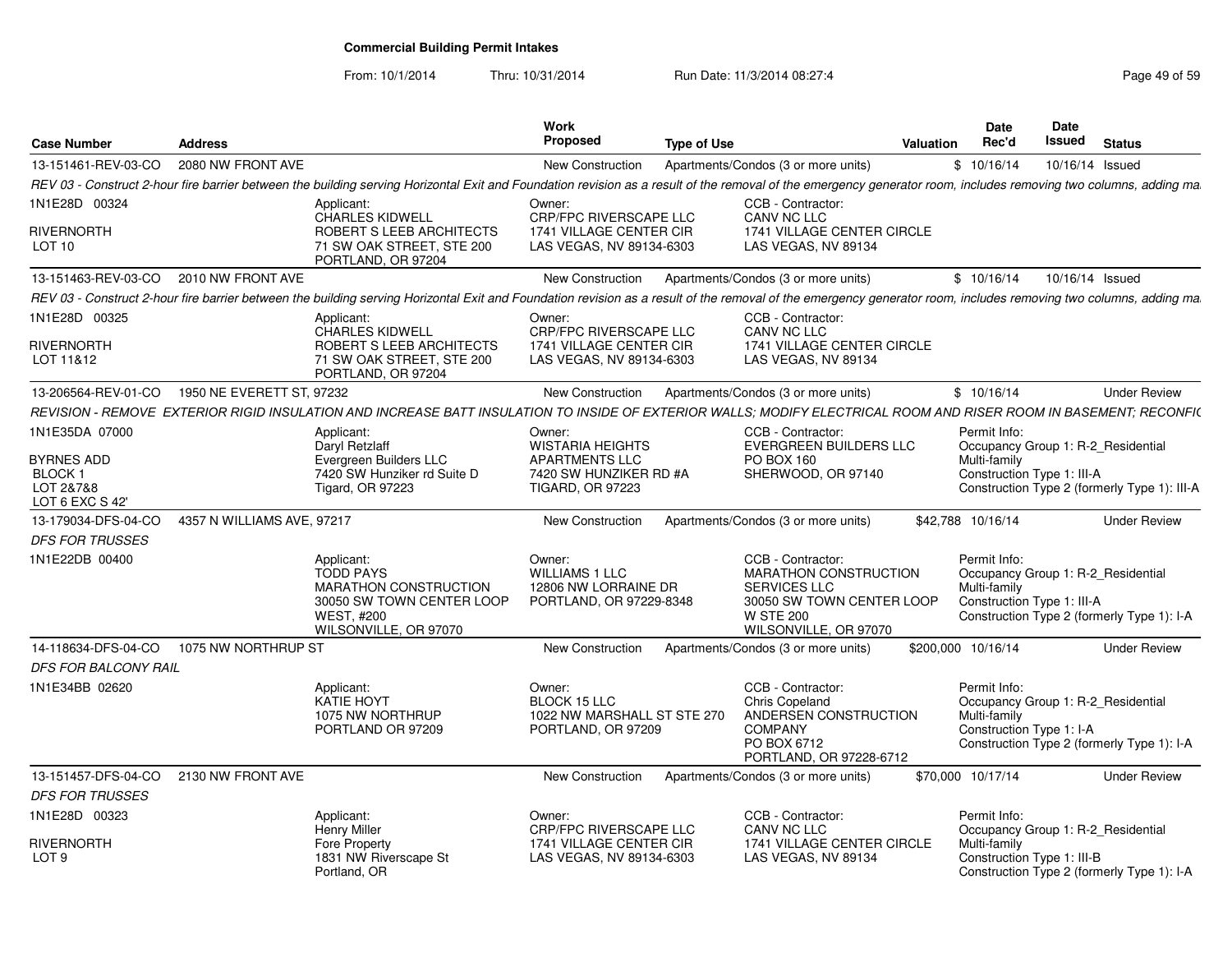| <b>Case Number</b>                                                                                                                      | <b>Address</b>                 |                                                                                                                                      | <b>Work</b><br><b>Proposed</b>                                                         | <b>Type of Use</b>                                                                                                                                                               | <b>Valuation</b> | Date<br>Rec'd                                            | Date<br>Issued | <b>Status</b>                                                                    |
|-----------------------------------------------------------------------------------------------------------------------------------------|--------------------------------|--------------------------------------------------------------------------------------------------------------------------------------|----------------------------------------------------------------------------------------|----------------------------------------------------------------------------------------------------------------------------------------------------------------------------------|------------------|----------------------------------------------------------|----------------|----------------------------------------------------------------------------------|
| 13-151463-DFS-04-CO                                                                                                                     | 2010 NW FRONT AVE              |                                                                                                                                      | <b>New Construction</b>                                                                | Apartments/Condos (3 or more units)                                                                                                                                              | \$140,000        | 10/17/14                                                 |                | <b>Under Review</b>                                                              |
| <b>DFS FOR TRUSSES</b>                                                                                                                  |                                |                                                                                                                                      |                                                                                        |                                                                                                                                                                                  |                  |                                                          |                |                                                                                  |
| 1N1E28D 00325                                                                                                                           |                                | Applicant:<br><b>Henry Miller</b>                                                                                                    | Owner:<br><b>CRP/FPC RIVERSCAPE LLC</b>                                                | CCB - Contractor:<br>CANV NC LLC                                                                                                                                                 |                  | Permit Info:                                             |                | Occupancy Group 1: R-2_Residential                                               |
| <b>RIVERNORTH</b><br>LOT 11&12                                                                                                          |                                | Fore Property<br>1831 NW Riverscape St                                                                                               | 1741 VILLAGE CENTER CIR<br>LAS VEGAS, NV 89134-6303                                    | 1741 VILLAGE CENTER CIRCLE<br>LAS VEGAS, NV 89134                                                                                                                                |                  | Multi-family<br>Construction Type 1: III-B               |                |                                                                                  |
| 12-198803-DFS-10-CO                                                                                                                     | 7227 N PHILADELPHIA AVE, 97203 | Portland, OR                                                                                                                         | New Construction                                                                       | Apartments/Condos (3 or more units)                                                                                                                                              |                  | \$1.500 10/17/14                                         |                | Construction Type 2 (formerly Type 1): I-A<br><b>Under Review</b>                |
| DFS - ATTACHMENT OF MECHANICAL EQUIPMENT                                                                                                |                                |                                                                                                                                      |                                                                                        |                                                                                                                                                                                  |                  |                                                          |                |                                                                                  |
| 1N1W12BA 05900                                                                                                                          |                                | Applicant:                                                                                                                           | Owner:                                                                                 | CCB - Contractor:                                                                                                                                                                |                  | Permit Info:                                             |                |                                                                                  |
|                                                                                                                                         |                                | <b>ANDY MORRIS</b><br><b>WALSH CONSTRUCTION</b><br>2905 SW 1st Ave<br>Portland OR 97201                                              | <b>PAT KESSI</b><br>ST JOHNS IVANHOE LLC<br>3330 NW YEON AVE #210                      | WALSH CONSTRUCTION CO<br>2905 SW 1ST AVE<br>PORTLAND, OR 972014707                                                                                                               |                  | Multi-family<br>Construction Type 1: V-A                 |                | Occupancy Group 1: R-2 Residential<br>Construction Type 2 (formerly Type 1): V-A |
| 13-114642-REV-06-CO                                                                                                                     | 3215 NE WEIDLER ST, 97232      |                                                                                                                                      | New Construction                                                                       | Apartments/Condos (3 or more units)                                                                                                                                              |                  | \$10/21/14                                               | 10/21/14 Final |                                                                                  |
|                                                                                                                                         |                                |                                                                                                                                      |                                                                                        | REVISION 6 : REVISION TO PLANS TO REFLECT CHANGE OF CONSTRUCTION TYPE FROM I-A TO II-B FOR TOWNHOMES THROUGH APPEAL #10085Multi-use project, 4 story over 2 levels of parking, £ |                  |                                                          |                |                                                                                  |
| 1N1E25CD 11900                                                                                                                          |                                | Applicant:<br>D MICHAEL JONES<br>LRS ARCHITECTS. INC.<br>1121 SW SALMON ST, STE 100<br>PORTLAND, OR 97205                            | Owner:<br><b>GRANT PARK VILLAGE LLC</b><br>1015 NW 11TH AVE<br>PORTLAND, OR 97209-3496 | CCB - Contractor:<br>WALSH CONSTRUCTION CO<br>2905 SW 1ST AVE<br>PORTLAND, OR 972014707                                                                                          |                  | Permit Info:<br>Multi-family<br>Construction Type 1: V-A |                | Occupancy Group 1: R-2_Residential<br>Construction Type 2 (formerly Type 1): I-A |
| 13-114642-REV-07-CO                                                                                                                     | 3215 NE WEIDLER ST, 97232      |                                                                                                                                      | New Construction                                                                       | Apartments/Condos (3 or more units)                                                                                                                                              |                  | \$10/21/14                                               | 10/21/14 Final |                                                                                  |
|                                                                                                                                         |                                |                                                                                                                                      |                                                                                        | REVISION 6 : REVISION TO PLANS for elevator rail and attachment.Multi-use project, 4 story over 2 levels of parking, 5A over 1A, 211 apartments, and 47,000 SF of retail.        |                  |                                                          |                |                                                                                  |
| 1N1E25CD 11900                                                                                                                          |                                | Applicant:<br><b>D MICHAEL JONES</b><br>LRS ARCHITECTS, INC.<br>1121 SW SALMON ST, STE 100<br>PORTLAND, OR 97205                     | Owner:<br><b>GRANT PARK VILLAGE LLC</b><br>1015 NW 11TH AVE<br>PORTLAND, OR 97209-3496 | CCB - Contractor:<br>WALSH CONSTRUCTION CO<br>2905 SW 1ST AVE<br>PORTLAND, OR 972014707                                                                                          |                  | Permit Info:<br>Multi-family<br>Construction Type 1: V-A |                | Occupancy Group 1: R-2 Residential<br>Construction Type 2 (formerly Type 1): I-A |
| 13-120948-DFS-02-CO                                                                                                                     | 9850 NE EVERETT PL, 97220      |                                                                                                                                      | New Construction                                                                       | Apartments/Condos (3 or more units)                                                                                                                                              |                  | \$80,000 10/23/14                                        |                | <b>Under Review</b>                                                              |
| <b>DFS FOR GUARDRAILS</b>                                                                                                               | *WITH 13-120947-DFS-02-CO*     |                                                                                                                                      |                                                                                        |                                                                                                                                                                                  |                  |                                                          |                |                                                                                  |
| 1N2E33DA 06800<br>LEWIS PK<br>BLOCK 1<br>LOT 7 EXC PT IN STS<br>LOT 8&9 EXC PT IN ST<br>LOT 29&30 EXC PT IN ST; LOT 31 EXC PT IN<br>STS |                                | Applicant:<br><b>TODD ROWELL</b><br>ROWELL ENGINEERING<br>10570 SE WASHINGTON, STE 212 PORTLAND, OR 97220-4446<br>PORTLAND, OR 97216 | Owner:<br>ROSE HOLDINGS LLC<br>9837 NE IRVING ST #302                                  | CCB - Contractor:<br><b>MIKE JORDAN</b><br>PRECISION CONSTRUCTION<br><b>COMPANY</b><br>8025 NE KILLINGSWORTH ST<br>PORTLAND, OR 97218-4029                                       |                  | Permit Info:<br>Multi-family<br>Construction Type 1: V-A |                | Occupancy Group 1: R-2 Residential                                               |
| 13-120947-DFS-02-CO                                                                                                                     | 9700 NE EVERETT PL, 97220      |                                                                                                                                      | New Construction                                                                       | Apartments/Condos (3 or more units)                                                                                                                                              |                  | \$80.000 10/23/14                                        |                | <b>Under Review</b>                                                              |
| <b>DFS FOR GUARDRAILS</b>                                                                                                               |                                |                                                                                                                                      |                                                                                        |                                                                                                                                                                                  |                  |                                                          |                |                                                                                  |
| 1N2E33DA 06800                                                                                                                          |                                | Applicant:<br><b>TODD ROWELL</b><br>ROWELL ENGINEERING<br>10570 SE WASHINGTON, STE 212 PORTLAND, OR 97220-4446<br>PORTLAND, OR 97216 | Owner:<br>ROSE HOLDINGS LLC<br>9837 NE IRVING ST #302                                  | CCB - Contractor:<br><b>MIKE JORDAN</b><br>PRECISION CONSTRUCTION<br><b>COMPANY</b><br>8025 NE KILLINGSWORTH ST<br>PORTLAND, OR 97218-4029                                       |                  | Permit Info:<br>Multi-family<br>Construction Type 1: V-A |                | Occupancy Group 1: R-2 Residential                                               |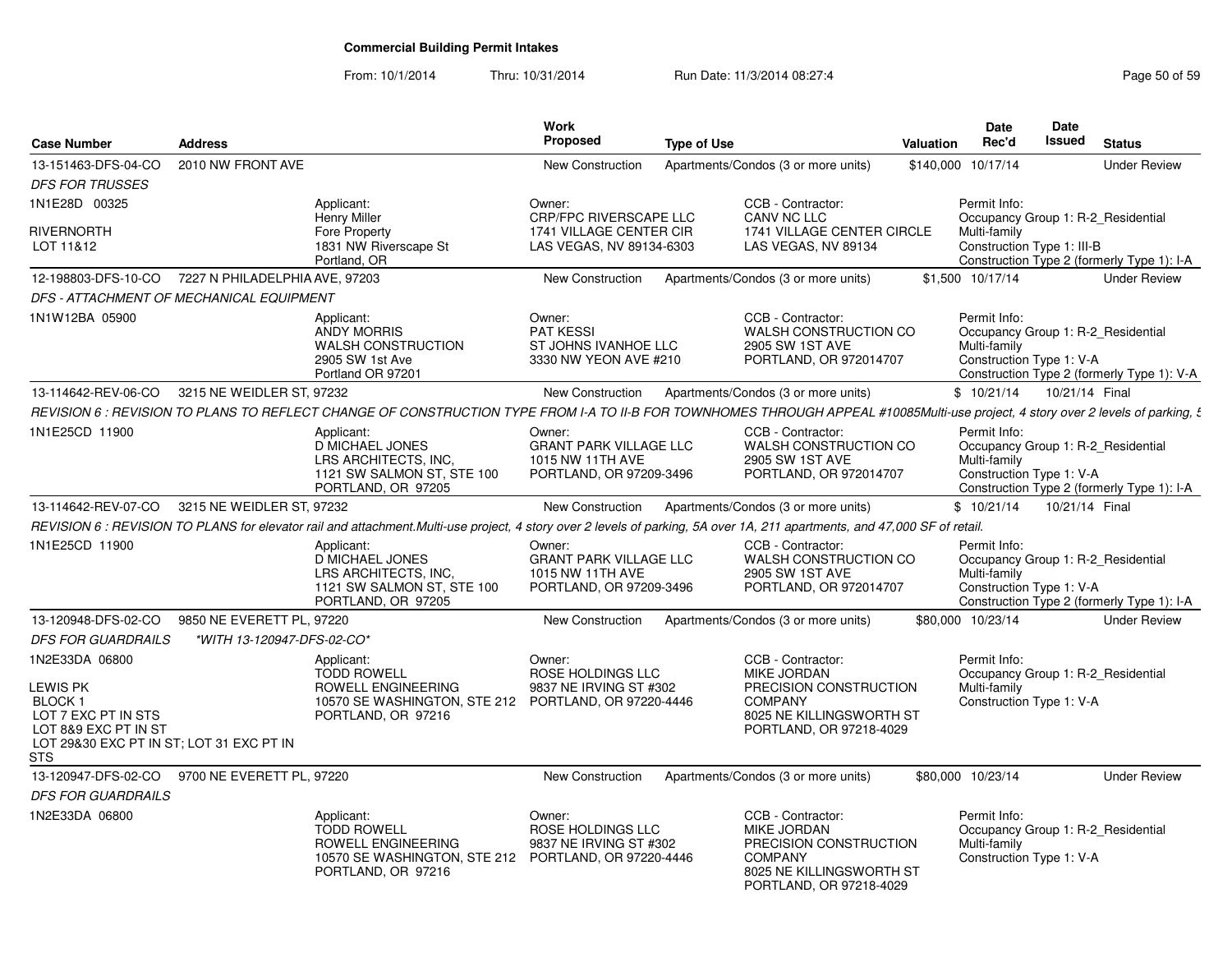| <b>Case Number</b>                            | <b>Address</b>             |                                                                                                       | <b>Work</b><br><b>Proposed</b>                                                           | <b>Type of Use</b> |                                                                                                   | <b>Valuation</b> | Date<br>Rec'd                                                                            | <b>Date</b><br><b>Issued</b> | <b>Status</b>                              |
|-----------------------------------------------|----------------------------|-------------------------------------------------------------------------------------------------------|------------------------------------------------------------------------------------------|--------------------|---------------------------------------------------------------------------------------------------|------------------|------------------------------------------------------------------------------------------|------------------------------|--------------------------------------------|
| 13-229460-DFS-01-CO                           | 10445 NE 6TH DR, 97211     |                                                                                                       | <b>New Construction</b>                                                                  |                    | Apartments/Condos (3 or more units)                                                               |                  | \$20,000 10/24/14                                                                        |                              | <b>Under Review</b>                        |
| <b>DFS FOR TRUSSES</b>                        |                            |                                                                                                       |                                                                                          |                    |                                                                                                   |                  |                                                                                          |                              |                                            |
| 1N1E02BC 01500                                |                            | Applicant:<br>MARATHON CONSTRUCTION                                                                   | Owner:                                                                                   |                    | CCB - Contractor:<br>MARATHON CONSTRUCTION                                                        |                  | Permit Info:                                                                             |                              |                                            |
| SOUTH SHORE AC<br>LOT 19 EXC PT IN STS        |                            | <b>SERVICES LLC</b><br>30050 SW TOWN CENTER LOOP<br><b>W STE 200</b><br>WILSONVILLE, OR 97070         | <b>FALLS APARTMENTS LLC</b><br>30050 SW TOWN CTR LOOP W<br>#200<br>WILSONVILLE, OR 97070 |                    | <b>SERVICES LLC</b><br>30050 SW TOWN CENTER LOOP<br><b>W STE 200</b><br>WILSONVILLE, OR 97070     |                  | Occupancy Group 1: R-2 Residential<br>Multi-family<br>Construction Type 1: V-B           |                              | Construction Type 2 (formerly Type 1): V-B |
| 14-127045-DFS-01-CO 11705 SE FOSTER RD, 97266 |                            |                                                                                                       | New Construction                                                                         | Assembly           |                                                                                                   |                  | \$12,000 10/9/14                                                                         |                              | <b>Under Review</b>                        |
| DFS FOR WOOD FLOOR JOISTS                     |                            |                                                                                                       |                                                                                          |                    |                                                                                                   |                  |                                                                                          |                              |                                            |
| 1S2E15DD 06600                                |                            | Applicant:<br><b>SUZANNE BALVIN</b>                                                                   | Owner:<br>PORTLAND CITY OF                                                               |                    | CCB - Contractor:<br><b>VERIDIS CONSTRUCTION INC.</b>                                             |                  | Permit Info:<br>Occupancy Group 1: A-3_Assembly -                                        |                              |                                            |
| SECTION 15 1S 2E<br>TL 6600 4.14 ACRES        |                            | <b>B&amp;G BUILDERS</b><br>1809 NE 2ND AVE<br>PORTLAND, OR 97212                                      | 1120 SW 5TH AVE #1000<br>PORTLAND, OR 97204-1912                                         |                    | 4244 NE ALBERTA ST<br>PORTLAND, OR 97218                                                          |                  | General<br>Construction Type 1: V-B                                                      |                              | Construction Type 2 (formerly Type 1): V-B |
| 14-229929-000-00-CO                           | 1151 SW VERMONT ST, 97201  |                                                                                                       | New Construction                                                                         | <b>Business</b>    |                                                                                                   |                  | \$145,220 10/27/14                                                                       |                              | <b>Under Review</b>                        |
|                                               |                            | NEW 1197SQ FT BUILDING WITH CONCESSION STAND AND STORAGE ROOM INCLUDES ASSOCIATED SITE WORK           |                                                                                          |                    |                                                                                                   |                  |                                                                                          |                              |                                            |
| 1S1E16DC 03700                                |                            | Applicant:<br><b>Kristin Wells</b>                                                                    | Owner:<br>SCHOOL DISTRICT NO 1 (LEASED                                                   |                    | CCB - Contractor:<br><b>Chris Copeland</b>                                                        |                  | Permit Info:<br>Occupancy Group 1: B_Bank, Off.,                                         |                              |                                            |
| SECTION 16 1S 1E<br>TL 3700 14.15 ACRES       |                            | Portland Public Schools Facilities &<br>Asset Management<br>501 N Dixon St.                           | PO BOX 3107<br>PORTLAND, OR 97208-3107                                                   |                    | ANDERSEN CONSTRUCTION<br><b>COMPANY</b><br>PO BOX 6712                                            |                  | Med.Off., Pub.Bldg.<br>Construction Type 1: V-B                                          |                              | Total Square Footage - Display Only: 1197  |
|                                               |                            | Portland, OR 97227                                                                                    | Owner:<br><b>HILLSDALE FARMERS MARKET</b><br>PO BOX 3107<br>PORTLAND, OR 97208-3107      |                    | PORTLAND, OR 97228-6712                                                                           |                  |                                                                                          |                              |                                            |
| 14-154983-DFS-01-CO                           | 2110 NW 23RD AVE, 97210    |                                                                                                       | New Construction                                                                         | <b>Business</b>    |                                                                                                   |                  | \$4,800 10/29/14                                                                         |                              | <b>Under Review</b>                        |
| <b>DFS - TRUSSES</b>                          |                            |                                                                                                       |                                                                                          |                    |                                                                                                   |                  |                                                                                          |                              |                                            |
| 1N1E28CB 04500                                |                            | Applicant:<br><b>MIKE COYLE</b>                                                                       | Owner:<br><b>CHRISTIAN LLC</b>                                                           |                    | CCB - Contractor:<br>PATH CONSTRUCTION                                                            |                  | Permit Info:                                                                             |                              | Occupancy Group 1: F-1_Industrial Plant -  |
| NORTH PORTLAND<br><b>BLOCK 4 TL 4500</b>      |                            | <b>FASTER PERMITS</b><br>14334 NW EAGLERIDGE LANE<br>PORTLAND, OR 97229                               | PO BOX 27<br>WALTERVILLE, OR 97489-0027                                                  |                    | 5331 SW MACADAM AVE #258-110 Factory, Mod.Hazard<br>PORTLAND, OR 97239                            |                  | Construction Type 1: V-B                                                                 |                              |                                            |
| 14-108226-DFS-05-CO                           | 3529 N WILLIAMS AVE, 97227 |                                                                                                       | <b>New Construction</b>                                                                  | <b>Business</b>    |                                                                                                   |                  | \$200,000 10/1/14                                                                        |                              | <b>Under Review</b>                        |
| DFS FOR CURTAINWALL SYSTEM                    |                            |                                                                                                       |                                                                                          |                    |                                                                                                   |                  |                                                                                          |                              |                                            |
| 1N1E22DC 14100                                |                            | Applicant:<br><b>Mike McGrew</b><br><b>R&amp;H Construction</b><br>32 NE FREMONT<br>PORTLAND OR 97212 | Owner:<br><b>KARUNA PROPERTIES II LLC</b><br>3013 NE 9TH AVE<br>PORTLAND, OR 97212       |                    | CCB - Contractor:<br><b>R &amp; H CONSTRUCTION</b><br>1530 SW TAYLOR STREET<br>PORTLAND, OR 97205 |                  | Permit Info:<br>Occupancy Group 1: A-3_Assembly -<br>General<br>Construction Type 1: I-A |                              | Construction Type 2 (formerly Type 1): I-A |
| 14-108226-DFS-06-CO                           | 3529 N WILLIAMS AVE, 97227 |                                                                                                       | New Construction                                                                         | <b>Business</b>    |                                                                                                   |                  | \$8,000 10/1/14                                                                          |                              | Approved to Issue                          |
| DFS FOR SUSPENDED CEILINGS                    |                            |                                                                                                       |                                                                                          |                    |                                                                                                   |                  |                                                                                          |                              |                                            |
| 1N1E22DC 14100                                |                            | Applicant:<br><b>Mike McGrew</b><br><b>R&amp;H Construction</b><br>32 NE FREMONT<br>PORTLAND OR 97212 | Owner:<br>KARUNA PROPERTIES II LLC<br>3013 NE 9TH AVE<br>PORTLAND, OR 97212              |                    | CCB - Contractor:<br>R & H CONSTRUCTION<br>1530 SW TAYLOR STREET<br>PORTLAND, OR 97205            |                  | Permit Info:<br>Occupancy Group 1: A-3_Assembly -<br>General<br>Construction Type 1: I-A |                              | Construction Type 2 (formerly Type 1): I-A |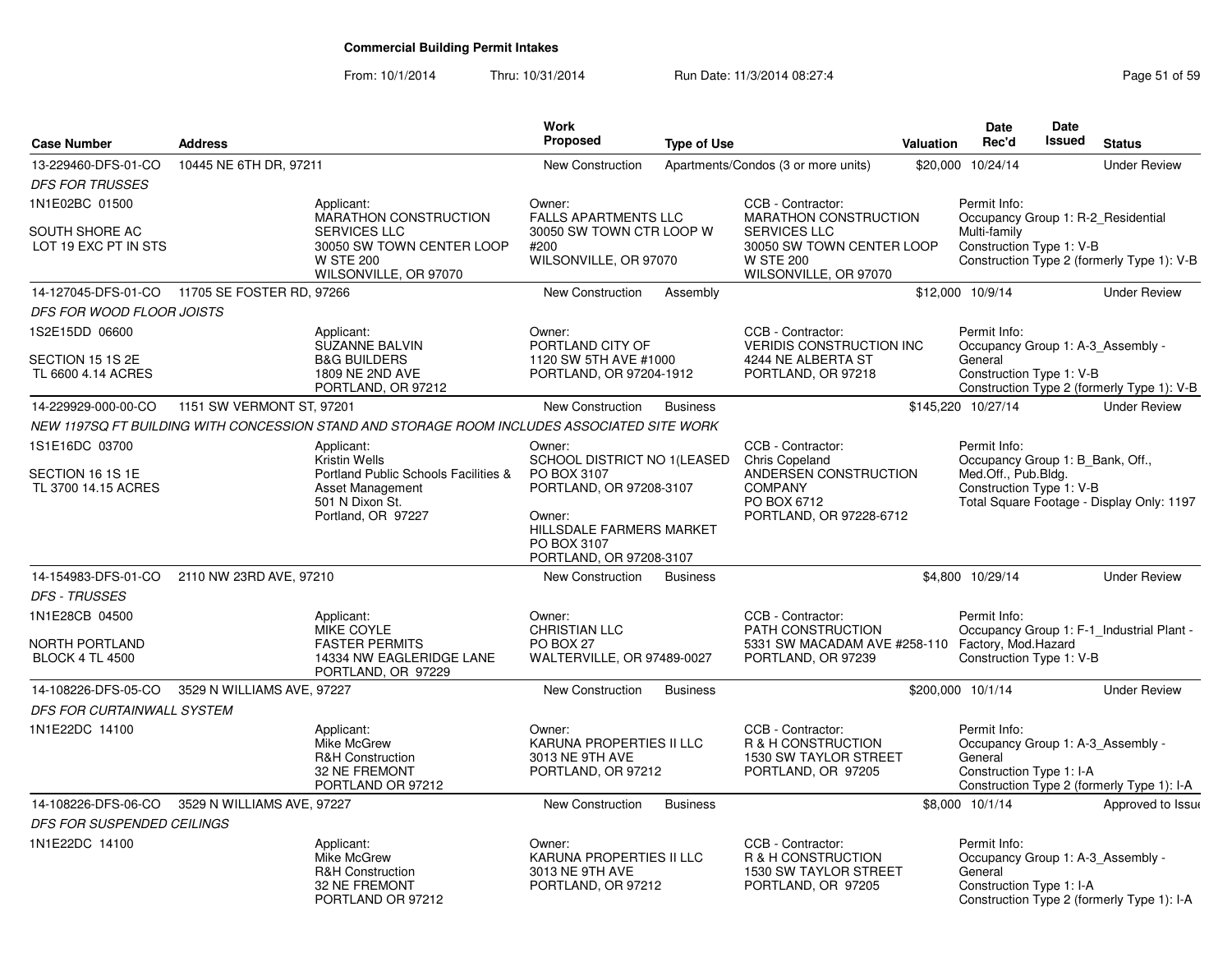From: 10/1/2014

| <b>Case Number</b>                                                                                  | <b>Address</b>             |                                                                                                                                                                 | Work<br><b>Proposed</b>                                                            | <b>Type of Use</b> |                                                                                        | <b>Valuation</b> | Date<br>Rec'd                                                                                       | Date<br>Issued | <b>Status</b>                                                                           |
|-----------------------------------------------------------------------------------------------------|----------------------------|-----------------------------------------------------------------------------------------------------------------------------------------------------------------|------------------------------------------------------------------------------------|--------------------|----------------------------------------------------------------------------------------|------------------|-----------------------------------------------------------------------------------------------------|----------------|-----------------------------------------------------------------------------------------|
| 13-183186-REV-02-CO                                                                                 | 18200 NE RIVERSIDE PKY     |                                                                                                                                                                 | New Construction                                                                   | <b>Business</b>    |                                                                                        |                  | \$10/3/14                                                                                           |                | Under Inspection                                                                        |
|                                                                                                     |                            | REVISION 2 : REVISED DRAWINGS TO ACCOMADATE CHANGES IN DFS 2 FOR JIB CRANE@ 40,000 SF office/shop/warehouse for logging equipment sales and repair and storage. |                                                                                    |                    |                                                                                        |                  |                                                                                                     |                |                                                                                         |
| 1N3E20C 01402                                                                                       |                            | Applicant:                                                                                                                                                      | Owner:                                                                             |                    |                                                                                        |                  | Permit Info:                                                                                        |                |                                                                                         |
| PARTITION PLAT 2012-31<br>LOT <sub>2</sub><br>ENTERPRISE ZONE EXEMPTION<br>POTENTIAL ADDITIONAL TAX |                            | ERICA JANKOWSKI<br><b>GROUP MACKENZIE</b><br>1515 SE WATER AVE STE 100<br>PORTLAND, OR 97214                                                                    | TRIAD MACHINERY INC<br>18200 NE RIVERSIDE PKWY<br>PORTLAND, OR 97230-5178          |                    |                                                                                        |                  | Occupancy Group 1: S-1_Storage -<br>Moderate Hazard, Warehouse<br>Construction Type 1: III-B        |                | Construction Type 2 (formerly Type 1): III-B                                            |
| 14-108226-DFS-07-CO                                                                                 | 3529 N WILLIAMS AVE, 97227 |                                                                                                                                                                 | New Construction                                                                   | <b>Business</b>    |                                                                                        |                  | \$250,000 10/7/14                                                                                   |                | <b>Under Review</b>                                                                     |
| <b>DFS FOR APERTURES</b>                                                                            |                            |                                                                                                                                                                 |                                                                                    |                    |                                                                                        |                  |                                                                                                     |                |                                                                                         |
| 1N1E22DC 14100                                                                                      |                            | Applicant:<br>Mike McGrew<br><b>R&amp;H Construction</b><br>32 NE FREMONT<br>PORTLAND OR 97212                                                                  | Owner:<br>KARUNA PROPERTIES II LLC<br>3013 NE 9TH AVE<br>PORTLAND, OR 97212        |                    | CCB - Contractor:<br>R & H CONSTRUCTION<br>1530 SW TAYLOR STREET<br>PORTLAND, OR 97205 |                  | Permit Info:<br>Occupancy Group 1: A-3_Assembly -<br>General<br>Construction Type 1: I-A            |                | Construction Type 2 (formerly Type 1): I-A                                              |
| 13-240634-REV-01-CO 8787 N LOMBARD ST, 97203                                                        |                            |                                                                                                                                                                 | New Construction                                                                   | <b>Business</b>    |                                                                                        |                  | \$873,320 10/7/14                                                                                   |                | <b>Under Review</b>                                                                     |
|                                                                                                     |                            | REVISION-VALUE ADDED REVISION-MISC. PLAN CHANGES TO INCREASE BUILDING AREA BY 46SF AT RECONFIGURED DOORS, RELOCATE SKYLIGHTS                                    |                                                                                    |                    |                                                                                        |                  |                                                                                                     |                |                                                                                         |
| 1N1W01CD 19000                                                                                      |                            | Applicant:<br>BRETT SCHULZ<br><b>BRETT SCHULZ ARCHITECT</b><br>1111 E BURNSIDE ST SUITE 303<br>PORTLAND OR 97214                                                | Owner:<br><b>RDS PROJECT LLC</b><br>3435 NE 45TH AVE #J<br>PORTLAND, OR 97213-1101 |                    | Primary Contractor:<br><b>TO BID</b>                                                   |                  | Permit Info:<br>Occupancy Group 1: B_Bank, Off.,<br>Med.Off., Pub.Bldg.<br>Construction Type 1: V-B |                | Construction Type 2 (formerly Type 1): V-B<br>Total Square Footage - Display Only: 7409 |
| 13-171122-DFS-09-CO                                                                                 | 4001 SW CANYON RD, 97221   |                                                                                                                                                                 | <b>New Construction</b>                                                            | <b>Business</b>    |                                                                                        |                  | \$20,000 10/13/14                                                                                   |                | <b>Under Review</b>                                                                     |
| DFS FOR GLASS BLOCK                                                                                 |                            |                                                                                                                                                                 |                                                                                    |                    |                                                                                        |                  |                                                                                                     |                |                                                                                         |
| 1S1E05 01400<br>SECTION 05 1S 1E<br>TL 1400 60.69 ACRES                                             |                            | Applicant:<br><b>Ben Tompkins</b><br>Lease Crutcher Lewis<br>550 SW 12th Avenue<br>Portland, OR 97205                                                           | Owner:<br><b>METRO</b><br>600 NE GRAND AVE<br>PORTLAND, OR 97232-2736              |                    |                                                                                        |                  | Permit Info:<br>Occupancy Group 1: B_Bank, Off.,<br>Med.Off., Pub.Bldg.<br>Construction Type 1: V-B |                | Construction Type 2 (formerly Type 1): V-B                                              |
| 13-171122-DFS-10-CO                                                                                 | 4001 SW CANYON RD, 97221   |                                                                                                                                                                 | <b>New Construction</b>                                                            | <b>Business</b>    |                                                                                        |                  | \$90.000 10/13/14                                                                                   |                | <b>Under Review</b>                                                                     |
| DFS FOR METAL WALL PANELS                                                                           |                            |                                                                                                                                                                 |                                                                                    |                    |                                                                                        |                  |                                                                                                     |                |                                                                                         |
| 1S1E05 01400<br>SECTION 05 1S 1E<br>TL 1400 60.69 ACRES                                             |                            | Applicant:<br><b>Ben Tompkins</b><br>Lease Crutcher Lewis<br>550 SW 12th Avenue<br>Portland, OR 97205                                                           | Owner:<br><b>METRO</b><br>600 NE GRAND AVE<br>PORTLAND, OR 97232-2736              |                    |                                                                                        |                  | Permit Info:<br>Occupancy Group 1: B_Bank, Off.,<br>Med.Off., Pub.Bldg.<br>Construction Type 1: V-B |                | Construction Type 2 (formerly Type 1): V-B                                              |
| 13-137297-DFS-10-CO                                                                                 | 5 SE MADISON ST, 97214     |                                                                                                                                                                 | New Construction                                                                   | <b>Business</b>    |                                                                                        |                  | \$6,000 10/13/14                                                                                    |                | <b>Under Review</b>                                                                     |
| DFS FOR FLAG POLE SYSTEM                                                                            |                            |                                                                                                                                                                 |                                                                                    |                    |                                                                                        |                  |                                                                                                     |                |                                                                                         |
| 1S1E03AD 03900                                                                                      |                            | Applicant:<br><b>TIM PHAM</b>                                                                                                                                   | Owner:<br>PORTLAND CITY OF                                                         |                    | CCB - Contractor:<br><b>SKANSKA USA</b>                                                |                  | Permit Info:<br>Occupancy Group 1: R-2_Residential                                                  |                |                                                                                         |
| <b>EAST PORTLAND</b><br>BLOCK 10&11 TL 3900                                                         |                            | Skanska<br>5 SE MADISON ST<br>PORTLAND OR 97214                                                                                                                 | 55 SW ASH ST<br>PORTLAND, OR 97204-3509                                            |                    | 222 SW Columbia St., Suite 300<br>Portland, OR 97201                                   |                  | Multi-family<br>Construction Type 1: V-B                                                            |                | Construction Type 2 (formerly Type 1): V-B                                              |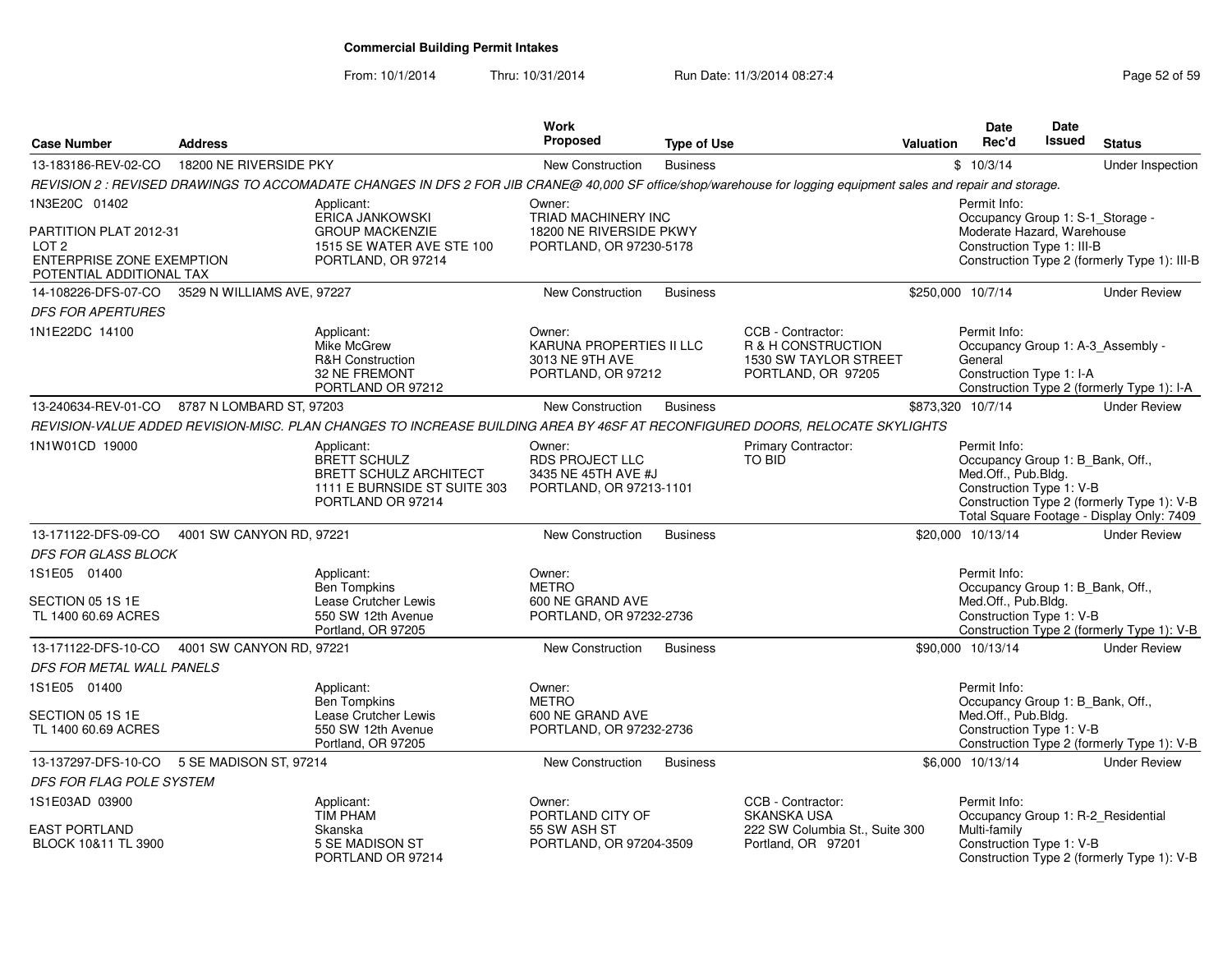| <b>Case Number</b>                                                                                       | <b>Address</b>               |                                                                                                             | Work<br>Proposed                                                                      | <b>Type of Use</b> | Valuation                                                                                                | Date<br>Rec'd                                                                                              | <b>Date</b><br><b>Issued</b> | <b>Status</b>                               |
|----------------------------------------------------------------------------------------------------------|------------------------------|-------------------------------------------------------------------------------------------------------------|---------------------------------------------------------------------------------------|--------------------|----------------------------------------------------------------------------------------------------------|------------------------------------------------------------------------------------------------------------|------------------------------|---------------------------------------------|
| 13-225587-DFS-01-CO                                                                                      | 4455 SE 26TH AVE, 97202      |                                                                                                             | New Construction                                                                      | <b>Business</b>    |                                                                                                          | \$3,400 10/14/14                                                                                           |                              | <b>Under Review</b>                         |
| <b>DFS FOR TRUSSES</b>                                                                                   |                              |                                                                                                             |                                                                                       |                    |                                                                                                          |                                                                                                            |                              |                                             |
| 1S1E12CC 19000                                                                                           |                              | Applicant:<br><b>TIM YARNOT</b>                                                                             | Owner:<br>2525 HOLGATE LLC                                                            |                    | CCB - Contractor:<br>TAPIO CONSTRUCTION INC                                                              | Permit Info:                                                                                               |                              | Occupancy Group 1: F-1 Industrial Plant -   |
| <b>SPANTONS ADD</b><br>BLOCK <sub>2</sub><br>LOT <sub>13</sub><br>LOT 14 EXC PT IN STS                   |                              | 11811-C NE 72ND AVE<br>VANCOUVER, WASHINGTON<br>98686                                                       | 733 SW 2ND AVE STE 200<br>PORTLAND, OR 97204                                          |                    | PO BOX 820364<br>VANCOUVER WA 98682                                                                      | Factory, Mod.Hazard<br>Construction Type 1: V-B                                                            |                              |                                             |
| 13-225587-REV-01-CO                                                                                      | 4455 SE 26TH AVE, 97202      |                                                                                                             | <b>New Construction</b>                                                               | <b>Business</b>    |                                                                                                          | \$10/14/14                                                                                                 |                              | <b>Under Review</b>                         |
|                                                                                                          |                              | REVISION TO CHANGE OVERHANG OF CANOPY FROM 13 FT TO 6 FT                                                    |                                                                                       |                    |                                                                                                          |                                                                                                            |                              |                                             |
| 1S1E12CC 19000<br><b>SPANTONS ADD</b><br>BLOCK <sub>2</sub><br>LOT <sub>13</sub><br>LOT 14 EXC PT IN STS |                              | Applicant:<br><b>TIM YARNOT</b><br>11811-C NE 72ND AVE<br>VANCOUVER, WASHINGTON<br>98686                    | Owner:<br>2525 HOLGATE LLC<br>733 SW 2ND AVE STE 200<br>PORTLAND, OR 97204            |                    | CCB - Contractor:<br>TAPIO CONSTRUCTION INC<br>PO BOX 820364<br>VANCOUVER WA 98682                       | Permit Info:<br>Factory, Mod.Hazard<br>Construction Type 1: V-B                                            |                              | Occupancy Group 1: F-1 Industrial Plant -   |
| 13-137297-REV-02-CO                                                                                      | 5 SE MADISON ST, 97214       |                                                                                                             | <b>New Construction</b>                                                               | <b>Business</b>    |                                                                                                          | \$10/22/14                                                                                                 | 10/22/14 Issued              |                                             |
| REVISION 2 : modifications to originally approved landscaping                                            |                              |                                                                                                             |                                                                                       |                    |                                                                                                          |                                                                                                            |                              |                                             |
| 1S1E03AD 03900                                                                                           |                              | Applicant:<br>PORTLAND CITY OF                                                                              | Owner:<br>PORTLAND CITY OF                                                            |                    | CCB - Contractor:<br>SKANSKA USA                                                                         | Permit Info:                                                                                               |                              | Occupancy Group 1: R-2_Residential          |
| <b>EAST PORTLAND</b><br>BLOCK 10&11 TL 3900                                                              |                              | 55 SW ASH ST<br>PORTLAND, OR 97204-3509                                                                     | 55 SW ASH ST<br>PORTLAND, OR 97204-3509                                               |                    | 222 SW Columbia St., Suite 300<br>Portland, OR 97201                                                     | Multi-family<br>Construction Type 1: V-B                                                                   |                              | Construction Type 2 (formerly Type 1): V-B  |
|                                                                                                          |                              | Applicant:<br><b>DAVID SUTTLE</b><br><b>WHELTON ARCHITECTURE</b><br>5310 N CONCORD AVE<br>PORTLAND OR 97217 |                                                                                       |                    |                                                                                                          |                                                                                                            |                              |                                             |
| 13-149588-DFS-01-CO                                                                                      | 9255 NE ALDERWOOD RD, 97220  |                                                                                                             | New Construction                                                                      | <b>Business</b>    |                                                                                                          | \$391,360 10/23/14                                                                                         |                              | 10/30/14 Issued                             |
| DFS FOR JOIST AND GIRDERS FOR BUILDING 2                                                                 |                              |                                                                                                             |                                                                                       |                    |                                                                                                          |                                                                                                            |                              |                                             |
| 1N2E16 00200<br>SECTION 16 1N 2E<br>TL 200 27.93 ACRES<br>SPLIT LEVY R317166 (R942160010)                |                              | Applicant:<br>CHRIS GREGG<br>PERLO CONSTRUCTION<br>16101 SW 72ND AVE, SUITE 200<br>PORTLAND, OR 97224       | Owner:<br>PORT OF PORTLAND<br>PO BOX 3529<br>PORTLAND, OR 97208-3529                  |                    | CCB - Contractor:<br>PERLO CONSTRUCTION GROUP<br><b>INC</b><br>7190 SW SANDBURG ST<br>PORTLAND, OR 97223 | Permit Info:<br>Occupancy Group 1: S-1_Storage -<br>Moderate Hazard, Warehouse<br>Construction Type 1: V-B |                              |                                             |
| 14-114252-DFS-07-CO                                                                                      | 6511 N PORTSMOUTH AVE, 97203 |                                                                                                             | <b>New Construction</b>                                                               | Educational        |                                                                                                          | \$1,500,885 10/14/14                                                                                       |                              | <b>Under Review</b>                         |
| DFS - CURTAIN WALL AND GLAZING                                                                           |                              |                                                                                                             |                                                                                       |                    |                                                                                                          |                                                                                                            |                              |                                             |
| 1N1E18AB 02800                                                                                           |                              | Applicant:<br><b>DOUG EDWARDS</b><br>2619 NW INDUSTRIAL<br>PORTLAND, OR 97210                               | Owner:<br>UNIVERSITY OF PORTLAND<br>5000 N WILLAMETTE BLVD<br>PORTLAND, OR 97203-5798 |                    | CCB - Contractor:<br><b>SKANSKA USA</b><br>222 SW Columbia St., Suite 300<br>Portland, OR 97201          | Permit Info:<br>General<br>Construction Type 1: II-A                                                       |                              | Occupancy Group 1: A-3 Assembly -           |
| 13-115738-DFS-03-CO 11800 NE SHAVER ST, 97220                                                            |                              |                                                                                                             | <b>New Construction</b>                                                               | Educational        |                                                                                                          | \$117,000 10/29/14                                                                                         | 10/29/14 Issued              |                                             |
| DFS 03 - Brick veneer concealed lintel system                                                            |                              |                                                                                                             |                                                                                       |                    |                                                                                                          |                                                                                                            |                              |                                             |
| 1N2E22DD 00200                                                                                           |                              | Applicant:<br>RUSS KAUFMAN                                                                                  | Owner:<br>SCHOOL DISTRICT NO 3 M CO                                                   |                    | CCB - Contractor:<br><b>LARRY KENNEBECK</b>                                                              | Permit Info:<br>Occupancy Group 1: E_School                                                                |                              |                                             |
| SECTION 22 1N 2E<br>TL 200 14.53 ACRES                                                                   |                              | <b>TODD CONSTRUCTION</b><br>PO BOX 949<br>TUALATIN OR 97062                                                 | 10636 NE PRESCOTT ST<br>PORTLAND, OR 97220-2648                                       |                    | TODD CONSTRUCTION INC<br>PO BOX 949<br>TUALATIN, OR 970620949                                            | Construction Type 1: II-B                                                                                  |                              | Construction Type 2 (formerly Type 1): II-B |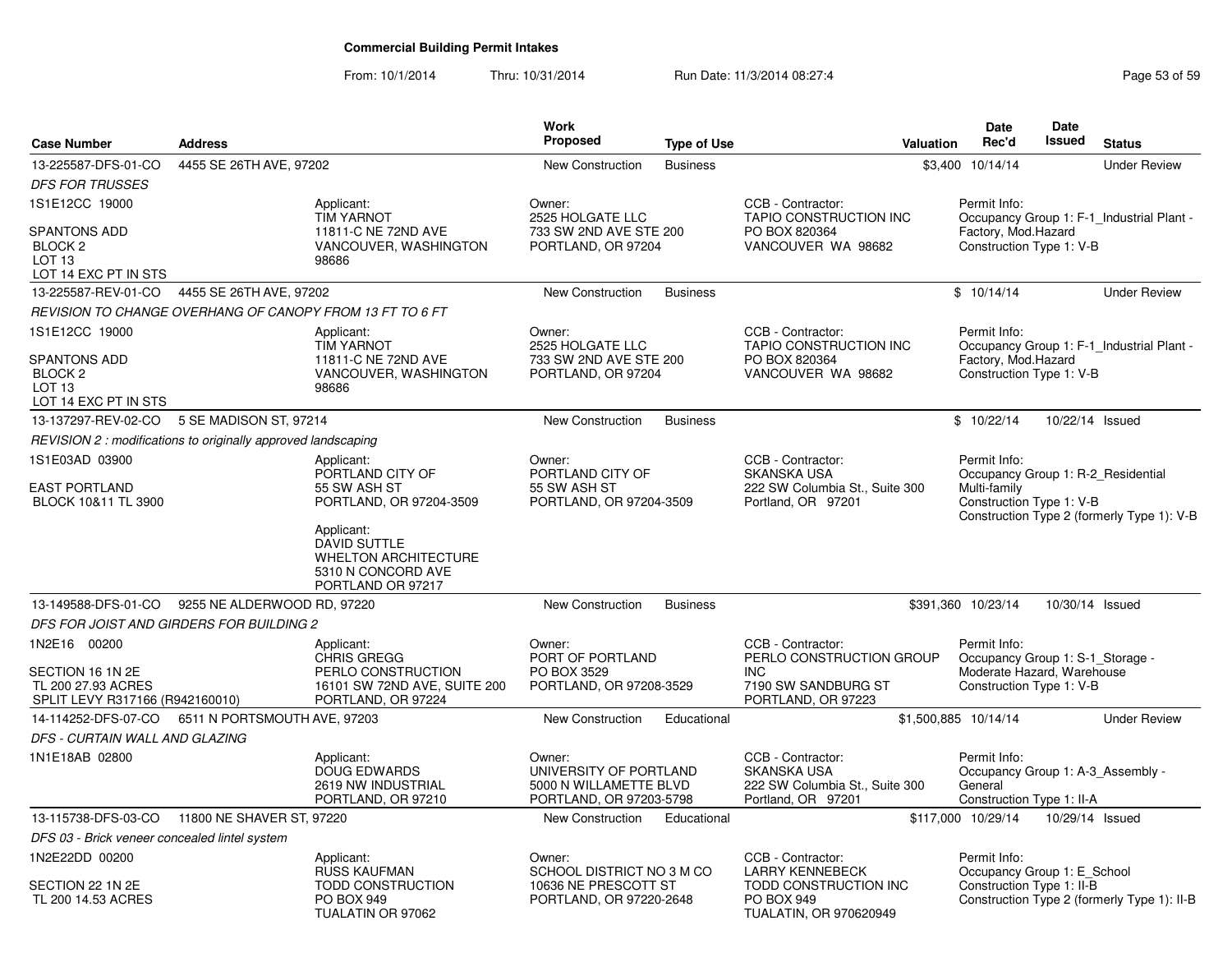From: 10/1/2014

| <b>Case Number</b>                                                                                                                                                                                              | <b>Address</b>               |                                                                                                                                                                    | Work<br><b>Proposed</b>                                                                                                                                                      | <b>Type of Use</b> |                                                                                                 | <b>Valuation</b> | Date<br>Rec'd                                                                             | <b>Date</b><br>Issued | <b>Status</b>                        |
|-----------------------------------------------------------------------------------------------------------------------------------------------------------------------------------------------------------------|------------------------------|--------------------------------------------------------------------------------------------------------------------------------------------------------------------|------------------------------------------------------------------------------------------------------------------------------------------------------------------------------|--------------------|-------------------------------------------------------------------------------------------------|------------------|-------------------------------------------------------------------------------------------|-----------------------|--------------------------------------|
| 14-114252-REV-01-CO                                                                                                                                                                                             | 6511 N PORTSMOUTH AVE, 97203 |                                                                                                                                                                    | New Construction                                                                                                                                                             | Educational        |                                                                                                 |                  | \$10/10/14                                                                                | 10/10/14 Issued       |                                      |
|                                                                                                                                                                                                                 |                              | revision - revised special inspections and observation list; added SFRS notation at each brace frame location                                                      |                                                                                                                                                                              |                    |                                                                                                 |                  |                                                                                           |                       |                                      |
| 1N1E18AB 02800                                                                                                                                                                                                  |                              | Applicant:<br><b>ISAAC HARRIS</b><br>SODERSTROM ARCHITECTURE<br>1200 NW NAITO PKWY SUITE 410<br>PORTLAND OR 97209                                                  | Owner:<br>UNIVERSITY OF PORTLAND<br>5000 N WILLAMETTE BLVD<br>PORTLAND, OR 97203-5798                                                                                        |                    | CCB - Contractor:<br><b>SKANSKA USA</b><br>222 SW Columbia St., Suite 300<br>Portland, OR 97201 |                  | Permit Info:<br>Occupancy Group 1: A-3_Assembly -<br>General<br>Construction Type 1: II-A |                       |                                      |
| 14-114252-DFS-08-CO                                                                                                                                                                                             | 6511 N PORTSMOUTH AVE, 97203 |                                                                                                                                                                    | <b>New Construction</b>                                                                                                                                                      | Educational        |                                                                                                 |                  | \$74,260 10/31/14                                                                         |                       | <b>Under Review</b>                  |
| <b>DFS FOR STAIRS #1 AND #2</b>                                                                                                                                                                                 |                              |                                                                                                                                                                    |                                                                                                                                                                              |                    |                                                                                                 |                  |                                                                                           |                       |                                      |
| 1N1E18AB 02800                                                                                                                                                                                                  |                              | Applicant:<br><b>ISAAC HARRIS</b><br>SODERSTROM ARCHITECTURE<br>1200 NW NAITO PKWY SUITE 410<br>PORTLAND OR 97209                                                  | Owner:<br>UNIVERSITY OF PORTLAND<br>5000 N WILLAMETTE BLVD<br>PORTLAND, OR 97203-5798                                                                                        |                    | CCB - Contractor:<br><b>SKANSKA USA</b><br>222 SW Columbia St., Suite 300<br>Portland, OR 97201 |                  | Permit Info:<br>Occupancy Group 1: A-3_Assembly -<br>General<br>Construction Type 1: II-A |                       |                                      |
| 14-231711-000-00-CO                                                                                                                                                                                             | 2129 SE BUSH ST, 97202       |                                                                                                                                                                    | New Construction                                                                                                                                                             | Factory/Industrial |                                                                                                 |                  | \$22,500 10/29/14                                                                         |                       | <b>Under Review</b>                  |
|                                                                                                                                                                                                                 |                              | NEW STAND ALONE 1540 SQ FT METAL CANOPY AT NORTHEAST CORNER OF PROPERTY*CUSTOMER CHOOSES OPTION ONE FOR PRE-FABRICATED METAL BUILDINGS*                            |                                                                                                                                                                              |                    |                                                                                                 |                  |                                                                                           |                       |                                      |
| 1S1E11DA 03100<br>SMITHS SUB & ADD EP<br>BLOCK 17<br>S 1/2 OF LOT 8<br>LOT 9-11                                                                                                                                 |                              | Applicant:<br><b>AMY TALLENT</b><br>3933 SW KELLY AVE<br>PORTLAND OR 97239                                                                                         | Owner:<br><b>BULLSEYE GLASS CO</b><br>3722 SE 21ST AVE<br>PORTLAND, OR 97202-2913                                                                                            |                    | Primary Contractor:<br><b>TO BID</b>                                                            |                  |                                                                                           |                       |                                      |
| 13-146456-REV-01-CO  15660 N LOMBARD ST, 97203                                                                                                                                                                  |                              |                                                                                                                                                                    | <b>New Construction</b>                                                                                                                                                      | Hazardous          |                                                                                                 |                  | \$10/28/14                                                                                |                       | <b>Under Review</b>                  |
|                                                                                                                                                                                                                 |                              | REVISION 01 : revision to 1-hour wall system at Grids 1.3 and 1.9 to use intumescent paint rather than gyp board due to constriants of constructiona nd equipment. |                                                                                                                                                                              |                    |                                                                                                 |                  |                                                                                           |                       |                                      |
| 2N1W23D 00300<br>RIVERGATE INDUSTRIAL DIS<br><b>BLOCK 12 TL 300</b><br><b>LAND &amp; IMPS</b><br>SEE R646382 (R708882412) & R653894<br>(R708882414) FOR MACH & EQUIP<br>SEE R653892 (R708882413) FOR OTHER IMPS |                              | Applicant:<br><b>DICK VAN SICKLE</b><br><b>COLUMBIA CPC</b><br>1019 23RD AVE<br>LONGVIEW WA 98632                                                                  | Owner:<br>PORT OF PORTLAND(LEASED<br>1300 SW 5TH AVE FLOOR 29<br>PORTLAND, OR 97201<br>Owner:<br><b>COLUMBIA GRAIN INC</b><br>1300 SW 5TH AVE FLOOR 29<br>PORTLAND, OR 97201 |                    | CCB - Contractor:<br>J H KELLY LLC<br>821 3RD AVE<br><b>BOX 2038</b><br>LONGVIEW WA 98632       |                  | Permit Info:<br>Construction Type 1: II-B                                                 |                       | Occupancy Group 1: H-2_High Hazard 2 |
| 13-146456-DFS-03-CO                                                                                                                                                                                             | 15660 N LOMBARD ST, 97203    |                                                                                                                                                                    | <b>New Construction</b>                                                                                                                                                      | Hazardous          |                                                                                                 |                  | \$20,000 10/28/14                                                                         |                       | <b>Under Review</b>                  |
| DFS 3 : Intumescent paint                                                                                                                                                                                       |                              |                                                                                                                                                                    |                                                                                                                                                                              |                    |                                                                                                 |                  |                                                                                           |                       |                                      |
| 2N1W23D 00300<br>RIVERGATE INDUSTRIAL DIS<br><b>BLOCK 12 TL 300</b><br><b>LAND &amp; IMPS</b><br>SEE R646382 (R708882412) & R653894<br>(R708882414) FOR MACH & EQUIP<br>SEE R653892 (R708882413) FOR OTHER IMPS |                              | Applicant:<br><b>DICK VAN SICKLE</b><br><b>COLUMBIA CPC</b><br>1019 23RD AVE<br>LONGVIEW WA 98632                                                                  | Owner:<br>PORT OF PORTLAND(LEASED<br>1300 SW 5TH AVE FLOOR 29<br>PORTLAND, OR 97201<br>Owner:<br><b>COLUMBIA GRAIN INC</b><br>1300 SW 5TH AVE FLOOR 29<br>PORTLAND, OR 97201 |                    | CCB - Contractor:<br>J H KELLY LLC<br>821 3RD AVE<br><b>BOX 2038</b><br>LONGVIEW WA 98632       |                  | Permit Info:<br>Construction Type 1: II-B                                                 |                       | Occupancy Group 1: H-2_High Hazard 2 |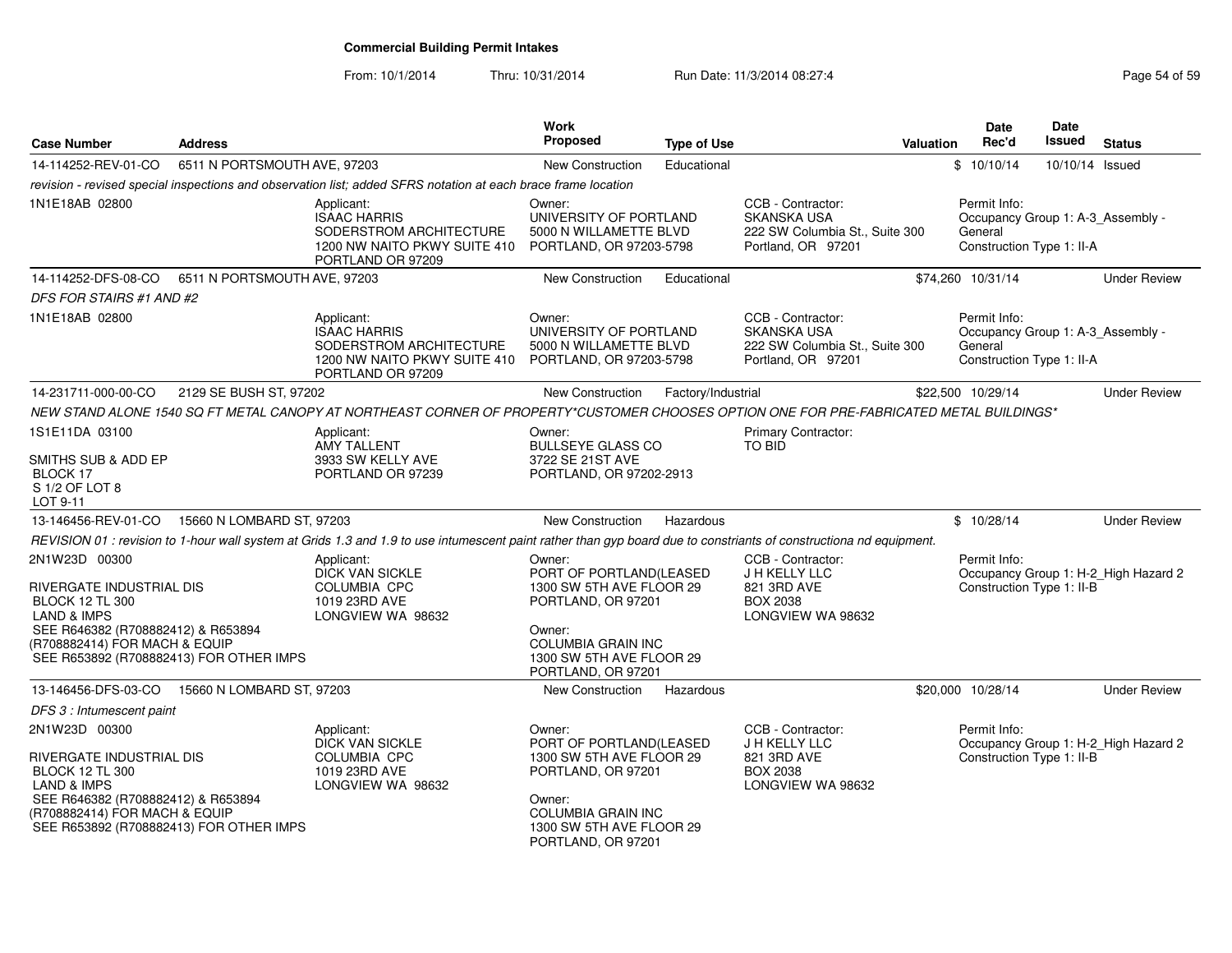| <b>Case Number</b>   | <b>Address</b>                                                                                                                                                  | Work<br><b>Proposed</b>                                                                                                                                                          | <b>Type of Use</b> |                                                                                                                             | Valuation | <b>Date</b><br>Rec'd                                | <b>Date</b><br><b>Issued</b> | <b>Status</b>                                                                       |
|----------------------|-----------------------------------------------------------------------------------------------------------------------------------------------------------------|----------------------------------------------------------------------------------------------------------------------------------------------------------------------------------|--------------------|-----------------------------------------------------------------------------------------------------------------------------|-----------|-----------------------------------------------------|------------------------------|-------------------------------------------------------------------------------------|
| 14-165482-DFS-01-CO  | 4477 NE GLISAN ST, 97213                                                                                                                                        | <b>New Construction</b>                                                                                                                                                          | Hotel/Motel        |                                                                                                                             |           | \$60,000 10/24/14                                   |                              | <b>Under Review</b>                                                                 |
| <b>DFS - TRUSSES</b> |                                                                                                                                                                 |                                                                                                                                                                                  |                    |                                                                                                                             |           |                                                     |                              |                                                                                     |
| 1N2E31BC 06500       | Applicant:<br>ALLYN PERKOWSKI<br><b>HOWARD S WRIGHT</b><br><b>CONSTRUCTORS</b><br>425 NW 10TH AVE, SUITE 200A<br>PORTLAND OR 97209                              | Owner:<br>PROVIDENCE HEALTH<br>4400 NE HALSEY ST BLDG 2 #190<br>PORTLAND, OR 97213-1545<br>Owner:<br>SERVICES-OREGON<br>4400 NE HALSEY ST BLDG 2 #190<br>PORTLAND, OR 97213-1545 |                    | CCB - Contractor:<br><b>BALFOUR BEATTY</b><br><b>CONSTRUCTION LLC</b><br>3100 MCKINNON 6TH FLOOR<br>DALLAS, TX 75201        |           | Permit Info:<br>Construction Type 1: V-B            |                              | Occupancy Group 1: R-1_Hotel or Motel<br>Construction Type 2 (formerly Type 1): V-B |
| 14-165482-DFS-02-CO  | 4477 NE GLISAN ST, 97213                                                                                                                                        | New Construction                                                                                                                                                                 | Hotel/Motel        |                                                                                                                             |           | \$50,000 10/24/14                                   |                              | <b>Under Review</b>                                                                 |
| DFS - FLOOR JOIST    |                                                                                                                                                                 |                                                                                                                                                                                  |                    |                                                                                                                             |           |                                                     |                              |                                                                                     |
| 1N2E31BC 06500       | Applicant:<br>ALLYN PERKOWSKI<br><b>HOWARD S WRIGHT</b><br><b>CONSTRUCTORS</b><br>425 NW 10TH AVE, SUITE 200A<br>PORTLAND OR 97209                              | Owner:<br>PROVIDENCE HEALTH<br>4400 NE HALSEY ST BLDG 2 #190<br>PORTLAND, OR 97213-1545<br>Owner:<br>SERVICES-OREGON<br>4400 NE HALSEY ST BLDG 2 #190<br>PORTLAND, OR 97213-1545 |                    | CCB - Contractor:<br><b>BALFOUR BEATTY</b><br><b>CONSTRUCTION LLC</b><br>3100 MCKINNON 6TH FLOOR<br><b>DALLAS, TX 75201</b> |           | Permit Info:<br>Construction Type 1: V-B            |                              | Occupancy Group 1: R-1_Hotel or Motel<br>Construction Type 2 (formerly Type 1): V-B |
| 14-117981-DFS-03-CO  | 6363 SW CAPITOL HWY, 97201                                                                                                                                      | New Construction                                                                                                                                                                 | Mercantile         |                                                                                                                             |           | $$1$ 10/15/14                                       |                              | <b>Under Review</b>                                                                 |
|                      | ENGINEERING FOR SUNSCREEN AND ROOF TOP UNIT SCREENING                                                                                                           |                                                                                                                                                                                  |                    |                                                                                                                             |           |                                                     |                              |                                                                                     |
| 1S1E16CD 01800       | Applicant:<br><b>JASON DIDION</b><br>RICHARD BROWN ARCHITECT AIA PO BOX 80885<br>239 NW 13TH AVE ROOM 305<br>PORTLAND, OR 97209                                 | Owner:<br>WARDIN INVESTMENT CO<br>PORTLAND, OR 97280-1885                                                                                                                        |                    | CCB - Contractor:<br><b>ROB YORKE</b><br>YORKE & CURTIS INC<br>4480 SW 101 ST AVE<br>BEAVERTON, OR 970053427                |           | Permit Info:<br>Station<br>Construction Type 1: V-B |                              | Occupancy Group 1: M_Store, Service                                                 |
| 14-117981-REV-01-CO  | 6363 SW CAPITOL HWY, 97201                                                                                                                                      | New Construction                                                                                                                                                                 | Mercantile         |                                                                                                                             |           | \$19,177 10/1/14                                    |                              | <b>Under Review</b>                                                                 |
|                      | ADDED VALUE REVISION - ADD 3 NEW RESTROOMS, REMOVE MEZZANINE IN TENANT SPACE A, ENTRY DOORS RECONFIGURED FOR SPACES B & C, REMOVE 3 SKYLIGHTS AND RELOCATE 1, L |                                                                                                                                                                                  |                    |                                                                                                                             |           |                                                     |                              |                                                                                     |
| 1S1E16CD 01800       | Applicant:<br><b>JASON DIDION</b><br>RICHARD BROWN ARCHITECT AIA PO BOX 80885<br>239 NW 13TH AVE ROOM 305<br>PORTLAND, OR 97209                                 | Owner:<br><b>WARDIN INVESTMENT CO</b><br>PORTLAND, OR 97280-1885                                                                                                                 |                    | CCB - Contractor:<br><b>ROB YORKE</b><br>YORKE & CURTIS INC<br>4480 SW 101 ST AVE<br>BEAVERTON, OR 970053427                |           | Permit Info:<br>Station<br>Construction Type 1: V-B |                              | Occupancy Group 1: M_Store, Service                                                 |
| 14-226372-000-00-CO  | 65 SE WASHINGTON ST. 97214                                                                                                                                      | New Construction                                                                                                                                                                 | Storage            |                                                                                                                             |           | \$10,000 10/16/14                                   |                              | <b>Under Review</b>                                                                 |
|                      | NEW CONSTRUCTION OF GENERATOR ROOM ON NEW CONCRETE SLAB                                                                                                         |                                                                                                                                                                                  |                    |                                                                                                                             |           |                                                     |                              |                                                                                     |
| 1S1E03AA 01000       | Applicant:<br>REED LEWIS<br>Laurence Ferar & Associates<br>1015 SW CLAY ST<br>PORTLAND OR 97201                                                                 | Owner:<br>88 WATER AVENUE LLC<br>PO BOX 2708<br>PORTLAND, OR 97208-2708                                                                                                          |                    | <b>Primary Contractor:</b><br>TO BID                                                                                        |           |                                                     |                              |                                                                                     |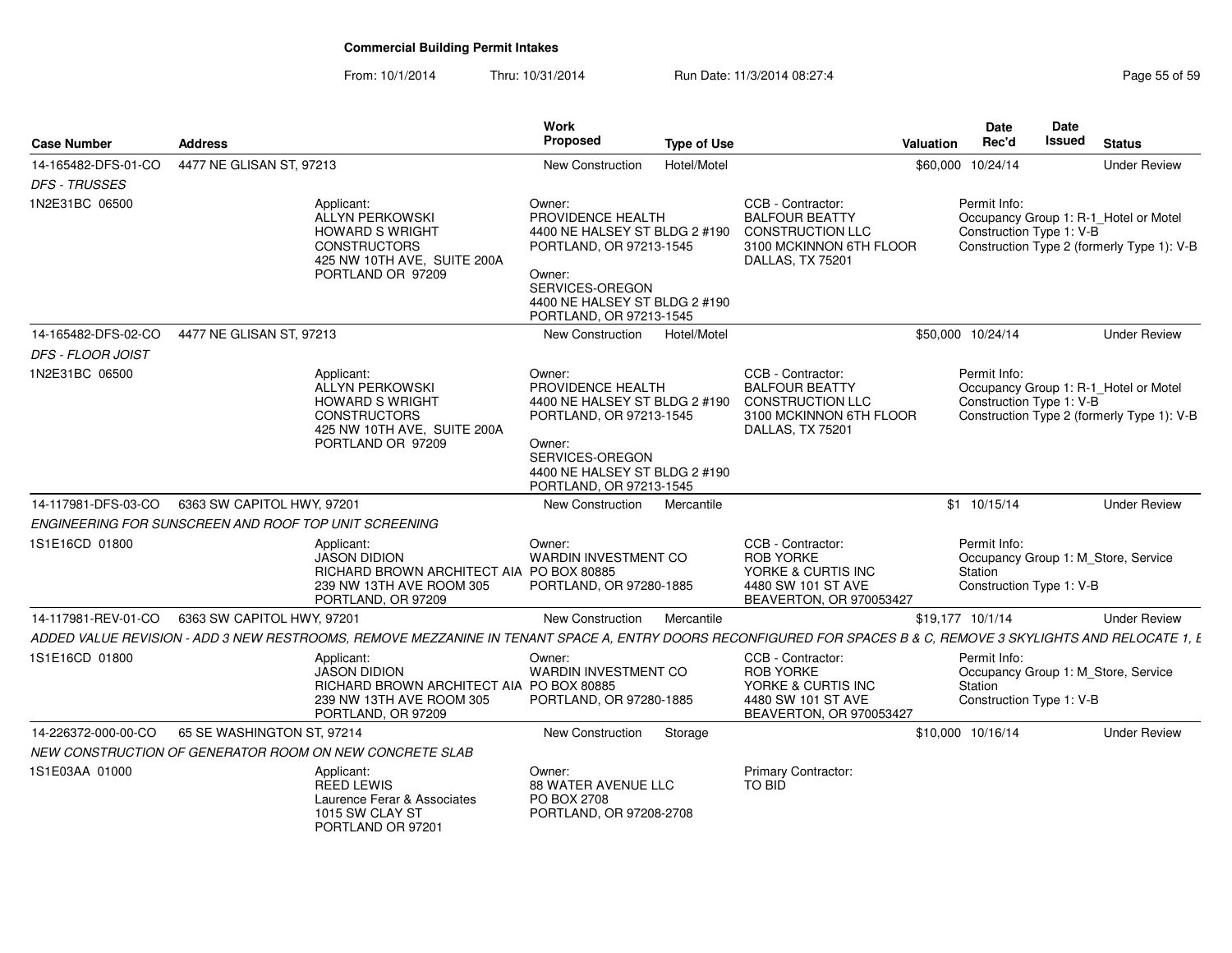| <b>Case Number</b>                                                                                                          | <b>Address</b>                      |                                                                                         | Work<br><b>Proposed</b>                                                                                                                                                                                                                                                                                                                   | <b>Type of Use</b> |                                                                                      | Valuation         | <b>Date</b><br>Rec'd                                                                                       | <b>Date</b><br><b>Issued</b> | <b>Status</b>                              |
|-----------------------------------------------------------------------------------------------------------------------------|-------------------------------------|-----------------------------------------------------------------------------------------|-------------------------------------------------------------------------------------------------------------------------------------------------------------------------------------------------------------------------------------------------------------------------------------------------------------------------------------------|--------------------|--------------------------------------------------------------------------------------|-------------------|------------------------------------------------------------------------------------------------------------|------------------------------|--------------------------------------------|
| 14-171901-REV-01-CO                                                                                                         | 6415 NE KILLINGSWORTH ST - Unit E11 |                                                                                         | <b>New Construction</b>                                                                                                                                                                                                                                                                                                                   | Storage            |                                                                                      |                   | \$33,696 10/16/14                                                                                          |                              | <b>Under Review</b>                        |
|                                                                                                                             |                                     | REVISION TO REDUCE SIZE OF POLE BUIDING AND MOVE OVERHEAD DOOR TO FRONT NORTH ELEVATION |                                                                                                                                                                                                                                                                                                                                           |                    |                                                                                      |                   |                                                                                                            |                              |                                            |
| 1N2E17CC 03300<br>THE ARBOR MOBILE PARK<br>SPACE E11<br>MS SERIAL # S502FK7121<br>X # 126012<br>Home ID 199157; PERSONAL MS |                                     | Applicant:<br>TW CONSTRUCTION LLC<br>PO BOX 19803<br>PORTLAND, OR 97280                 | Owner:<br><b>LARRY ALAN NEEL</b><br>6415 NE KILLINGSWORTH ST SP<br>$E-04$<br>PORTLAND, OR 97218<br>Owner:<br><b>LARRY ALAN NEEL</b><br>6415 NE KILLINGSWORTH ST FIR 5<br>PORTLAND, OR 97218<br>Owner:<br><b>TERESA MARIE WEINBECK</b><br>6415 NE KILLINGSWORTH ST<br>SPDGW3<br>PORTLAND, OR 97218<br>Owner:<br>MARIA DEL ROSARIO ORTIGOZA |                    | CCB - Contractor:<br>TW CONSTRUCTION LLC<br>PO BOX 19803<br>PORTLAND, OR 97280       |                   | Permit Info:<br>Occupancy Group 1: S-1_Storage -<br>Moderate Hazard, Warehouse<br>Construction Type 1: V-B |                              | Total Square Footage - Display Only: 864   |
| 14-220435-000-00-CO                                                                                                         | 3905 NE BRYANT ST, 97211            |                                                                                         | 248 NE DIVISION ST<br>GRESHAM, OR 97030<br>New Construction                                                                                                                                                                                                                                                                               | Storage            |                                                                                      | \$136,104 10/2/14 |                                                                                                            |                              | <b>Under Review</b>                        |
|                                                                                                                             |                                     | CONSTRUCT NEW POLE BUILDING FOR WAREHOUSE STORAGE, 2,400SF                              |                                                                                                                                                                                                                                                                                                                                           |                    |                                                                                      |                   |                                                                                                            |                              |                                            |
| 1N1E13AA 02200<br>SECTION 13 1N 1E<br>TL 2200 0.14 ACRES                                                                    |                                     | Applicant:<br>SHEILA BOTKE<br>6266 SE SCOTT DR<br>PORTLAND, OR 97215                    | Owner:<br>PETER BOTKE<br>6266 SE SCOTT DR<br>PORTLAND, OR 97215-1951<br>Owner:<br>SHEILA BOTKE<br>6266 SE SCOTT DR<br>PORTLAND, OR 97215-1951                                                                                                                                                                                             |                    |                                                                                      |                   | Permit Info:<br>Occupancy Group 1: S-1 Storage -<br>Moderate Hazard, Warehouse<br>Construction Type 1: V-B |                              | Total Square Footage - Display Only: 2400  |
| 12-216457-DFS-01-CO<br><b>DFS FOR NEW STAIRS</b>                                                                            | 9400 NE VANCOUVER WAY, 97211        |                                                                                         | New Construction                                                                                                                                                                                                                                                                                                                          | Storage            |                                                                                      |                   | \$8,000 10/27/14                                                                                           |                              | <b>Under Review</b>                        |
| 1N1E11B 02200                                                                                                               |                                     | Applicant:<br>D THOMPSON PROPERTIES LLC<br>750 NE COLUMBIA BLVD<br>PORTLAND, OR 97211   | Owner:<br>D THOMPSON PROPERTIES LLC<br>750 NE COLUMBIA BLVD<br>PORTLAND, OR 97211                                                                                                                                                                                                                                                         |                    | CCB - Contractor:<br>TEC EQUIPMENT INC<br>750 NE COLUMBIA BLVD<br>PORTLAND, OR 97211 |                   | Permit Info:<br>Occupancy Group 1: S-1_Storage -<br>Moderate Hazard, Warehouse<br>Construction Type 1: V-B |                              | Construction Type 2 (formerly Type 1): V-B |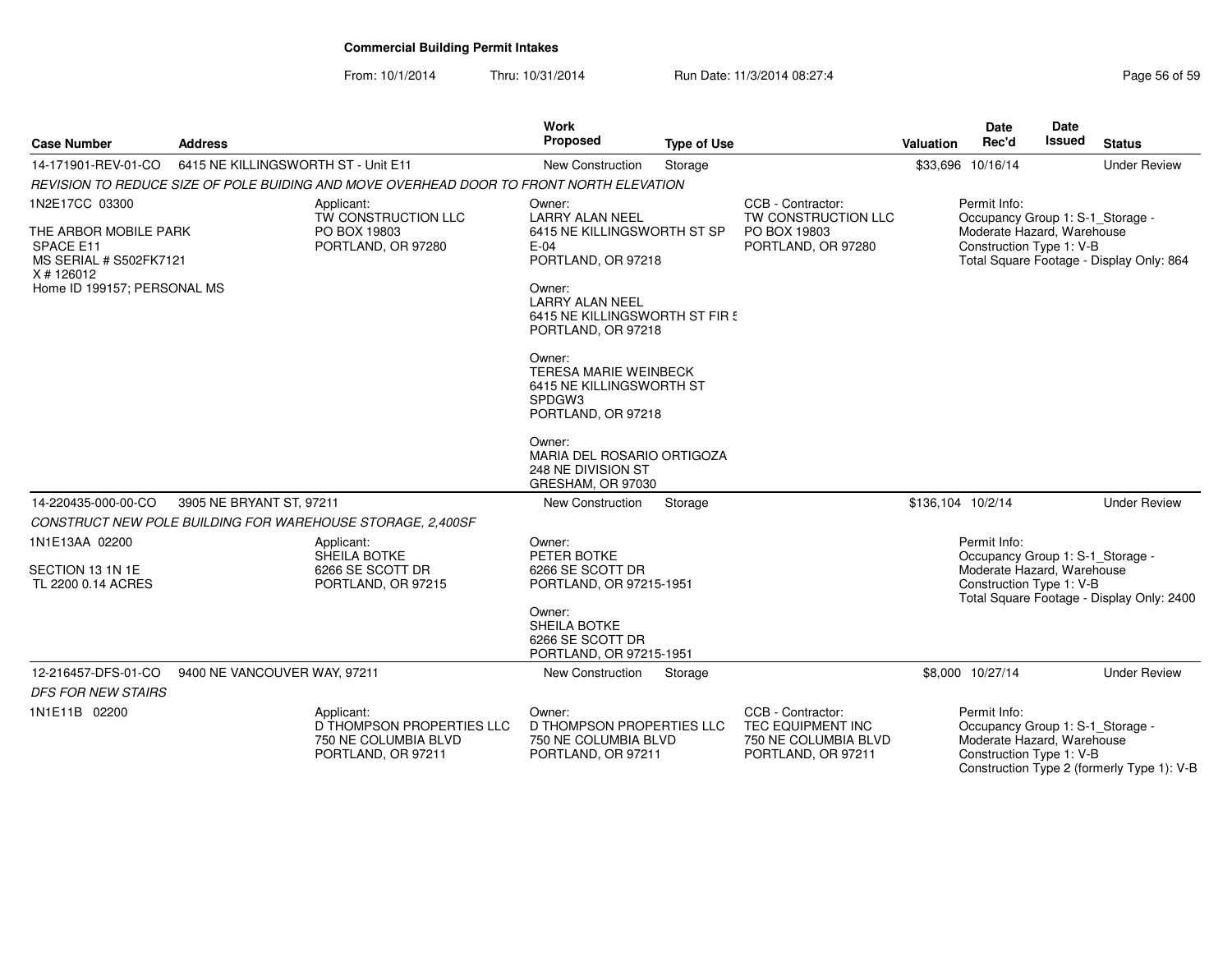| <b>Case Number</b>                                           | <b>Address</b>               |                                                                                                                                                                   | Work<br><b>Proposed</b>                                                            | <b>Type of Use</b> |                                                                                               | Valuation | <b>Date</b><br>Rec'd                                 | Date<br><b>Issued</b> | <b>Status</b>                            |
|--------------------------------------------------------------|------------------------------|-------------------------------------------------------------------------------------------------------------------------------------------------------------------|------------------------------------------------------------------------------------|--------------------|-----------------------------------------------------------------------------------------------|-----------|------------------------------------------------------|-----------------------|------------------------------------------|
| 14-227550-000-00-CO                                          | 6000 NE 80TH AVE, 97220      |                                                                                                                                                                   | New Construction                                                                   | Storage            |                                                                                               |           | \$9,000 10/20/14                                     |                       | <b>Under Review</b>                      |
| <b>NEW 220 SF TRASH ENCLOSURE</b>                            |                              |                                                                                                                                                                   |                                                                                    |                    |                                                                                               |           |                                                      |                       |                                          |
| 1N2E17DA 01200                                               |                              | Applicant:<br>Karen Lange                                                                                                                                         | Owner:<br>NORTHWEST REGIONAL                                                       |                    | CCB - Contractor:<br><b>RON HANSON</b>                                                        |           |                                                      |                       |                                          |
| PROPCO INDUSTRIAL PARK<br>LOT 3 TL 1200                      |                              | <b>Waterleaf Architecture</b><br>419 SW 11TH AVENUE, STE. 200<br>PORTLAND OR                                                                                      | <b>RE-ENTRY</b><br>6000 NE 80TH AVE<br>PORTLAND, OR 97218-2898                     |                    | <b>SCHOMMER &amp; SON</b><br>6421 NE COLWOOD WY.<br>PORTLAND OR 97218                         |           |                                                      |                       |                                          |
|                                                              |                              |                                                                                                                                                                   | Owner:<br><b>CENTER</b><br>6000 NE 80TH AVE<br>PORTLAND, OR 97218-2898             |                    |                                                                                               |           |                                                      |                       |                                          |
| 14-223146-000-00-CO                                          | 4207 SE MILWAUKIE AVE, 97202 |                                                                                                                                                                   | New Construction                                                                   | Storage            |                                                                                               |           | \$31,250 10/17/14                                    | 10/17/14 Issued       |                                          |
|                                                              |                              | NEW FREE STANDING OPEN SIDED STORAGE STRUCTURE, 3 SIDES, RATED WALL ALONG PROPERTY LINE                                                                           |                                                                                    |                    |                                                                                               |           |                                                      |                       |                                          |
| 1S1E11CD 04100                                               |                              | Applicant:<br><b>KEELEY O'BRIEN</b>                                                                                                                               | Owner:<br>4207 SE MILWAUKIE AVENUE LLC                                             |                    | CCB - Contractor:<br><b>OBRIEN &amp; COMPANY LLC</b>                                          |           | Permit Info:                                         |                       | Occupancy Group 1: S-2_Storage - Low     |
| GOODWOOD<br>BLOCK <sub>1</sub><br>LOT 1&2<br>E 25' OF LOT 10 |                              | O'BRIEN BUILDERS, LLC<br>PO BOX 4008<br>WILSONVILLE, OR 9770                                                                                                      | 15819 NW FAIR ACRES DR<br>VANCOUVER, WA 98685-1666                                 |                    | PO BOX 4008<br>WILSONVILLE, OR 97070                                                          |           | Hazard, Parking Garage<br>Construction Type 1: V-B   |                       | Total Square Footage - Display Only: 748 |
| 13-240721-REV-01-CO                                          | 4718 SE 82ND AVE, 97266      |                                                                                                                                                                   | New Construction                                                                   | Utility            |                                                                                               |           | \$10/21/14                                           | 10/21/14 Issued       |                                          |
|                                                              |                              | REVISION TO CHANGE LOCATION OF RP BACKFLOW DEVICE AND UPSIZE WATER LINE; A DOUBLE CHECK VLACE HAS BEEN ADDED TO THE IRRIGATION ONLY LINE TO THE SITE AT THE PROPE |                                                                                    |                    |                                                                                               |           |                                                      |                       |                                          |
| 1S2E16BB 13900<br><b>ELMIRA</b><br><b>BLOCK 1 TL 13900</b>   |                              | Applicant:<br><b>JAKE TATE</b><br><b>GREAT BASIN ENGINEERING</b><br><b>SOUTH</b><br>2010 NORTH REDWOOD RD<br>SALT LAKE CITY UT 84116                              | Owner:<br>FRED MEYER STORES INC<br>1014 VINE ST #1000<br>CINCINNATI, OH 45202-1119 |                    | CCB - Contractor:<br>JOE HALL CONSTRUCTION INC<br>1317 54TH AVE EAST<br>FIFE, WA 98424-1226   |           | Permit Info:<br>Station<br>Construction Type 1: II-B |                       | Occupancy Group 1: M_Store, Service      |
| 14-186057-000-00-CO                                          | 3610 NE ELROD RD, 97218      |                                                                                                                                                                   | New Construction                                                                   | Utility            |                                                                                               |           | \$82,500 10/24/14                                    | 10/24/14 Issued       |                                          |
| NEW CONSTRUCTION 2 OF 2 NEW RAIL CAR BRIDGES                 |                              |                                                                                                                                                                   |                                                                                    |                    |                                                                                               |           |                                                      |                       |                                          |
| 1N1E12 00200                                                 |                              | Applicant:<br><b>JEAN OCHSNER</b><br><b>ENVIRONMENTAL SCIENCE &amp;</b><br>ASSESSMENT, LLC<br>107 SE WASHINGTON ST, STE 249<br>PORTLAND OR 97214                  | Owner:<br>PORT OF PORTLAND<br>PO BOX 3529<br>PORTLAND, OR 97208-3529               |                    |                                                                                               |           |                                                      |                       |                                          |
| 14-115065-DFS-01-CO                                          | 10445 NE 6TH DR, 97211       |                                                                                                                                                                   | New Construction                                                                   | Utility            |                                                                                               |           | \$10,000 10/24/14                                    |                       | <b>Under Review</b>                      |
| <b>DFS FOR TRUSSES</b>                                       |                              |                                                                                                                                                                   |                                                                                    |                    |                                                                                               |           |                                                      |                       |                                          |
| 1N1E02BC 01500                                               |                              | Applicant:<br><b>MARATHON CONSTRUCTION</b>                                                                                                                        | Owner:<br><b>FALLS APARTMENTS LLC</b>                                              |                    | CCB - Contractor:<br>MARATHON CONSTRUCTION                                                    |           | Permit Info:<br>Occupancy Group 1: U_Private         |                       |                                          |
| SOUTH SHORE AC<br>LOT 19 EXC PT IN STS                       |                              | <b>SERVICES LLC</b><br>30050 SW TOWN CENTER LOOP<br><b>W STE 200</b><br>WILSONVILLE, OR 97070                                                                     | 30050 SW TOWN CTR LOOP W<br>#200<br>WILSONVILLE, OR 97070                          |                    | <b>SERVICES LLC</b><br>30050 SW TOWN CENTER LOOP<br><b>W STE 200</b><br>WILSONVILLE, OR 97070 |           | Garage\Utility Misc.<br>Construction Type 1: V-B     |                       |                                          |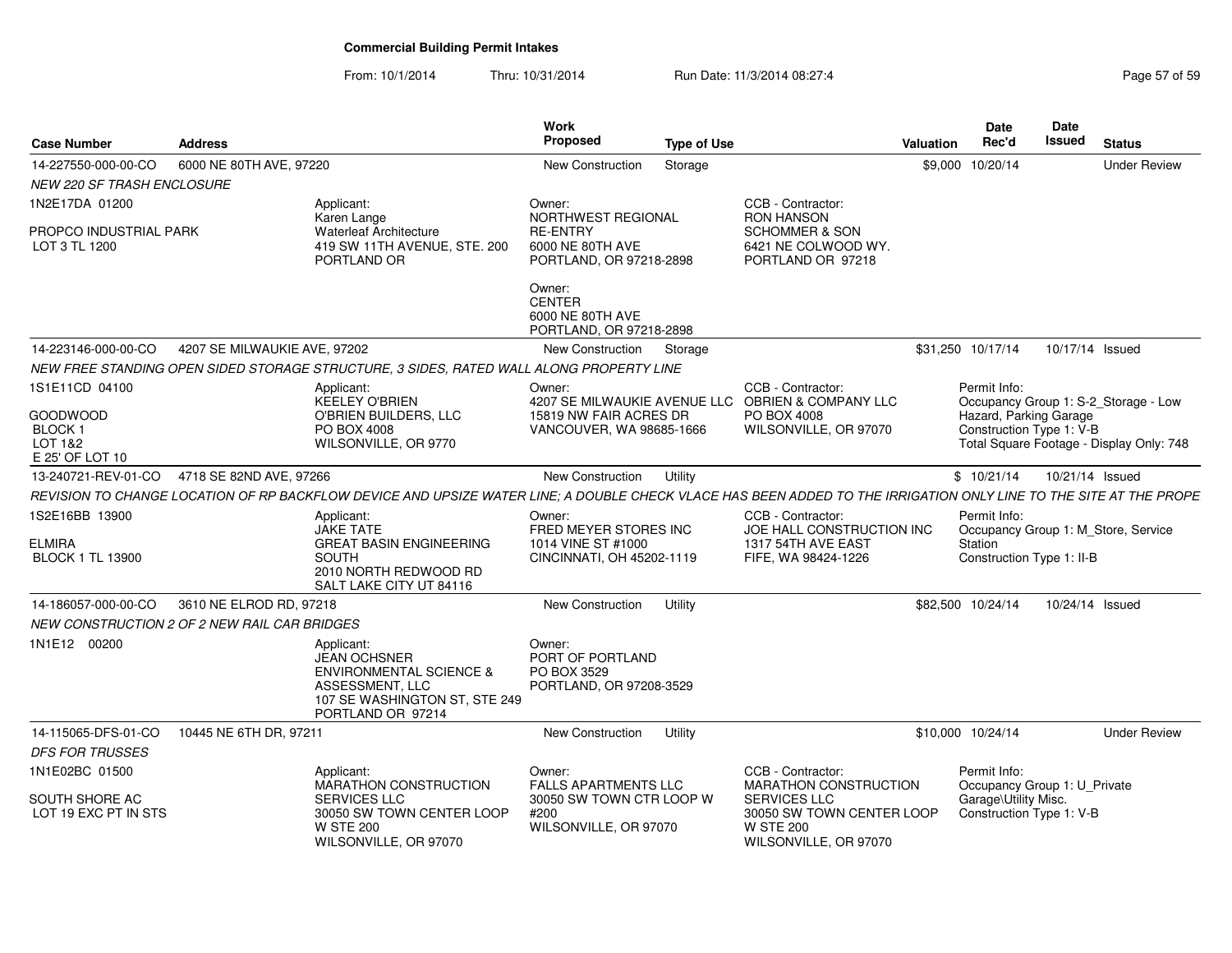| <b>Case Number</b>                                                                                                                                                                                           | <b>Address</b>                |                                                                                                                                                                   | <b>Work</b><br>Proposed                                                                 | <b>Type of Use</b> |                                                                                                                               | Valuation | Date<br>Rec'd                                                                                    | <b>Date</b><br>Issued | <b>Status</b>                            |
|--------------------------------------------------------------------------------------------------------------------------------------------------------------------------------------------------------------|-------------------------------|-------------------------------------------------------------------------------------------------------------------------------------------------------------------|-----------------------------------------------------------------------------------------|--------------------|-------------------------------------------------------------------------------------------------------------------------------|-----------|--------------------------------------------------------------------------------------------------|-----------------------|------------------------------------------|
| 14-219299-000-00-CO                                                                                                                                                                                          | 14400 N RIVERGATE BLVD, 97203 |                                                                                                                                                                   | New Construction                                                                        | Utility            |                                                                                                                               |           | \$20,000 10/6/14                                                                                 |                       | 10/6/14 Under Inspection                 |
| CONSTRUCT 3 NEW BLAST WALLS                                                                                                                                                                                  |                               |                                                                                                                                                                   |                                                                                         |                    |                                                                                                                               |           |                                                                                                  |                       |                                          |
| 2N1W26 00800                                                                                                                                                                                                 |                               | Applicant:                                                                                                                                                        | Owner:                                                                                  |                    | CCB - Contractor:                                                                                                             |           |                                                                                                  |                       |                                          |
| PARTITION PLAT 1997-108<br>LOT 1 TL 800<br><b>LAND &amp; IMPS</b><br>SEE R505060 (R649774293) & R586411<br>(R649774294) & R607247 (R649774295) FOR<br>OTHER IMPS & R646145 (R649774296)&<br>R646149 (R649774 |                               | NW WATERWORK/NEWBERRY<br><b>ENTERPRISES INC</b><br>40110 SE MEADOW SONG RD<br>SANDY, OR 97055                                                                     | <b>EVRAZ INC NA</b><br>200 E RANDOLPH STE 7800<br>CHICAGO, IL 60601                     |                    | NW WATERWORK/NEWBERRY<br><b>ENTERPRISES INC</b><br>40110 SE MEADOW SONG RD<br>SANDY, OR 97055                                 |           |                                                                                                  |                       |                                          |
| 14-232264-000-00-CO                                                                                                                                                                                          | 1126 NE 28TH AVE, 97232       |                                                                                                                                                                   | <b>New Construction</b>                                                                 | Utility            |                                                                                                                               |           | \$20,000 10/30/14                                                                                |                       | <b>Under Review</b>                      |
|                                                                                                                                                                                                              |                               | CONSTRUCT NEW 55 SF CONCRETE PAD FOR NEW GENERATOR, NEW 8 FT FENCE AROUND PERIMETER                                                                               |                                                                                         |                    |                                                                                                                               |           |                                                                                                  |                       |                                          |
| 1N1E36B 00200                                                                                                                                                                                                |                               | Applicant:<br>PHILLIP KITZES<br><b>GENERAL DYNAMICS IT</b><br>2018 156TH AVE NE, STE 129<br>BELLEVUE, WA 98007                                                    | Owner:<br>WESTON INVESTMENT CO LLC<br>2154 NE BROADWAY #200<br>PORTLAND, OR 97232-1561  |                    | CCB - Contractor:<br><b>KDS ELECTRIC LLC</b><br>PO BOX 1694<br>PRINEVILLE, OR 97754                                           |           | Permit Info:<br>Occupancy Group 1: U_Private<br>Garage\Utility Misc.<br>Construction Type 1: V-B |                       | Total Square Footage - Display Only: 55  |
| 14-116130-DFS-01-CO                                                                                                                                                                                          | 7140 SW MACADAM AVE, 97219    |                                                                                                                                                                   | <b>New Construction</b>                                                                 | Utility            |                                                                                                                               |           | \$20,000 10/13/14                                                                                | 10/13/14 Issued       |                                          |
| DFS - SCREEN WALL STRUCTURAL DESIGN                                                                                                                                                                          |                               |                                                                                                                                                                   |                                                                                         |                    |                                                                                                                               |           |                                                                                                  |                       |                                          |
| 1S1E22AC 00200<br>SECTION 22 1S 1E<br>TL 200 1.24 ACRES                                                                                                                                                      |                               | Applicant:<br>MICHELLE STARTT<br>LRS ARCHITECTS INC<br>720 NW DAVIS ST STE 300                                                                                    | Owner:<br><b>OREGON PUBLIC</b><br><b>BROADCASTING FOUNDATION</b><br>7140 SW MACADAM AVE |                    | CCB - Contractor:<br>TICE* ELECTRIC CO<br>5405 North Lagoon Ave<br>PORTLAND, OR 97217                                         |           | Permit Info:<br>Occupancy Group 1: U_Private<br>Garage\Utility Misc.<br>Construction Type 1: V-B |                       |                                          |
|                                                                                                                                                                                                              |                               | PORTLAND OR 97209                                                                                                                                                 | PORTLAND, OR 97219-3013                                                                 |                    |                                                                                                                               |           |                                                                                                  |                       |                                          |
| 14-222798-000-00-CO                                                                                                                                                                                          | 1515 NW 21ST AVE, 97210       |                                                                                                                                                                   | New Construction                                                                        | Utility            |                                                                                                                               |           | \$39,719 10/10/14                                                                                | 10/10/14 Issued       |                                          |
| pedestrian canopy                                                                                                                                                                                            |                               |                                                                                                                                                                   |                                                                                         |                    |                                                                                                                               |           |                                                                                                  |                       |                                          |
| 1N1E28CD 02500                                                                                                                                                                                               |                               | Applicant:<br><b>BRUCE BROWN</b><br><b>GBD ARCHITECTS</b><br>1120 NW Couch St, Ste 300<br>Portland OR 97209                                                       | Owner:<br><b>BLOCK 296 SLABTOWN LLC</b><br>1015 NW 11TH AVE #243<br>PORTLAND, OR 97209  |                    | CCB - Contractor:<br><b>JOHN RESIDENTIAL</b><br>CONSTRUCTION GROUP LLC<br>1701 SE COLUMBIA RIVER DRIVE<br>VANCOUVER, WA 98661 |           | Permit Info:<br>Occupancy Group 1: U_Private<br>Garage\Utility Misc.<br>Construction Type 1: V-B |                       | Total Square Footage - Display Only: 935 |
| 14-232254-000-00-CO                                                                                                                                                                                          | 10424 NE FREMONT ST, 97220    |                                                                                                                                                                   | New Construction                                                                        | Utility            |                                                                                                                               |           | \$20,000 10/30/14                                                                                |                       | <b>Under Review</b>                      |
|                                                                                                                                                                                                              |                               | INSTALL NEW 55 SF CONCRETE SLAB FOR DIESEL GENERATOR WITHIN EXISTING WIRELESS FACILITY LOCATION                                                                   |                                                                                         |                    |                                                                                                                               |           |                                                                                                  |                       |                                          |
| 1N2E27BB 00100                                                                                                                                                                                               |                               | Applicant:<br>PHILLIP KITZES                                                                                                                                      | Owner:<br>PORTLAND CITY OF                                                              |                    | CCB - Contractor:<br><b>KDS ELECTRIC LLC</b>                                                                                  |           | Permit Info:<br>Occupancy Group 1: U_Private                                                     |                       |                                          |
| SECTION 27 1N 2E<br>TL 100 0.27 ACRES                                                                                                                                                                        |                               | <b>GENERAL DYNAMICS IT</b><br>2018 156TH AVE NE, STE 129<br>BELLEVUE, WA 98007                                                                                    | 1120 SW 5TH AVE #609<br>PORTLAND, OR 97204-1912                                         |                    | PO BOX 1694<br>PRINEVILLE, OR 97754                                                                                           |           | Garage\Utility Misc.<br>Construction Type 1: V-B                                                 |                       | Total Square Footage - Display Only: 55  |
| 14-219465-000-00-CO                                                                                                                                                                                          | 12003 NE SHAVER ST, 97220     |                                                                                                                                                                   | <b>New Construction</b>                                                                 | Utility            |                                                                                                                               |           | \$17,490 10/7/14                                                                                 |                       | <b>Under Review</b>                      |
|                                                                                                                                                                                                              |                               | NEW 11.5' X 24' PREFABRICATED EQUIPMENT SHELTER WITH RADIO CABINETRY INSIDE THE SHELTER IN ONE ROOM AND A 50KW EMERGENCY DIESEL FUELED GENERATOR IN A SEPARATE R( |                                                                                         |                    |                                                                                                                               |           |                                                                                                  |                       |                                          |
| 1N2E22DA 01100<br>SECTION 22 1N 2E                                                                                                                                                                           |                               | Applicant:<br>SKIP GREENE<br><b>ODELIA PACIFIC</b>                                                                                                                | Owner:<br>SCHOOL DISTRICT NO 3<br>10636 NE PRESCOTT ST                                  |                    | Primary Contractor:<br>TO BID                                                                                                 |           | Permit Info:<br>Occupancy Group 1: U_Private<br>Garage\Utility Misc.                             |                       |                                          |
| TL 1100 3.01 ACRES POT TAX LIAB \$27<br>988.35 DISQ SPEC FARM ASSMT 1995                                                                                                                                     |                               | 6233 SW ORCHID DR<br>PORTLAND OR 97219                                                                                                                            | PORTLAND, OR 97220-2648                                                                 |                    |                                                                                                                               |           | Construction Type 1: II-B                                                                        |                       | Total Square Footage - Display Only: 276 |